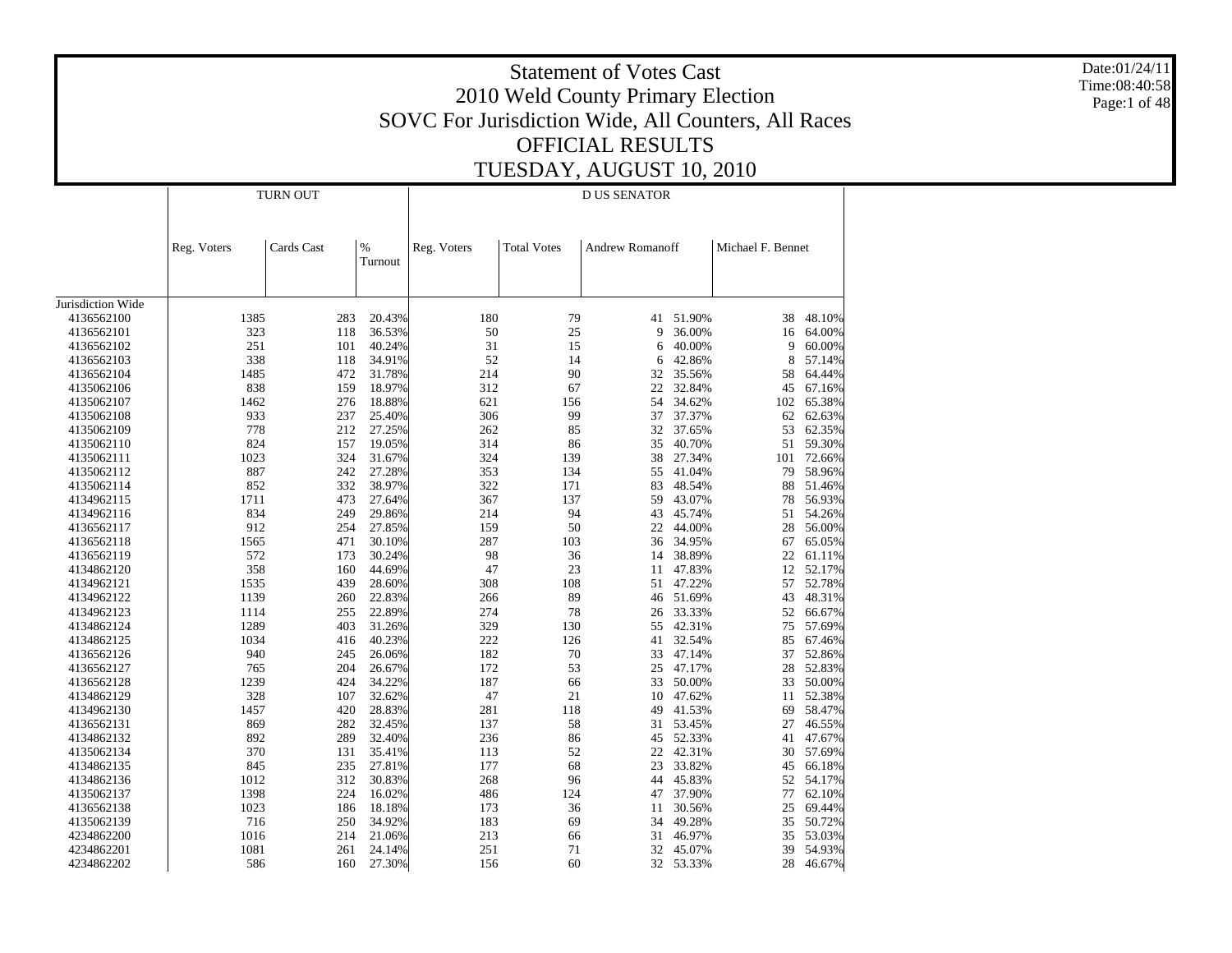Date:01/24/11 Time:08:40:58 Page:2 of 48

|            |             | <b>TURN OUT</b> |                  |             |                    | <b>D US SENATOR</b>    |                  |                   |        |
|------------|-------------|-----------------|------------------|-------------|--------------------|------------------------|------------------|-------------------|--------|
|            | Reg. Voters | Cards Cast      | $\%$<br>Turnout  | Reg. Voters | <b>Total Votes</b> | <b>Andrew Romanoff</b> |                  | Michael F. Bennet |        |
|            |             |                 |                  |             |                    |                        |                  |                   |        |
| 2234862203 | 1524        | 323             | 21.19%           | 479         | 157                | 58                     | 36.94%           | 99                | 63.06% |
| 2234862204 | 1044        | 207             | 19.83%           | 228         | 67                 | 33                     | 49.25%           | 34                | 50.75% |
| 2234862205 | 1230        | 324             | 26.34%           | 452         | 178                | 71                     | 39.89%           | 107               | 60.11% |
| 2234862207 | 1517        | 307             | 20.24%           | 376         | 112                | 53                     | 47.32%           | 59                | 52.68% |
| 4234862208 | 773         | 205             | 26.52%           | 135         | 51                 | 30                     | 58.82%           | 21                | 41.18% |
| 4134862211 | 931         | 259             | 27.82%           | 262         | 86                 | 27                     | 31.40%           | 59                | 68.60% |
| 4134862212 | 1090        | 404             | 37.06%           | 274         | 125                | 41                     | 32.80%           | 84                | 67.20% |
| 4134862213 | 505         | 96              | 19.01%           | 101         | 23                 |                        | 12 52.17%        | 11                | 47.83% |
| 4134862214 | 1225        | 624             | 50.94%           | 241         | 139                | 50                     | 35.97%           | 89                | 64.03% |
| 4134862215 | 1102        | 498             | 45.19%           | 219         | 114                | 42                     | 36.84%           | 72                | 63.16% |
| 4135062217 | 786         | 251             | 31.93%           | 241         | 94                 | 41                     | 43.62%           | 53                | 56.38% |
| 4135062219 | 436         | 129             | 29.59%           | 128         | 57                 | 30                     | 52.63%           | 27                | 47.37% |
| 4135062220 | 638         | 165             | 25.86%           | 208         | 72                 | 23                     | 31.94%           | 49                | 68.06% |
| 4135062221 | 1003        | 367             | 36.59%           | 276         | 118                | 37                     | 31.36%           | 81                | 68.64% |
| 4134862222 | 1168        | 464             | 39.73%           | 282         | 143                | 55                     | 38.46%           | 88                | 61.54% |
| 4134862223 | 1093        | 463             | 42.36%           | 251         | 132                | 58                     | 43.94%           | 74                | 56.06% |
| 4234862224 | 570         | 186             | 32.63%           | 138         | 57                 | 19                     | 33.33%           | 38                | 66.67% |
| 4134862226 | 1502        | 350             | 23.30%           | 383         | 111                | 39                     | 35.14%           | 72                | 64.86% |
| 4234862228 | 1019        | 175             | 17.17%           | 240         | 50                 | 19                     | 38.00%           | 31                | 62.00% |
| 4234862229 | 1402        | 296             | 21.11%           | 254         | 79                 | 37                     | 46.84%           | 42                | 53.16% |
| 4234862230 | 1244        | 347             | 27.89%           | 266         | 94                 | 31                     | 32.98%           | 63                | 67.02% |
| 4234862231 | 1157        | 348             | 30.08%           | 320         | 124                | 51                     | 41.13%           | 73                | 58.87% |
| 4234862232 | 1041        | 252             | 24.21%           | 263         | 74                 | 31                     | 41.89%           | 43                | 58.11% |
| 4134862235 | 1179        | 427             | 36.22%           | 252         | 92                 | 38                     | 41.30%           | 54                | 58.70% |
| 4235062236 | 512         | 160             | 31.25%           | 111         | 42                 | 13                     | 30.95%           | 29                | 69.05% |
| 4234862237 | 1642        | 440             | 26.80%           | 389         | 133                | 63                     | 47.37%           | 70                | 52.63% |
| 4134862238 | 939         | 293             | 31.20%           | 219         | 83                 | 28                     | 33.73%           | 55                | 66.27% |
| 2234862239 | 1378        | 285             | 20.68%           | 338         | 86                 | 41                     | 47.67%           | 45                | 52.33% |
| 2234862240 | 1750        | 415             | 23.71%           | 441         | 149                | 63                     | 42.28%           | 86                | 57.72% |
| 4134862241 | 676         | 193             | 28.55%           | 153         | 65                 | 28                     | 43.08%           | 37                | 56.92% |
| 2234862242 | 1141        | 235             | 20.60%           | 339         | 116                | 44                     | 37.93%           | 72                | 62.07% |
| 4134862243 | 1642        | 588             | 35.81%           | 395         | 170                |                        | 54 31.76%        | 116               | 68.24% |
|            |             |                 |                  |             | 72                 |                        |                  |                   | 50.00% |
| 4234862244 | 950         | 250             | 26.32%<br>20.83% | 200         |                    | 36                     | 50.00%<br>46.43% | 36                | 53.57% |
| 4234862245 | 888         | 185             |                  | 188         | 56                 | 26                     |                  | 30                |        |
| 4234862246 | 756         | 117             | 15.48%           | 180         | 32                 | 15                     | 46.88%           | 17                | 53.13% |
| 4234862247 | 942         | 229             | 24.31%           | 172         | 56                 | 24                     | 42.86%           | 32                | 57.14% |
| 4234862300 | 1090        | 293             | 26.88%           | 300         | 105                | 47                     | 44.76%           | 58                | 55.24% |
| 4236562301 | 918         | 203             | 22.11%           | 357         | 106                | 40                     | 37.74%           | 66                | 62.26% |
| 4236562302 | 1001        | 210             | 20.98%           | 411         | 120                | 45                     | 37.50%           | 75                | 62.50% |
| 4236562303 | 705         | 199             | 28.23%           | 247         | 95                 | 45                     | 47.37%           | 50                | 52.63% |
| 4236562304 | 994         | 281             | 28.27%           | 313         | 118                |                        | 37 31.36%        | 81                | 68.64% |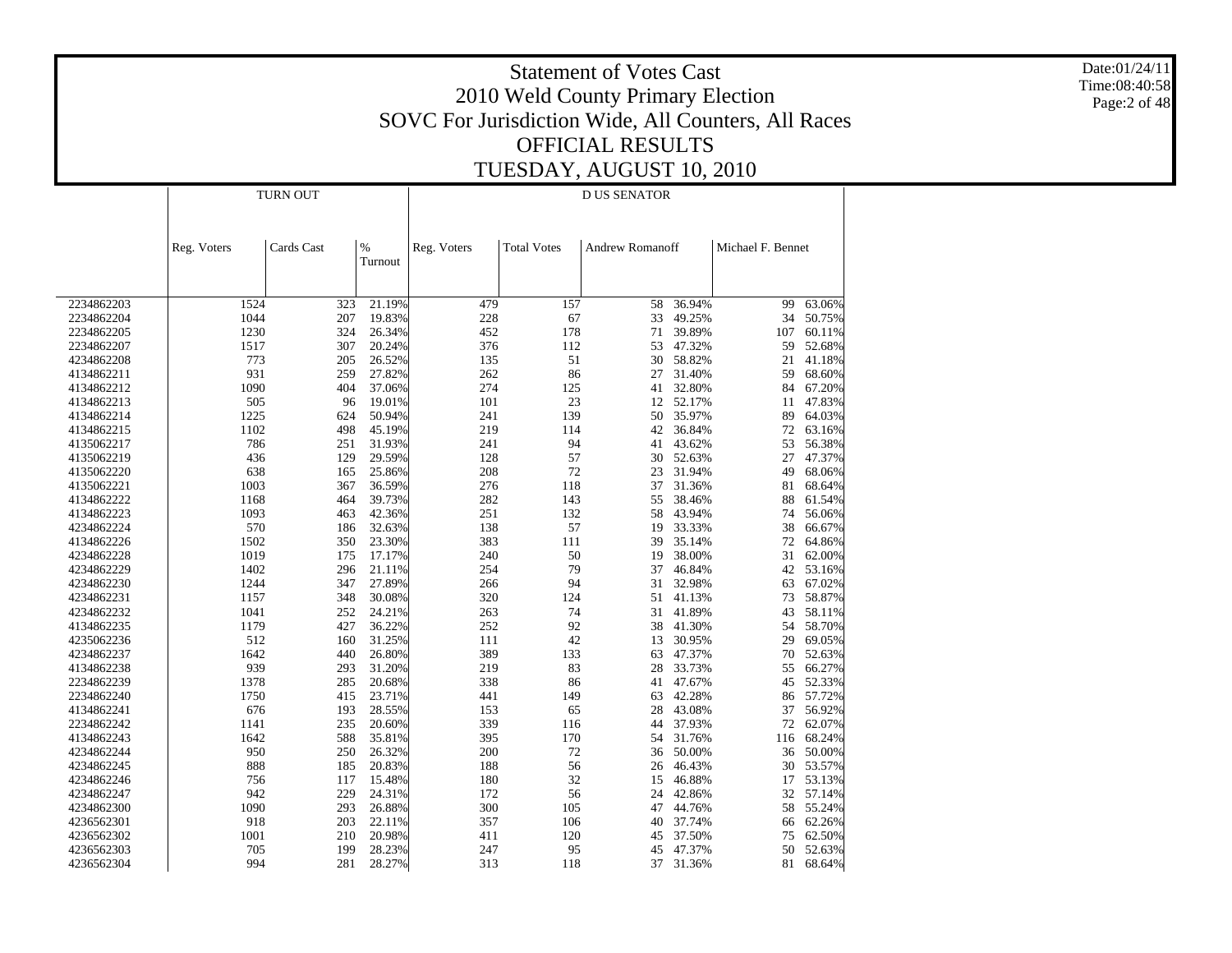Date:01/24/11 Time:08:40:58 Page:3 of 48

|             |                  | <b>TURN OUT</b> |                 |                  |                    | <b>D US SENATOR</b>    |        |                   |           |
|-------------|------------------|-----------------|-----------------|------------------|--------------------|------------------------|--------|-------------------|-----------|
|             | Reg. Voters      | Cards Cast      | $\%$<br>Turnout | Reg. Voters      | <b>Total Votes</b> | <b>Andrew Romanoff</b> |        | Michael F. Bennet |           |
|             |                  |                 |                 |                  |                    |                        |        |                   |           |
| 2234862305  | 1219             | 272             | 22.31%          | 384              | 115                | 45                     | 39.13% | 70                | 60.87%    |
| 2234862306  | 819              | 188             | 22.95%          | 300              | 97                 | 49                     | 50.52% | 48                | 49.48%    |
| 2234862307  | 1135             | 195             | 17.18%          | 362              | 100                | 38                     | 38.00% | 62                | 62.00%    |
| 4136562308  | 1140             | 310             | 27.19%          | 199              | 59                 | 28                     | 47.46% | 31                | 52.54%    |
| 4236562309  | 534              | 148             | 27.72%          | 99               | 36                 | 14                     | 38.89% | 22                | 61.11%    |
| 4236562310  | 938              | 231             | 24.63%          | 220              | 69                 | 27                     | 39.13% | 42                | 60.87%    |
| 4136562311  | 1364             | 377             | 27.64%          | 283              | 99                 | 33                     | 33.33% | 66                | 66.67%    |
| 4136562312  | 352              | 104             | 29.55%          | 61               | 20                 | 5                      | 25.00% | 15                | 75.00%    |
| 4236562313  | 612              | 177             | 28.92%          | 163              | 66                 | 25                     | 37.88% | 41                | 62.12%    |
| 4236562314  | 1771             | 348             | 19.65%          | 527              | 154                | 66                     | 42.86% | 88                | 57.14%    |
| 4135062315  | 557              | 30              | 5.39%           | 174              | 17                 | 10                     | 58.82% | 7                 | 41.18%    |
| 4135062317  | 607              | 245             | 40.36%          | 175              | 90                 | 25                     | 27.78% | 65                | 72.22%    |
| 4135062318  | 704              | 216             | 30.68%          | 206              | 88                 | 25                     | 28.41% | 63                | 71.59%    |
| 4135062319  | 445              | 126             | 28.31%          | 154              | 56                 | 24                     | 42.86% | 32                | 57.14%    |
| 4135062320  | 353              | 133             | 37.68%          | 121              | 46                 | 11                     | 23.91% | 35                | 76.09%    |
| 4135062321  | 747              | 147             | 19.68%          | 251              | 70                 | 26                     | 37.14% | 44                | 62.86%    |
| 4135062322  | 1047             | 273             | 26.07%          | 348              | 116                | 45                     | 38.79% | 71                | 61.21%    |
| 4135062323  | 997              | 217             | 21.77%          | 318              | 92                 | 27                     | 29.35% | 65                | 70.65%    |
| 4135062324  | 1636             | 344             | 21.03%          | 436              | 125                | 35                     | 28.00% | 90                | 72.00%    |
| 4135062325  | 724              | 143             | 19.75%          | 242              | 58                 | 22                     | 37.93% | 36                | 62.07%    |
| 4134862326  | 976              | 293             | 30.02%          | 261              | 110                | 50                     | 45.45% | 60                | 54.55%    |
| 2233362327  | 39               | 10              | 25.64%          | 10               | $\overline{c}$     | $\Omega$               | 0.00%  |                   | 2 100.00% |
| 2234862328  | 1605             | 301             | 18.75%          | 428              | 136                | 62                     | 45.59% | 74                | 54.41%    |
| 4135062329  | 234              | 28              | 11.97%          | 78               | 15                 | 7                      | 46.67% | 8                 | 53.33%    |
| 4135062330  | 1307             | 286             | 21.88%          | 341              | 94                 | 37                     | 39.36% | 57                | 60.64%    |
| 4234862331  | 1148             | 339             | 29.53%          | 320              | 100                | 35                     | 35.00% | 65                | 65.00%    |
| 4136562332  | 297              | 108             | 36.36%          | 34               | 16                 | 4                      | 25.00% | 12                | 75.00%    |
| 4134862333  | 779              | 209             | 26.83%          | 209              | 77                 | 29                     | 37.66% | 48                | 62.34%    |
| 2234862334  | 1523             | 335             | 22.00%          | 398              | 131                | 60                     | 45.80% | 71                | 54.20%    |
| 2234862335  | 984              | 298             | 30.28%          | 230              | 104                | 37                     | 35.58% | 67                | 64.42%    |
| 4135062336  | 640              | 127             | 19.84%          | 144              | 29                 | 9                      | 31.03% | 20                | 68.97%    |
| 2234862337  | 1345             | 259             | 19.26%          | 321              | 87                 | 37                     | 42.53% | 50                | 57.47%    |
| 2999962999  | $\boldsymbol{0}$ | $\overline{0}$  |                 | $\boldsymbol{0}$ | $\boldsymbol{0}$   | $\Omega$               |        | $\mathbf{0}$      |           |
| 4999962999  | 81               | 11              | 13.58%          | 33               | 9                  | 4                      | 44.44% | 5                 | 55.56%    |
| Provisional | $\overline{0}$   | 150             |                 | $\mathbf{0}$     | 52                 | 22                     | 42.31% | 30                | 57.69%    |
| Total       | 109741           | 29549           | 26.93%          | 28026            | 9736               | 3904                   | 40.10% | 5832              | 59.90%    |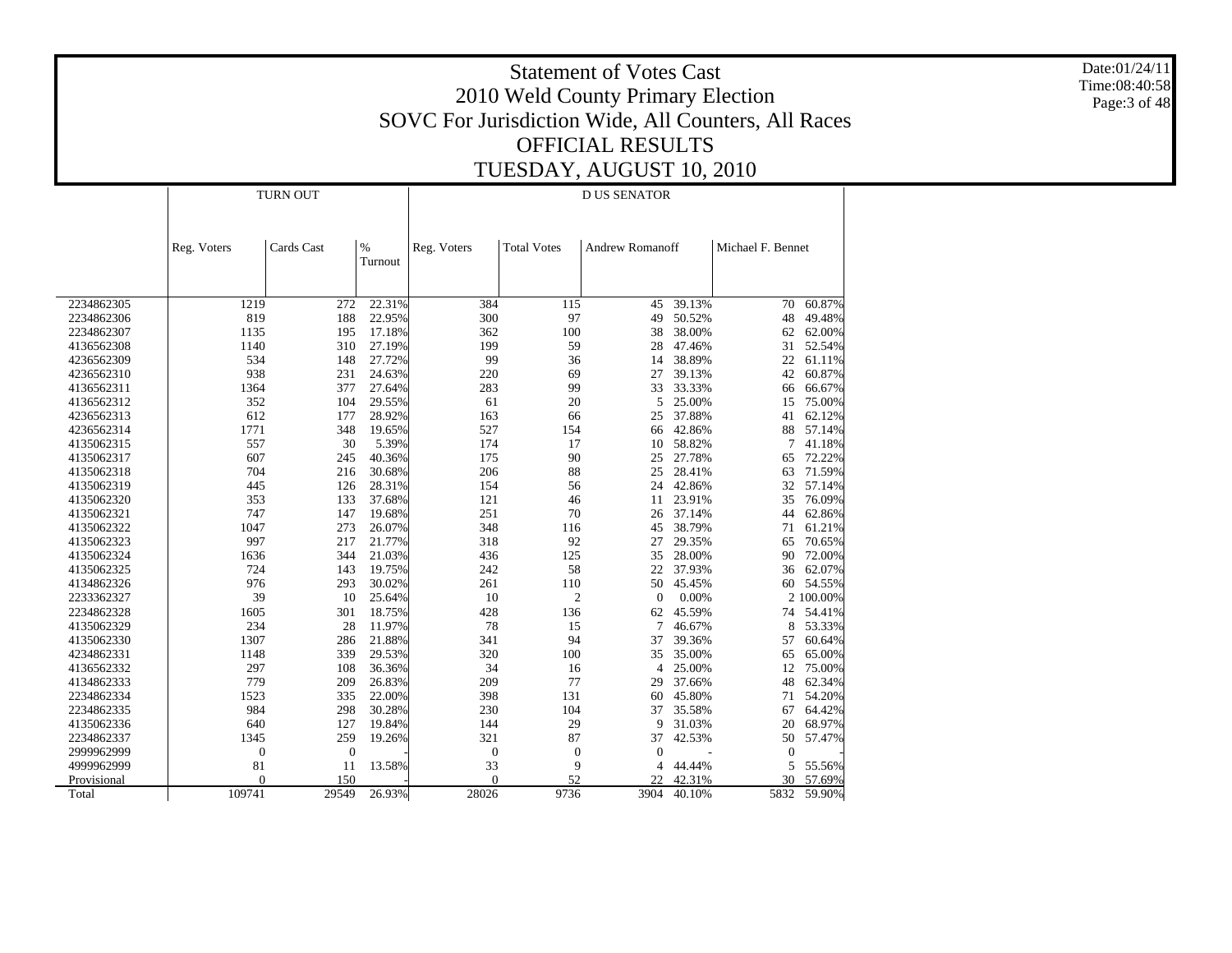Date:01/24/11 Time:08:40:58 Page:4 of 48

|                   |                  |                  | L US SENATOR                  |           |                |           |             |                    | R US SENATOR |           |             |           |
|-------------------|------------------|------------------|-------------------------------|-----------|----------------|-----------|-------------|--------------------|--------------|-----------|-------------|-----------|
|                   |                  |                  |                               |           |                |           |             |                    |              |           |             |           |
|                   | Reg. Voters      |                  | Total Votes   Maclyn Stringer |           | John Finger    |           | Reg. Voters | <b>Total Votes</b> | Ken Buck     |           | Jane Norton |           |
|                   |                  |                  |                               |           |                |           |             |                    |              |           |             |           |
| Jurisdiction Wide |                  |                  |                               |           |                |           |             |                    |              |           |             |           |
| 4136562100        | 345              |                  |                               | 1 100.00% | 0              | 0.00%     | 521         | 202                | 143          | 70.79%    | 59          | 29.21%    |
| 4136562101        | $\boldsymbol{0}$ | $\mathbf{0}$     | $\theta$                      |           | $\mathbf{0}$   |           | 185         | 93                 | 81           | 87.10%    | 12          | 12.90%    |
| 4136562102        | $\overline{0}$   | $\theta$         | $\theta$                      |           | $\mathbf{0}$   |           | 159         | 83                 | 66           | 79.52%    | 17          | 20.48%    |
| 4136562103        | $\boldsymbol{0}$ | 2                | $\boldsymbol{0}$              | 0.00%     |                | 2 100.00% | 185         | 101                | 80           | 79.21%    | 21          | 20.79%    |
| 4136562104        | $\overline{0}$   | $\mathbf{0}$     | $\theta$                      |           | $\Omega$       |           | 793         | 378                | 323          | 85.45%    | 55          | 14.55%    |
| 4135062106        | $\boldsymbol{0}$ | $\overline{c}$   | $\mathbf{0}$                  | 0.00%     |                | 2 100.00% | 206         | 88                 | 76           | 86.36%    | 12          | 13.64%    |
| 4135062107        | $\overline{0}$   | 1                |                               | 1 100.00% | $\Omega$       | 0.00%     | 267         | 113                | 84           | 74.34%    | 29          | 25.66%    |
| 4135062108        | $\overline{0}$   | 1                |                               | 1 100.00% | $\mathbf{0}$   | 0.00%     | 261         | 134                | 113          | 84.33%    | 21          | 15.67%    |
| 4135062109        | $\overline{0}$   | $\mathbf{0}$     | $\mathbf{0}$                  |           | $\Omega$       |           | 243         | 124                | 103          | 83.06%    | 21          | 16.94%    |
| 4135062110        | $\theta$         | $\Omega$         | $\Omega$                      |           | $\Omega$       |           | 184         | 70                 | 53           | 75.71%    |             | 17 24.29% |
| 4135062111        | $\overline{0}$   | 2                |                               | 2 100.00% | $\overline{0}$ | 0.00%     | 337         | 177                | 150          | 84.75%    | 27          | 15.25%    |
| 4135062112        | $\theta$         | $\theta$         | $\Omega$                      |           | $\Omega$       |           | 242         | 107                | 79           | 73.83%    | 28          | 26.17%    |
| 4135062114        | $\overline{0}$   | $\overline{0}$   | $\Omega$                      |           | $\mathbf{0}$   |           | 307         | 161                | 120          | 74.53%    | 41          | 25.47%    |
| 4134962115        | $\theta$         |                  |                               | 1 100.00% | $\Omega$       | 0.00%     | 784         | 327                | 240          | 73.39%    | 87          | 26.61%    |
| 4134962116        | $\overline{0}$   |                  |                               | 1 100.00% | $\mathbf{0}$   | 0.00%     | 314         | 153                | 127          | 83.01%    | 26          | 16.99%    |
| 4136562117        | $\theta$         |                  | $\overline{0}$                | 0.00%     |                | 1 100.00% | 458         | 201                | 141          | 70.15%    | 60          | 29.85%    |
| 4136562118        | $\overline{0}$   | 1                |                               | 1 100.00% | $\overline{0}$ | 0.00%     | 786         | 362                | 313          | 86.46%    | 49          | 13.54%    |
| 4136562119        | $\Omega$         | 1                | $\overline{0}$                | 0.00%     |                | 1 100.00% | 270         | 132                | 103          | 78.03%    | 29          | 21.97%    |
| 4134862120        | $\boldsymbol{0}$ | $\boldsymbol{0}$ | $\overline{0}$                |           | $\mathbf{0}$   |           | 220         | 137                | 110          | 80.29%    | 27          | 19.71%    |
| 4134962121        | $\overline{0}$   | $\overline{c}$   | 1                             | 50.00%    | 1              | 50.00%    | 737         | 326                | 259          | 79.45%    | 67          | 20.55%    |
| 4134962122        | $\boldsymbol{0}$ | $\overline{0}$   | $\theta$                      |           | $\mathbf{0}$   |           | 446         | 167                | 125          | 74.85%    | 42          | 25.15%    |
| 4134962123        | $\overline{0}$   | $\overline{0}$   | $\Omega$                      |           | $\mathbf{0}$   |           | 447         | 172                | 139          | 80.81%    | 33          | 19.19%    |
| 4134862124        | $\overline{0}$   | $\theta$         | $\theta$                      |           | $\mathbf{0}$   |           | 565         | 273                | 231          | 84.62%    | 42          | 15.38%    |
| 4134862125        | $\overline{0}$   | $\Omega$         | $\overline{0}$                |           | $\Omega$       |           | 518         | 290                | 232          | 80.00%    | 58          | 20.00%    |
| 4136562126        | $\overline{0}$   | $\theta$         | $\overline{0}$                |           | $\mathbf{0}$   |           | 427         | 173                | 148          | 85.55%    | 25          | 14.45%    |
| 4136562127        | $\overline{0}$   | $\Omega$         | $\theta$                      |           | $\mathbf{0}$   |           | 334         | 150                | 105          | 70.00%    | 45          | 30.00%    |
| 4136562128        | $\theta$         | $\Omega$         | $\Omega$                      |           | $\Omega$       |           | 696         | 356                | 303          | 85.11%    | 53          | 14.89%    |
| 4134862129        | $\overline{0}$   | $\Omega$         | $\theta$                      |           | $\overline{0}$ |           | 184         | 86                 | 73           | 84.88%    | 13          | 15.12%    |
| 4134962130        | $\theta$         | $\Omega$         | $\Omega$                      |           | $\Omega$       |           | 752         | 299                | 200          | 66.89%    | 99          | 33.11%    |
| 4136562131        | $\overline{0}$   |                  |                               | 1 100.00% | $\overline{0}$ | 0.00%     | 448         | 223                | 165          | 73.99%    | 58          | 26.01%    |
| 4134862132        | $\theta$         | $\Omega$         | $\Omega$                      |           | $\Omega$       |           | 357         | 200                | 175          | 87.50%    | 25          | 12.50%    |
| 4135062134        | $\overline{0}$   |                  |                               | 1 100.00% | $\Omega$       | 0.00%     | 128         | 78                 | 70           | 89.74%    | 8           | 10.26%    |
| 4134862135        | $\Omega$         | $\Omega$         | $\Omega$                      |           | 0              |           | 437         | 166                | 137          | 82.53%    | 29          | 17.47%    |
| 4134862136        | $\overline{0}$   | 1                | $\mathbf{0}$                  | 0.00%     |                | 1 100.00% | 471         | 212                | 166          | 78.30%    |             | 46 21.70% |
| 4135062137        | $\overline{0}$   | $\Omega$         | $\theta$                      |           | $\Omega$       |           | 338         | 100                | 81           | 81.00%    | 19          | 19.00%    |
| 4136562138        | $\overline{0}$   | $\overline{0}$   | $\overline{0}$                |           | $\mathbf{0}$   |           | 458         | 148                | 101          | 68.24%    | 47          | 31.76%    |
| 4135062139        | $\overline{0}$   | $\Omega$         | $\theta$                      |           | $\overline{0}$ |           | 325         | 175                | 139          | 79.43%    | 36          | 20.57%    |
| 4234862200        | $\overline{0}$   | $\theta$         | $\theta$                      |           | $\Omega$       |           | 409         | 145                | 107          | 73.79%    | 38          | 26.21%    |
| 4234862201        | $\overline{0}$   |                  |                               | 1 100.00% | $\Omega$       | 0.00%     | 427         | 187                | 159          | 85.03%    | 28          | 14.97%    |
| 4234862202        | $\theta$         |                  |                               | 1 100.00% | $\Omega$       | 0.00%     | 231         | 96                 |              | 76 79.17% | 20          | 20.83%    |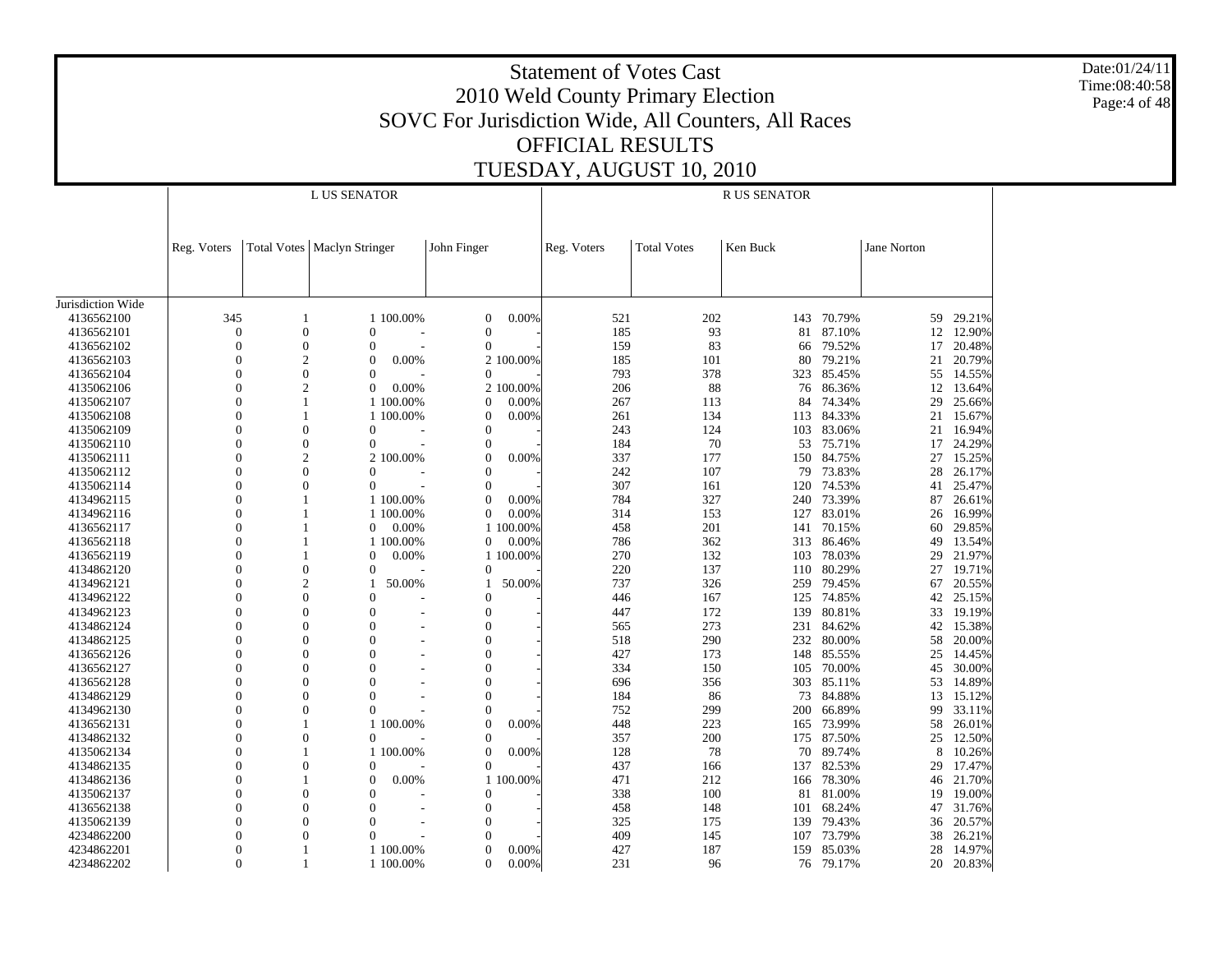Date:01/24/11 Time:08:40:58 Page:5 of 48

|            |                      |                | L US SENATOR                  |           |                |           |             |                    | <b>R US SENATOR</b> |            |             |                                                                                                                                                                                                                                                                                                                                                                                                                                                                                                                                                                                                                                              |  |  |  |
|------------|----------------------|----------------|-------------------------------|-----------|----------------|-----------|-------------|--------------------|---------------------|------------|-------------|----------------------------------------------------------------------------------------------------------------------------------------------------------------------------------------------------------------------------------------------------------------------------------------------------------------------------------------------------------------------------------------------------------------------------------------------------------------------------------------------------------------------------------------------------------------------------------------------------------------------------------------------|--|--|--|
|            |                      |                |                               |           |                |           |             |                    |                     |            |             | 23.87%<br>37<br>49<br>35.51%<br>24.82%<br>34<br>70<br>36.27%<br>25.33%<br>38<br>15.98%<br>27<br>82<br>30.15%<br>21.13%<br>15<br>127<br>26.35%<br>87<br>22.89%<br>27<br>17.65%<br>9<br>13.04%<br>22<br>23.66%<br>18.03%<br>44<br>70<br>22.29%<br>20.67%<br>68<br>30<br>23.44%<br>48<br>20.34%<br>26<br>20.80%<br>57<br>26.51%<br>73<br>29.32%<br>23.29%<br>51<br>53<br>30.64%<br>20.36%<br>68<br>19<br>16.10%<br>21.78%<br>66<br>24<br>11.71%<br>72<br>36.55%<br>37.69%<br>98<br>19.69%<br>25<br>35<br>29.41%<br>90<br>21.69%<br>28.57%<br>50<br>52<br>41.60%<br>21<br>25.30%<br>33<br>19.19%<br>59<br>32.07%<br>25.00%<br>24<br>21.18%<br>18 |  |  |  |
|            |                      |                |                               |           |                |           |             |                    |                     |            |             |                                                                                                                                                                                                                                                                                                                                                                                                                                                                                                                                                                                                                                              |  |  |  |
|            | Reg. Voters          |                | Total Votes   Maclyn Stringer |           | John Finger    |           | Reg. Voters | <b>Total Votes</b> | Ken Buck            |            | Jane Norton |                                                                                                                                                                                                                                                                                                                                                                                                                                                                                                                                                                                                                                              |  |  |  |
|            |                      |                |                               |           |                |           |             |                    |                     |            |             |                                                                                                                                                                                                                                                                                                                                                                                                                                                                                                                                                                                                                                              |  |  |  |
|            |                      |                |                               |           |                |           |             |                    |                     |            |             |                                                                                                                                                                                                                                                                                                                                                                                                                                                                                                                                                                                                                                              |  |  |  |
|            |                      |                |                               |           |                |           |             |                    |                     |            |             |                                                                                                                                                                                                                                                                                                                                                                                                                                                                                                                                                                                                                                              |  |  |  |
| 2234862203 | $\overline{0}$       | 5              | $\overline{2}$                | 40.00%    | 3              | 60.00%    | 502         | 155                | 118                 | 76.13%     |             |                                                                                                                                                                                                                                                                                                                                                                                                                                                                                                                                                                                                                                              |  |  |  |
| 2234862204 | $\overline{0}$       | $\mathbf{0}$   | $\Omega$                      |           | $\overline{0}$ |           | 426         | 138                | 89                  | 64.49%     |             |                                                                                                                                                                                                                                                                                                                                                                                                                                                                                                                                                                                                                                              |  |  |  |
| 2234862205 | $\overline{0}$       | $\mathbf{1}$   |                               | 1 100.00% | $\overline{0}$ | 0.00%     | 330         | 137                | 103                 | 75.18%     |             |                                                                                                                                                                                                                                                                                                                                                                                                                                                                                                                                                                                                                                              |  |  |  |
| 2234862207 | $\theta$<br>$\Omega$ |                | $\overline{0}$                | 0.00%     |                | 1 100.00% | 620         | 193                | 123                 | 63.73%     |             |                                                                                                                                                                                                                                                                                                                                                                                                                                                                                                                                                                                                                                              |  |  |  |
| 4234862208 |                      | $\mathbf{0}$   | $\overline{0}$                |           | $\mathbf{0}$   |           | 381         | 150                |                     | 112 74.67% |             |                                                                                                                                                                                                                                                                                                                                                                                                                                                                                                                                                                                                                                              |  |  |  |
| 4134862211 | $\Omega$             | $\mathbf{0}$   | $\Omega$                      |           | $\mathbf{0}$   |           | 351         | 169                | 142                 | 84.02%     |             |                                                                                                                                                                                                                                                                                                                                                                                                                                                                                                                                                                                                                                              |  |  |  |
| 4134862212 | $\Omega$             | $\overline{c}$ |                               | 50.00%    | $\mathbf{1}$   | 50.00%    | 473         | 272                |                     | 190 69.85% |             |                                                                                                                                                                                                                                                                                                                                                                                                                                                                                                                                                                                                                                              |  |  |  |
| 4134862213 | $\Omega$             | $\overline{c}$ | $\mathbf{0}$                  | 0.00%     |                | 2 100.00% | 222         | 71                 | 56                  | 78.87%     |             |                                                                                                                                                                                                                                                                                                                                                                                                                                                                                                                                                                                                                                              |  |  |  |
| 4134862214 | $\Omega$             | $\overline{0}$ | $\Omega$                      |           | $\Omega$       |           | 676         | 482                | 355                 | 73.65%     |             |                                                                                                                                                                                                                                                                                                                                                                                                                                                                                                                                                                                                                                              |  |  |  |
| 4134862215 | $\Omega$             | $\overline{c}$ |                               | 50.00%    | $\mathbf{1}$   | 50.00%    | 593         | 380                | 293                 | 77.11%     |             |                                                                                                                                                                                                                                                                                                                                                                                                                                                                                                                                                                                                                                              |  |  |  |
| 4135062217 | $\Omega$             | $\mathbf{1}$   | $\Omega$                      | 0.00%     |                | 1 100,00% | 301         | 153                |                     | 126 82.35% |             |                                                                                                                                                                                                                                                                                                                                                                                                                                                                                                                                                                                                                                              |  |  |  |
| 4135062219 | $\theta$             | $\theta$       | $\overline{0}$                |           | $\overline{0}$ |           | 152         | 69                 | 60                  | 86.96%     |             |                                                                                                                                                                                                                                                                                                                                                                                                                                                                                                                                                                                                                                              |  |  |  |
| 4135062220 | $\Omega$             | $\theta$       | $\theta$                      |           | $\overline{0}$ |           | 206         | 93                 | 71                  | 76.34%     |             |                                                                                                                                                                                                                                                                                                                                                                                                                                                                                                                                                                                                                                              |  |  |  |
| 4135062221 | $\theta$             | $\overline{0}$ | $\overline{0}$                |           | $\mathbf{0}$   |           | 396         | 244                | 200                 | 81.97%     |             |                                                                                                                                                                                                                                                                                                                                                                                                                                                                                                                                                                                                                                              |  |  |  |
| 4134862222 | $\Omega$             | $\theta$       | $\Omega$                      |           | $\overline{0}$ |           | 547         | 314                | 244                 | 77.71%     |             |                                                                                                                                                                                                                                                                                                                                                                                                                                                                                                                                                                                                                                              |  |  |  |
| 4134862223 | $\Omega$             | $\overline{0}$ | $\overline{0}$                |           | $\mathbf{0}$   |           | 531         | 329                | 261                 | 79.33%     |             |                                                                                                                                                                                                                                                                                                                                                                                                                                                                                                                                                                                                                                              |  |  |  |
| 4234862224 | $\Omega$             | $\theta$       | $\Omega$                      |           | $\theta$       |           | 235         | 128                | 98                  | 76.56%     |             |                                                                                                                                                                                                                                                                                                                                                                                                                                                                                                                                                                                                                                              |  |  |  |
| 4134862226 | $\theta$             | $\overline{0}$ | $\overline{0}$                |           | $\mathbf{0}$   |           | 611         | 236                | 188                 | 79.66%     |             |                                                                                                                                                                                                                                                                                                                                                                                                                                                                                                                                                                                                                                              |  |  |  |
| 4234862228 | $\Omega$             | $\theta$       | $\Omega$                      |           | $\Omega$       |           | 357         | 125                | 99                  | 79.20%     |             |                                                                                                                                                                                                                                                                                                                                                                                                                                                                                                                                                                                                                                              |  |  |  |
| 4234862229 | $\Omega$             |                | $\theta$                      | 0.00%     |                | 1 100.00% | 657         | 215                | 158                 | 73.49%     |             |                                                                                                                                                                                                                                                                                                                                                                                                                                                                                                                                                                                                                                              |  |  |  |
| 4234862230 | $\Omega$             | $\overline{0}$ | $\Omega$                      |           | $\Omega$       |           | 537         | 249                | 176                 | 70.68%     |             |                                                                                                                                                                                                                                                                                                                                                                                                                                                                                                                                                                                                                                              |  |  |  |
| 4234862231 | $\Omega$             | $\overline{c}$ |                               | 50.00%    | 1              | 50.00%    | 450         | 219                | 168                 | 76.71%     |             |                                                                                                                                                                                                                                                                                                                                                                                                                                                                                                                                                                                                                                              |  |  |  |
| 4234862232 | $\Omega$             | $\overline{0}$ | $\overline{0}$                |           | $\theta$       |           | 425         | 173                | 120                 | 69.36%     |             |                                                                                                                                                                                                                                                                                                                                                                                                                                                                                                                                                                                                                                              |  |  |  |
| 4134862235 | $\Omega$             | $\overline{0}$ | $\overline{0}$                |           | $\mathbf{0}$   |           | 612         | 334                |                     | 266 79.64% |             |                                                                                                                                                                                                                                                                                                                                                                                                                                                                                                                                                                                                                                              |  |  |  |
| 4235062236 | $\Omega$             | $\theta$       | $\overline{0}$                |           | $\Omega$       |           | 217         | 118                | 99                  | 83.90%     |             |                                                                                                                                                                                                                                                                                                                                                                                                                                                                                                                                                                                                                                              |  |  |  |
| 4234862237 | $\Omega$             |                | $\Omega$                      | 0.00%     |                | 1 100,00% | 708         | 303                | 237                 | 78.22%     |             |                                                                                                                                                                                                                                                                                                                                                                                                                                                                                                                                                                                                                                              |  |  |  |
| 4134862238 | $\Omega$             | $\mathbf{1}$   | $\Omega$                      | 0.00%     |                | 1 100,00% | 402         | 205                | 181                 | 88.29%     |             |                                                                                                                                                                                                                                                                                                                                                                                                                                                                                                                                                                                                                                              |  |  |  |
| 2234862239 | $\Omega$             | $\theta$       | $\overline{0}$                |           | $\mathbf{0}$   |           | 604         | 197                |                     | 125 63.45% |             |                                                                                                                                                                                                                                                                                                                                                                                                                                                                                                                                                                                                                                              |  |  |  |
| 2234862240 | $\Omega$             | $\theta$       | $\overline{0}$                |           | $\overline{0}$ |           | 685         | 260                | 162                 | 62.31%     |             |                                                                                                                                                                                                                                                                                                                                                                                                                                                                                                                                                                                                                                              |  |  |  |
| 4134862241 | $\Omega$             | $\theta$       | $\overline{0}$                |           | $\overline{0}$ |           | 273         | 127                | 102                 | 80.31%     |             |                                                                                                                                                                                                                                                                                                                                                                                                                                                                                                                                                                                                                                              |  |  |  |
| 2234862242 | $\Omega$             | $\mathbf{0}$   | $\Omega$                      |           | $\theta$       |           | 340         | 119                | 84                  | 70.59%     |             |                                                                                                                                                                                                                                                                                                                                                                                                                                                                                                                                                                                                                                              |  |  |  |
| 4134862243 | $\Omega$             |                |                               | 1 100,00% | $\Omega$       | 0.00%     | 743         | 415                | 325                 | 78.31%     |             |                                                                                                                                                                                                                                                                                                                                                                                                                                                                                                                                                                                                                                              |  |  |  |
| 4234862244 | $\Omega$             | $\mathbf{0}$   | $\Omega$                      |           | $\Omega$       |           | 423         | 175                | 125                 | 71.43%     |             |                                                                                                                                                                                                                                                                                                                                                                                                                                                                                                                                                                                                                                              |  |  |  |
| 4234862245 | $\Omega$             | $\overline{0}$ | $\overline{0}$                |           | $\mathbf{0}$   |           | 389         | 125                | 73                  | 58.40%     |             |                                                                                                                                                                                                                                                                                                                                                                                                                                                                                                                                                                                                                                              |  |  |  |
| 4234862246 | $\theta$             | $\theta$       | $\theta$                      |           | $\mathbf{0}$   |           | 260         | 83                 | 62                  | 74.70%     |             |                                                                                                                                                                                                                                                                                                                                                                                                                                                                                                                                                                                                                                              |  |  |  |
| 4234862247 | $\Omega$             | $\theta$       | $\overline{0}$                |           | $\overline{0}$ |           | 470         | 172                | 139                 | 80.81%     |             |                                                                                                                                                                                                                                                                                                                                                                                                                                                                                                                                                                                                                                              |  |  |  |
| 4234862300 | $\theta$             | $\mathbf{0}$   | $\overline{0}$                |           | $\overline{0}$ |           | 391         | 184                | 125                 | 67.93%     |             |                                                                                                                                                                                                                                                                                                                                                                                                                                                                                                                                                                                                                                              |  |  |  |
| 4236562301 | $\Omega$             | $\overline{0}$ | $\overline{0}$                |           | $\Omega$       |           | 242         | 96                 | 72                  | 75.00%     |             |                                                                                                                                                                                                                                                                                                                                                                                                                                                                                                                                                                                                                                              |  |  |  |
| 4236562302 | $\Omega$             |                | $\Omega$                      | 0.00%     |                | 1 100.00% | 242         | 85                 | 67                  | 78.82%     |             |                                                                                                                                                                                                                                                                                                                                                                                                                                                                                                                                                                                                                                              |  |  |  |
| 4236562303 | $\Omega$             | $\theta$       | $\Omega$                      |           | $\mathbf{0}$   |           | 222         | 102                | 67                  | 65.69%     | 35          | 34.31%                                                                                                                                                                                                                                                                                                                                                                                                                                                                                                                                                                                                                                       |  |  |  |
| 4236562304 | $\Omega$             | $\Omega$       | $\Omega$                      |           | $\Omega$       |           | 371         | 161                | 105                 | 65.22%     |             | 56 34.78%                                                                                                                                                                                                                                                                                                                                                                                                                                                                                                                                                                                                                                    |  |  |  |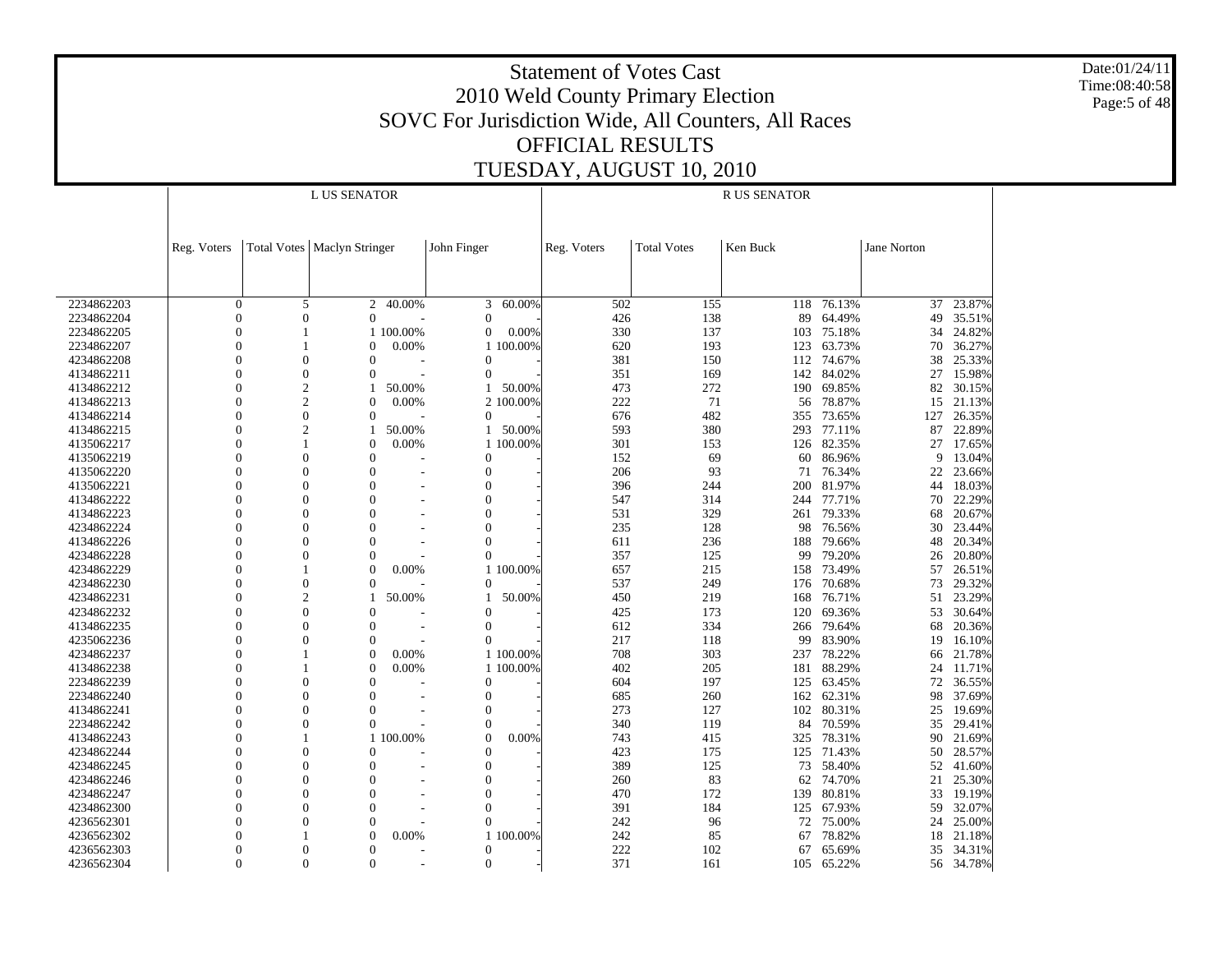Date:01/24/11 Time:08:40:58 Page:6 of 48

|             |                      |                | <b>L US SENATOR</b>                  |           |                          |           |                  |                                    | <b>RUS SENATOR</b> |            |                |        |
|-------------|----------------------|----------------|--------------------------------------|-----------|--------------------------|-----------|------------------|------------------------------------|--------------------|------------|----------------|--------|
|             |                      |                |                                      |           |                          |           |                  |                                    |                    |            |                |        |
|             | Reg. Voters          |                | <b>Total Votes   Maclyn Stringer</b> |           | John Finger              |           | Reg. Voters      | <b>Total Votes</b>                 | Ken Buck           |            | Jane Norton    |        |
|             |                      |                |                                      |           |                          |           |                  |                                    |                    |            |                |        |
|             |                      |                |                                      |           |                          |           |                  |                                    |                    |            |                |        |
|             |                      |                |                                      |           |                          |           |                  |                                    |                    |            |                |        |
| 2234862305  | $\overline{0}$       | $\overline{2}$ |                                      | 50.00%    | $\mathbf{1}$             | 50.00%    | 403              | 153                                | 108                | 70.59%     | 45             | 29.41% |
| 2234862306  | $\mathbf{0}$         | $\mathbf{0}$   | $\Omega$                             |           | $\mathbf{0}$             |           | 211              | 90                                 | 56                 | 62.22%     | 34             | 37.78% |
| 2234862307  | $\Omega$             | $\overline{4}$ | 2                                    | 50.00%    | 2                        | 50.00%    | 330              | 90                                 | 55                 | 61.11%     | 35             | 38.89% |
| 4136562308  | $\Omega$             | $\mathbf{2}$   |                                      | 50.00%    |                          | 50.00%    | 546              | 248                                | 208                | 83.87%     | 40             | 16.13% |
| 4236562309  | $\Omega$             | $\overline{2}$ |                                      | 50.00%    |                          | 50.00%    | 265              | 108                                | 89                 | 82.41%     | 19             | 17.59% |
| 4236562310  | $\Omega$             | $\overline{0}$ | $\Omega$                             |           | $\Omega$                 |           | 368              | 161                                | 106                | 65.84%     | 55             | 34.16% |
| 4136562311  | $\Omega$             | $\theta$       | $\overline{0}$                       |           | $\overline{0}$           |           | 595              | 276                                | 208                | 75.36%     | 68             | 24.64% |
| 4136562312  | $\Omega$             | $\theta$       | $\Omega$                             |           | $\theta$                 |           | 175              | 82                                 | 62                 | 75.61%     | 20             | 24.39% |
| 4236562313  | $\Omega$             | $\overline{c}$ | $\Omega$                             | 0.00%     |                          | 2 100.00% | 231              | 102                                | 60                 | 58.82%     | 42             | 41.18% |
| 4236562314  | $\Omega$             | $\overline{c}$ |                                      | 2 100.00% | $\Omega$                 | 0.00%     | 607              | 189                                | 129                | 68.25%     | 60             | 31.75% |
| 4135062315  | $\Omega$             | $\overline{0}$ | $\Omega$                             |           | $\mathbf{0}$             |           | 123              | 13                                 | 9                  | 69.23%     | $\overline{4}$ | 30.77% |
| 4135062317  | $\Omega$             | $\theta$       | $\theta$                             |           | $\overline{0}$           |           | 249              | 150                                | 112                | 74.67%     | 38             | 25.33% |
| 4135062318  | $\Omega$             | $\overline{0}$ | $\Omega$                             |           | $\overline{0}$           |           | 254              | 128                                | 104                | 81.25%     | 24             | 18.75% |
| 4135062319  | $\Omega$             |                |                                      | 1 100,00% | $\theta$                 | 0.00%     | 137              | 67                                 | 59                 | 88.06%     | 8              | 11.94% |
| 4135062320  | $\Omega$             | $\Omega$       | $\Omega$                             |           | $\Omega$                 |           | 135              | 84                                 | 68                 | 80.95%     | 16             | 19.05% |
| 4135062321  | $\Omega$             |                |                                      | 1 100.00% | $\Omega$                 | 0.00%     | 204              | 76                                 | 63                 | 82.89%     | 13             | 17.11% |
| 4135062322  |                      | $\overline{0}$ | $\Omega$                             |           | $\theta$                 |           | 303              | 156                                | 135                | 86.54%     | 21             | 13.46% |
| 4135062323  | $\Omega$             | $\overline{c}$ |                                      | 50.00%    |                          | 50.00%    | 305              | 121                                | 93                 | 76.86%     | 28             | 23.14% |
| 4135062324  | $\Omega$             | $\overline{0}$ | $\Omega$                             |           | $\Omega$                 |           | 626              | 215                                | 165                | 76.74%     | 50             | 23.26% |
| 4135062325  | $\Omega$             | $\theta$       | $\Omega$                             |           | $\theta$                 |           | 205              | 85                                 | 71                 | 83.53%     | 14             | 16.47% |
| 4134862326  | $\Omega$             | $\Omega$       | $\Omega$                             |           | $\theta$                 |           | 369              | 181                                | 157                | 86.74%     | 24             | 13.26% |
| 2233362327  | $\Omega$             | $\theta$       | $\Omega$                             |           | $\theta$                 |           | 12               | 8                                  | 3                  | 37.50%     | 5              | 62.50% |
| 2234862328  | $\Omega$             | 3              |                                      | 33.33%    | $\overline{2}$           | 66.67%    | 589              | 157                                | 90                 | 57.32%     | 67             | 42.68% |
| 4135062329  |                      | $\theta$       | $\theta$                             |           | $\overline{0}$           |           | 69               | 13                                 | 12                 | 92.31%     |                | 7.69%  |
| 4135062330  | $\Omega$             | $\theta$       | $\Omega$                             |           | $\Omega$                 |           | 499              | 192                                | 160                | 83.33%     | 32             | 16.67% |
| 4234862331  | $\Omega$             |                |                                      | 1 100.00% | $\theta$                 | 0.00%     | 489              | 231                                |                    | 196 84.85% | 35             | 15.15% |
| 4136562332  | $\Omega$             | $\overline{0}$ | $\Omega$                             |           | $\Omega$                 |           | 185              | 91                                 | 68                 | 74.73%     | 23             | 25.27% |
| 4134862333  | $\Omega$             | $\overline{2}$ |                                      | 2 100,00% | $\Omega$                 | 0.00%     | 288              | 128                                | 105                | 82.03%     | 23             | 17.97% |
| 2234862334  | $\Omega$             |                |                                      | 1 100.00% | $\Omega$                 | 0.00%     | 587              | 200                                | 125                | 62.50%     | 75             | 37.50% |
| 2234862335  | $\Omega$             |                |                                      | 1 100.00% | $\Omega$                 | 0.00%     | 404              | 187                                | 121                | 64.71%     | 66             | 35.29% |
| 4135062336  | $\Omega$             | $\theta$       | $\theta$                             |           | $\mathbf{0}$             |           | 251              | 96                                 | 65                 | 67.71%     | 31             | 32.29% |
| 2234862337  | $\Omega$             | $\Omega$       | $\Omega$                             |           | $\Omega$                 |           | 496              | 168                                | 120                | 71.43%     | 48             | 28.57% |
|             | $\Omega$             | $\Omega$       |                                      |           |                          |           |                  |                                    |                    |            | $\Omega$       |        |
| 2999962999  |                      | $\Omega$       | $\overline{0}$<br>$\Omega$           |           | $\mathbf{0}$<br>$\theta$ |           | $\boldsymbol{0}$ | $\boldsymbol{0}$<br>$\overline{2}$ | $\mathbf{0}$       | 50.00%     |                |        |
| 4999962999  | $\Omega$<br>$\Omega$ |                | $\Omega$                             |           |                          |           | 16<br>$\Omega$   |                                    |                    |            |                | 50.00% |
| Provisional | 345                  | 69             |                                      | 0.00%     |                          | 100.00%   | 43956            | 94<br>19462                        | 67                 | 71.28%     | 27             | 28.72% |
| Total       |                      |                |                                      | 36 52.17% |                          | 33 47.83% |                  |                                    | 14912              | 76.62%     | 4550           | 23.38% |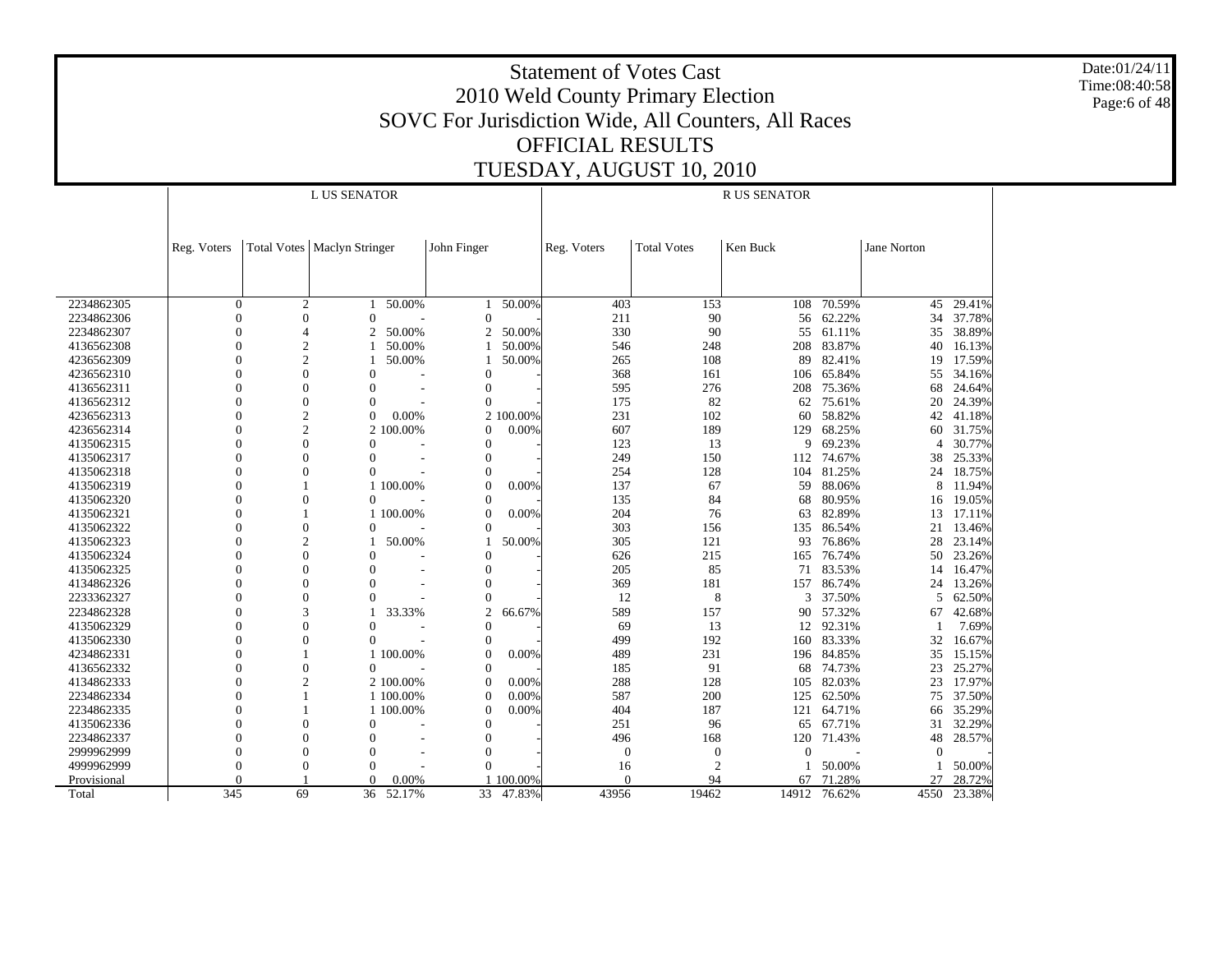|                                               |             |                                                          |                                                |             |             | <b>Statement of Votes Cast</b><br>2010 Weld County Primary Election<br><b>OFFICIAL RESULTS</b> | SOVC For Jurisdiction Wide, All Counters, All Races | Date:01/24/11<br>Time:08:40:58<br>Page:7 of 48 |
|-----------------------------------------------|-------------|----------------------------------------------------------|------------------------------------------------|-------------|-------------|------------------------------------------------------------------------------------------------|-----------------------------------------------------|------------------------------------------------|
|                                               |             |                                                          |                                                |             |             | TUESDAY, AUGUST 10, 2010                                                                       |                                                     |                                                |
|                                               |             |                                                          |                                                |             |             |                                                                                                |                                                     |                                                |
|                                               |             | D DISTRICT 2 REPRESENTATIVE TO THE US<br><b>CONGRESS</b> | R DISTRICT 2 REPRESENTATIVE TO THE US CONGRESS |             |             |                                                                                                |                                                     |                                                |
|                                               | Reg. Voters | <b>Total Votes</b>                                       | Jared Polis                                    | Reg. Voters | Total Votes | Stephen Bailey                                                                                 | <b>Bob Brancato</b>                                 |                                                |
|                                               |             |                                                          |                                                |             |             |                                                                                                |                                                     |                                                |
| Jurisdiction Wide<br>4136562100<br>4136562101 |             |                                                          |                                                |             |             |                                                                                                |                                                     |                                                |
| 4136562102                                    |             |                                                          |                                                |             |             |                                                                                                |                                                     |                                                |
| 4136562103                                    |             |                                                          |                                                |             |             |                                                                                                |                                                     |                                                |
| 4136562104<br>4135062106                      |             |                                                          |                                                |             |             |                                                                                                |                                                     |                                                |
| 4135062107                                    |             |                                                          |                                                |             |             |                                                                                                |                                                     |                                                |
| 4135062108                                    |             |                                                          |                                                |             |             |                                                                                                |                                                     |                                                |
| 4135062109                                    |             |                                                          |                                                |             |             |                                                                                                |                                                     |                                                |
| 4135062110<br>4135062111                      |             |                                                          |                                                |             |             |                                                                                                |                                                     |                                                |
| 4135062112                                    |             |                                                          |                                                |             |             |                                                                                                |                                                     |                                                |
| 4135062114                                    |             |                                                          |                                                |             |             |                                                                                                |                                                     |                                                |
| 4134962115                                    |             |                                                          |                                                |             |             |                                                                                                |                                                     |                                                |
| 4134962116<br>4136562117                      |             |                                                          |                                                |             |             |                                                                                                |                                                     |                                                |
| 4136562118                                    |             |                                                          |                                                |             |             |                                                                                                |                                                     |                                                |
| 4136562119                                    |             |                                                          |                                                |             |             |                                                                                                |                                                     |                                                |
| 4134862120                                    |             |                                                          |                                                |             |             |                                                                                                |                                                     |                                                |
| 4134962121<br>4134962122                      |             |                                                          |                                                |             |             |                                                                                                |                                                     |                                                |
| 4134962123                                    |             |                                                          |                                                |             |             |                                                                                                |                                                     |                                                |
| 4134862124                                    |             |                                                          |                                                |             |             |                                                                                                |                                                     |                                                |
| 4134862125                                    |             |                                                          |                                                |             |             |                                                                                                |                                                     |                                                |
| 4136562126                                    |             |                                                          |                                                |             |             |                                                                                                |                                                     |                                                |
| 4136562127<br>4136562128                      |             |                                                          |                                                |             |             |                                                                                                |                                                     |                                                |
| 4134862129                                    |             |                                                          |                                                |             |             |                                                                                                |                                                     |                                                |
| 4134962130                                    |             |                                                          |                                                |             |             |                                                                                                |                                                     |                                                |
| 4136562131                                    |             |                                                          |                                                |             |             |                                                                                                |                                                     |                                                |
| 4134862132                                    |             |                                                          |                                                |             |             |                                                                                                |                                                     |                                                |
| 4135062134<br>4134862135                      |             |                                                          |                                                |             |             |                                                                                                |                                                     |                                                |
| 4134862136                                    |             |                                                          |                                                |             |             |                                                                                                |                                                     |                                                |
| 4135062137                                    |             |                                                          |                                                |             |             |                                                                                                |                                                     |                                                |
| 4136562138                                    |             |                                                          |                                                |             |             |                                                                                                |                                                     |                                                |
| 4135062139                                    |             |                                                          |                                                |             |             |                                                                                                |                                                     |                                                |
| 4234862200<br>4234862201                      |             |                                                          |                                                |             |             |                                                                                                |                                                     |                                                |
| 4234862202                                    |             |                                                          |                                                |             |             |                                                                                                |                                                     |                                                |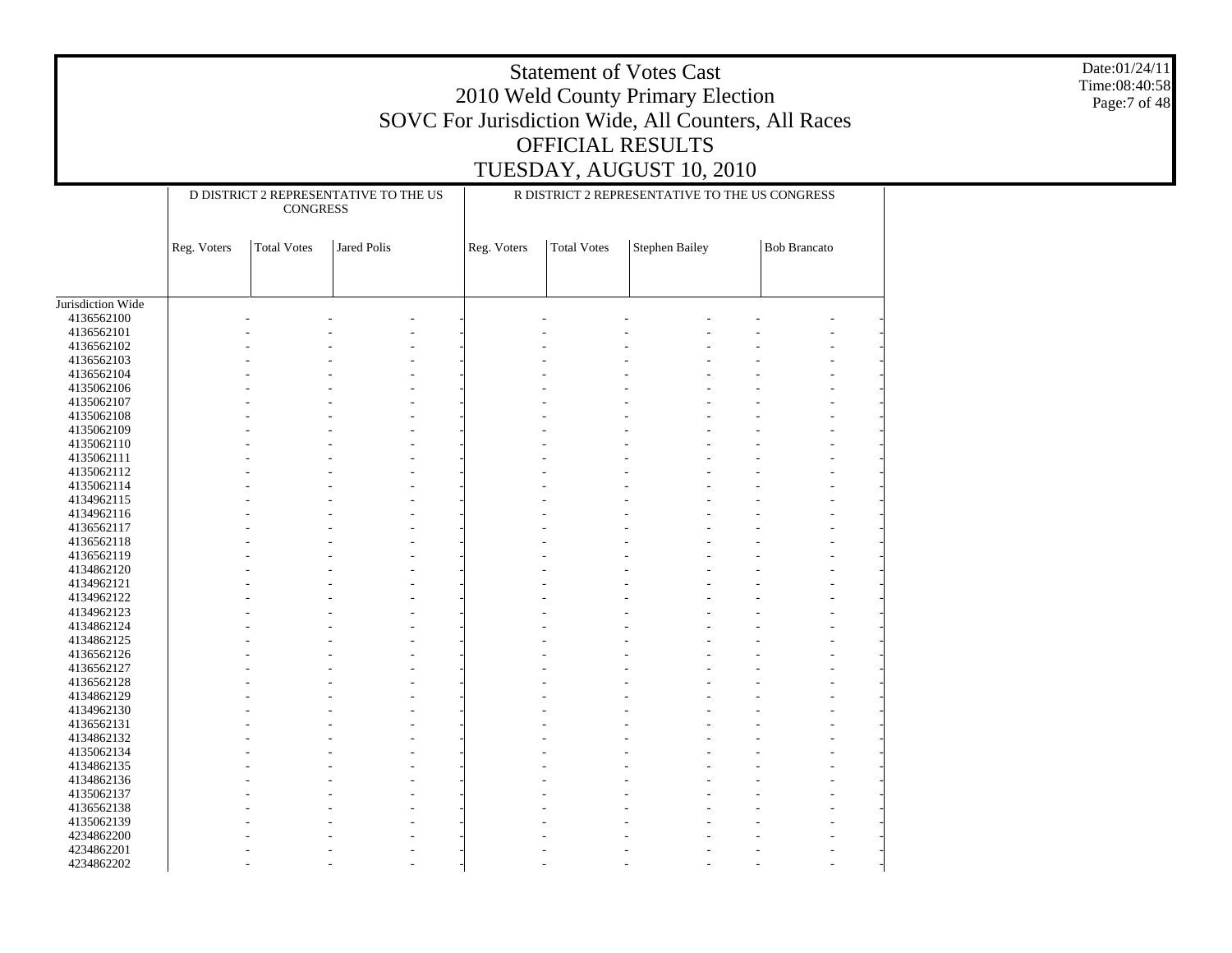Date:01/24/11 Time:08:40:58 Page:8 of 48

|            |             | <b>CONGRESS</b>    | D DISTRICT 2 REPRESENTATIVE TO THE US |             |             |                    | R DISTRICT 2 REPRESENTATIVE TO THE US CONGRESS |            |                     |                |
|------------|-------------|--------------------|---------------------------------------|-------------|-------------|--------------------|------------------------------------------------|------------|---------------------|----------------|
|            | Reg. Voters | <b>Total Votes</b> | <b>Jared Polis</b>                    |             | Reg. Voters | <b>Total Votes</b> | <b>Stephen Bailey</b>                          |            | <b>Bob Brancato</b> |                |
|            |             |                    |                                       |             |             |                    |                                                |            |                     |                |
| 2234862203 | 479         | 136                |                                       | 136 100.00% | 502         | 144                | 72                                             | $-50.00\%$ |                     | $72 - 50.00\%$ |
| 2234862204 | 228         | 59                 |                                       | 59 100.00%  | 426         | 116                | 74                                             | 63.79%     | 42                  | 36.21%         |
| 2234862205 | 452         | 160                |                                       | 160 100.00% | 330         | 127                | 82                                             | 64.57%     | 45                  | 35.43%         |
| 2234862207 | 376         | 94                 |                                       | 94 100.00%  | 620         | 177                | 97                                             | 54.80%     | 80                  | 45.20%         |
| 4234862208 |             |                    | L                                     |             |             |                    |                                                |            |                     |                |
| 4134862211 |             |                    |                                       |             |             |                    |                                                |            |                     |                |
| 4134862212 |             |                    |                                       |             |             |                    |                                                |            |                     |                |
| 4134862213 |             |                    |                                       |             |             |                    |                                                |            |                     |                |
| 4134862214 |             |                    |                                       |             |             |                    |                                                |            |                     |                |
| 4134862215 |             |                    |                                       |             |             |                    |                                                |            |                     |                |
| 4135062217 |             |                    |                                       |             |             |                    |                                                |            |                     |                |
| 4135062219 |             |                    |                                       |             |             |                    |                                                |            |                     |                |
| 4135062220 |             |                    |                                       |             |             |                    |                                                |            |                     |                |
| 4135062221 |             |                    |                                       |             |             |                    |                                                |            |                     |                |
| 4134862222 |             |                    |                                       |             |             |                    |                                                |            |                     |                |
| 4134862223 |             |                    |                                       |             |             |                    |                                                |            |                     |                |
| 4234862224 |             |                    |                                       |             |             |                    |                                                |            |                     |                |
| 4134862226 |             |                    |                                       |             |             |                    |                                                |            |                     |                |
| 4234862228 |             |                    |                                       |             |             |                    |                                                |            |                     |                |
| 4234862229 |             |                    |                                       |             |             |                    |                                                |            |                     |                |
| 4234862230 |             |                    |                                       |             |             |                    |                                                |            |                     |                |
| 4234862231 |             |                    |                                       |             |             |                    |                                                |            |                     |                |
| 4234862232 |             |                    |                                       |             |             |                    |                                                |            |                     |                |
| 4134862235 |             |                    |                                       |             |             |                    |                                                |            |                     |                |
| 4235062236 |             |                    |                                       |             |             |                    |                                                |            |                     |                |
| 4234862237 |             |                    |                                       |             |             |                    |                                                |            |                     |                |
| 4134862238 |             |                    |                                       |             |             | ٠                  |                                                |            |                     |                |
| 2234862239 | 338         | 75                 |                                       | 75 100.00%  | 604         | 170                | 106                                            | 62.35%     | 64                  | 37.65%         |
| 2234862240 | 441         | 129                |                                       | 129 100.00% | 685         | 223                | 145                                            | 65.02%     | 78                  | 34.98%         |
| 4134862241 | ÷           |                    |                                       |             |             | ÷,                 |                                                |            |                     |                |
| 2234862242 | 339         | 112                |                                       | 112 100.00% | 340         | 113                | 69                                             | 61.06%     | 44                  | 38.94%         |
| 4134862243 |             |                    |                                       |             |             |                    |                                                |            |                     |                |
| 4234862244 |             |                    |                                       |             |             |                    |                                                |            |                     |                |
| 4234862245 |             |                    |                                       |             |             |                    |                                                |            |                     |                |
| 4234862246 |             |                    |                                       |             |             |                    |                                                |            |                     |                |
| 4234862247 |             |                    |                                       |             |             |                    |                                                |            |                     |                |
| 4234862300 |             |                    |                                       |             |             |                    |                                                |            |                     |                |
| 4236562301 |             |                    |                                       |             |             |                    |                                                |            |                     |                |
| 4236562302 |             |                    |                                       |             |             |                    |                                                |            |                     |                |
| 4236562303 |             |                    |                                       |             |             |                    |                                                |            |                     |                |
| 4236562304 |             |                    |                                       |             |             |                    |                                                |            |                     |                |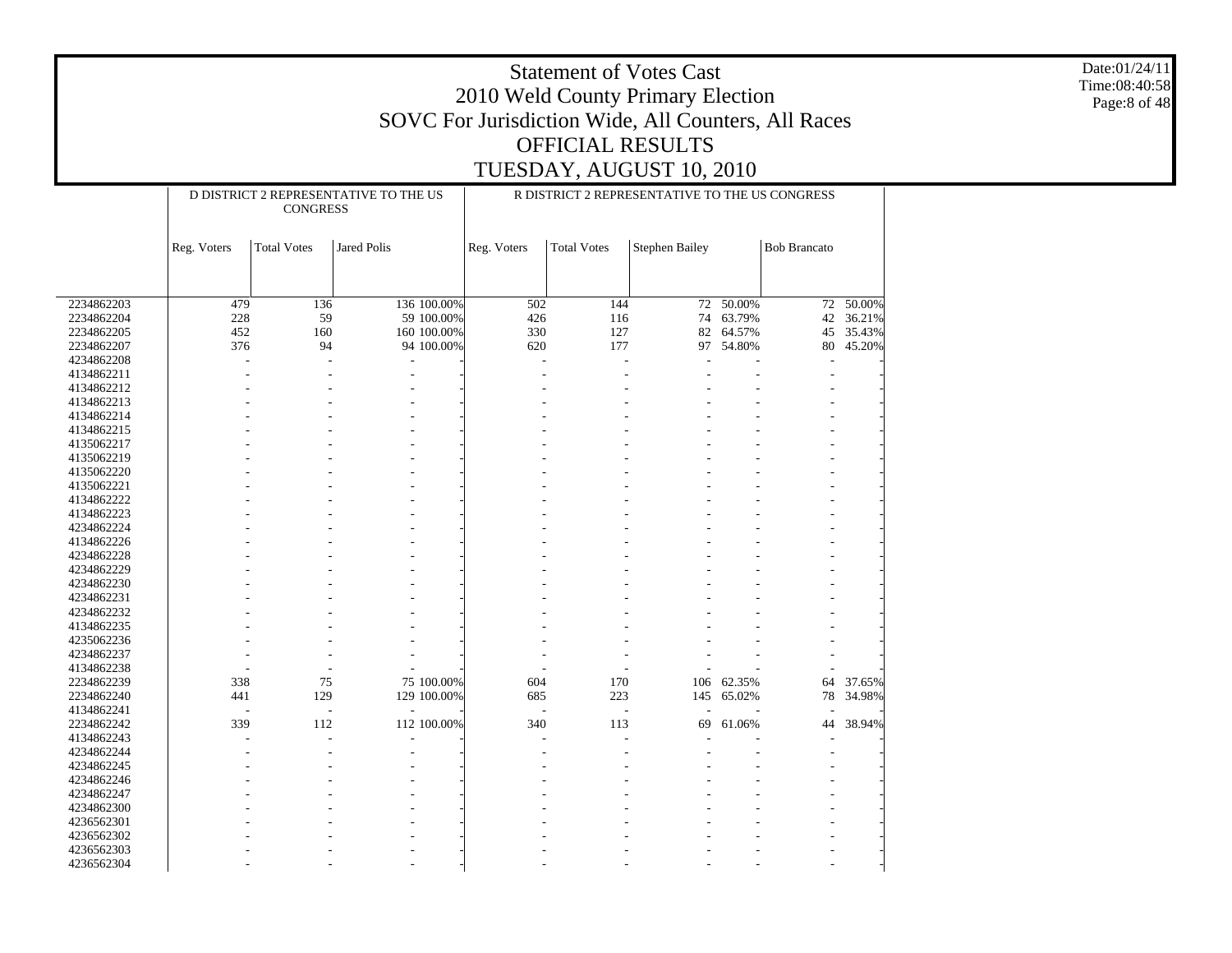Date:01/24/11 Time:08:40:58 Page:9 of 48

|             |                  | <b>CONGRESS</b>    | D DISTRICT 2 REPRESENTATIVE TO THE US |             |                    | R DISTRICT 2 REPRESENTATIVE TO THE US CONGRESS |        |                     |        |
|-------------|------------------|--------------------|---------------------------------------|-------------|--------------------|------------------------------------------------|--------|---------------------|--------|
|             | Reg. Voters      | <b>Total Votes</b> | <b>Jared Polis</b>                    | Reg. Voters | <b>Total Votes</b> | <b>Stephen Bailey</b>                          |        | <b>Bob Brancato</b> |        |
|             |                  |                    |                                       |             |                    |                                                |        |                     |        |
| 2234862305  | 384              | 101                | 101 100.00%                           | 403         | 142                | 74                                             | 52.11% | 68                  | 47.89% |
| 2234862306  | 300              | 76                 | 76 100.00%                            | 211         | 72                 | 43                                             | 59.72% | 29                  | 40.28% |
| 2234862307  | 362              | 86                 | 86 100.00%                            | 330         | 82                 | 55                                             | 67.07% | 27                  | 32.93% |
| 4136562308  |                  |                    |                                       |             | ÷                  |                                                |        |                     |        |
| 4236562309  |                  |                    |                                       |             |                    |                                                |        |                     |        |
| 4236562310  |                  |                    |                                       |             |                    |                                                |        |                     |        |
| 4136562311  |                  |                    |                                       |             |                    |                                                |        |                     |        |
| 4136562312  |                  |                    |                                       |             |                    |                                                |        |                     |        |
| 4236562313  |                  |                    |                                       |             |                    |                                                |        |                     |        |
| 4236562314  |                  |                    |                                       |             |                    |                                                |        |                     |        |
| 4135062315  |                  |                    |                                       |             |                    |                                                |        |                     |        |
| 4135062317  |                  |                    |                                       |             |                    |                                                |        |                     |        |
| 4135062318  |                  |                    |                                       |             |                    |                                                |        |                     |        |
| 4135062319  |                  |                    |                                       |             |                    |                                                |        |                     |        |
| 4135062320  |                  |                    |                                       |             |                    |                                                |        |                     |        |
| 4135062321  |                  |                    |                                       |             |                    |                                                |        |                     |        |
| 4135062322  |                  |                    |                                       |             |                    |                                                |        |                     |        |
| 4135062323  |                  |                    |                                       |             |                    |                                                |        |                     |        |
| 4135062324  |                  |                    |                                       |             |                    |                                                |        |                     |        |
| 4135062325  |                  |                    |                                       |             |                    |                                                |        |                     |        |
| 4134862326  |                  |                    |                                       |             |                    |                                                |        |                     |        |
| 2233362327  | 10               | $\boldsymbol{0}$   | $\Omega$                              | 12          | 6                  | 4                                              | 66.67% | $\overline{2}$      | 33.33% |
| 2234862328  | 428              | 112                | 112 100.00%                           | 589         | 126                | 98                                             | 77.78% | 28                  | 22.22% |
| 4135062329  |                  |                    |                                       |             |                    |                                                |        |                     |        |
| 4135062330  |                  |                    |                                       |             |                    |                                                |        |                     |        |
| 4234862331  |                  |                    |                                       |             |                    |                                                |        |                     |        |
| 4136562332  |                  |                    |                                       |             |                    |                                                |        |                     |        |
| 4134862333  |                  |                    |                                       |             |                    |                                                |        |                     |        |
| 2234862334  | 398              | 115                | 115 100.00%                           | 587         | 175                | 125                                            | 71.43% | 50                  | 28.57% |
| 2234862335  | 230              | 94                 | 94 100.00%                            | 404         | 161                | 111                                            | 68.94% | 50                  | 31.06% |
| 4135062336  |                  |                    |                                       |             |                    |                                                |        |                     |        |
| 2234862337  | 321              | 78                 | 78 100.00%                            | 496         | 152                | 104                                            | 68.42% | 48                  | 31.58% |
| 2999962999  | $\boldsymbol{0}$ | $\boldsymbol{0}$   | $\mathbf{0}$                          | $\theta$    | $\mathbf{0}$       | $\overline{0}$                                 |        | $\Omega$            |        |
| 4999962999  |                  |                    |                                       |             |                    |                                                |        |                     |        |
| Provisional | $\Omega$         | 7                  | 7 100.00%                             | $\theta$    | 11                 | 7                                              | 63.64% | 4                   | 36.36% |
| Total       | 5086             | 1434               | 1434 100.00%                          | 6539        | 1997               | 1266                                           | 63.40% | 731                 | 36.60% |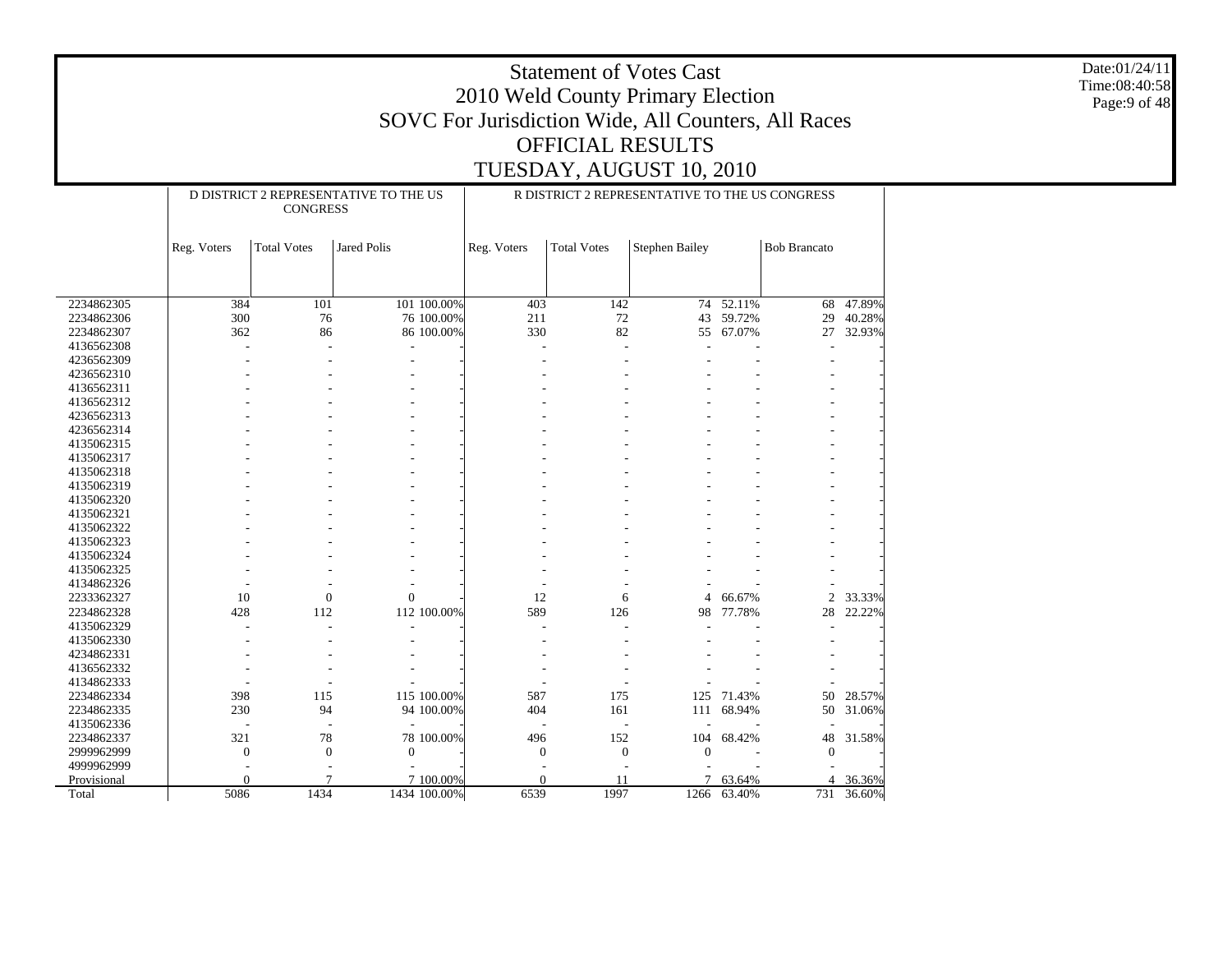|                          |             |                    |                                       |             | <b>Statement of Votes Cast</b><br><b>OFFICIAL RESULTS</b> | 2010 Weld County Primary Election<br>SOVC For Jurisdiction Wide, All Counters, All Races<br>TUESDAY, AUGUST 10, 2010 |             |                    |                          | Date:01/24/11<br>Time:08:40:58<br>Page: 10 of 48 |
|--------------------------|-------------|--------------------|---------------------------------------|-------------|-----------------------------------------------------------|----------------------------------------------------------------------------------------------------------------------|-------------|--------------------|--------------------------|--------------------------------------------------|
|                          |             |                    | D DISTRICT 4 REPRESENTATIVE TO THE US |             |                                                           | R DISTRICT 4 REPRESENTATIVE TO THE US                                                                                |             | D GOVERNOR         |                          |                                                  |
|                          |             | <b>CONGRESS</b>    |                                       |             | <b>CONGRESS</b>                                           |                                                                                                                      |             |                    |                          |                                                  |
|                          | Reg. Voters | <b>Total Votes</b> | <b>Betsy Markey</b>                   | Reg. Voters | <b>Total Votes</b>                                        | Cory Gardner                                                                                                         | Reg. Voters | <b>Total Votes</b> | John Hickenlooper        |                                                  |
|                          |             |                    |                                       |             |                                                           |                                                                                                                      |             |                    |                          |                                                  |
| Jurisdiction Wide        |             |                    |                                       |             |                                                           |                                                                                                                      |             |                    |                          |                                                  |
| 4136562100               |             | 180<br>64          | 64 100.00%                            | 521         | 178                                                       | 178 100.00%                                                                                                          | 180         | 65                 | 65 100.00%               |                                                  |
| 4136562101               |             | 50                 | 20<br>20 100.00%                      | 185         | 79                                                        | 79 100.00%                                                                                                           | 50          | $22\,$             | 22 100.00%               |                                                  |
| 4136562102               |             | 31<br>11           | 11 100.00%                            | 159         | 75                                                        | 75 100.00%                                                                                                           | 31          | 10                 | 10 100.00%               |                                                  |
| 4136562103               |             | 52                 | 12<br>12 100.00%                      | 185         | 87                                                        | 87 100.00%                                                                                                           | 52          | 13                 | 13 100.00%               |                                                  |
| 4136562104               |             | 214                | 76<br>76 100.00%                      | 793         | 309                                                       | 309 100.00%                                                                                                          | 214         | 78                 | 78 100.00%               |                                                  |
| 4135062106               |             | 312<br>56          | 56 100.00%                            | 206         | 76                                                        | 76 100.00%                                                                                                           | 312         | 58                 | 58 100.00%               |                                                  |
| 4135062107               |             | 621<br>137         | 137 100.00%                           | 267         | 94                                                        | 94 100.00%                                                                                                           | 621         | 142                | 142 100.00%              |                                                  |
| 4135062108               |             | 306                | 79<br>79 100.00%                      | 261         | 120                                                       | 120 100.00%                                                                                                          | 306         | 87                 | 87 100.00%               |                                                  |
| 4135062109               |             | 262<br>65          | 65 100.00%                            | 243         | 99                                                        | 99 100.00%                                                                                                           | 262         | 75                 | 75 100.00%               |                                                  |
| 4135062110               |             | 314                | 70<br>70 100.00%                      | 184         | 57                                                        | 57 100.00%                                                                                                           | 314         | 76                 | 76 100.00%               |                                                  |
| 4135062111               |             | 324<br>119         | 119 100.00%                           | 337         | 158                                                       | 158 100.00%                                                                                                          | 324         | 130                | 130 100.00%              |                                                  |
| 4135062112               |             | 353<br>119         | 119 100.00%                           | 242         | 83                                                        | 83 100.00%                                                                                                           | 353         | 121                | 121 100.00%              |                                                  |
| 4135062114               |             | 322<br>156         | 156 100.00%                           | 307         | 131                                                       | 131 100.00%                                                                                                          | 322         | 164                | 164 100.00%              |                                                  |
| 4134962115               |             | 367<br>117         | 117 100.00%                           | 784         | 273                                                       | 273 100.00%                                                                                                          | 367         | 120                | 120 100.00%              |                                                  |
| 4134962116<br>4136562117 |             | 214<br>85<br>159   | 85 100.00%                            | 314<br>458  | 128                                                       | 128 100.00%<br>173 100.00%                                                                                           | 214<br>159  | 88                 | 88 100.00%               |                                                  |
| 4136562118               |             | 287                | 45<br>45 100.00%<br>78<br>78 100.00%  | 786         | 173<br>324                                                | 324 100.00%                                                                                                          | 287         | 42<br>90           | 42 100.00%<br>90 100.00% |                                                  |
| 4136562119               |             | 98<br>24           | 24 100.00%                            | 270         | 111                                                       | 111 100.00%                                                                                                          | 98          | 28                 | 28 100.00%               |                                                  |
| 4134862120               |             | 47                 | 18<br>18 100.00%                      | 220         | 124                                                       | 124 100.00%                                                                                                          | 47          | 19                 | 19 100.00%               |                                                  |
| 4134962121               |             | 308                | 90<br>90 100.00%                      | 737         | 263                                                       | 263 100.00%                                                                                                          | 308         | 96                 | 96 100.00%               |                                                  |
| 4134962122               |             | 77<br>266          | 77 100.00%                            | 446         | 145                                                       | 145 100.00%                                                                                                          | 266         | 82                 | 82 100.00%               |                                                  |
| 4134962123               |             | 274<br>71          | 71 100.00%                            | 447         | 142                                                       | 142 100.00%                                                                                                          | 274         | $72\,$             | 72 100.00%               |                                                  |
| 4134862124               |             | 329<br>115         | 115 100.00%                           | 565         | 232                                                       | 232 100.00%                                                                                                          | 329         | 120                | 120 100.00%              |                                                  |
| 4134862125               |             | 222<br>105         | 105 100.00%                           | 518         | 248                                                       | 248 100.00%                                                                                                          | 222         | 111                | 111 100.00%              |                                                  |
| 4136562126               |             | 182<br>58          | 58 100.00%                            | 427         | 149                                                       | 149 100.00%                                                                                                          | 182         | 61                 | 61 100.00%               |                                                  |
| 4136562127               |             | 172                | 45<br>45 100.00%                      | 334         | 131                                                       | 131 100.00%                                                                                                          | 172         | 50                 | 50 100.00%               |                                                  |
| 4136562128               |             | 187<br>47          | 47 100.00%                            | 696         | 296                                                       | 296 100.00%                                                                                                          | 187         | 53                 | 53 100.00%               |                                                  |
| 4134862129               |             | 47                 | 18<br>18 100.00%                      | 184         | 70                                                        | 70 100.00%                                                                                                           | 47          | 18                 | 18 100.00%               |                                                  |
| 4134962130               |             | 281<br>94          | 94 100.00%                            | 752         | 258                                                       | 258 100.00%                                                                                                          | 281         | 103                | 103 100.00%              |                                                  |
| 4136562131               |             | 137                | 42<br>42 100.00%                      | 448         | 190                                                       | 190 100.00%                                                                                                          | 137         | 43                 | 43 100.00%               |                                                  |
| 4134862132               |             | 236                | 72<br>72 100.00%                      | 357         | 164                                                       | 164 100.00%                                                                                                          | 236         | 73                 | 73 100.00%               |                                                  |
| 4135062134               |             | 113<br>42          | 42 100.00%                            | 128         | 67                                                        | 67 100.00%                                                                                                           | 113         | 44                 | 44 100.00%               |                                                  |
| 4134862135               |             | 177<br>57          | 57 100.00%                            | 437         | 140                                                       | 140 100.00%                                                                                                          | 177         | 61                 | 61 100.00%               |                                                  |
| 4134862136               |             | 268                | 82<br>82 100.00%                      | 471         | 174                                                       | 174 100.00%                                                                                                          | 268         | 87                 | 87 100.00%               |                                                  |
| 4135062137               |             | 104<br>486         | 104 100.00%                           | 338         | 83                                                        | 83 100.00%                                                                                                           | 486         | 107                | 107 100.00%              |                                                  |
| 4136562138               |             | 34<br>173          | 34 100.00%                            | 458         | 127                                                       | 127 100.00%                                                                                                          | 173         | 35                 | 35 100.00%               |                                                  |
| 4135062139               |             | 183<br>60          | 60 100.00%                            | 325         | 155                                                       | 155 100.00%                                                                                                          | 183         | 62                 | 62 100.00%               |                                                  |
| 4234862200               |             | 213                | 55<br>55 100.00%                      | 409         | 130                                                       | 130 100.00%                                                                                                          | 213         | 58                 | 58 100.00%               |                                                  |
| 4234862201               |             | 251                | $58\,$<br>58 100.00%                  | 427         | 160                                                       | 160 100.00%                                                                                                          | 251         | 66                 | 66 100.00%               |                                                  |
| 4234862202               |             | 156                | 46<br>46 100.00%                      | 231         | 82                                                        | 82 100.00%                                                                                                           | 156         | 51                 | 51 100.00%               |                                                  |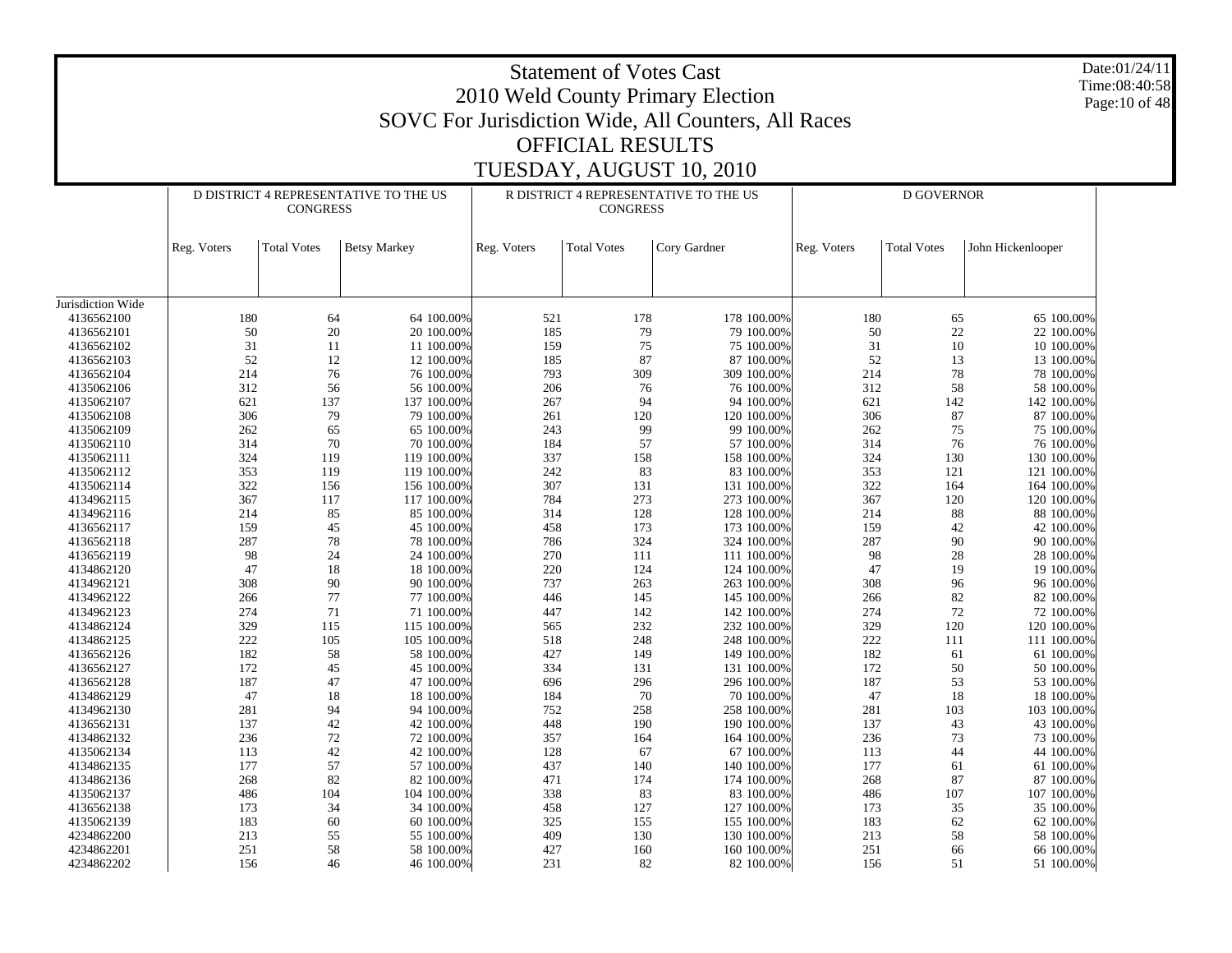| SOVC For Jurisdiction Wide, All Counters, All Races<br><b>OFFICIAL RESULTS</b><br>TUESDAY, AUGUST 10, 2010<br>D DISTRICT 4 REPRESENTATIVE TO THE US<br>R DISTRICT 4 REPRESENTATIVE TO THE US<br><b>D GOVERNOR</b><br><b>CONGRESS</b><br><b>CONGRESS</b><br><b>Total Votes</b><br><b>Total Votes</b><br>Cory Gardner<br>John Hickenlooper<br><b>Betsy Markey</b><br>Reg. Voters<br><b>Total Votes</b><br>Reg. Voters<br>Reg. Voters<br>141 100.00%<br>2234862203<br>479<br>141<br>228<br>60<br>2234862204<br>60 100.00%<br>452<br>2234862205<br>161<br>161 100.00%<br>376<br>99<br>2234862207<br>99 100.00%<br>135<br>38<br>38 100.00%<br>381<br>127<br>127 100.00%<br>135<br>43<br>4234862208<br>43 100.00%<br>77<br>262<br>351<br>135<br>262<br>77 100.00%<br>135 100.00%<br>83<br>83 100.00%<br>4134862211<br>274<br>103<br>473<br>228<br>274<br>103 100.00%<br>228 100.00%<br>113<br>113 100.00%<br>4134862212<br>18<br>222<br>61<br>101<br>20<br>4134862213<br>101<br>18 100.00%<br>61 100.00%<br>20 100.00%<br>676<br>383<br>4134862214<br>241<br>121<br>121 100.00%<br>383 100.00%<br>241<br>130<br>130 100.00%<br>102<br>593<br>313<br>219<br>219<br>102 100.00%<br>313 100.00%<br>109<br>109 100.00%<br>4134862215<br>85<br>301<br>241<br>85 100.00%<br>129<br>129 100.00%<br>241<br>86<br>86 100.00%<br>4135062217<br>47<br>152<br>128<br>47 100.00%<br>55<br>128<br>50<br>50 100.00%<br>4135062219<br>55 100.00%<br>208<br>206<br>68<br>63<br>63 100.00%<br>76<br>76 100.00%<br>208<br>68 100.00%<br>4135062220<br>107<br>195<br>276<br>276<br>107 100.00%<br>396<br>195 100.00%<br>4135062221<br>115<br>115 100.00%<br>282<br>128<br>254<br>282<br>134<br>4134862222<br>128 100.00%<br>547<br>254 100.00%<br>134 100.00%<br>106<br>531<br>269<br>251<br>4134862223<br>251<br>106 100.00%<br>269 100.00%<br>114<br>114 100.00%<br>138<br>44 100.00%<br>235<br>109<br>50<br>4234862224<br>44<br>109 100.00%<br>138<br>50 100.00%<br>94<br>611<br>383<br>4134862226<br>383<br>94 100.00%<br>195<br>195 100.00%<br>105<br>105 100.00%<br>41<br>357<br>104<br>4234862228<br>240<br>41 100.00%<br>104 100.00%<br>240<br>46<br>46 100.00%<br>254<br>68<br>657<br>178<br>254<br>71<br>4234862229<br>68 100.00%<br>178 100.00%<br>71 100.00%<br>78<br>78 100.00%<br>537<br>208<br>86<br>4234862230<br>266<br>208 100.00%<br>266<br>86 100.00%<br>320<br>104<br>450<br>187<br>320<br>104 100.00%<br>109<br>109 100.00%<br>4234862231<br>187 100.00%<br>263<br>72<br>69<br>4234862232<br>72 100.00%<br>425<br>132<br>132 100.00%<br>263<br>69 100.00%<br>252<br>75<br>273<br>252<br>4134862235<br>75 100.00%<br>612<br>273 100.00%<br>81<br>81 100.00%<br>36<br>36 100.00%<br>217<br>100<br>4235062236<br>111<br>100 100.00%<br>111<br>36<br>36 100.00%<br>117<br>708<br>389<br>4234862237<br>389<br>117 100.00%<br>247<br>247 100.00%<br>124<br>124 100.00%<br>219<br>71<br>184<br>219<br>80<br>71 100.00%<br>402<br>184 100.00%<br>80 100.00%<br>4134862238<br>2234862239<br>338<br>74<br>74 100.00%<br>137<br>2234862240<br>441<br>137 100.00%<br>53<br>53 100.00%<br>101<br>153<br>273<br>101 100.00%<br>153<br>53<br>4134862241<br>53 100.00%<br>339<br>113<br>2234862242<br>113 100.00%<br>141 100.00%<br>338<br>338 100.00%<br>395<br>395<br>141<br>743<br>148<br>4134862243<br>148 100.00%<br>200<br>59 100.00%<br>$200\,$<br>62 100.00%<br>4234862244<br>59<br>423<br>154 100.00%<br>62<br>154<br>188<br>46 100.00%<br>389<br>49<br>49 100.00%<br>4234862245<br>105<br>105 100.00%<br>188<br>46<br>28 100.00%<br>4234862246<br>74 100.00%<br>30 100.00%<br>180<br>28<br>260<br>74<br>30<br>180<br>44 100.00%<br>172<br>48 100.00%<br>4234862247<br>44<br>470<br>150<br>150 100.00%<br>172<br>48<br>300<br>88 100.00%<br>300<br>88<br>4234862300<br>88<br>391<br>156<br>156 100.00%<br>88 100.00%<br>88 100.00%<br>4236562301<br>357<br>88<br>242<br>84<br>84 100.00%<br>357<br>96 100.00%<br>96<br>108 100.00%<br>4236562302<br>411<br>108<br>242<br>75<br>75 100.00%<br>411<br>111<br>111 100.00%<br>87 100.00%<br>222<br>84 100.00%<br>4236562303<br>247<br>87<br>92<br>92 100.00%<br>247<br>84<br>4236562304<br>313<br>102<br>102 100.00%<br>371<br>132<br>132 100.00%<br>313<br>102<br>102 100.00% | Date:01/24/11<br><b>Statement of Votes Cast</b><br>Time:08:40:58<br>2010 Weld County Primary Election<br>Page:11 of 48 |  |  |  |  |  |  |  |  |  |  |  |  |  |
|-----------------------------------------------------------------------------------------------------------------------------------------------------------------------------------------------------------------------------------------------------------------------------------------------------------------------------------------------------------------------------------------------------------------------------------------------------------------------------------------------------------------------------------------------------------------------------------------------------------------------------------------------------------------------------------------------------------------------------------------------------------------------------------------------------------------------------------------------------------------------------------------------------------------------------------------------------------------------------------------------------------------------------------------------------------------------------------------------------------------------------------------------------------------------------------------------------------------------------------------------------------------------------------------------------------------------------------------------------------------------------------------------------------------------------------------------------------------------------------------------------------------------------------------------------------------------------------------------------------------------------------------------------------------------------------------------------------------------------------------------------------------------------------------------------------------------------------------------------------------------------------------------------------------------------------------------------------------------------------------------------------------------------------------------------------------------------------------------------------------------------------------------------------------------------------------------------------------------------------------------------------------------------------------------------------------------------------------------------------------------------------------------------------------------------------------------------------------------------------------------------------------------------------------------------------------------------------------------------------------------------------------------------------------------------------------------------------------------------------------------------------------------------------------------------------------------------------------------------------------------------------------------------------------------------------------------------------------------------------------------------------------------------------------------------------------------------------------------------------------------------------------------------------------------------------------------------------------------------------------------------------------------------------------------------------------------------------------------------------------------------------------------------------------------------------------------------------------------------------------------------------------------------------------------------------------------------------------------------------------------------------------------------------------------------------------------------------------------------------------------------------------------------------------------------------------------------------------------------------------------------------------------------------------------------------------------------------------------------------------------------------------------------------------------------------------------------------------------------------------------------------------------------------------------------------------------------------------|------------------------------------------------------------------------------------------------------------------------|--|--|--|--|--|--|--|--|--|--|--|--|--|
|                                                                                                                                                                                                                                                                                                                                                                                                                                                                                                                                                                                                                                                                                                                                                                                                                                                                                                                                                                                                                                                                                                                                                                                                                                                                                                                                                                                                                                                                                                                                                                                                                                                                                                                                                                                                                                                                                                                                                                                                                                                                                                                                                                                                                                                                                                                                                                                                                                                                                                                                                                                                                                                                                                                                                                                                                                                                                                                                                                                                                                                                                                                                                                                                                                                                                                                                                                                                                                                                                                                                                                                                                                                                                                                                                                                                                                                                                                                                                                                                                                                                                                                                                                                                                 |                                                                                                                        |  |  |  |  |  |  |  |  |  |  |  |  |  |
|                                                                                                                                                                                                                                                                                                                                                                                                                                                                                                                                                                                                                                                                                                                                                                                                                                                                                                                                                                                                                                                                                                                                                                                                                                                                                                                                                                                                                                                                                                                                                                                                                                                                                                                                                                                                                                                                                                                                                                                                                                                                                                                                                                                                                                                                                                                                                                                                                                                                                                                                                                                                                                                                                                                                                                                                                                                                                                                                                                                                                                                                                                                                                                                                                                                                                                                                                                                                                                                                                                                                                                                                                                                                                                                                                                                                                                                                                                                                                                                                                                                                                                                                                                                                                 |                                                                                                                        |  |  |  |  |  |  |  |  |  |  |  |  |  |
|                                                                                                                                                                                                                                                                                                                                                                                                                                                                                                                                                                                                                                                                                                                                                                                                                                                                                                                                                                                                                                                                                                                                                                                                                                                                                                                                                                                                                                                                                                                                                                                                                                                                                                                                                                                                                                                                                                                                                                                                                                                                                                                                                                                                                                                                                                                                                                                                                                                                                                                                                                                                                                                                                                                                                                                                                                                                                                                                                                                                                                                                                                                                                                                                                                                                                                                                                                                                                                                                                                                                                                                                                                                                                                                                                                                                                                                                                                                                                                                                                                                                                                                                                                                                                 |                                                                                                                        |  |  |  |  |  |  |  |  |  |  |  |  |  |
|                                                                                                                                                                                                                                                                                                                                                                                                                                                                                                                                                                                                                                                                                                                                                                                                                                                                                                                                                                                                                                                                                                                                                                                                                                                                                                                                                                                                                                                                                                                                                                                                                                                                                                                                                                                                                                                                                                                                                                                                                                                                                                                                                                                                                                                                                                                                                                                                                                                                                                                                                                                                                                                                                                                                                                                                                                                                                                                                                                                                                                                                                                                                                                                                                                                                                                                                                                                                                                                                                                                                                                                                                                                                                                                                                                                                                                                                                                                                                                                                                                                                                                                                                                                                                 |                                                                                                                        |  |  |  |  |  |  |  |  |  |  |  |  |  |
|                                                                                                                                                                                                                                                                                                                                                                                                                                                                                                                                                                                                                                                                                                                                                                                                                                                                                                                                                                                                                                                                                                                                                                                                                                                                                                                                                                                                                                                                                                                                                                                                                                                                                                                                                                                                                                                                                                                                                                                                                                                                                                                                                                                                                                                                                                                                                                                                                                                                                                                                                                                                                                                                                                                                                                                                                                                                                                                                                                                                                                                                                                                                                                                                                                                                                                                                                                                                                                                                                                                                                                                                                                                                                                                                                                                                                                                                                                                                                                                                                                                                                                                                                                                                                 |                                                                                                                        |  |  |  |  |  |  |  |  |  |  |  |  |  |
|                                                                                                                                                                                                                                                                                                                                                                                                                                                                                                                                                                                                                                                                                                                                                                                                                                                                                                                                                                                                                                                                                                                                                                                                                                                                                                                                                                                                                                                                                                                                                                                                                                                                                                                                                                                                                                                                                                                                                                                                                                                                                                                                                                                                                                                                                                                                                                                                                                                                                                                                                                                                                                                                                                                                                                                                                                                                                                                                                                                                                                                                                                                                                                                                                                                                                                                                                                                                                                                                                                                                                                                                                                                                                                                                                                                                                                                                                                                                                                                                                                                                                                                                                                                                                 |                                                                                                                        |  |  |  |  |  |  |  |  |  |  |  |  |  |
|                                                                                                                                                                                                                                                                                                                                                                                                                                                                                                                                                                                                                                                                                                                                                                                                                                                                                                                                                                                                                                                                                                                                                                                                                                                                                                                                                                                                                                                                                                                                                                                                                                                                                                                                                                                                                                                                                                                                                                                                                                                                                                                                                                                                                                                                                                                                                                                                                                                                                                                                                                                                                                                                                                                                                                                                                                                                                                                                                                                                                                                                                                                                                                                                                                                                                                                                                                                                                                                                                                                                                                                                                                                                                                                                                                                                                                                                                                                                                                                                                                                                                                                                                                                                                 |                                                                                                                        |  |  |  |  |  |  |  |  |  |  |  |  |  |
|                                                                                                                                                                                                                                                                                                                                                                                                                                                                                                                                                                                                                                                                                                                                                                                                                                                                                                                                                                                                                                                                                                                                                                                                                                                                                                                                                                                                                                                                                                                                                                                                                                                                                                                                                                                                                                                                                                                                                                                                                                                                                                                                                                                                                                                                                                                                                                                                                                                                                                                                                                                                                                                                                                                                                                                                                                                                                                                                                                                                                                                                                                                                                                                                                                                                                                                                                                                                                                                                                                                                                                                                                                                                                                                                                                                                                                                                                                                                                                                                                                                                                                                                                                                                                 |                                                                                                                        |  |  |  |  |  |  |  |  |  |  |  |  |  |
|                                                                                                                                                                                                                                                                                                                                                                                                                                                                                                                                                                                                                                                                                                                                                                                                                                                                                                                                                                                                                                                                                                                                                                                                                                                                                                                                                                                                                                                                                                                                                                                                                                                                                                                                                                                                                                                                                                                                                                                                                                                                                                                                                                                                                                                                                                                                                                                                                                                                                                                                                                                                                                                                                                                                                                                                                                                                                                                                                                                                                                                                                                                                                                                                                                                                                                                                                                                                                                                                                                                                                                                                                                                                                                                                                                                                                                                                                                                                                                                                                                                                                                                                                                                                                 |                                                                                                                        |  |  |  |  |  |  |  |  |  |  |  |  |  |
|                                                                                                                                                                                                                                                                                                                                                                                                                                                                                                                                                                                                                                                                                                                                                                                                                                                                                                                                                                                                                                                                                                                                                                                                                                                                                                                                                                                                                                                                                                                                                                                                                                                                                                                                                                                                                                                                                                                                                                                                                                                                                                                                                                                                                                                                                                                                                                                                                                                                                                                                                                                                                                                                                                                                                                                                                                                                                                                                                                                                                                                                                                                                                                                                                                                                                                                                                                                                                                                                                                                                                                                                                                                                                                                                                                                                                                                                                                                                                                                                                                                                                                                                                                                                                 |                                                                                                                        |  |  |  |  |  |  |  |  |  |  |  |  |  |
|                                                                                                                                                                                                                                                                                                                                                                                                                                                                                                                                                                                                                                                                                                                                                                                                                                                                                                                                                                                                                                                                                                                                                                                                                                                                                                                                                                                                                                                                                                                                                                                                                                                                                                                                                                                                                                                                                                                                                                                                                                                                                                                                                                                                                                                                                                                                                                                                                                                                                                                                                                                                                                                                                                                                                                                                                                                                                                                                                                                                                                                                                                                                                                                                                                                                                                                                                                                                                                                                                                                                                                                                                                                                                                                                                                                                                                                                                                                                                                                                                                                                                                                                                                                                                 |                                                                                                                        |  |  |  |  |  |  |  |  |  |  |  |  |  |
|                                                                                                                                                                                                                                                                                                                                                                                                                                                                                                                                                                                                                                                                                                                                                                                                                                                                                                                                                                                                                                                                                                                                                                                                                                                                                                                                                                                                                                                                                                                                                                                                                                                                                                                                                                                                                                                                                                                                                                                                                                                                                                                                                                                                                                                                                                                                                                                                                                                                                                                                                                                                                                                                                                                                                                                                                                                                                                                                                                                                                                                                                                                                                                                                                                                                                                                                                                                                                                                                                                                                                                                                                                                                                                                                                                                                                                                                                                                                                                                                                                                                                                                                                                                                                 |                                                                                                                        |  |  |  |  |  |  |  |  |  |  |  |  |  |
|                                                                                                                                                                                                                                                                                                                                                                                                                                                                                                                                                                                                                                                                                                                                                                                                                                                                                                                                                                                                                                                                                                                                                                                                                                                                                                                                                                                                                                                                                                                                                                                                                                                                                                                                                                                                                                                                                                                                                                                                                                                                                                                                                                                                                                                                                                                                                                                                                                                                                                                                                                                                                                                                                                                                                                                                                                                                                                                                                                                                                                                                                                                                                                                                                                                                                                                                                                                                                                                                                                                                                                                                                                                                                                                                                                                                                                                                                                                                                                                                                                                                                                                                                                                                                 |                                                                                                                        |  |  |  |  |  |  |  |  |  |  |  |  |  |
|                                                                                                                                                                                                                                                                                                                                                                                                                                                                                                                                                                                                                                                                                                                                                                                                                                                                                                                                                                                                                                                                                                                                                                                                                                                                                                                                                                                                                                                                                                                                                                                                                                                                                                                                                                                                                                                                                                                                                                                                                                                                                                                                                                                                                                                                                                                                                                                                                                                                                                                                                                                                                                                                                                                                                                                                                                                                                                                                                                                                                                                                                                                                                                                                                                                                                                                                                                                                                                                                                                                                                                                                                                                                                                                                                                                                                                                                                                                                                                                                                                                                                                                                                                                                                 |                                                                                                                        |  |  |  |  |  |  |  |  |  |  |  |  |  |
|                                                                                                                                                                                                                                                                                                                                                                                                                                                                                                                                                                                                                                                                                                                                                                                                                                                                                                                                                                                                                                                                                                                                                                                                                                                                                                                                                                                                                                                                                                                                                                                                                                                                                                                                                                                                                                                                                                                                                                                                                                                                                                                                                                                                                                                                                                                                                                                                                                                                                                                                                                                                                                                                                                                                                                                                                                                                                                                                                                                                                                                                                                                                                                                                                                                                                                                                                                                                                                                                                                                                                                                                                                                                                                                                                                                                                                                                                                                                                                                                                                                                                                                                                                                                                 |                                                                                                                        |  |  |  |  |  |  |  |  |  |  |  |  |  |
|                                                                                                                                                                                                                                                                                                                                                                                                                                                                                                                                                                                                                                                                                                                                                                                                                                                                                                                                                                                                                                                                                                                                                                                                                                                                                                                                                                                                                                                                                                                                                                                                                                                                                                                                                                                                                                                                                                                                                                                                                                                                                                                                                                                                                                                                                                                                                                                                                                                                                                                                                                                                                                                                                                                                                                                                                                                                                                                                                                                                                                                                                                                                                                                                                                                                                                                                                                                                                                                                                                                                                                                                                                                                                                                                                                                                                                                                                                                                                                                                                                                                                                                                                                                                                 |                                                                                                                        |  |  |  |  |  |  |  |  |  |  |  |  |  |
|                                                                                                                                                                                                                                                                                                                                                                                                                                                                                                                                                                                                                                                                                                                                                                                                                                                                                                                                                                                                                                                                                                                                                                                                                                                                                                                                                                                                                                                                                                                                                                                                                                                                                                                                                                                                                                                                                                                                                                                                                                                                                                                                                                                                                                                                                                                                                                                                                                                                                                                                                                                                                                                                                                                                                                                                                                                                                                                                                                                                                                                                                                                                                                                                                                                                                                                                                                                                                                                                                                                                                                                                                                                                                                                                                                                                                                                                                                                                                                                                                                                                                                                                                                                                                 |                                                                                                                        |  |  |  |  |  |  |  |  |  |  |  |  |  |
|                                                                                                                                                                                                                                                                                                                                                                                                                                                                                                                                                                                                                                                                                                                                                                                                                                                                                                                                                                                                                                                                                                                                                                                                                                                                                                                                                                                                                                                                                                                                                                                                                                                                                                                                                                                                                                                                                                                                                                                                                                                                                                                                                                                                                                                                                                                                                                                                                                                                                                                                                                                                                                                                                                                                                                                                                                                                                                                                                                                                                                                                                                                                                                                                                                                                                                                                                                                                                                                                                                                                                                                                                                                                                                                                                                                                                                                                                                                                                                                                                                                                                                                                                                                                                 |                                                                                                                        |  |  |  |  |  |  |  |  |  |  |  |  |  |
|                                                                                                                                                                                                                                                                                                                                                                                                                                                                                                                                                                                                                                                                                                                                                                                                                                                                                                                                                                                                                                                                                                                                                                                                                                                                                                                                                                                                                                                                                                                                                                                                                                                                                                                                                                                                                                                                                                                                                                                                                                                                                                                                                                                                                                                                                                                                                                                                                                                                                                                                                                                                                                                                                                                                                                                                                                                                                                                                                                                                                                                                                                                                                                                                                                                                                                                                                                                                                                                                                                                                                                                                                                                                                                                                                                                                                                                                                                                                                                                                                                                                                                                                                                                                                 |                                                                                                                        |  |  |  |  |  |  |  |  |  |  |  |  |  |
|                                                                                                                                                                                                                                                                                                                                                                                                                                                                                                                                                                                                                                                                                                                                                                                                                                                                                                                                                                                                                                                                                                                                                                                                                                                                                                                                                                                                                                                                                                                                                                                                                                                                                                                                                                                                                                                                                                                                                                                                                                                                                                                                                                                                                                                                                                                                                                                                                                                                                                                                                                                                                                                                                                                                                                                                                                                                                                                                                                                                                                                                                                                                                                                                                                                                                                                                                                                                                                                                                                                                                                                                                                                                                                                                                                                                                                                                                                                                                                                                                                                                                                                                                                                                                 |                                                                                                                        |  |  |  |  |  |  |  |  |  |  |  |  |  |
|                                                                                                                                                                                                                                                                                                                                                                                                                                                                                                                                                                                                                                                                                                                                                                                                                                                                                                                                                                                                                                                                                                                                                                                                                                                                                                                                                                                                                                                                                                                                                                                                                                                                                                                                                                                                                                                                                                                                                                                                                                                                                                                                                                                                                                                                                                                                                                                                                                                                                                                                                                                                                                                                                                                                                                                                                                                                                                                                                                                                                                                                                                                                                                                                                                                                                                                                                                                                                                                                                                                                                                                                                                                                                                                                                                                                                                                                                                                                                                                                                                                                                                                                                                                                                 |                                                                                                                        |  |  |  |  |  |  |  |  |  |  |  |  |  |
|                                                                                                                                                                                                                                                                                                                                                                                                                                                                                                                                                                                                                                                                                                                                                                                                                                                                                                                                                                                                                                                                                                                                                                                                                                                                                                                                                                                                                                                                                                                                                                                                                                                                                                                                                                                                                                                                                                                                                                                                                                                                                                                                                                                                                                                                                                                                                                                                                                                                                                                                                                                                                                                                                                                                                                                                                                                                                                                                                                                                                                                                                                                                                                                                                                                                                                                                                                                                                                                                                                                                                                                                                                                                                                                                                                                                                                                                                                                                                                                                                                                                                                                                                                                                                 |                                                                                                                        |  |  |  |  |  |  |  |  |  |  |  |  |  |
|                                                                                                                                                                                                                                                                                                                                                                                                                                                                                                                                                                                                                                                                                                                                                                                                                                                                                                                                                                                                                                                                                                                                                                                                                                                                                                                                                                                                                                                                                                                                                                                                                                                                                                                                                                                                                                                                                                                                                                                                                                                                                                                                                                                                                                                                                                                                                                                                                                                                                                                                                                                                                                                                                                                                                                                                                                                                                                                                                                                                                                                                                                                                                                                                                                                                                                                                                                                                                                                                                                                                                                                                                                                                                                                                                                                                                                                                                                                                                                                                                                                                                                                                                                                                                 |                                                                                                                        |  |  |  |  |  |  |  |  |  |  |  |  |  |
|                                                                                                                                                                                                                                                                                                                                                                                                                                                                                                                                                                                                                                                                                                                                                                                                                                                                                                                                                                                                                                                                                                                                                                                                                                                                                                                                                                                                                                                                                                                                                                                                                                                                                                                                                                                                                                                                                                                                                                                                                                                                                                                                                                                                                                                                                                                                                                                                                                                                                                                                                                                                                                                                                                                                                                                                                                                                                                                                                                                                                                                                                                                                                                                                                                                                                                                                                                                                                                                                                                                                                                                                                                                                                                                                                                                                                                                                                                                                                                                                                                                                                                                                                                                                                 |                                                                                                                        |  |  |  |  |  |  |  |  |  |  |  |  |  |
|                                                                                                                                                                                                                                                                                                                                                                                                                                                                                                                                                                                                                                                                                                                                                                                                                                                                                                                                                                                                                                                                                                                                                                                                                                                                                                                                                                                                                                                                                                                                                                                                                                                                                                                                                                                                                                                                                                                                                                                                                                                                                                                                                                                                                                                                                                                                                                                                                                                                                                                                                                                                                                                                                                                                                                                                                                                                                                                                                                                                                                                                                                                                                                                                                                                                                                                                                                                                                                                                                                                                                                                                                                                                                                                                                                                                                                                                                                                                                                                                                                                                                                                                                                                                                 |                                                                                                                        |  |  |  |  |  |  |  |  |  |  |  |  |  |
|                                                                                                                                                                                                                                                                                                                                                                                                                                                                                                                                                                                                                                                                                                                                                                                                                                                                                                                                                                                                                                                                                                                                                                                                                                                                                                                                                                                                                                                                                                                                                                                                                                                                                                                                                                                                                                                                                                                                                                                                                                                                                                                                                                                                                                                                                                                                                                                                                                                                                                                                                                                                                                                                                                                                                                                                                                                                                                                                                                                                                                                                                                                                                                                                                                                                                                                                                                                                                                                                                                                                                                                                                                                                                                                                                                                                                                                                                                                                                                                                                                                                                                                                                                                                                 |                                                                                                                        |  |  |  |  |  |  |  |  |  |  |  |  |  |
|                                                                                                                                                                                                                                                                                                                                                                                                                                                                                                                                                                                                                                                                                                                                                                                                                                                                                                                                                                                                                                                                                                                                                                                                                                                                                                                                                                                                                                                                                                                                                                                                                                                                                                                                                                                                                                                                                                                                                                                                                                                                                                                                                                                                                                                                                                                                                                                                                                                                                                                                                                                                                                                                                                                                                                                                                                                                                                                                                                                                                                                                                                                                                                                                                                                                                                                                                                                                                                                                                                                                                                                                                                                                                                                                                                                                                                                                                                                                                                                                                                                                                                                                                                                                                 |                                                                                                                        |  |  |  |  |  |  |  |  |  |  |  |  |  |
|                                                                                                                                                                                                                                                                                                                                                                                                                                                                                                                                                                                                                                                                                                                                                                                                                                                                                                                                                                                                                                                                                                                                                                                                                                                                                                                                                                                                                                                                                                                                                                                                                                                                                                                                                                                                                                                                                                                                                                                                                                                                                                                                                                                                                                                                                                                                                                                                                                                                                                                                                                                                                                                                                                                                                                                                                                                                                                                                                                                                                                                                                                                                                                                                                                                                                                                                                                                                                                                                                                                                                                                                                                                                                                                                                                                                                                                                                                                                                                                                                                                                                                                                                                                                                 |                                                                                                                        |  |  |  |  |  |  |  |  |  |  |  |  |  |
|                                                                                                                                                                                                                                                                                                                                                                                                                                                                                                                                                                                                                                                                                                                                                                                                                                                                                                                                                                                                                                                                                                                                                                                                                                                                                                                                                                                                                                                                                                                                                                                                                                                                                                                                                                                                                                                                                                                                                                                                                                                                                                                                                                                                                                                                                                                                                                                                                                                                                                                                                                                                                                                                                                                                                                                                                                                                                                                                                                                                                                                                                                                                                                                                                                                                                                                                                                                                                                                                                                                                                                                                                                                                                                                                                                                                                                                                                                                                                                                                                                                                                                                                                                                                                 |                                                                                                                        |  |  |  |  |  |  |  |  |  |  |  |  |  |
|                                                                                                                                                                                                                                                                                                                                                                                                                                                                                                                                                                                                                                                                                                                                                                                                                                                                                                                                                                                                                                                                                                                                                                                                                                                                                                                                                                                                                                                                                                                                                                                                                                                                                                                                                                                                                                                                                                                                                                                                                                                                                                                                                                                                                                                                                                                                                                                                                                                                                                                                                                                                                                                                                                                                                                                                                                                                                                                                                                                                                                                                                                                                                                                                                                                                                                                                                                                                                                                                                                                                                                                                                                                                                                                                                                                                                                                                                                                                                                                                                                                                                                                                                                                                                 |                                                                                                                        |  |  |  |  |  |  |  |  |  |  |  |  |  |
|                                                                                                                                                                                                                                                                                                                                                                                                                                                                                                                                                                                                                                                                                                                                                                                                                                                                                                                                                                                                                                                                                                                                                                                                                                                                                                                                                                                                                                                                                                                                                                                                                                                                                                                                                                                                                                                                                                                                                                                                                                                                                                                                                                                                                                                                                                                                                                                                                                                                                                                                                                                                                                                                                                                                                                                                                                                                                                                                                                                                                                                                                                                                                                                                                                                                                                                                                                                                                                                                                                                                                                                                                                                                                                                                                                                                                                                                                                                                                                                                                                                                                                                                                                                                                 |                                                                                                                        |  |  |  |  |  |  |  |  |  |  |  |  |  |
|                                                                                                                                                                                                                                                                                                                                                                                                                                                                                                                                                                                                                                                                                                                                                                                                                                                                                                                                                                                                                                                                                                                                                                                                                                                                                                                                                                                                                                                                                                                                                                                                                                                                                                                                                                                                                                                                                                                                                                                                                                                                                                                                                                                                                                                                                                                                                                                                                                                                                                                                                                                                                                                                                                                                                                                                                                                                                                                                                                                                                                                                                                                                                                                                                                                                                                                                                                                                                                                                                                                                                                                                                                                                                                                                                                                                                                                                                                                                                                                                                                                                                                                                                                                                                 |                                                                                                                        |  |  |  |  |  |  |  |  |  |  |  |  |  |
|                                                                                                                                                                                                                                                                                                                                                                                                                                                                                                                                                                                                                                                                                                                                                                                                                                                                                                                                                                                                                                                                                                                                                                                                                                                                                                                                                                                                                                                                                                                                                                                                                                                                                                                                                                                                                                                                                                                                                                                                                                                                                                                                                                                                                                                                                                                                                                                                                                                                                                                                                                                                                                                                                                                                                                                                                                                                                                                                                                                                                                                                                                                                                                                                                                                                                                                                                                                                                                                                                                                                                                                                                                                                                                                                                                                                                                                                                                                                                                                                                                                                                                                                                                                                                 |                                                                                                                        |  |  |  |  |  |  |  |  |  |  |  |  |  |
|                                                                                                                                                                                                                                                                                                                                                                                                                                                                                                                                                                                                                                                                                                                                                                                                                                                                                                                                                                                                                                                                                                                                                                                                                                                                                                                                                                                                                                                                                                                                                                                                                                                                                                                                                                                                                                                                                                                                                                                                                                                                                                                                                                                                                                                                                                                                                                                                                                                                                                                                                                                                                                                                                                                                                                                                                                                                                                                                                                                                                                                                                                                                                                                                                                                                                                                                                                                                                                                                                                                                                                                                                                                                                                                                                                                                                                                                                                                                                                                                                                                                                                                                                                                                                 |                                                                                                                        |  |  |  |  |  |  |  |  |  |  |  |  |  |
|                                                                                                                                                                                                                                                                                                                                                                                                                                                                                                                                                                                                                                                                                                                                                                                                                                                                                                                                                                                                                                                                                                                                                                                                                                                                                                                                                                                                                                                                                                                                                                                                                                                                                                                                                                                                                                                                                                                                                                                                                                                                                                                                                                                                                                                                                                                                                                                                                                                                                                                                                                                                                                                                                                                                                                                                                                                                                                                                                                                                                                                                                                                                                                                                                                                                                                                                                                                                                                                                                                                                                                                                                                                                                                                                                                                                                                                                                                                                                                                                                                                                                                                                                                                                                 |                                                                                                                        |  |  |  |  |  |  |  |  |  |  |  |  |  |
|                                                                                                                                                                                                                                                                                                                                                                                                                                                                                                                                                                                                                                                                                                                                                                                                                                                                                                                                                                                                                                                                                                                                                                                                                                                                                                                                                                                                                                                                                                                                                                                                                                                                                                                                                                                                                                                                                                                                                                                                                                                                                                                                                                                                                                                                                                                                                                                                                                                                                                                                                                                                                                                                                                                                                                                                                                                                                                                                                                                                                                                                                                                                                                                                                                                                                                                                                                                                                                                                                                                                                                                                                                                                                                                                                                                                                                                                                                                                                                                                                                                                                                                                                                                                                 |                                                                                                                        |  |  |  |  |  |  |  |  |  |  |  |  |  |
|                                                                                                                                                                                                                                                                                                                                                                                                                                                                                                                                                                                                                                                                                                                                                                                                                                                                                                                                                                                                                                                                                                                                                                                                                                                                                                                                                                                                                                                                                                                                                                                                                                                                                                                                                                                                                                                                                                                                                                                                                                                                                                                                                                                                                                                                                                                                                                                                                                                                                                                                                                                                                                                                                                                                                                                                                                                                                                                                                                                                                                                                                                                                                                                                                                                                                                                                                                                                                                                                                                                                                                                                                                                                                                                                                                                                                                                                                                                                                                                                                                                                                                                                                                                                                 |                                                                                                                        |  |  |  |  |  |  |  |  |  |  |  |  |  |
|                                                                                                                                                                                                                                                                                                                                                                                                                                                                                                                                                                                                                                                                                                                                                                                                                                                                                                                                                                                                                                                                                                                                                                                                                                                                                                                                                                                                                                                                                                                                                                                                                                                                                                                                                                                                                                                                                                                                                                                                                                                                                                                                                                                                                                                                                                                                                                                                                                                                                                                                                                                                                                                                                                                                                                                                                                                                                                                                                                                                                                                                                                                                                                                                                                                                                                                                                                                                                                                                                                                                                                                                                                                                                                                                                                                                                                                                                                                                                                                                                                                                                                                                                                                                                 |                                                                                                                        |  |  |  |  |  |  |  |  |  |  |  |  |  |
|                                                                                                                                                                                                                                                                                                                                                                                                                                                                                                                                                                                                                                                                                                                                                                                                                                                                                                                                                                                                                                                                                                                                                                                                                                                                                                                                                                                                                                                                                                                                                                                                                                                                                                                                                                                                                                                                                                                                                                                                                                                                                                                                                                                                                                                                                                                                                                                                                                                                                                                                                                                                                                                                                                                                                                                                                                                                                                                                                                                                                                                                                                                                                                                                                                                                                                                                                                                                                                                                                                                                                                                                                                                                                                                                                                                                                                                                                                                                                                                                                                                                                                                                                                                                                 |                                                                                                                        |  |  |  |  |  |  |  |  |  |  |  |  |  |
|                                                                                                                                                                                                                                                                                                                                                                                                                                                                                                                                                                                                                                                                                                                                                                                                                                                                                                                                                                                                                                                                                                                                                                                                                                                                                                                                                                                                                                                                                                                                                                                                                                                                                                                                                                                                                                                                                                                                                                                                                                                                                                                                                                                                                                                                                                                                                                                                                                                                                                                                                                                                                                                                                                                                                                                                                                                                                                                                                                                                                                                                                                                                                                                                                                                                                                                                                                                                                                                                                                                                                                                                                                                                                                                                                                                                                                                                                                                                                                                                                                                                                                                                                                                                                 |                                                                                                                        |  |  |  |  |  |  |  |  |  |  |  |  |  |
|                                                                                                                                                                                                                                                                                                                                                                                                                                                                                                                                                                                                                                                                                                                                                                                                                                                                                                                                                                                                                                                                                                                                                                                                                                                                                                                                                                                                                                                                                                                                                                                                                                                                                                                                                                                                                                                                                                                                                                                                                                                                                                                                                                                                                                                                                                                                                                                                                                                                                                                                                                                                                                                                                                                                                                                                                                                                                                                                                                                                                                                                                                                                                                                                                                                                                                                                                                                                                                                                                                                                                                                                                                                                                                                                                                                                                                                                                                                                                                                                                                                                                                                                                                                                                 |                                                                                                                        |  |  |  |  |  |  |  |  |  |  |  |  |  |
|                                                                                                                                                                                                                                                                                                                                                                                                                                                                                                                                                                                                                                                                                                                                                                                                                                                                                                                                                                                                                                                                                                                                                                                                                                                                                                                                                                                                                                                                                                                                                                                                                                                                                                                                                                                                                                                                                                                                                                                                                                                                                                                                                                                                                                                                                                                                                                                                                                                                                                                                                                                                                                                                                                                                                                                                                                                                                                                                                                                                                                                                                                                                                                                                                                                                                                                                                                                                                                                                                                                                                                                                                                                                                                                                                                                                                                                                                                                                                                                                                                                                                                                                                                                                                 |                                                                                                                        |  |  |  |  |  |  |  |  |  |  |  |  |  |
|                                                                                                                                                                                                                                                                                                                                                                                                                                                                                                                                                                                                                                                                                                                                                                                                                                                                                                                                                                                                                                                                                                                                                                                                                                                                                                                                                                                                                                                                                                                                                                                                                                                                                                                                                                                                                                                                                                                                                                                                                                                                                                                                                                                                                                                                                                                                                                                                                                                                                                                                                                                                                                                                                                                                                                                                                                                                                                                                                                                                                                                                                                                                                                                                                                                                                                                                                                                                                                                                                                                                                                                                                                                                                                                                                                                                                                                                                                                                                                                                                                                                                                                                                                                                                 |                                                                                                                        |  |  |  |  |  |  |  |  |  |  |  |  |  |
|                                                                                                                                                                                                                                                                                                                                                                                                                                                                                                                                                                                                                                                                                                                                                                                                                                                                                                                                                                                                                                                                                                                                                                                                                                                                                                                                                                                                                                                                                                                                                                                                                                                                                                                                                                                                                                                                                                                                                                                                                                                                                                                                                                                                                                                                                                                                                                                                                                                                                                                                                                                                                                                                                                                                                                                                                                                                                                                                                                                                                                                                                                                                                                                                                                                                                                                                                                                                                                                                                                                                                                                                                                                                                                                                                                                                                                                                                                                                                                                                                                                                                                                                                                                                                 |                                                                                                                        |  |  |  |  |  |  |  |  |  |  |  |  |  |
|                                                                                                                                                                                                                                                                                                                                                                                                                                                                                                                                                                                                                                                                                                                                                                                                                                                                                                                                                                                                                                                                                                                                                                                                                                                                                                                                                                                                                                                                                                                                                                                                                                                                                                                                                                                                                                                                                                                                                                                                                                                                                                                                                                                                                                                                                                                                                                                                                                                                                                                                                                                                                                                                                                                                                                                                                                                                                                                                                                                                                                                                                                                                                                                                                                                                                                                                                                                                                                                                                                                                                                                                                                                                                                                                                                                                                                                                                                                                                                                                                                                                                                                                                                                                                 |                                                                                                                        |  |  |  |  |  |  |  |  |  |  |  |  |  |
|                                                                                                                                                                                                                                                                                                                                                                                                                                                                                                                                                                                                                                                                                                                                                                                                                                                                                                                                                                                                                                                                                                                                                                                                                                                                                                                                                                                                                                                                                                                                                                                                                                                                                                                                                                                                                                                                                                                                                                                                                                                                                                                                                                                                                                                                                                                                                                                                                                                                                                                                                                                                                                                                                                                                                                                                                                                                                                                                                                                                                                                                                                                                                                                                                                                                                                                                                                                                                                                                                                                                                                                                                                                                                                                                                                                                                                                                                                                                                                                                                                                                                                                                                                                                                 |                                                                                                                        |  |  |  |  |  |  |  |  |  |  |  |  |  |
|                                                                                                                                                                                                                                                                                                                                                                                                                                                                                                                                                                                                                                                                                                                                                                                                                                                                                                                                                                                                                                                                                                                                                                                                                                                                                                                                                                                                                                                                                                                                                                                                                                                                                                                                                                                                                                                                                                                                                                                                                                                                                                                                                                                                                                                                                                                                                                                                                                                                                                                                                                                                                                                                                                                                                                                                                                                                                                                                                                                                                                                                                                                                                                                                                                                                                                                                                                                                                                                                                                                                                                                                                                                                                                                                                                                                                                                                                                                                                                                                                                                                                                                                                                                                                 |                                                                                                                        |  |  |  |  |  |  |  |  |  |  |  |  |  |
|                                                                                                                                                                                                                                                                                                                                                                                                                                                                                                                                                                                                                                                                                                                                                                                                                                                                                                                                                                                                                                                                                                                                                                                                                                                                                                                                                                                                                                                                                                                                                                                                                                                                                                                                                                                                                                                                                                                                                                                                                                                                                                                                                                                                                                                                                                                                                                                                                                                                                                                                                                                                                                                                                                                                                                                                                                                                                                                                                                                                                                                                                                                                                                                                                                                                                                                                                                                                                                                                                                                                                                                                                                                                                                                                                                                                                                                                                                                                                                                                                                                                                                                                                                                                                 |                                                                                                                        |  |  |  |  |  |  |  |  |  |  |  |  |  |
|                                                                                                                                                                                                                                                                                                                                                                                                                                                                                                                                                                                                                                                                                                                                                                                                                                                                                                                                                                                                                                                                                                                                                                                                                                                                                                                                                                                                                                                                                                                                                                                                                                                                                                                                                                                                                                                                                                                                                                                                                                                                                                                                                                                                                                                                                                                                                                                                                                                                                                                                                                                                                                                                                                                                                                                                                                                                                                                                                                                                                                                                                                                                                                                                                                                                                                                                                                                                                                                                                                                                                                                                                                                                                                                                                                                                                                                                                                                                                                                                                                                                                                                                                                                                                 |                                                                                                                        |  |  |  |  |  |  |  |  |  |  |  |  |  |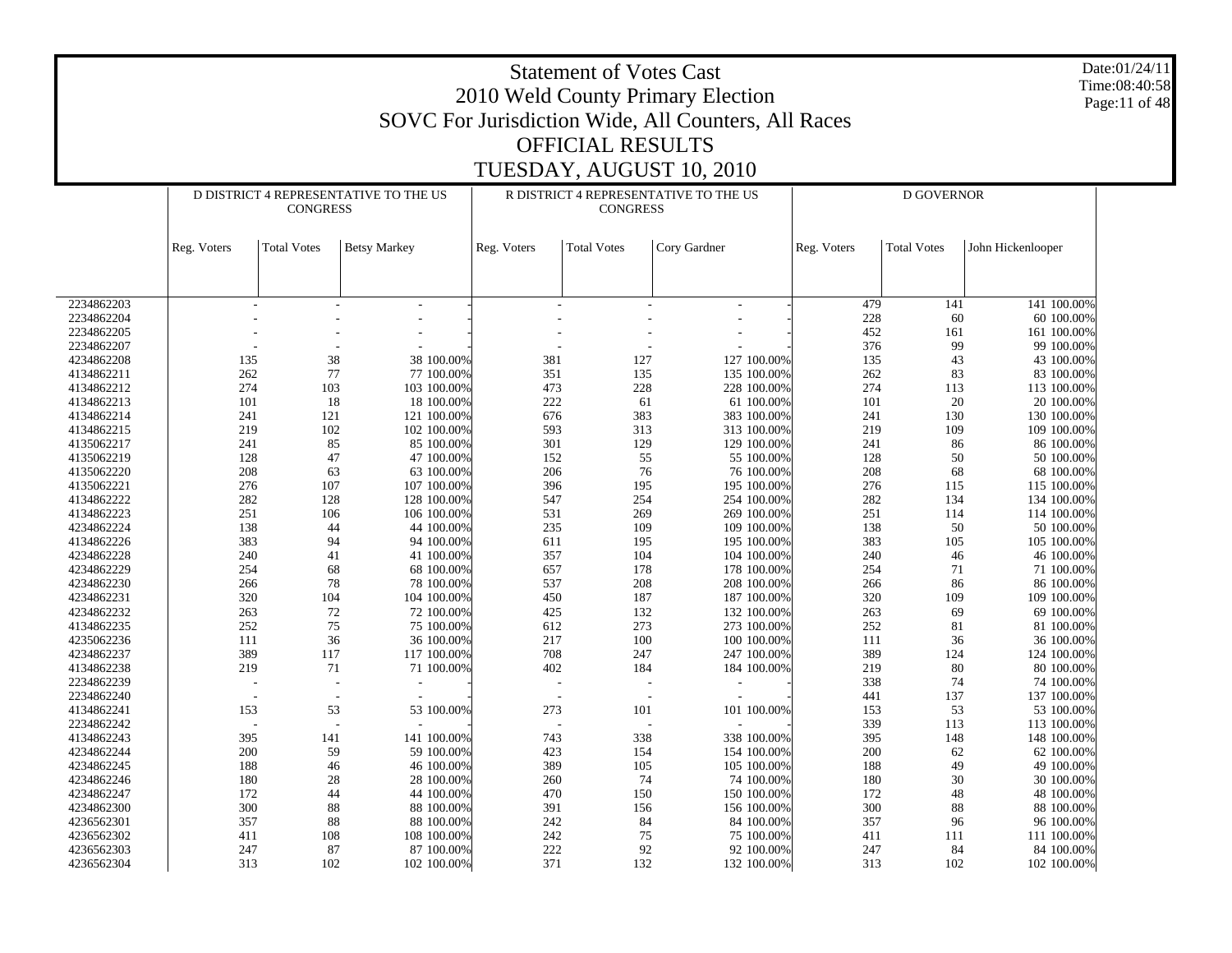|                          |                                                                                                                                                                         |                          |                                       |          | <b>Statement of Votes Cast</b> | 2010 Weld County Primary Election                   |           |                   |                           | Date:01/24/11<br>Time:08:40:58<br>Page: 12 of 48 |  |  |  |
|--------------------------|-------------------------------------------------------------------------------------------------------------------------------------------------------------------------|--------------------------|---------------------------------------|----------|--------------------------------|-----------------------------------------------------|-----------|-------------------|---------------------------|--------------------------------------------------|--|--|--|
|                          |                                                                                                                                                                         |                          |                                       |          |                                | SOVC For Jurisdiction Wide, All Counters, All Races |           |                   |                           |                                                  |  |  |  |
|                          |                                                                                                                                                                         |                          |                                       |          |                                |                                                     |           |                   |                           |                                                  |  |  |  |
|                          |                                                                                                                                                                         |                          |                                       |          | <b>OFFICIAL RESULTS</b>        |                                                     |           |                   |                           |                                                  |  |  |  |
|                          |                                                                                                                                                                         |                          |                                       |          |                                | TUESDAY, AUGUST 10, 2010                            |           |                   |                           |                                                  |  |  |  |
|                          |                                                                                                                                                                         |                          |                                       |          |                                |                                                     |           |                   |                           |                                                  |  |  |  |
|                          |                                                                                                                                                                         | <b>CONGRESS</b>          | D DISTRICT 4 REPRESENTATIVE TO THE US |          | <b>CONGRESS</b>                | R DISTRICT 4 REPRESENTATIVE TO THE US               |           | <b>D GOVERNOR</b> |                           |                                                  |  |  |  |
|                          | John Hickenlooper<br>Reg. Voters<br><b>Total Votes</b><br><b>Betsy Markey</b><br>Reg. Voters<br><b>Total Votes</b><br>Cory Gardner<br>Reg. Voters<br><b>Total Votes</b> |                          |                                       |          |                                |                                                     |           |                   |                           |                                                  |  |  |  |
|                          |                                                                                                                                                                         |                          |                                       |          |                                |                                                     |           |                   |                           |                                                  |  |  |  |
|                          |                                                                                                                                                                         |                          |                                       |          |                                |                                                     |           |                   |                           |                                                  |  |  |  |
| 2234862305               | 384<br>103<br>103 100.00%<br>$\overline{\phantom{a}}$<br>2234862306<br>300<br>78<br>78 100.00%                                                                          |                          |                                       |          |                                |                                                     |           |                   |                           |                                                  |  |  |  |
|                          | 2234862307<br>362<br>90<br>90 100.00%                                                                                                                                   |                          |                                       |          |                                |                                                     |           |                   |                           |                                                  |  |  |  |
| 4136562308               | 199                                                                                                                                                                     | 48                       | 48 100.00%                            | 546      | 213                            | 213 100.00%                                         | 199       | 52                | 52 100.00%                |                                                  |  |  |  |
| 4236562309               | 99                                                                                                                                                                      | 25                       | 25 100.00%                            | 265      | 95                             | 95 100.00%                                          | 99        | 29                | 29 100.00%                |                                                  |  |  |  |
| 4236562310               | 220                                                                                                                                                                     | 58                       | 58 100.00%                            | 368      | 132                            | 132 100.00%                                         | 220       | 59                | 59 100.00%                |                                                  |  |  |  |
| 4136562311               | 283                                                                                                                                                                     | 86                       | 86 100.00%                            | 595      | 234                            | 234 100.00%                                         | 283       | 87                | 87 100.00%                |                                                  |  |  |  |
| 4136562312               | 61                                                                                                                                                                      | 18                       | 18 100.00%                            | 175      | 77                             | 77 100.00%                                          | 61        | 19                | 19 100.00%                |                                                  |  |  |  |
| 4236562313               | 163                                                                                                                                                                     | 58                       | 58 100.00%                            | 231      | 94                             | 94 100.00%                                          | 163       | 63                | 63 100.00%                |                                                  |  |  |  |
| 4236562314               | 527                                                                                                                                                                     | 128                      | 128 100.00%                           | 607      | 164                            | 164 100.00%                                         | 527       | 132               | 132 100.00%               |                                                  |  |  |  |
| 4135062315               | 174                                                                                                                                                                     | 17                       | 17 100.00%                            | 123      | 13                             | 13 100.00%                                          | 174       | 17                | 17 100.00%                |                                                  |  |  |  |
| 4135062317               | 175                                                                                                                                                                     | 74                       | 74 100.00%                            | 249      | 124                            | 124 100.00%                                         | 175       | 83                | 83 100.00%                |                                                  |  |  |  |
| 4135062318               | 206                                                                                                                                                                     | 75                       | 75 100.00%                            | 254      | 103                            | 103 100.00%                                         | 206       | 87                | 87 100.00%                |                                                  |  |  |  |
| 4135062319               | 154                                                                                                                                                                     | 48                       | 48 100.00%                            | 137      | 51                             | 51 100.00%                                          | 154       | 53                | 53 100.00%                |                                                  |  |  |  |
| 4135062320               | 121                                                                                                                                                                     | 42                       | 42 100.00%                            | 135      | 68                             | 68 100.00%                                          | 121       | 41                | 41 100.00%                |                                                  |  |  |  |
| 4135062321               | 251                                                                                                                                                                     | 57                       | 57 100.00%                            | 204      | 67                             | 67 100.00%                                          | 251       | 60                | 60 100.00%                |                                                  |  |  |  |
| 4135062322               | 348                                                                                                                                                                     | 101                      | 101 100.00%                           | 303      | 133                            | 133 100.00%                                         | 348       | 104               | 104 100.00%               |                                                  |  |  |  |
| 4135062323               | 318                                                                                                                                                                     | 81                       | 81 100.00%                            | 305      | 108                            | 108 100.00%                                         | 318       | 85                | 85 100.00%                |                                                  |  |  |  |
| 4135062324               | 436                                                                                                                                                                     | 106                      | 106 100.00%                           | 626      | 186                            | 186 100.00%                                         | 436       | 108               | 108 100.00%               |                                                  |  |  |  |
| 4135062325               | 242                                                                                                                                                                     | 48                       | 48 100.00%                            | 205      | 67                             | 67 100.00%                                          | 242       | 55                | 55 100.00%                |                                                  |  |  |  |
| 4134862326               | 261                                                                                                                                                                     | 85                       | 85 100.00%                            | 369      | 150                            | 150 100.00%                                         | 261       | 96                | 96 100.00%                |                                                  |  |  |  |
| 2233362327               |                                                                                                                                                                         |                          |                                       |          |                                |                                                     | 10        | $\theta$          |                           |                                                  |  |  |  |
| 2234862328               |                                                                                                                                                                         | $\overline{\phantom{a}}$ |                                       |          |                                |                                                     | 428       | 122               | 122 100.00%               |                                                  |  |  |  |
| 4135062329               | 78                                                                                                                                                                      | 15                       | 15 100.00%                            | 69       | 10                             | 10 100.00%                                          | 78        | 14                | 14 100.00%                |                                                  |  |  |  |
| 4135062330               | 341                                                                                                                                                                     | 79                       | 79 100,00%                            | 499      | 153                            | 153 100.00%                                         | 341       | 85                | 85 100.00%                |                                                  |  |  |  |
| 4234862331               | 320                                                                                                                                                                     | 85                       | 85 100.00%                            | 489      | 212                            | 212 100.00%                                         | 320       | 94                | 94 100.00%                |                                                  |  |  |  |
| 4136562332<br>4134862333 | 34<br>209                                                                                                                                                               | 11<br>60                 | 11 100.00%                            | 185      | 81                             | 81 100.00%                                          | 34<br>209 | 12<br>63          | 12 100.00%                |                                                  |  |  |  |
|                          |                                                                                                                                                                         | $\overline{a}$           | 60 100.00%                            | 288      | 100                            | 100 100.00%                                         | 398       |                   | 63 100.00%                |                                                  |  |  |  |
| 2234862334<br>2234862335 |                                                                                                                                                                         |                          |                                       |          |                                |                                                     | 230       | 119<br>94         | 119 100.00%<br>94 100.00% |                                                  |  |  |  |
| 4135062336               | 144                                                                                                                                                                     | 27                       | 27 100.00%                            | 251      | 84                             | 84 100.00%                                          | 144       | 28                | 28 100.00%                |                                                  |  |  |  |
| 2234862337               |                                                                                                                                                                         |                          |                                       |          |                                |                                                     | 321       | 77                | 77 100.00%                |                                                  |  |  |  |
| 2999962999               |                                                                                                                                                                         |                          |                                       |          |                                |                                                     |           |                   |                           |                                                  |  |  |  |
| 4999962999               | 33                                                                                                                                                                      | 8                        | 8 100.00%                             | 16       | $\overline{c}$                 | 2 100.00%                                           |           |                   |                           |                                                  |  |  |  |
| Provisional              | $\Omega$                                                                                                                                                                | 37                       | 37 100,00%                            | $\Omega$ | 67                             | 67 100.00%                                          | $\Omega$  | 49                | 49 100.00%                |                                                  |  |  |  |
| Total                    | 22940                                                                                                                                                                   | 6839                     | 6839 100.00%                          | 37417    | 14476                          | 14476 100.00%                                       | 27993     | 8717              | 8717 100.00%              |                                                  |  |  |  |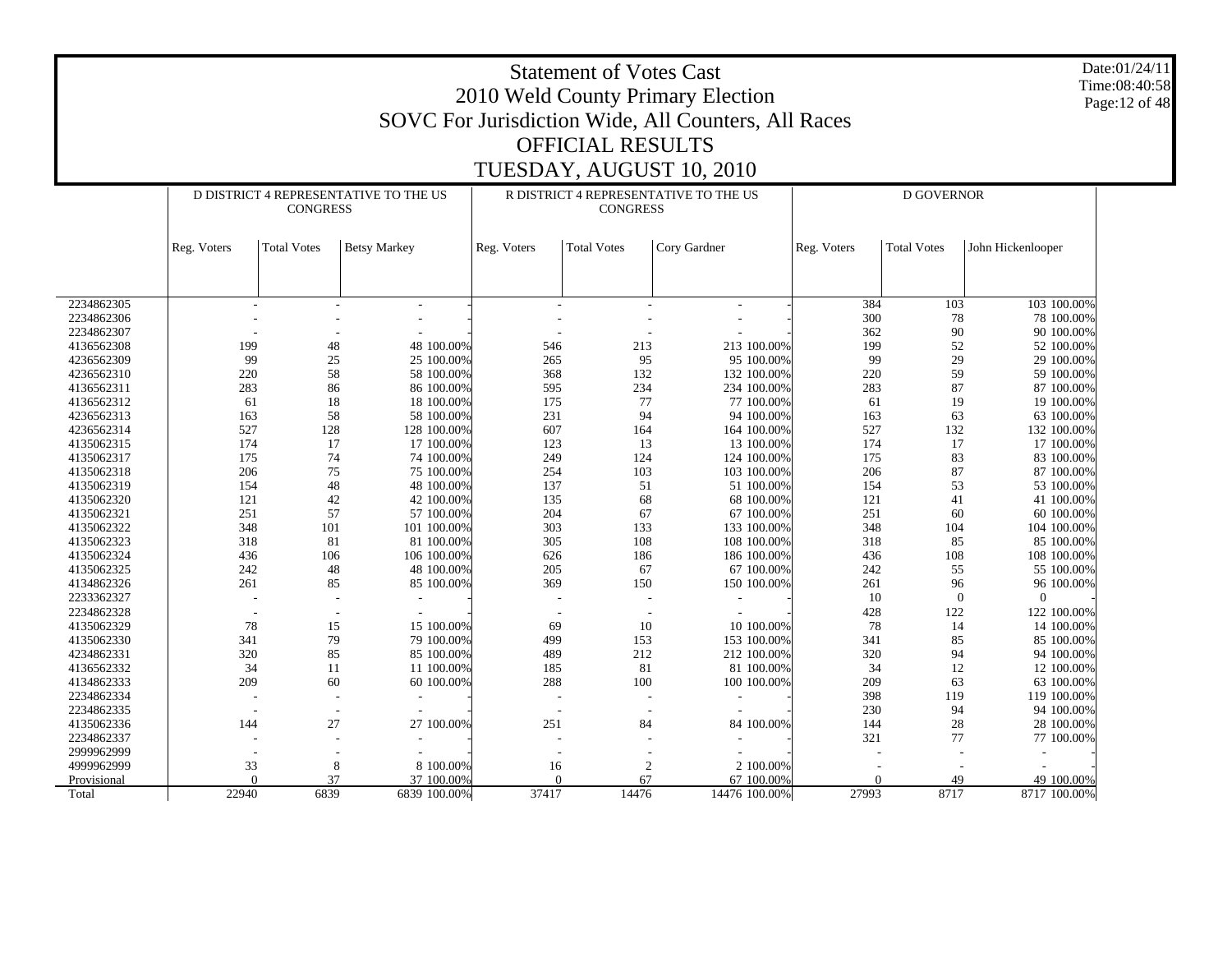Date:01/24/11 Time:08:40:58 Page:13 of 48

|                          |                  |                  | L GOVERNOR                      |           |                |           | <b>R GOVERNOR</b> |                    |          |                  |               |                  |  |
|--------------------------|------------------|------------------|---------------------------------|-----------|----------------|-----------|-------------------|--------------------|----------|------------------|---------------|------------------|--|
|                          |                  |                  |                                 |           |                |           |                   |                    |          |                  |               |                  |  |
|                          | Reg. Voters      |                  | Total Votes   Dan "Kilo" Sallis |           | Jaimes Brown   |           | Reg. Voters       | <b>Total Votes</b> | Dan Maes |                  | Scott McInnis |                  |  |
|                          |                  |                  |                                 |           |                |           |                   |                    |          |                  |               |                  |  |
| Jurisdiction Wide        |                  |                  |                                 |           |                |           |                   |                    |          |                  |               |                  |  |
| 4136562100               | 345              | 1                | $\mathbf{0}$                    | 0.00%     |                | 1 100.00% | 521               | 187                |          | 104 55.61%       | 83            | 44.39%           |  |
| 4136562101               | $\boldsymbol{0}$ | $\overline{0}$   | $\theta$                        |           | $\mathbf{0}$   |           | 185               | 89                 | 48       | 53.93%           | 41            | 46.07%           |  |
| 4136562102               | $\overline{0}$   | $\overline{0}$   | $\overline{0}$                  |           | $\Omega$       |           | 159               | 83                 | 25       | 30.12%           | 58            | 69.88%           |  |
| 4136562103               | $\boldsymbol{0}$ | $\overline{2}$   | 1                               | 50.00%    | 1              | 50.00%    | 185               | 95                 | 56       | 58.95%           | 39            | 41.05%           |  |
| 4136562104               | $\overline{0}$   | $\mathbf{0}$     | $\theta$                        |           | $\Omega$       |           | 793               | 362                | 230      | 63.54%           | 132           | 36.46%           |  |
| 4135062106               | $\overline{0}$   | $\overline{c}$   | $\overline{0}$                  | 0.00%     |                | 2 100.00% | 206               | 83                 | 45       | 54.22%           | 38            | 45.78%           |  |
| 4135062107               | $\theta$         | 1                |                                 | 1 100.00% | 0              | 0.00%     | 267               | 106                | 52       | 49.06%           | 54            | 50.94%           |  |
| 4135062108               | $\overline{0}$   | 1                |                                 | 1 100.00% | $\mathbf{0}$   | 0.00%     | 261               | 129                | 66       | 51.16%           | 63            | 48.84%           |  |
| 4135062109               | $\overline{0}$   | $\overline{0}$   | $\overline{0}$                  |           | $\Omega$       |           | 243               | 117                | 55       | 47.01%           | 62            | 52.99%           |  |
| 4135062110               | $\overline{0}$   | $\overline{0}$   | $\overline{0}$                  |           | $\Omega$       |           | 184               | 63                 | 34       | 53.97%           | 29            | 46.03%           |  |
| 4135062111               | $\boldsymbol{0}$ | $\overline{c}$   | -1                              | 50.00%    | -1             | 50.00%    | 337               | 166                | 103      | 62.05%           | 63            | 37.95%           |  |
| 4135062112               | $\overline{0}$   | $\overline{0}$   | $\theta$                        |           | $\Omega$       |           | 242               | 97                 | 42       | 43.30%           |               | 55 56.70%        |  |
| 4135062114               | $\overline{0}$   | $\theta$         | $\theta$                        |           | $\Omega$       |           | 307               | 146                | 84       | 57.53%           | 62            | 42.47%           |  |
| 4134962115               | $\theta$         |                  | $\Omega$                        | 0.00%     |                | 1 100.00% | 784               | 317                |          | 185 58.36%       | 132           | 41.64%           |  |
| 4134962116               | $\overline{0}$   | 1                |                                 | 1 100.00% | $\overline{0}$ | 0.00%     | 314               | 153                | 98       | 64.05%           | 55            | 35.95%           |  |
| 4136562117               | $\theta$         |                  | $\Omega$                        | 0.00%     |                | 1 100.00% | 458               | 191                | 114      | 59.69%           | 77            | 40.31%           |  |
| 4136562118               | $\overline{0}$   |                  | $\boldsymbol{0}$                | 0.00%     |                | 1 100.00% | 786               | 338                | 193      | 57.10%           | 145           | 42.90%           |  |
| 4136562119               | $\Omega$         |                  |                                 | 1 100.00% | 0              | 0.00%     | 270               | 126                | 74       | 58.73%           | 52            | 41.27%           |  |
| 4134862120               | $\overline{0}$   | $\boldsymbol{0}$ | $\theta$                        |           | $\mathbf{0}$   |           | 220               | 130                | 70       | 53.85%           | 60            | 46.15%           |  |
| 4134962121               | $\theta$         | $\overline{c}$   | $\overline{0}$                  | 0.00%     |                | 2 100.00% | 737               | 304                | 211      | 69.41%           | 93            | 30.59%           |  |
| 4134962122               | $\theta$         | $\Omega$         | $\Omega$                        |           | $\Omega$       |           | 446               | 164                | 108      | 65.85%           | 56            | 34.15%           |  |
| 4134962123               | $\overline{0}$   | $\overline{0}$   | $\theta$                        |           | $\mathbf{0}$   |           | 447               | 168                | 107      | 63.69%           | 61            | 36.31%           |  |
| 4134862124               | $\theta$         | $\Omega$         | $\theta$                        |           | $\mathbf{0}$   |           | 565               | 250                | 141      | 56.40%           | 109           | 43.60%           |  |
| 4134862125               | $\overline{0}$   | $\theta$         | $\theta$                        |           | $\mathbf{0}$   |           | 518               | 261                | 145      | 55.56%           | 116           | 44.44%           |  |
| 4136562126               | $\Omega$         | $\Omega$         | $\theta$                        |           | $\Omega$       |           | 427               | 166                | 95       | 57.23%           | 71            | 42.77%           |  |
| 4136562127               | $\overline{0}$   | $\theta$         | $\overline{0}$                  |           | $\theta$       |           | 334               | 135                | 65       | 48.15%           | 70            | 51.85%           |  |
| 4136562128               | $\theta$         | $\theta$         | $\theta$                        |           | $\theta$       |           | 696               | 325                | 193      | 59.38%           | 132           | 40.62%           |  |
| 4134862129               | $\theta$         | $\theta$         | $\Omega$                        |           | $\Omega$       |           | 184               | 80                 | 60       | 75.00%           | 20            | 25.00%           |  |
| 4134962130               | $\theta$         | $\theta$         | $\theta$                        |           | $\Omega$       |           | 752               | 290                | 138      | 47.59%           |               | 152 52.41%       |  |
| 4136562131               | $\overline{0}$   |                  |                                 | 1 100.00% | $\mathbf{0}$   | 0.00%     | 448               | 207                | 115      | 55.56%           | 92            | 44.44%           |  |
| 4134862132               | $\overline{0}$   | $\overline{0}$   | $\Omega$                        |           | $\Omega$       |           | 357               | 191                | 109      | 57.07%           | 82            | 42.93%           |  |
| 4135062134               | $\overline{0}$   |                  | $\overline{0}$                  | 0.00%     |                | 1 100.00% | 128               | 74                 | 41       | 55.41%           | 33            | 44.59%           |  |
| 4134862135               | $\overline{0}$   | $\theta$         | $\theta$                        |           | $\mathbf{0}$   |           | 437               | 160                | 90       | 56.25%           | 70            | 43.75%           |  |
| 4134862136               | $\overline{0}$   | 1                | $\overline{0}$                  | 0.00%     |                | 1 100.00% | 471               | 205                | 117      | 57.07%           | 88            | 42.93%           |  |
| 4135062137               | $\theta$         | $\theta$         | $\theta$                        |           | $\Omega$       |           | 338               | 96                 | 47       | 48.96%           | 49            | 51.04%           |  |
|                          | $\overline{0}$   | $\overline{0}$   | $\overline{0}$                  |           | $\mathbf{0}$   |           | 458               | 137                | 83       | 60.58%           | 54            | 39.42%           |  |
| 4136562138               | 0                | $\Omega$         | $\theta$                        |           | $\Omega$       |           |                   |                    |          |                  |               |                  |  |
| 4135062139               | $\overline{0}$   | $\Omega$         | $\Omega$                        |           | $\Omega$       |           | 325<br>409        | 162                | 93       | 57.41%           | 69            | 42.59%           |  |
| 4234862200<br>4234862201 | $\theta$         |                  | $\theta$                        | 0.00%     |                | 1 100.00% | 427               | 136<br>172         | 73<br>95 | 53.68%<br>55.23% | 63<br>77      | 46.32%<br>44.77% |  |
| 4234862202               | $\Omega$         |                  | $\Omega$                        | 0.00%     |                | 1 100.00% | 231               | 95                 |          | 52 54.74%        |               | 43 45.26%        |  |
|                          |                  |                  |                                 |           |                |           |                   |                    |          |                  |               |                  |  |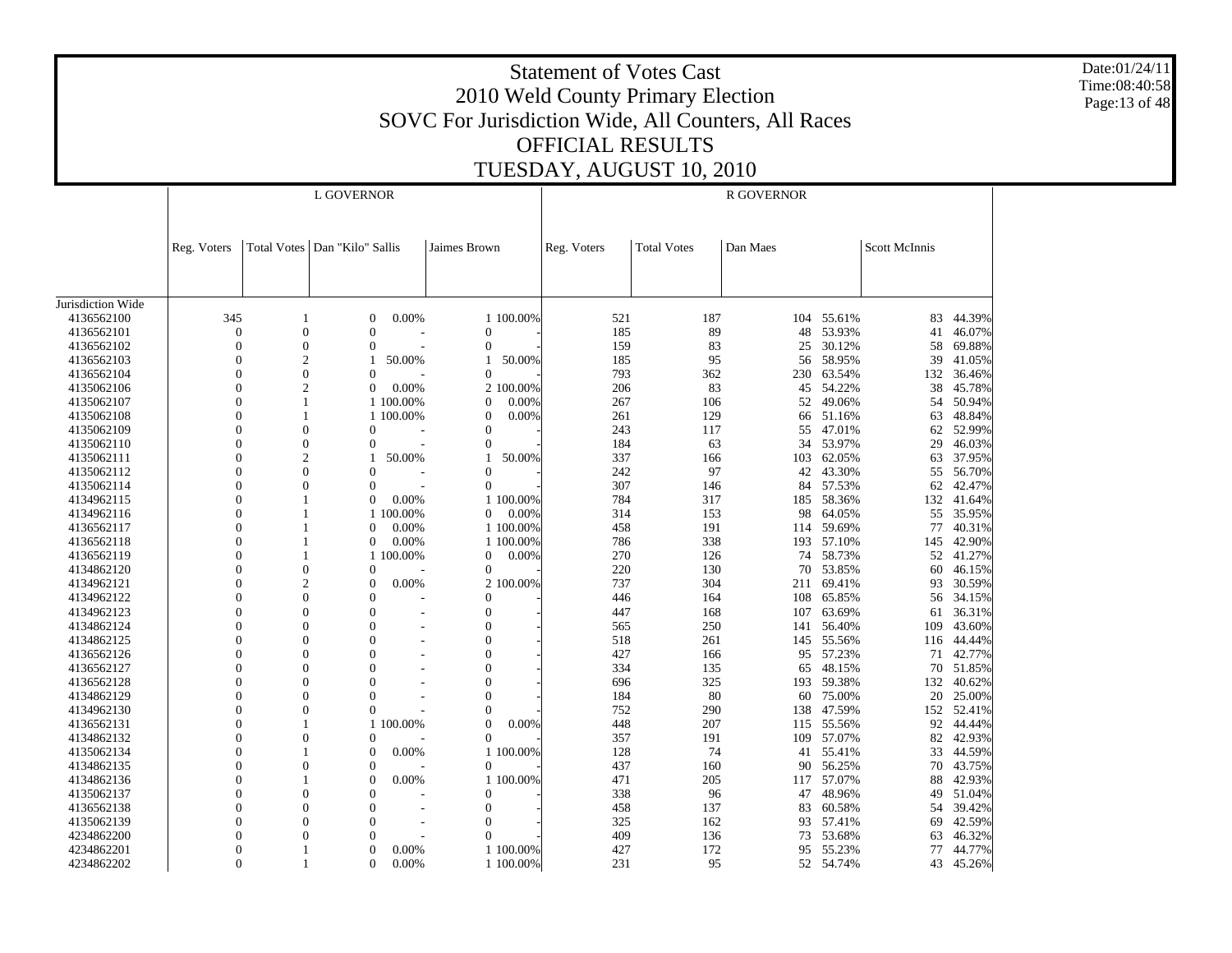Date:01/24/11 Time:08:40:58 Page:14 of 48

|            | L GOVERNOR     |                  |                                 |            |                |           | <b>R GOVERNOR</b> |                    |          |            |               |           |  |
|------------|----------------|------------------|---------------------------------|------------|----------------|-----------|-------------------|--------------------|----------|------------|---------------|-----------|--|
|            |                |                  |                                 |            |                |           |                   |                    |          |            |               |           |  |
|            |                |                  |                                 |            |                |           |                   |                    |          |            |               |           |  |
|            | Reg. Voters    |                  | Total Votes   Dan "Kilo" Sallis |            | Jaimes Brown   |           | Reg. Voters       | <b>Total Votes</b> | Dan Maes |            | Scott McInnis |           |  |
|            |                |                  |                                 |            |                |           |                   |                    |          |            |               |           |  |
|            |                |                  |                                 |            |                |           |                   |                    |          |            |               |           |  |
|            |                |                  |                                 |            |                |           |                   |                    |          |            |               |           |  |
| 2234862203 | $\mathbf{0}$   | 5                | $\overline{2}$                  | $-40.00\%$ | 3              | 60.00%    | 502               | 148                | 85       | 57.43%     | 63            | 42.57%    |  |
| 2234862204 | $\Omega$       | $\overline{0}$   | $\Omega$                        |            | $\Omega$       |           | 426               | 130                |          | 65 50.00%  | 65            | 50.00%    |  |
| 2234862205 | $\overline{0}$ | 1                |                                 | 1 100.00%  | $\mathbf{0}$   | 0.00%     | 330               | 136                | 64       | 47.06%     | 72            | 52.94%    |  |
| 2234862207 | $\Omega$       | 1                |                                 | 1 100,00%  | $\Omega$       | 0.00%     | 620               | 185                | 93       | 50.27%     | 92            | 49.73%    |  |
| 4234862208 | $\Omega$       | $\boldsymbol{0}$ | $\overline{0}$                  |            | $\overline{0}$ |           | 381               | 144                | 79       | 54.86%     | 65            | 45.14%    |  |
| 4134862211 | $\Omega$       | $\overline{0}$   | $\theta$                        |            | $\theta$       |           | 351               | 155                |          | 86 55.48%  | 69            | 44.52%    |  |
| 4134862212 | $\Omega$       | $\mathbf{2}$     |                                 | 50.00%     |                | 50.00%    | 473               | 256                |          | 126 49.22% | 130           | 50.78%    |  |
| 4134862213 | $\Omega$       | $\overline{c}$   |                                 | 2 100.00%  | $\theta$       | 0.00%     | 222               | 66                 | 28       | 42.42%     | 38            | 57.58%    |  |
| 4134862214 | $\Omega$       | $\boldsymbol{0}$ | $\overline{0}$                  |            | $\mathbf{0}$   |           | 676               | 435                | 212      | 48.74%     | 223           | 51.26%    |  |
| 4134862215 | $\Omega$       | $\overline{c}$   |                                 | 2 100.00%  | $\mathbf{0}$   | 0.00%     | 593               | 352                | 156      | 44.32%     | 196           | 55.68%    |  |
| 4135062217 | $\Omega$       | $\mathbf{1}$     | $\Omega$                        | 0.00%      |                | 1 100.00% | 301               | 146                | 82       | 56.16%     | 64            | 43.84%    |  |
| 4135062219 | $\Omega$       | $\theta$         | $\theta$                        |            | $\mathbf{0}$   |           | 152               | 63                 | 28       | 44.44%     | 35            | 55.56%    |  |
| 4135062220 | $\Omega$       | $\Omega$         | $\Omega$                        |            | $\theta$       |           | 206               | 81                 | 39       | 48.15%     |               | 42 51.85% |  |
| 4135062221 | $\Omega$       | $\theta$         | $\overline{0}$                  |            | $\overline{0}$ |           | 396               | 232                |          | 135 58.19% | 97            | 41.81%    |  |
| 4134862222 | $\Omega$       | $\Omega$         | $\theta$                        |            | $\theta$       |           | 547               | 280                | 131      | 46.79%     | 149           | 53.21%    |  |
| 4134862223 | $\Omega$       | $\overline{0}$   | $\overline{0}$                  |            | $\overline{0}$ |           | 531               | 303                | 157      | 51.82%     | 146           | 48.18%    |  |
| 4234862224 | $\Omega$       | $\theta$         | $\Omega$                        |            | $\theta$       |           | 235               | 117                | 74       | 63.25%     | 43            | 36.75%    |  |
| 4134862226 | $\Omega$       | $\overline{0}$   | $\overline{0}$                  |            | $\overline{0}$ |           | 611               | 217                |          | 110 50.69% | 107           | 49.31%    |  |
| 4234862228 | $\Omega$       | $\theta$         | $\Omega$                        |            | $\overline{0}$ |           | 357               | 118                | 70       | 59.32%     | 48            | 40.68%    |  |
| 4234862229 | $\Omega$       |                  | $\Omega$                        | 0.00%      |                | 1 100.00% | 657               | 205                | 110      | 53.66%     | 95            | 46.34%    |  |
| 4234862230 | $\Omega$       | $\overline{0}$   | $\Omega$                        |            | $\Omega$       |           | 537               | 228                | 133      | 58.33%     | 95            | 41.67%    |  |
| 4234862231 | $\Omega$       | $\overline{c}$   |                                 | 50.00%     |                | 50.00%    | 450               | 200                |          | 102 51.00% | 98            | 49.00%    |  |
| 4234862232 | $\Omega$       | $\overline{0}$   | $\overline{0}$                  |            | $\Omega$       |           | 425               | 161                | 84       | 52.17%     | 77            | 47.83%    |  |
| 4134862235 | $\Omega$       | $\overline{0}$   | $\theta$                        |            | $\mathbf{0}$   |           | 612               | 305                |          | 150 49.18% | 155           | 50.82%    |  |
| 4235062236 | $\Omega$       | $\overline{0}$   | $\Omega$                        |            | $\theta$       |           | 217               | 109                | 66       | 60.55%     | 43            | 39.45%    |  |
| 4234862237 | $\Omega$       |                  |                                 | 1 100.00%  | $\Omega$       | 0.00%     | 708               | 285                |          | 158 55.44% | 127           | 44.56%    |  |
| 4134862238 | $\Omega$       | $\mathbf{1}$     |                                 | 1 100.00%  | $\theta$       | 0.00%     | 402               | 194                | 110      | 56.70%     | 84            | 43.30%    |  |
| 2234862239 | $\Omega$       | $\theta$         | $\Omega$                        |            | $\Omega$       |           | 604               | 188                |          | 107 56.91% | 81            | 43.09%    |  |
| 2234862240 | $\Omega$       |                  |                                 | 1 100.00%  | $\Omega$       | 0.00%     | 685               | 244                | 144      | 59.02%     | 100           | 40.98%    |  |
| 4134862241 | $\Omega$       | $\theta$         | $\theta$                        |            | $\theta$       |           | 273               | 120                |          | 66 55.00%  | 54            | 45.00%    |  |
| 2234862242 | $\Omega$       | $\overline{0}$   | $\theta$                        |            | $\Omega$       |           | 340               | 115                | 72       | 62.61%     | 43            | 37.39%    |  |
| 4134862243 | $\Omega$       |                  | $\Omega$                        | 0.00%      |                | 1 100,00% | 743               | 385                | 219      | 56.88%     | 166           | 43.12%    |  |
| 4234862244 | $\Omega$       | $\mathbf{0}$     | $\Omega$                        |            | $\mathbf{0}$   |           | 423               | 164                | 97       | 59.15%     | 67            | 40.85%    |  |
| 4234862245 | $\Omega$       | $\theta$         | $\theta$                        |            | $\Omega$       |           | 389               | 117                | 72       | 61.54%     | 45            | 38.46%    |  |
| 4234862246 | $\Omega$       | $\overline{0}$   | $\overline{0}$                  |            | $\mathbf{0}$   |           | 260               | 80                 | 37       | 46.25%     | 43            | 53.75%    |  |
| 4234862247 | $\Omega$       | $\theta$         | $\Omega$                        |            | $\overline{0}$ |           | 470               | 160                | 88       | 55.00%     | 72            | 45.00%    |  |
| 4234862300 | $\Omega$       | $\theta$         | $\mathbf{0}$                    |            | $\overline{0}$ |           | 391               | 178                |          | 103 57.87% | 75            | 42.13%    |  |
| 4236562301 |                | $\theta$         | $\overline{0}$                  |            | $\theta$       |           | 242               | 93                 | 45       | 48.39%     | 48            | 51.61%    |  |
| 4236562302 | 0              |                  | $\Omega$                        | 0.00%      |                | 1 100.00% | 242               | 82                 | 40       | 48.78%     | 42            | 51.22%    |  |
| 4236562303 | $\Omega$       | $\theta$         | $\Omega$                        |            | $\mathbf{0}$   |           | 222               | 99                 | 57       | 57.58%     | 42            | 42.42%    |  |
| 4236562304 | $\Omega$       | $\Omega$         | $\Omega$                        |            | $\Omega$       |           | 371               | 153                |          | 80 52.29%  |               | 73 47.71% |  |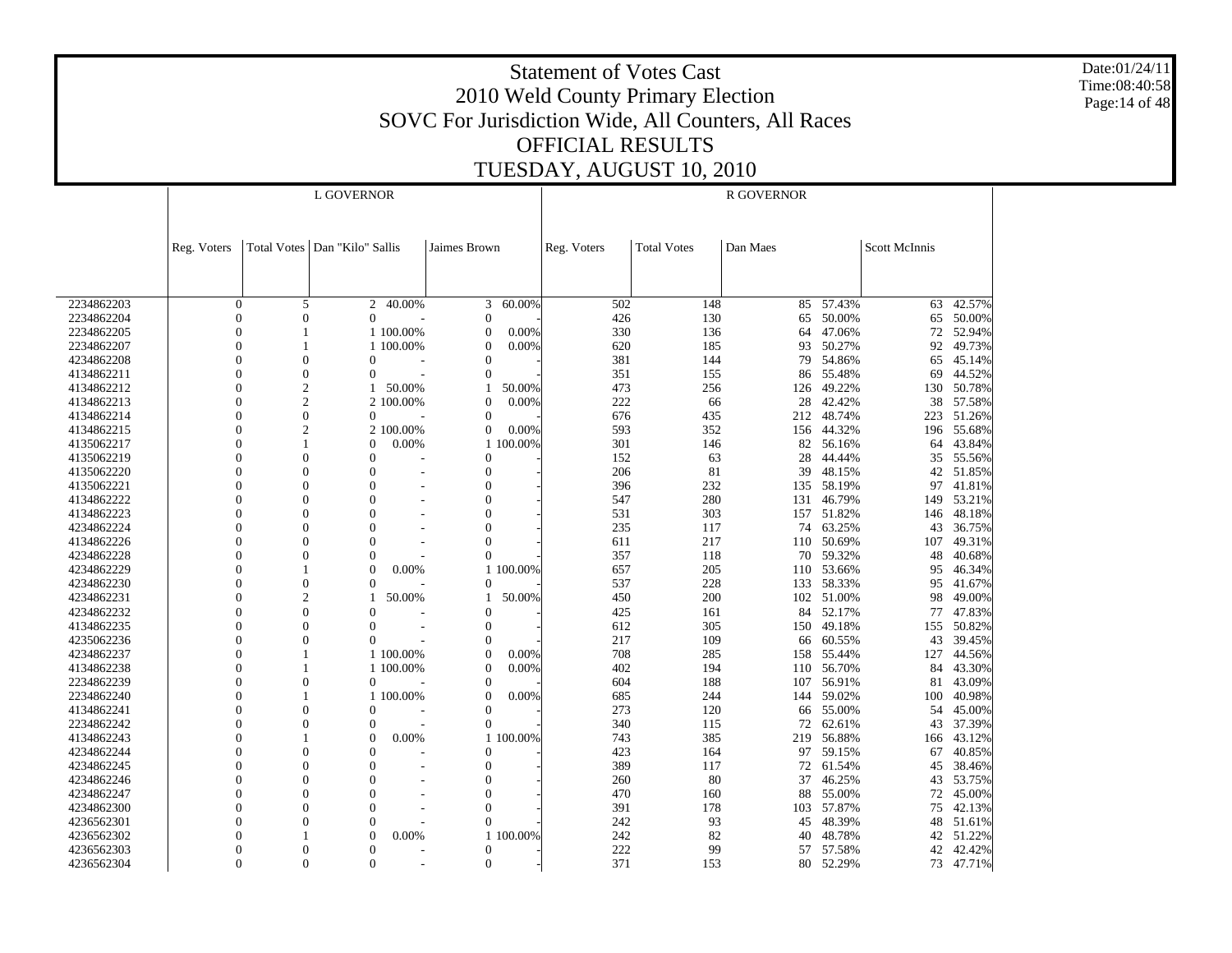Date:01/24/11 Time:08:40:58 Page:15 of 48

|             |              |                | L GOVERNOR                      |           |                |           | <b>R GOVERNOR</b> |                    |          |           |               |                |  |
|-------------|--------------|----------------|---------------------------------|-----------|----------------|-----------|-------------------|--------------------|----------|-----------|---------------|----------------|--|
|             |              |                |                                 |           |                |           |                   |                    |          |           |               |                |  |
|             | Reg. Voters  |                | Total Votes   Dan "Kilo" Sallis |           | Jaimes Brown   |           | Reg. Voters       | <b>Total Votes</b> | Dan Maes |           | Scott McInnis |                |  |
|             |              |                |                                 |           |                |           |                   |                    |          |           |               |                |  |
|             |              |                |                                 |           |                |           |                   |                    |          |           |               |                |  |
| 2234862305  | $\mathbf{0}$ | $\overline{2}$ |                                 | 2 100.00% | $\overline{0}$ | 0.00%     | 403               | 142                |          | 70 49.30% |               | $72 - 50.70\%$ |  |
| 2234862306  | $\Omega$     | $\overline{0}$ | $\overline{0}$                  |           | $\mathbf{0}$   |           | 211               | 86                 | 43       | 50.00%    | 43            | 50.00%         |  |
| 2234862307  | $\Omega$     | $\overline{4}$ | 2                               | 50.00%    | 2              | 50.00%    | 330               | 82                 | 53       | 64.63%    | 29            | 35.37%         |  |
| 4136562308  |              | $\overline{c}$ |                                 | 50.00%    |                | 50.00%    | 546               | 240                | 153      | 63.75%    | 87            | 36.25%         |  |
| 4236562309  | $\Omega$     | $\overline{c}$ |                                 | 50.00%    |                | 50.00%    | 265               | 99                 | 57       | 57.58%    | 42            | 42.42%         |  |
| 4236562310  |              | $\overline{0}$ | $\overline{0}$                  |           | $\theta$       |           | 368               | 153                | 70       | 45.75%    | 83            | 54.25%         |  |
| 4136562311  |              | $\overline{0}$ | $\theta$                        |           | $\mathbf{0}$   |           | 595               | 263                | 135      | 51.33%    | 128           | 48.67%         |  |
| 4136562312  | $\Omega$     | $\overline{0}$ | $\overline{0}$                  |           | $\Omega$       |           | 175               | 74                 | 49       | 66.22%    | 25            | 33.78%         |  |
| 4236562313  |              | $\overline{c}$ | $\overline{0}$                  | 0.00%     |                | 2 100.00% | 231               | 100                | 55       | 55.00%    | 45            | 45.00%         |  |
| 4236562314  |              | $\overline{2}$ | $\theta$                        | 0.00%     |                | 2 100.00% | 607               | 183                | 103      | 56.28%    | 80            | 43.72%         |  |
| 4135062315  | $\Omega$     | $\Omega$       | $\theta$                        |           | $\Omega$       |           | 123               | 13                 | 8        | 61.54%    | 5             | 38.46%         |  |
| 4135062317  | 0            | $\theta$       | $\overline{0}$                  |           | $\mathbf{0}$   |           | 249               | 136                | 73       | 53.68%    | 63            | 46.32%         |  |
| 4135062318  |              | $\theta$       | $\overline{0}$                  |           | $\Omega$       |           | 254               | 116                | 64       | 55.17%    | 52            | 44.83%         |  |
| 4135062319  |              |                | $\overline{0}$                  | 0.00%     |                | 1 100.00% | 137               | 60                 | 34       | 56.67%    | 26            | 43.33%         |  |
| 4135062320  | $\Omega$     | $\Omega$       | $\overline{0}$                  |           | $\Omega$       |           | 135               | 72                 |          | 39 54.17% | 33            | 45.83%         |  |
| 4135062321  |              |                | $\overline{0}$                  | 0.00%     |                | 1 100.00% | 204               | 66                 | 47       | 71.21%    | 19            | 28.79%         |  |
| 4135062322  |              | $\overline{0}$ | $\overline{0}$                  |           | $\mathbf{0}$   |           | 303               | 142                | 77       | 54.23%    | 65            | 45.77%         |  |
| 4135062323  |              | $\overline{2}$ |                                 | 50.00%    |                | 50.00%    | 305               | 118                | 67       | 56.78%    | 51            | 43.22%         |  |
| 4135062324  | 0            | $\overline{0}$ | $\theta$                        |           | $\Omega$       |           | 626               | 203                | 118      | 58.13%    | 85            | 41.87%         |  |
| 4135062325  |              | $\theta$       | $\overline{0}$                  |           | $\Omega$       |           | 205               | 76                 | 31       | 40.79%    | 45            | 59.21%         |  |
| 4134862326  | $\Omega$     | $\theta$       | $\Omega$                        |           | $\theta$       |           | 369               | 174                | 83       | 47.70%    |               | 91 52.30%      |  |
| 2233362327  | $\Omega$     | $\overline{0}$ | $\overline{0}$                  |           | $\Omega$       |           | 12                | 8                  | 6        | 75.00%    | 2             | 25.00%         |  |
| 2234862328  |              | 3              | $\theta$                        | 0.00%     |                | 3 100.00% | 589               | 152                | 85       | 55.92%    | 67            | 44.08%         |  |
| 4135062329  |              | $\theta$       | $\overline{0}$                  |           | $\theta$       |           | 69                | 11                 | 5        | 45.45%    | 6             | 54.55%         |  |
| 4135062330  |              | $\Omega$       | $\Omega$                        |           | $\Omega$       |           | 499               | 178                | 108      | 60.67%    | 70            | 39.33%         |  |
| 4234862331  | $\Omega$     |                |                                 | 1 100.00% | $\mathbf{0}$   | 0.00%     | 489               | 220                | 133      | 60.45%    | 87            | 39.55%         |  |
| 4136562332  |              | $\overline{0}$ | $\overline{0}$                  |           | $\Omega$       |           | 185               | 88                 | 46       | 52.27%    | 42            | 47.73%         |  |
| 4134862333  | $\Omega$     | $\overline{2}$ | $\Omega$                        | 0.00%     |                | 2 100.00% | 288               | 119                |          | 70 58.82% | 49            | 41.18%         |  |
| 2234862334  | $\Omega$     |                |                                 | 1 100.00% | $\overline{0}$ | 0.00%     | 587               | 188                | 107      | 56.91%    | 81            | 43.09%         |  |
| 2234862335  |              |                | $\Omega$                        | 0.00%     |                | 1 100.00% | 404               | 165                | 91       | 55.15%    | 74            | 44.85%         |  |
| 4135062336  |              | $\overline{0}$ | $\theta$                        |           | $\mathbf{0}$   |           | 251               | 85                 | 46       | 54.12%    | 39            | 45.88%         |  |
| 2234862337  | $\Omega$     | $\Omega$       | $\Omega$                        |           | $\mathbf{0}$   |           | 496               | 164                |          | 93 56.71% | 71            | 43.29%         |  |
| 2999962999  |              |                |                                 |           |                |           |                   |                    |          |           |               |                |  |
| 4999962999  |              |                |                                 |           |                |           |                   |                    |          |           |               |                |  |
| Provisional | $\Omega$     |                |                                 | 100.00%   | $\Omega$       | 0.00%     | $\theta$          | 89                 | 48       | 53.93%    | 41            | 46.07%         |  |
| Total       | 345          | 70             | 30                              | 42.86%    | 40             | 57.14%    | 43940             | 18250              | 10083    | 55.25%    | 8167          | 44.75%         |  |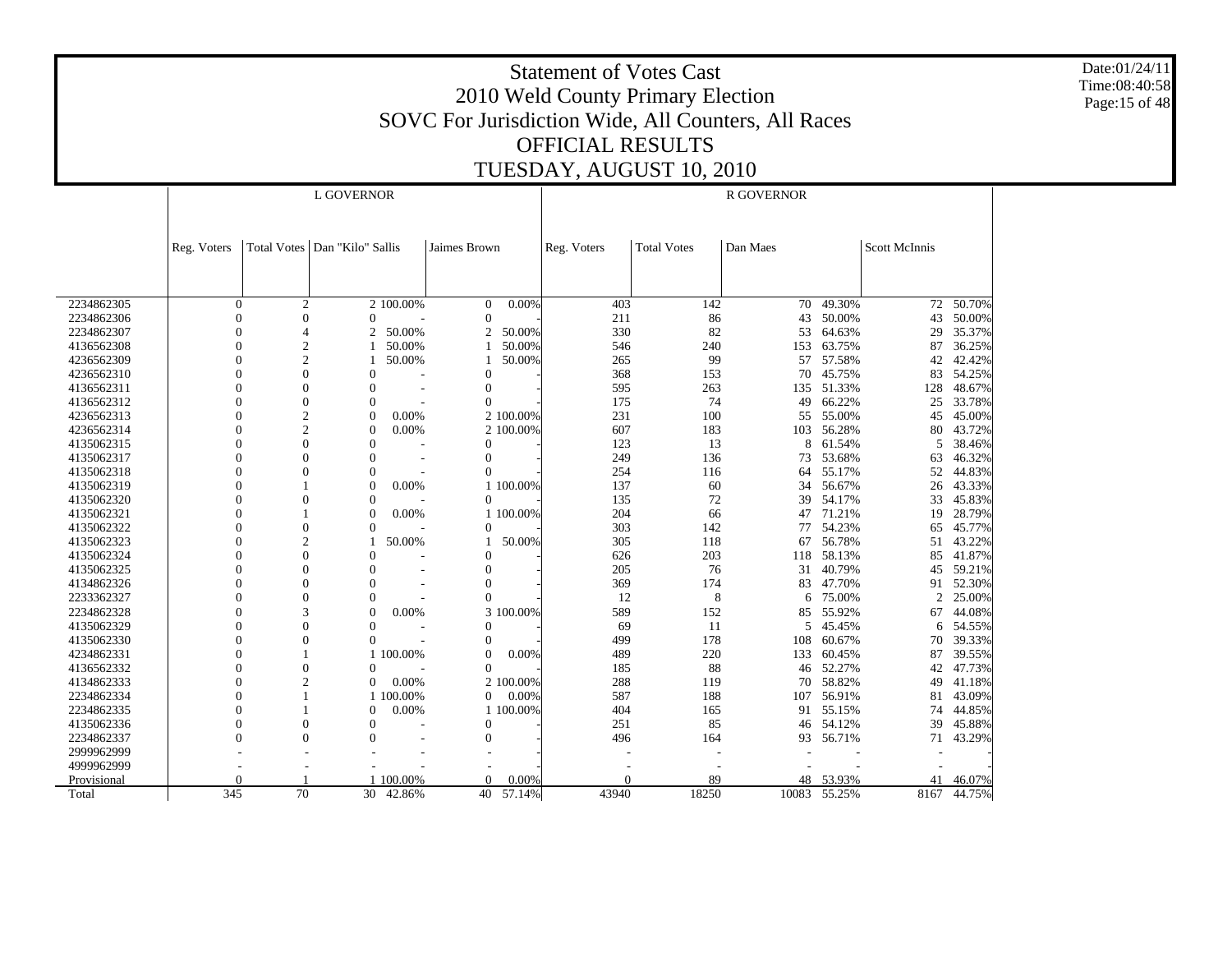| Date:01/24/11<br><b>Statement of Votes Cast</b><br>Time:08:40:58<br>2010 Weld County Primary Election<br>Page:16 of 48<br>SOVC For Jurisdiction Wide, All Counters, All Races |             |                      |                          |             |                         |                            |             |                    |                          |  |  |  |
|-------------------------------------------------------------------------------------------------------------------------------------------------------------------------------|-------------|----------------------|--------------------------|-------------|-------------------------|----------------------------|-------------|--------------------|--------------------------|--|--|--|
|                                                                                                                                                                               |             |                      |                          |             |                         |                            |             |                    |                          |  |  |  |
|                                                                                                                                                                               |             |                      |                          |             | <b>OFFICIAL RESULTS</b> |                            |             |                    |                          |  |  |  |
|                                                                                                                                                                               |             |                      |                          |             |                         | TUESDAY, AUGUST 10, 2010   |             |                    |                          |  |  |  |
|                                                                                                                                                                               |             | D SECRETARY OF STATE |                          |             | R SECRETARY OF STATE    |                            |             | <b>D TREASURER</b> |                          |  |  |  |
|                                                                                                                                                                               |             |                      |                          |             |                         |                            |             |                    |                          |  |  |  |
|                                                                                                                                                                               |             |                      |                          |             |                         |                            |             |                    |                          |  |  |  |
|                                                                                                                                                                               | Reg. Voters | <b>Total Votes</b>   | <b>Bernie Buescher</b>   | Reg. Voters | <b>Total Votes</b>      | <b>Scott Gessler</b>       | Reg. Voters | <b>Total Votes</b> | Cary Kennedy             |  |  |  |
|                                                                                                                                                                               |             |                      |                          |             |                         |                            |             |                    |                          |  |  |  |
|                                                                                                                                                                               |             |                      |                          |             |                         |                            |             |                    |                          |  |  |  |
| Jurisdiction Wide                                                                                                                                                             |             |                      |                          |             |                         |                            |             |                    |                          |  |  |  |
| 4136562100                                                                                                                                                                    | 180         | 62                   | 62 100.00%               | 521         | 175                     | 175 100.00%                | 180         | 65                 | 65 100.00%               |  |  |  |
| 4136562101                                                                                                                                                                    | 50          | 19                   | 19 100.00%               | 185         | 75                      | 75 100.00%                 | 50          | 19                 | 19 100.00%               |  |  |  |
| 4136562102                                                                                                                                                                    | 31          | 12                   | 12 100.00%               | 159         | 74                      | 74 100.00%                 | 31          | 11                 | 11 100.00%               |  |  |  |
| 4136562103<br>4136562104                                                                                                                                                      | 52<br>214   | 6<br>75              | 6 100.00%<br>75 100.00%  | 185<br>793  | 83<br>293               | 83 100.00%<br>293 100.00%  | 52<br>214   | 8<br>74            | 8 100.00%<br>74 100.00%  |  |  |  |
| 4135062106                                                                                                                                                                    | 312         | 58                   | 58 100.00%               | 206         | 73                      | 73 100.00%                 | 312         | 59                 | 59 100.00%               |  |  |  |
| 4135062107                                                                                                                                                                    | 621         | 134                  | 134 100.00%              | 267         | 92                      | 92 100.00%                 | 621         | 133                | 133 100.00%              |  |  |  |
| 4135062108                                                                                                                                                                    | 306         | 80                   | 80 100.00%               | 261         | 120                     | 120 100.00%                | 306         | 83                 | 83 100.00%               |  |  |  |
| 4135062109                                                                                                                                                                    | 262         | 70                   | 70 100.00%               | 243         | 91                      | 91 100.00%                 | 262         | 70                 | 70 100.00%               |  |  |  |
| 4135062110                                                                                                                                                                    | 314         | 64                   | 64 100.00%               | 184         | 56                      | 56 100.00%                 | 314         | 65                 | 65 100.00%               |  |  |  |
| 4135062111                                                                                                                                                                    | 324         | 119                  | 119 100.00%              | 337         | 145                     | 145 100.00%                | 324         | 117                | 117 100.00%              |  |  |  |
| 4135062112                                                                                                                                                                    | 353         | 108                  | 108 100.00%              | 242         | 81                      | 81 100.00%                 | 353         | 108                | 108 100.00%              |  |  |  |
| 4135062114                                                                                                                                                                    | 322         | 144                  | 144 100.00%              | 307         | 125                     | 125 100.00%                | 322         | 147                | 147 100.00%              |  |  |  |
| 4134962115                                                                                                                                                                    | 367         | 102                  | 102 100.00%              | 784         | 252                     | 252 100.00%                | 367         | 104                | 104 100.00%              |  |  |  |
| 4134962116                                                                                                                                                                    | 214         | 80                   | 80 100.00%               | 314         | 129                     | 129 100.00%                | 214         | 80                 | 80 100.00%               |  |  |  |
| 4136562117<br>4136562118                                                                                                                                                      | 159<br>287  | 39                   | 39 100.00%<br>70 100.00% | 458<br>786  | 162<br>320              | 162 100.00%<br>320 100.00% | 159<br>287  | 39<br>74           | 39 100.00%<br>74 100.00% |  |  |  |
| 4136562119                                                                                                                                                                    | 98          | 70<br>26             | 26 100.00%               | 270         | 113                     | 113 100.00%                | 98          | 28                 | 28 100.00%               |  |  |  |
| 4134862120                                                                                                                                                                    | 47          | 19                   | 19 100.00%               | 220         | 120                     | 120 100.00%                | 47          | 19                 | 19 100.00%               |  |  |  |
| 4134962121                                                                                                                                                                    | 308         | 84                   | 84 100.00%               | 737         | 242                     | 242 100.00%                | 308         | 81                 | 81 100.00%               |  |  |  |
| 4134962122                                                                                                                                                                    | 266         | 71                   | 71 100.00%               | 446         | 133                     | 133 100.00%                | 266         | 75                 | 75 100.00%               |  |  |  |
| 4134962123                                                                                                                                                                    | 274         | 63                   | 63 100.00%               | 447         | 139                     | 139 100.00%                | 274         | 67                 | 67 100.00%               |  |  |  |
| 4134862124                                                                                                                                                                    | 329         | 102                  | 102 100.00%              | 565         | 225                     | 225 100.00%                | 329         | 108                | 108 100.00%              |  |  |  |
| 4134862125                                                                                                                                                                    | 222         | 99                   | 99 100.00%               | 518         | 228                     | 228 100.00%                | 222         | 100                | 100 100.00%              |  |  |  |
| 4136562126                                                                                                                                                                    | 182         | 56                   | 56 100.00%               | 427         | 140                     | 140 100.00%                | 182         | 54                 | 54 100.00%               |  |  |  |
| 4136562127                                                                                                                                                                    | 172         | 40                   | 40 100.00%               | 334         | 126                     | 126 100.00%                | 172         | 43                 | 43 100.00%               |  |  |  |
| 4136562128                                                                                                                                                                    | 187         | 48                   | 48 100.00%               | 696         | 295                     | 295 100.00%                | 187         | 50                 | 50 100.00%               |  |  |  |
| 4134862129<br>4134962130                                                                                                                                                      | 47<br>281   | 16<br>83             | 16 100.00%<br>83 100.00% | 184<br>752  | 68<br>243               | 68 100.00%<br>243 100.00%  | 47<br>281   | 16<br>88           | 16 100.00%<br>88 100.00% |  |  |  |
| 4136562131                                                                                                                                                                    | 137         | 36                   | 36 100.00%               | 448         | 183                     | 183 100.00%                | 137         | 38                 | 38 100.00%               |  |  |  |
| 4134862132                                                                                                                                                                    | 236         | 68                   | 68 100.00%               | 357         | 153                     | 153 100.00%                | 236         | 65                 | 65 100.00%               |  |  |  |
| 4135062134                                                                                                                                                                    | 113         | 40                   | 40 100.00%               | 128         | 64                      | 64 100.00%                 | 113         | 42                 | 42 100.00%               |  |  |  |
| 4134862135                                                                                                                                                                    | 177         | 54                   | 54 100.00%               | 437         | 132                     | 132 100.00%                | 177         | 54                 | 54 100.00%               |  |  |  |
| 4134862136                                                                                                                                                                    | 268         | 81                   | 81 100.00%               | 471         | 170                     | 170 100.00%                | 268         | 80                 | 80 100.00%               |  |  |  |
| 4135062137                                                                                                                                                                    | 486         | 103                  | 103 100.00%              | 338         | 77                      | 77 100.00%                 | 486         | 108                | 108 100.00%              |  |  |  |
| 4136562138                                                                                                                                                                    | 173         | 32                   | 32 100.00%               | 458         | 118                     | 118 100.00%                | 173         | 32                 | 32 100.00%               |  |  |  |
| 4135062139                                                                                                                                                                    | 183         | 58                   | 58 100.00%               | 325         | 146                     | 146 100.00%                | 183         | 58                 | 58 100.00%               |  |  |  |
| 4234862200                                                                                                                                                                    | 213         | 55                   | 55 100.00%               | 409         | 121                     | 121 100.00%                | 213         | 54                 | 54 100.00%               |  |  |  |
| 4234862201                                                                                                                                                                    | 251<br>156  | 56<br>$44\,$         | 56 100.00%               | 427<br>231  | 145<br>73               | 145 100.00%                | 251         | 55<br>$42\,$       | 55 100.00%<br>42 100.00% |  |  |  |
| 4234862202                                                                                                                                                                    |             |                      | 44 100.00%               |             |                         | 73 100.00%                 | 156         |                    |                          |  |  |  |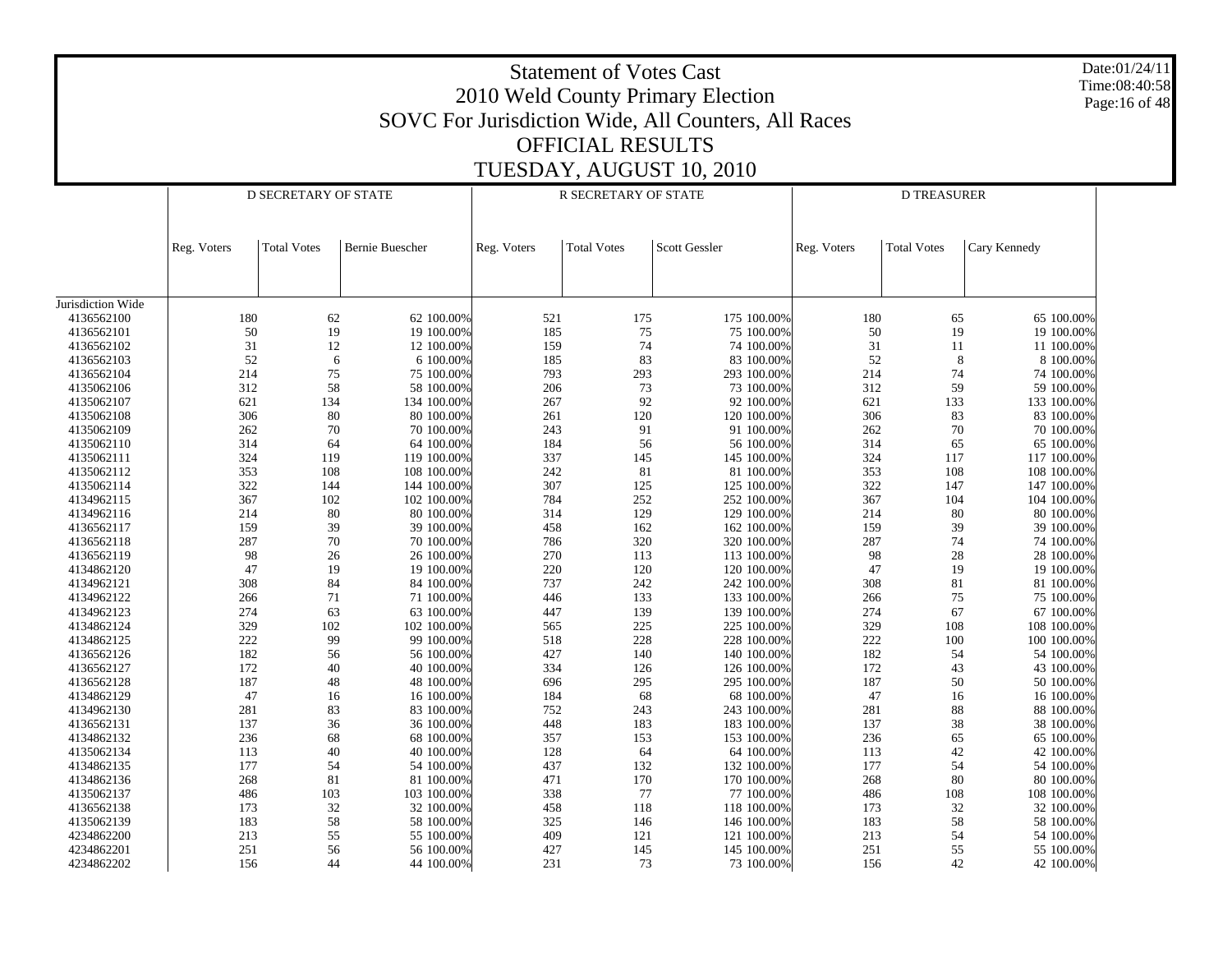Date:01/24/11 Time:08:40:59 Page:17 of 48

|            | D SECRETARY OF STATE |                    |                 | R SECRETARY OF STATE |                    | <b>D TREASURER</b> |             |                    |              |
|------------|----------------------|--------------------|-----------------|----------------------|--------------------|--------------------|-------------|--------------------|--------------|
|            | Reg. Voters          | <b>Total Votes</b> | Bernie Buescher | Reg. Voters          | <b>Total Votes</b> | Scott Gessler      | Reg. Voters | <b>Total Votes</b> | Cary Kennedy |
|            |                      |                    |                 |                      |                    |                    |             |                    |              |
| 2234862203 | 479                  | 131                | 131 100.00%     | 502                  | 124                | 124 100.00%        | 479         | 132                | 132 100.00%  |
| 2234862204 | 228                  | 56                 | 56 100.00%      | 426                  | 103                | 103 100.00%        | 228         | 58                 | 58 100.00%   |
| 2234862205 | 452                  | 145                | 145 100.00%     | 330                  | 107                | 107 100.00%        | 452         | 150                | 150 100.00%  |
| 2234862207 | 376                  | 86                 | 86 100.00%      | 620                  | 156                | 156 100.00%        | 376         | 85                 | 85 100.00%   |
| 4234862208 | 135                  | 33                 | 33 100.00%      | 381                  | 121                | 121 100.00%        | 135         | 33                 | 33 100.00%   |
| 4134862211 | 262                  | 79                 | 79 100.00%      | 351                  | 129                | 129 100.00%        | 262         | 78                 | 78 100.00%   |
| 4134862212 | 274                  | 97                 | 97 100.00%      | 473                  | 229                | 229 100.00%        | 274         | 98                 | 98 100.00%   |
| 4134862213 | 101                  | 20                 | 20 100.00%      | 222                  | 56                 | 56 100.00%         | 101         | 21                 | 21 100.00%   |
| 4134862214 | 241                  | 111                | 111 100.00%     | 676                  | 365                | 365 100.00%        | 241         | 114                | 114 100.00%  |
| 4134862215 | 219                  | 94                 | 94 100.00%      | 593                  | 292                | 292 100.00%        | 219         | 97                 | 97 100.00%   |
| 4135062217 | 241                  | 74                 | 74 100.00%      | 301                  | 127                | 127 100.00%        | 241         | 76                 | 76 100.00%   |
| 4135062219 | 128                  | 46                 | 46 100.00%      | 152                  | 53                 | 53 100.00%         | 128         | 48                 | 48 100.00%   |
| 4135062220 | 208                  | 62                 | 62 100.00%      | 206                  | $76\,$             | 76 100.00%         | 208         | 65                 | 65 100.00%   |
| 4135062221 | 276                  | 106                | 106 100.00%     | 396                  | 190                | 190 100.00%        | 276         | 104                | 104 100.00%  |
| 4134862222 | 282                  | 120                | 120 100.00%     | 547                  | 239                | 239 100.00%        | 282         | 122                | 122 100.00%  |
| 4134862223 | 251                  | 102                | 102 100.00%     | 531                  | 256                | 256 100.00%        | 251         | 104                | 104 100.00%  |
| 4234862224 | 138                  | 45                 | 45 100.00%      | 235                  | 99                 | 99 100.00%         | 138         | 47                 | 47 100.00%   |
| 4134862226 | 383                  | 92                 | 92 100.00%      | 611                  | 188                | 188 100.00%        | 383         | 92                 | 92 100.00%   |
| 4234862228 | 240                  | 39                 | 39 100.00%      | 357                  | 102                | 102 100.00%        | 240         | 42                 | 42 100.00%   |
| 4234862229 | 254                  | 64                 | 64 100.00%      | 657                  | 173                | 173 100.00%        | 254         | 64                 | 64 100.00%   |
| 4234862230 | 266                  | 77                 | 77 100.00%      | 537                  | 204                | 204 100.00%        | 266         | 76                 | 76 100.00%   |
| 4234862231 | 320                  | 97                 | 97 100.00%      | 450                  | 175                | 175 100.00%        | 320         | 103                | 103 100.00%  |
| 4234862232 | 263                  | 67                 | 67 100.00%      | 425                  | 130                | 130 100.00%        | 263         | 67                 | 67 100.00%   |
| 4134862235 | 252                  | 64                 | 64 100.00%      | 612                  | 260                | 260 100.00%        | 252         | 64                 | 64 100.00%   |
| 4235062236 | 111                  | 34                 | 34 100.00%      | 217                  | 95                 | 95 100.00%         | 111         | 36                 | 36 100.00%   |
| 4234862237 | 389                  | 112                | 112 100.00%     | 708                  | 235                | 235 100.00%        | 389         | 110                | 110 100.00%  |
| 4134862238 | 219                  | $77\,$             | 77 100.00%      | 402                  | 174                | 174 100.00%        | 219         | 78                 | 78 100.00%   |
| 2234862239 | 338                  | 70                 | 70 100.00%      | 604                  | 162                | 162 100.00%        | 338         | 73                 | 73 100.00%   |
| 2234862240 | 441                  | 124                | 124 100.00%     | 685                  | 204                | 204 100.00%        | 441         | 123                | 123 100.00%  |
| 4134862241 | 153                  | 48                 | 48 100.00%      | 273                  | 101                | 101 100.00%        | 153         | 50                 | 50 100.00%   |
| 2234862242 | 339                  | 105                | 105 100.00%     | 340                  | 99                 | 99 100.00%         | 339         | 106                | 106 100.00%  |
| 4134862243 | 395                  | 127                | 127 100.00%     | 743                  | 329                | 329 100.00%        | 395         | 132                | 132 100.00%  |
| 4234862244 | 200                  | 53                 | 53 100.00%      | 423                  | 144                | 144 100.00%        | $200\,$     | 53                 | 53 100.00%   |
| 4234862245 | 188                  | 43                 | 43 100.00%      | 389                  | 95                 | 95 100.00%         | 188         | 44                 | 44 100.00%   |
| 4234862246 | 180                  | 27                 | 27 100.00%      | 260                  | $72\,$             | 72 100.00%         | 180         | 28                 | 28 100.00%   |
| 4234862247 | 172                  | 40                 | 40 100.00%      | 470                  | 138                | 138 100.00%        | 172         | 42                 | 42 100.00%   |
| 4234862300 | 300                  | 88                 | 88 100.00%      | 391                  | 143                | 143 100.00%        | 300         | 89                 | 89 100.00%   |
| 4236562301 | 357                  | 88                 | 88 100.00%      | 242                  | 80                 | 80 100.00%         | 357         | 87                 | 87 100.00%   |
| 4236562302 | 411                  | 101                | 101 100.00%     | 242                  | 70                 | 70 100.00%         | 411         | 106                | 106 100.00%  |
| 4236562303 | 247                  | 77                 | 77 100.00%      | 222                  | 88                 | 88 100.00%         | 247         | 79                 | 79 100.00%   |
| 4236562304 | 313                  | 93                 | 93 100.00%      | 371                  | 126                | 126 100.00%        | 313         | 97                 | 97 100.00%   |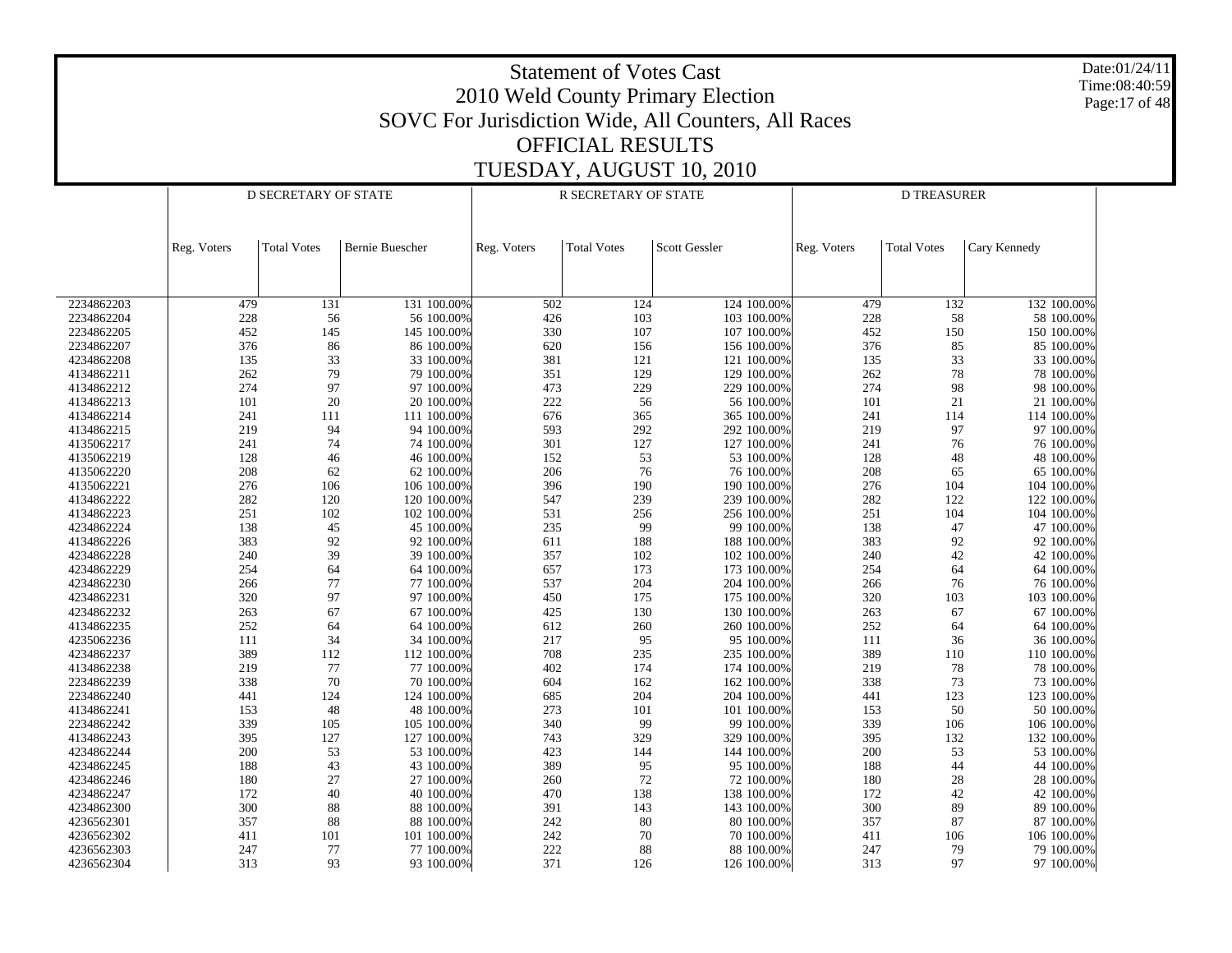Date:01/24/11 Time:08:40:59 Page:18 of 48

|             |             | <b>D SECRETARY OF STATE</b> |                         |             | R SECRETARY OF STATE |               |              | <b>D TREASURER</b> |              |
|-------------|-------------|-----------------------------|-------------------------|-------------|----------------------|---------------|--------------|--------------------|--------------|
|             |             |                             |                         |             |                      |               |              |                    |              |
|             |             |                             |                         |             |                      |               |              |                    |              |
|             | Reg. Voters | <b>Total Votes</b>          | Bernie Buescher         | Reg. Voters | <b>Total Votes</b>   | Scott Gessler | Reg. Voters  | <b>Total Votes</b> | Cary Kennedy |
|             |             |                             |                         |             |                      |               |              |                    |              |
|             |             |                             |                         |             |                      |               |              |                    |              |
|             |             |                             |                         |             |                      |               |              |                    |              |
| 2234862305  | 384         | 91                          | $91\overline{100.00\%}$ | 403         | 126                  | 126 100.00%   | 384          | 94                 | 94 100.00%   |
| 2234862306  | 300         | 73                          | 73 100.00%              | 211         | 70                   | 70 100.00%    | 300          | 74                 | 74 100.00%   |
| 2234862307  | 362         | 80                          | 80 100,00%              | 330         | 67                   | 67 100,00%    | 362          | 81                 | 81 100,00%   |
| 4136562308  | 199         | 51                          | 51 100.00%              | 546         | 201                  | 201 100.00%   | 199          | 50                 | 50 100.00%   |
| 4236562309  | 99          | 27                          | 27 100.00%              | 265         | 90                   | 90 100.00%    | 99           | $28\,$             | 28 100.00%   |
| 4236562310  | 220         | 54                          | 54 100.00%              | 368         | 125                  | 125 100.00%   | 220          | 54                 | 54 100.00%   |
| 4136562311  | 283         | 77                          | 77 100.00%              | 595         | 224                  | 224 100.00%   | 283          | 84                 | 84 100.00%   |
| 4136562312  | 61          | 17                          | 17 100.00%              | 175         | 71                   | 71 100.00%    | 61           | 17                 | 17 100.00%   |
| 4236562313  | 163         | 58                          | 58 100.00%              | 231         | 84                   | 84 100.00%    | 163          | 60                 | 60 100.00%   |
| 4236562314  | 527         | 121                         | 121 100.00%             | 607         | 156                  | 156 100.00%   | 527          | 127                | 127 100.00%  |
| 4135062315  | 174         | 14                          | 14 100.00%              | 123         | 13                   | 13 100.00%    | 174          | 15                 | 15 100.00%   |
| 4135062317  | 175         | $72\,$                      | 72 100.00%              | 249         | 112                  | 112 100.00%   | 175          | 75                 | 75 100.00%   |
| 4135062318  | 206         | $78\,$                      | 78 100.00%              | 254         | 100                  | 100 100.00%   | 206          | 79                 | 79 100,00%   |
| 4135062319  | 154         | 51                          | 51 100.00%              | 137         | 49                   | 49 100.00%    | 154          | 49                 | 49 100.00%   |
| 4135062320  | 121         | 37                          | 37 100.00%              | 135         | 69                   | 69 100.00%    | 121          | 38                 | 38 100.00%   |
| 4135062321  | 251         | 53                          | 53 100.00%              | 204         | 62                   | 62 100.00%    | 251          | 54                 | 54 100.00%   |
| 4135062322  | 348         | 100                         | 100 100.00%             | 303         | 126                  | 126 100.00%   | 348          | 99                 | 99 100.00%   |
| 4135062323  | 318         | $72\,$                      | 72 100.00%              | 305         | 104                  | 104 100.00%   | 318          | 76                 | 76 100.00%   |
| 4135062324  | 436         | 98                          | 98 100.00%              | 626         | 182                  | 182 100.00%   | 436          | 102                | 102 100.00%  |
| 4135062325  | 242         | 46                          | 46 100.00%              | 205         | 65                   | 65 100.00%    | 242          | 47                 | 47 100.00%   |
| 4134862326  | 261         | 82                          | 82 100.00%              | 369         | 142                  | 142 100.00%   | 261          | 88                 | 88 100.00%   |
| 2233362327  | 10          | $\overline{1}$              | 1 100.00%               | 12          | $\overline{4}$       | 4 100.00%     | 10           |                    | 1 100.00%    |
| 2234862328  | 428         | 99                          | 99 100.00%              | 589         | 119                  | 119 100.00%   | 428          | 98                 | 98 100.00%   |
| 4135062329  | 78          | 14                          | 14 100.00%              | 69          | 10                   | 10 100.00%    | 78           | 14                 | 14 100.00%   |
| 4135062330  | 341         | $75\,$                      | 75 100.00%              | 499         | 152                  | 152 100.00%   | 341          | 76                 | 76 100.00%   |
| 4234862331  | 320         | 84                          | 84 100.00%              | 489         | 197                  | 197 100.00%   | 320          | 88                 | 88 100.00%   |
| 4136562332  | 34          | 11                          | 11 100.00%              | 185         | 78                   | 78 100.00%    | 34           | 12                 | 12 100.00%   |
| 4134862333  | 209         | 61                          | 61 100.00%              | 288         | 94                   | 94 100.00%    | 209          | 62                 | 62 100.00%   |
| 2234862334  | 398         | 103                         | 103 100.00%             | 587         | 165                  | 165 100.00%   | 398          | 102                | 102 100.00%  |
| 2234862335  | 230         | 87                          | 87 100.00%              | 404         | 140                  | 140 100.00%   | 230          | 90                 | 90 100.00%   |
| 4135062336  | 144         | 27                          | 27 100.00%              | 251         | 85                   | 85 100.00%    | 144          | 27                 | 27 100.00%   |
| 2234862337  | 321         | 76                          | 76 100.00%              | 496         | 129                  | 129 100.00%   | 321          | 77                 | 77 100.00%   |
| 2999962999  |             |                             |                         |             |                      |               |              |                    |              |
| 4999962999  |             |                             |                         |             |                      |               |              |                    |              |
| Provisional | $\Omega$    | 40                          | 40 100.00%              | $\Omega$    | 75                   | 75 100.00%    | $\mathbf{0}$ | 44                 | 44 100.00%   |
| Total       | 27993       | 7820                        | 7820 100.00%            | 43940       | 15595                | 15595 100.00% | 27993        | 7968               | 7968 100.00% |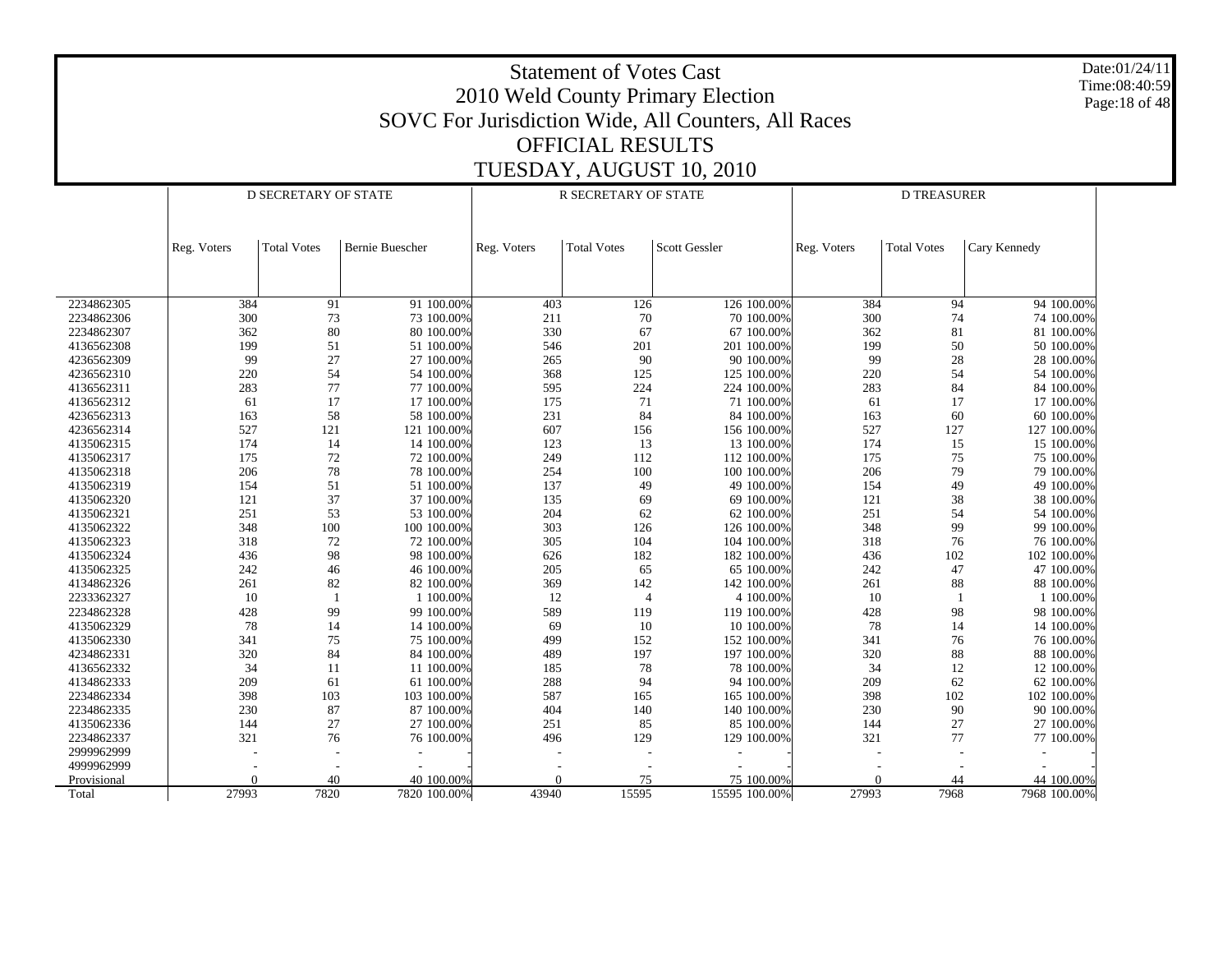Date:01/24/11 Time:08:40:59Page:19 of 48

|                   |             |                    | <b>R TREASURER</b> |        |                         | D ATTORNEY GENERAL |             |                    |                     |  |
|-------------------|-------------|--------------------|--------------------|--------|-------------------------|--------------------|-------------|--------------------|---------------------|--|
|                   |             |                    |                    |        |                         |                    |             |                    |                     |  |
|                   |             |                    |                    |        |                         |                    |             |                    |                     |  |
|                   | Reg. Voters | <b>Total Votes</b> | J. J. Ament        |        | <b>Walker Stapleton</b> |                    | Reg. Voters | <b>Total Votes</b> | <b>Stan Garnett</b> |  |
|                   |             |                    |                    |        |                         |                    |             |                    |                     |  |
|                   |             |                    |                    |        |                         |                    |             |                    |                     |  |
|                   |             |                    |                    |        |                         |                    |             |                    |                     |  |
| Jurisdiction Wide |             |                    |                    |        |                         |                    |             |                    |                     |  |
| 4136562100        | 521         | 186                | 83                 | 44.62% | 103                     | 55.38%             | 180         | 64                 | 64 100.00%          |  |
| 4136562101        | 185         | 83                 | 36                 | 43.37% | 47                      | 56.63%             | 50          | 19                 | 19 100.00%          |  |
| 4136562102        | 159         | 80                 | 45                 | 56.25% | 35                      | 43.75%             | 31          | 10                 | 10 100.00%          |  |
| 4136562103        | 185         | 95                 | 51                 | 53.68% | 44                      | 46.32%             | 52          | 6                  | 6 100.00%           |  |
| 4136562104        | 793         | 329                | 201                | 61.09% | 128                     | 38.91%             | 214         | 74                 | 74 100.00%          |  |
| 4135062106        | 206         | 76                 | 43                 | 56.58% | 33                      | 43.42%             | 312         | 60                 | 60 100.00%          |  |
| 4135062107        | 267         | 102                | 42                 | 41.18% | 60                      | 58.82%             | 621         | 134                | 134 100.00%         |  |
| 4135062108        | 261         | 123                | 65                 | 52.85% | 58                      | 47.15%             | 306         | 76                 | 76 100.00%          |  |
| 4135062109        | 243         | 110                | 68                 | 61.82% | 42                      | 38.18%             | 262         | 67                 | 67 100.00%          |  |
| 4135062110        | 184         | 61                 | 28                 | 45.90% | 33                      | 54.10%             | 314         | 62                 | 62 100.00%          |  |
| 4135062111        | 337         | 153                | 74                 | 48.37% | 79                      | 51.63%             | 324         | 118                | 118 100.00%         |  |
| 4135062112        | 242         | 87                 | 43                 | 49.43% | 44                      | 50.57%             | 353         | 102                | 102 100.00%         |  |
| 4135062114        | 307         | 135                | 80                 | 59.26% | 55                      | 40.74%             | 322         | 141                | 141 100.00%         |  |
| 4134962115        | 784         | 266                | 134                | 50.38% | 132                     | 49.62%             | 367         | 99                 | 99 100.00%          |  |
| 4134962116        | 314         | 136                | 73                 | 53.68% | 63                      | 46.32%             | 214         | 79                 | 79 100.00%          |  |
| 4136562117        | 458         | 162                | 79                 | 48.77% | 83                      | 51.23%             | 159         | 38                 | 38 100.00%          |  |
| 4136562118        | 786         | 311                | 196                | 63.02% | 115                     | 36.98%             | 287         | 72                 | 72 100.00%          |  |
| 4136562119        | 270         | 116                | 51                 | 43.97% | 65                      | 56.03%             | 98          | 24                 | 24 100.00%          |  |
| 4134862120        | 220         | 128                | 81                 | 63.28% | 47                      | 36.72%             | 47          | 19                 | 19 100.00%          |  |
| 4134962121        | 737         | 269                | 152                | 56.51% | 117                     | 43.49%             | 308         | 81                 | 81 100.00%          |  |
| 4134962122        | 446         | 151                | 83                 | 54.97% | 68                      | 45.03%             | 266         | 71                 | 71 100.00%          |  |
| 4134962123        | 447         | 155                | 76                 | 49.03% | 79                      | 50.97%             | 274         | 64                 | 64 100.00%          |  |
| 4134862124        | 565         | 235                | 126                | 53.62% | 109                     | 46.38%             | 329         | 100                | 100 100.00%         |  |
| 4134862125        | 518         | 247                |                    | 45.75% |                         | 54.25%             | 222         | 99                 | 99 100.00%          |  |
|                   |             |                    | 113                |        | 134                     |                    | 182         |                    |                     |  |
| 4136562126        | 427         | 168                | 83                 | 49.40% | 85                      | 50.60%             |             | 55                 | 55 100.00%          |  |
| 4136562127        | 334         | 133                | 70                 | 52.63% | 63                      | 47.37%             | 172         | 40                 | 40 100.00%          |  |
| 4136562128        | 696         | 309                | 165                | 53.40% | 144                     | 46.60%             | 187         | 47                 | 47 100.00%          |  |
| 4134862129        | 184         | 76                 | 53                 | 69.74% | 23                      | 30.26%             | 47          | 15                 | 15 100.00%          |  |
| 4134962130        | 752         | 253                | 130                | 51.38% | 123                     | 48.62%             | 281         | 84                 | 84 100.00%          |  |
| 4136562131        | 448         | 198                | 94                 | 47.47% | 104                     | 52.53%             | 137         | 38                 | 38 100.00%          |  |
| 4134862132        | 357         | 170                | 88                 | 51.76% | 82                      | 48.24%             | 236         | 64                 | 64 100.00%          |  |
| 4135062134        | 128         | 73                 | 36                 | 49.32% | 37                      | 50.68%             | 113         | 40                 | 40 100.00%          |  |
| 4134862135        | 437         | 144                | 80                 | 55.56% | 64                      | 44.44%             | 177         | 54                 | 54 100.00%          |  |
| 4134862136        | 471         | 173                | 85                 | 49.13% | 88                      | 50.87%             | 268         | 80                 | 80 100.00%          |  |
| 4135062137        | 338         | 87                 | 38                 | 43.68% | 49                      | 56.32%             | 486         | 105                | 105 100.00%         |  |
| 4136562138        | 458         | 134                | 53                 | 39.55% | 81                      | 60.45%             | 173         | 33                 | 33 100.00%          |  |
| 4135062139        | 325         | 153                | 90                 | 58.82% | 63                      | 41.18%             | 183         | 58                 | 58 100.00%          |  |
| 4234862200        | 409         | 124                | 60                 | 48.39% | 64                      | 51.61%             | 213         | 54                 | 54 100.00%          |  |
| 4234862201        | 427         | 159                | 71                 | 44.65% | 88                      | 55.35%             | 251         | 57                 | 57 100.00%          |  |
| 4234862202        | 231         | 86                 | 38                 | 44.19% | 48                      | 55.81%             | 156         | 41                 | 41 100.00%          |  |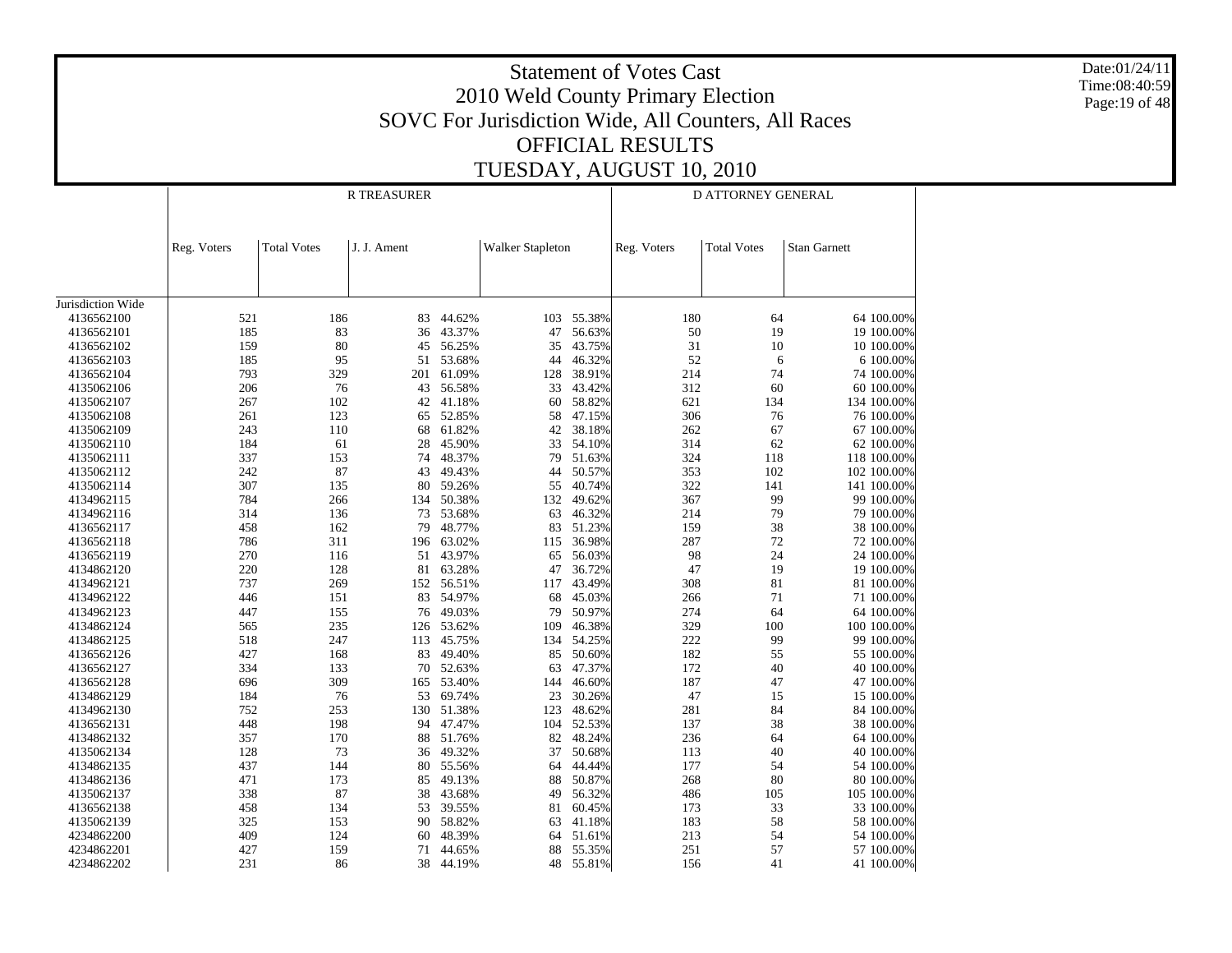Date:01/24/11 Time:08:40:59Page:20 of 48

|                          |             |                    | <b>R TREASURER</b> |                  | D ATTORNEY GENERAL      |                  |             |                    |                     |                          |
|--------------------------|-------------|--------------------|--------------------|------------------|-------------------------|------------------|-------------|--------------------|---------------------|--------------------------|
|                          |             |                    |                    |                  |                         |                  |             |                    |                     |                          |
|                          |             |                    |                    |                  |                         |                  |             |                    |                     |                          |
|                          | Reg. Voters | <b>Total Votes</b> | J. J. Ament        |                  | <b>Walker Stapleton</b> |                  | Reg. Voters | <b>Total Votes</b> | <b>Stan Garnett</b> |                          |
|                          |             |                    |                    |                  |                         |                  |             |                    |                     |                          |
|                          |             |                    |                    |                  |                         |                  |             |                    |                     |                          |
|                          |             |                    |                    |                  |                         |                  |             |                    |                     |                          |
| 2234862203               | 502         | 136                | 57                 | 41.91%           | 79                      | 58.09%           | 479         | 128                |                     | 128 100.00%              |
| 2234862204               | 426         | 118                | 58                 | 49.15%           | 60                      | 50.85%           | 228         | 57                 |                     | 57 100.00%               |
| 2234862205               | 330         | 123                | 51                 | 41.46%           | 72                      | 58.54%           | 452         | 148                |                     | 148 100.00%              |
| 2234862207               | 620         | 174                | 67                 | 38.51%           | 107                     | 61.49%           | 376         | 85                 |                     | 85 100.00%               |
| 4234862208               | 381         | 127                | 51                 | 40.16%           | 76                      | 59.84%           | 135         | 31                 |                     | 31 100.00%               |
| 4134862211               | 351         | 145                | 60                 | 41.38%           | 85                      | 58.62%           | 262         | 78                 |                     | 78 100.00%               |
| 4134862212               | 473         | 237                | 124                | 52.32%           | 113                     | 47.68%           | 274         | 94                 |                     | 94 100.00%               |
| 4134862213               | 222         | 56                 | 25                 | 44.64%           | 31                      | 55.36%           | 101         | 21                 |                     | 21 100.00%               |
| 4134862214               | 676         | 414                | 248                | 59.90%           | 166                     | 40.10%           | 241         | 115                |                     | 115 100.00%              |
| 4134862215               | 593         | 317                | 162                | 51.10%           | 155                     | 48.90%           | 219         | 94                 |                     | 94 100.00%               |
| 4135062217               | 301         | 137                | 87                 | 63.50%           | 50                      | 36.50%           | 241         | 74                 |                     | 74 100.00%               |
| 4135062219               | 152         | 64                 | 32                 | 50.00%           | 32                      | 50.00%           | 128         | 46                 |                     | 46 100.00%               |
| 4135062220               | 206         | 77                 | 36                 | 46.75%           | 41                      | 53.25%           | 208         | 64                 |                     | 64 100.00%               |
| 4135062221               | 396         | 218                | 108                | 49.54%           | 110                     | 50.46%           | 276         | 104                |                     | 104 100.00%              |
| 4134862222               | 547         | 272                | 159                | 58.46%           | 113                     | 41.54%           | 282         | 117                |                     | 117 100.00%              |
| 4134862223               | 531         | 274                | 141                | 51.46%           | 133                     | 48.54%           | 251         | 100                |                     | 100 100.00%              |
| 4234862224               | 235         | 106                | 55                 | 51.89%           | 51                      | 48.11%           | 138         | 46                 |                     | 46 100.00%               |
| 4134862226               | 611         | 193                | 85                 | 44.04%           | 108                     | 55.96%           | 383         | 91                 |                     | 91 100.00%               |
| 4234862228               | 357         | 110                | 46                 | 41.82%           | 64                      | 58.18%           | 240         | 39                 |                     | 39 100.00%               |
| 4234862229               | 657         | 183                | 92                 | 50.27%           | 91                      | 49.73%           | 254         | 63                 |                     | 63 100.00%               |
| 4234862230               | 537         | 226                | 103                | 45.58%           | 123                     | 54.42%           | 266         | 78                 |                     | 78 100.00%               |
| 4234862231               | 450         | 184                | 95                 | 51.63%           | 89                      | 48.37%           | 320         | 99                 |                     | 99 100.00%               |
| 4234862232               | 425         | 142                | 70                 | 49.30%           | 72                      | 50.70%           | 263         | 63                 |                     | 63 100.00%               |
| 4134862235               | 612         | 273                | 157                | 57.51%           | 116                     | 42.49%           | 252         | 63                 |                     | 63 100.00%               |
| 4235062236               | 217         | 101                | 62                 | 61.39%           | 39                      | 38.61%           | 111         | 34                 |                     | 34 100.00%               |
| 4234862237               | 708         | 259                | 123                | 47.49%           | 136                     | 52.51%           | 389         | 108                |                     | 108 100.00%              |
| 4134862238               | 402         | 179                | 97                 | 54.19%           | 82                      | 45.81%           | 219         | 77                 |                     | 77 100,00%               |
| 2234862239               | 604         | 173                | 86                 | 49.71%           | 87                      | 50.29%           | 338         | 72                 |                     | 72 100.00%               |
| 2234862240               | 685         | 229                | 101                | 44.10%           | 128                     | 55.90%           | 441         | 122                |                     | 122 100,00%              |
| 4134862241               | 273         | 105                | 42                 | 40.00%           | 63                      | 60.00%           | 153         | 47                 |                     | 47 100.00%               |
| 2234862242               | 340         | 109                | 56                 | 51.38%           | 53                      | 48.62%           | 339         | 105                |                     | 105 100.00%              |
| 4134862243               | 743         | 359                | 180                | 50.14%           | 179                     | 49.86%           | 395         | 125                |                     | 125 100.00%              |
| 4234862244<br>4234862245 | 423<br>389  | 154<br>107         | 65<br>47           | 42.21%<br>43.93% | 89<br>60                | 57.79%<br>56.07% | 200<br>188  | 53<br>43           |                     | 53 100.00%<br>43 100.00% |
| 4234862246               | 260         | 74                 | 33                 | 44.59%           | 41                      | 55.41%           | 180         | 29                 |                     | 29 100.00%               |
| 4234862247               | 470         | 144                | 66                 | 45.83%           | 78                      | 54.17%           | 172         | 41                 |                     | 41 100.00%               |
|                          | 391         |                    | 71                 | 43.83%           | 91                      | 56.17%           | 300         | 90                 |                     | 90 100.00%               |
| 4234862300<br>4236562301 | 242         | 162<br>89          | 53                 | 59.55%           | 36                      | 40.45%           | 357         | 87                 |                     | 87 100.00%               |
| 4236562302               | 242         | 78                 | 31                 | 39.74%           | 47                      | 60.26%           | 411         | 102                |                     | 102 100.00%              |
| 4236562303               | 222         | 97                 | 46                 | 47.42%           | 51                      | 52.58%           | 247         | 77                 |                     | 77 100.00%               |
| 4236562304               | 371         | 144                | 63                 | 43.75%           | 81                      | 56.25%           | 313         | 93                 |                     | 93 100.00%               |
|                          |             |                    |                    |                  |                         |                  |             |                    |                     |                          |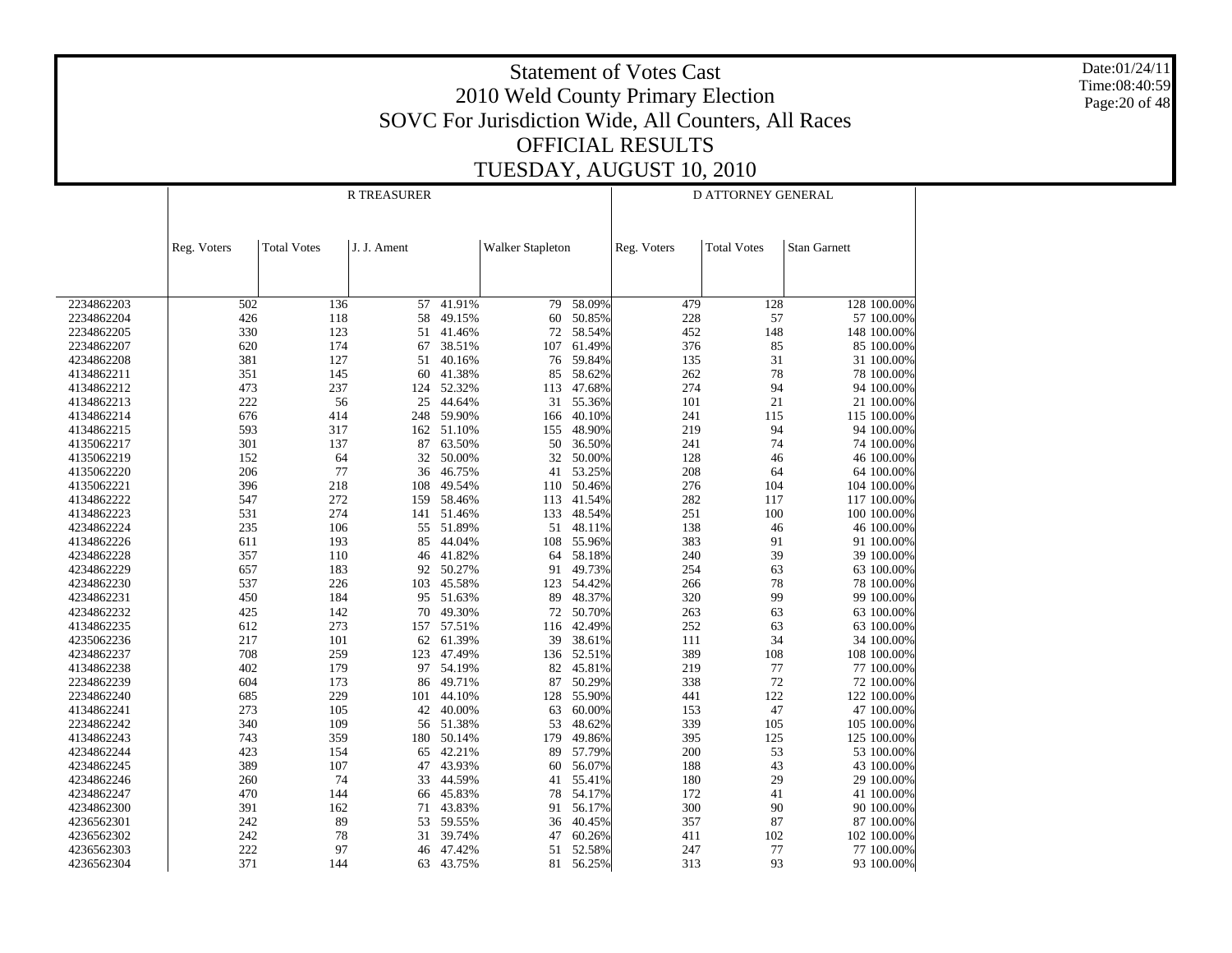Date:01/24/11 Time:08:40:59 Page:21 of 48

|             |             |                    | <b>R TREASURER</b> |        |                         |        | D ATTORNEY GENERAL |                    |                     |  |
|-------------|-------------|--------------------|--------------------|--------|-------------------------|--------|--------------------|--------------------|---------------------|--|
|             |             |                    |                    |        |                         |        |                    |                    |                     |  |
|             | Reg. Voters | <b>Total Votes</b> | J. J. Ament        |        | <b>Walker Stapleton</b> |        | Reg. Voters        | <b>Total Votes</b> | <b>Stan Garnett</b> |  |
|             |             |                    |                    |        |                         |        |                    |                    |                     |  |
|             |             |                    |                    |        |                         |        |                    |                    |                     |  |
|             |             |                    |                    |        |                         |        |                    |                    |                     |  |
| 2234862305  | 403         | 142                | 72                 | 50.70% | 70                      | 49.30% | 384                | 90                 | 90 100.00%          |  |
| 2234862306  | 211         | 76                 | 35                 | 46.05% | 41                      | 53.95% | 300                | 74                 | 74 100.00%          |  |
| 2234862307  | 330         | 83                 | 40                 | 48.19% | 43                      | 51.81% | 362                | 80                 | 80 100.00%          |  |
| 4136562308  | 546         | 229                | 129                | 56.33% | 100                     | 43.67% | 199                | 49                 | 49 100.00%          |  |
| 4236562309  | 265         | 93                 | 44                 | 47.31% | 49                      | 52.69% | 99                 | 27                 | 27 100.00%          |  |
| 4236562310  | 368         | 144                | 74                 | 51.39% | 70                      | 48.61% | 220                | 53                 | 53 100.00%          |  |
| 4136562311  | 595         | 247                | 105                | 42.51% | 142                     | 57.49% | 283                | 76                 | 76 100.00%          |  |
| 4136562312  | 175         | 80                 | 45                 | 56.25% | 35                      | 43.75% | 61                 | 17                 | 17 100.00%          |  |
| 4236562313  | 231         | 97                 | 50                 | 51.55% | 47                      | 48.45% | 163                | 58                 | 58 100.00%          |  |
| 4236562314  | 607         | 178                | 72                 | 40.45% | 106                     | 59.55% | 527                | 123                | 123 100.00%         |  |
| 4135062315  | 123         | 13                 | 6                  | 46.15% | 7                       | 53.85% | 174                | 13                 | 13 100.00%          |  |
| 4135062317  | 249         | 133                | 80                 | 60.15% | 53                      | 39.85% | 175                | 71                 | 71 100.00%          |  |
| 4135062318  | 254         | 105                | 47                 | 44.76% | 58                      | 55.24% | 206                | 77                 | 77 100.00%          |  |
| 4135062319  | 137         | 59                 | 26                 | 44.07% | 33                      | 55.93% | 154                | 45                 | 45 100.00%          |  |
| 4135062320  | 135         | 76                 | 45                 | 59.21% | 31                      | 40.79% | 121                | 36                 | 36 100.00%          |  |
| 4135062321  | 204         | 65                 | 28                 | 43.08% | 37                      | 56.92% | 251                | 51                 | 51 100.00%          |  |
| 4135062322  | 303         | 144                | 87                 | 60.42% | 57                      | 39.58% | 348                | 99                 | 99 100.00%          |  |
| 4135062323  | 305         | 113                | 57                 | 50.44% | 56                      | 49.56% | 318                | 73                 | 73 100.00%          |  |
| 4135062324  | 626         | 188                | 98                 | 52.13% | 90                      | 47.87% | 436                | 101                | 101 100.00%         |  |
| 4135062325  | 205         | 72                 | 46                 | 63.89% | 26                      | 36.11% | 242                | 47                 | 47 100.00%          |  |
| 4134862326  | 369         | 160                | 85                 | 53.13% | 75                      | 46.88% | 261                | 84                 | 84 100.00%          |  |
| 2233362327  | 12          | 8                  | 5                  | 62.50% | 3                       | 37.50% | 10                 | -1                 | 1 100.00%           |  |
| 2234862328  | 589         | 128                | 68                 | 53.13% | 60                      | 46.88% | 428                | 99                 | 99 100.00%          |  |
| 4135062329  | 69          | 11                 | 4                  | 36.36% | 7                       | 63.64% | 78                 | 14                 | 14 100.00%          |  |
| 4135062330  | 499         | 161                | 78                 | 48.45% | 83                      | 51.55% | 341                | 74                 | 74 100.00%          |  |
| 4234862331  | 489         | 212                | 105                | 49.53% | 107                     | 50.47% | 320                | 83                 | 83 100.00%          |  |
| 4136562332  | 185         | 83                 | 46                 | 55.42% | 37                      | 44.58% | 34                 | 11                 | 11 100.00%          |  |
| 4134862333  | 288         | 106                | 48                 | 45.28% | 58                      | 54.72% | 209                | 63                 | 63 100.00%          |  |
| 2234862334  | 587         | 178                | 87                 | 48.88% | 91                      | 51.12% | 398                | 105                | 105 100.00%         |  |
| 2234862335  | 404         | 167                | 79                 | 47.31% | 88                      | 52.69% | 230                | 88                 | 88 100.00%          |  |
| 4135062336  | 251         | 87                 | 49                 | 56.32% | 38                      | 43.68% | 144                | 28                 | 28 100.00%          |  |
| 2234862337  | 496         | 150                | 71                 | 47.33% | 79                      | 52.67% | 321                | 75                 | 75 100.00%          |  |
| 2999962999  |             |                    |                    |        |                         |        |                    |                    |                     |  |
| 4999962999  |             | $\overline{a}$     |                    |        |                         |        |                    |                    |                     |  |
| Provisional | $\theta$    | 76                 | 39                 | 51.32% | 37                      | 48.68% | $\theta$           | 42                 | 42 100.00%          |  |
| Total       | 43940       | 16969              | 8598               | 50.67% | 8371                    | 49.33% | 27993              | 7774               | 7774 100.00%        |  |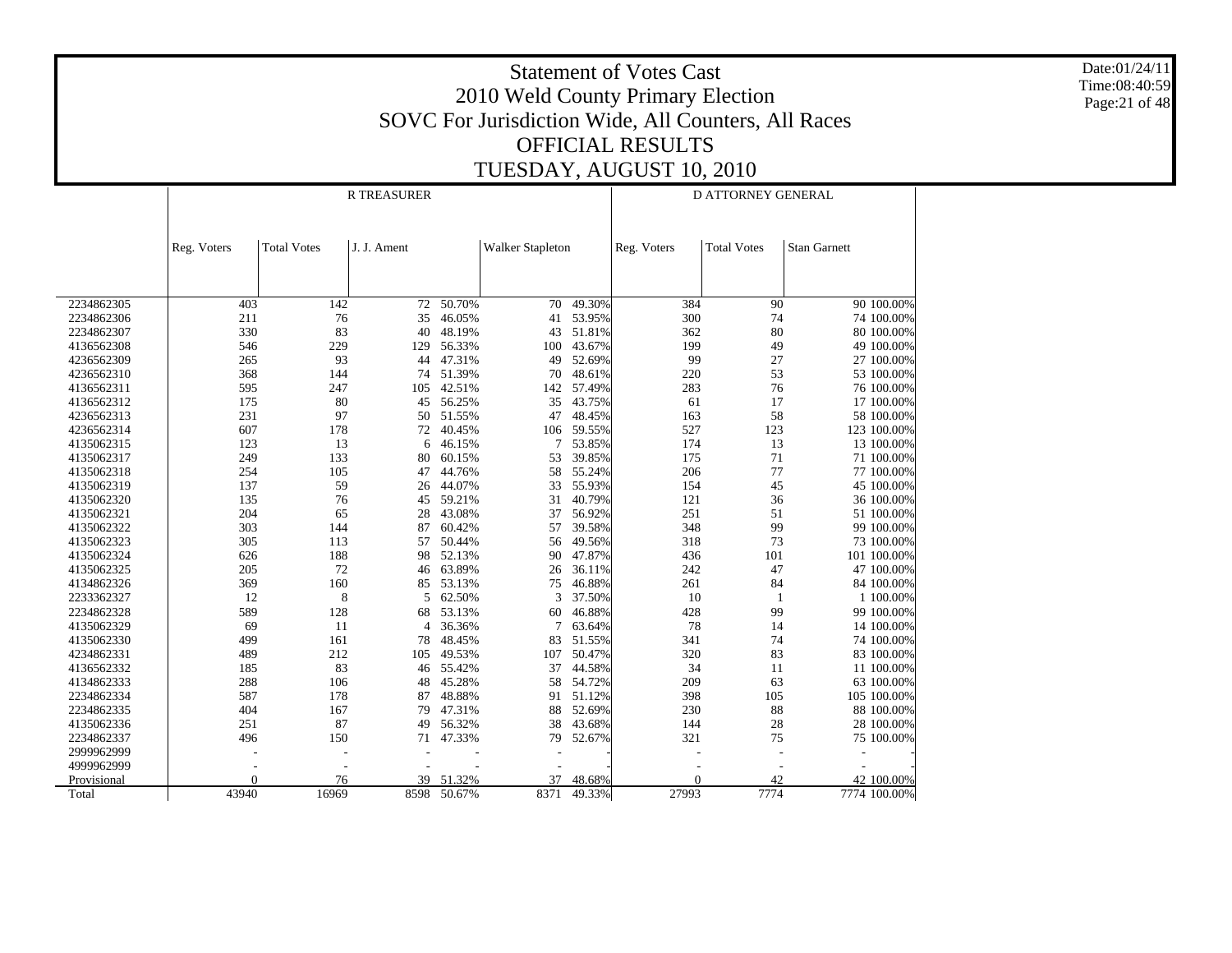|                          |             | Date:01/24/11<br><b>Statement of Votes Cast</b><br>Time:08:40:59<br>2010 Weld County Primary Election<br>Page: 22 of 48<br>SOVC For Jurisdiction Wide, All Counters, All Races<br><b>OFFICIAL RESULTS</b><br>TUESDAY, AUGUST 10, 2010 |                            |             |                                  |                    |             |                    |                           |  |  |  |
|--------------------------|-------------|---------------------------------------------------------------------------------------------------------------------------------------------------------------------------------------------------------------------------------------|----------------------------|-------------|----------------------------------|--------------------|-------------|--------------------|---------------------------|--|--|--|
|                          |             | R ATTORNEY GENERAL                                                                                                                                                                                                                    |                            |             | <b>D BOARD OF EDUCATION CD 2</b> |                    |             |                    | R BOARD OF EDUCATION CD 2 |  |  |  |
|                          |             |                                                                                                                                                                                                                                       |                            |             |                                  |                    |             |                    |                           |  |  |  |
|                          | Reg. Voters | <b>Total Votes</b>                                                                                                                                                                                                                    | John Suthers               | Reg. Voters | <b>Total Votes</b>               | Angelika Schroeder | Reg. Voters | <b>Total Votes</b> | Kaye Ferry                |  |  |  |
|                          |             |                                                                                                                                                                                                                                       |                            |             |                                  |                    |             |                    |                           |  |  |  |
| Jurisdiction Wide        |             |                                                                                                                                                                                                                                       |                            |             |                                  |                    |             |                    |                           |  |  |  |
| 4136562100<br>4136562101 | 521<br>185  | 179<br>76                                                                                                                                                                                                                             | 179 100.00%<br>76 100.00%  |             |                                  |                    |             |                    |                           |  |  |  |
| 4136562102               | 159         | 74                                                                                                                                                                                                                                    | 74 100.00%                 |             |                                  |                    |             |                    |                           |  |  |  |
| 4136562103               | 185         | 87                                                                                                                                                                                                                                    | 87 100.00%                 |             |                                  |                    |             |                    |                           |  |  |  |
| 4136562104               | 793         | 306                                                                                                                                                                                                                                   | 306 100.00%                |             |                                  |                    |             |                    |                           |  |  |  |
| 4135062106               | 206         | 74                                                                                                                                                                                                                                    | 74 100.00%                 |             |                                  |                    |             |                    |                           |  |  |  |
| 4135062107               | 267         | 96                                                                                                                                                                                                                                    | 96 100.00%                 |             |                                  |                    |             |                    |                           |  |  |  |
| 4135062108               | 261         | 121                                                                                                                                                                                                                                   | 121 100.00%                |             |                                  |                    |             |                    |                           |  |  |  |
| 4135062109               | 243         | 105                                                                                                                                                                                                                                   | 105 100.00%                |             |                                  |                    |             |                    |                           |  |  |  |
| 4135062110               | 184         | 56                                                                                                                                                                                                                                    | 56 100.00%                 |             |                                  |                    |             |                    |                           |  |  |  |
| 4135062111               | 337         | 160                                                                                                                                                                                                                                   | 160 100.00%                |             |                                  |                    |             |                    |                           |  |  |  |
| 4135062112               | 242         | 87                                                                                                                                                                                                                                    | 87 100.00%                 |             |                                  |                    |             |                    |                           |  |  |  |
| 4135062114               | 307         | 132                                                                                                                                                                                                                                   | 132 100.00%                |             |                                  |                    |             |                    |                           |  |  |  |
| 4134962115               | 784         | 252                                                                                                                                                                                                                                   | 252 100.00%                |             |                                  |                    |             |                    |                           |  |  |  |
| 4134962116               | 314         | 137                                                                                                                                                                                                                                   | 137 100.00%                |             |                                  |                    |             |                    |                           |  |  |  |
| 4136562117               | 458         | 160                                                                                                                                                                                                                                   | 160 100.00%                |             |                                  |                    |             |                    |                           |  |  |  |
| 4136562118               | 786         | 327                                                                                                                                                                                                                                   | 327 100.00%                |             |                                  |                    |             |                    |                           |  |  |  |
| 4136562119               | 270         | 113                                                                                                                                                                                                                                   | 113 100.00%                |             |                                  |                    |             |                    |                           |  |  |  |
| 4134862120               | 220         | 124                                                                                                                                                                                                                                   | 124 100.00%                |             |                                  |                    |             |                    |                           |  |  |  |
| 4134962121               | 737         | 252                                                                                                                                                                                                                                   | 252 100.00%                |             |                                  |                    |             |                    |                           |  |  |  |
| 4134962122               | 446<br>447  | 134<br>140                                                                                                                                                                                                                            | 134 100.00%                |             |                                  |                    |             |                    |                           |  |  |  |
| 4134962123<br>4134862124 | 565         | 231                                                                                                                                                                                                                                   | 140 100.00%<br>231 100.00% |             |                                  |                    |             |                    |                           |  |  |  |
| 4134862125               | 518         | 235                                                                                                                                                                                                                                   | 235 100.00%                |             |                                  |                    |             |                    |                           |  |  |  |
| 4136562126               | 427         | 141                                                                                                                                                                                                                                   | 141 100.00%                |             |                                  |                    |             |                    |                           |  |  |  |
| 4136562127               | 334         | 127                                                                                                                                                                                                                                   | 127 100.00%                |             |                                  |                    |             |                    |                           |  |  |  |
| 4136562128               | 696         | 299                                                                                                                                                                                                                                   | 299 100.00%                |             |                                  |                    |             |                    |                           |  |  |  |
| 4134862129               | 184         | 69                                                                                                                                                                                                                                    | 69 100.00%                 |             |                                  |                    |             |                    |                           |  |  |  |
| 4134962130               | 752         | 248                                                                                                                                                                                                                                   | 248 100.00%                |             |                                  |                    |             |                    |                           |  |  |  |
| 4136562131               | 448         | 191                                                                                                                                                                                                                                   | 191 100.00%                |             |                                  |                    |             |                    |                           |  |  |  |
| 4134862132               | 357         | 161                                                                                                                                                                                                                                   | 161 100.00%                |             |                                  |                    |             |                    |                           |  |  |  |
| 4135062134               | 128         | 70                                                                                                                                                                                                                                    | 70 100.00%                 |             |                                  |                    |             |                    |                           |  |  |  |
| 4134862135               | 437         | 135                                                                                                                                                                                                                                   | 135 100.00%                |             |                                  |                    |             |                    |                           |  |  |  |
| 4134862136               | 471         | 172                                                                                                                                                                                                                                   | 172 100.00%                |             |                                  |                    |             |                    |                           |  |  |  |
| 4135062137               | 338         | 81                                                                                                                                                                                                                                    | 81 100.00%                 |             |                                  |                    |             |                    |                           |  |  |  |
| 4136562138               | 458         | 124                                                                                                                                                                                                                                   | 124 100.00%                |             |                                  |                    |             |                    |                           |  |  |  |
| 4135062139               | 325         | 152                                                                                                                                                                                                                                   | 152 100.00%                |             |                                  |                    |             |                    |                           |  |  |  |
| 4234862200               | 409         | $125\,$                                                                                                                                                                                                                               | 125 100.00%                |             |                                  |                    |             |                    |                           |  |  |  |
| 4234862201               | 427         | 153                                                                                                                                                                                                                                   | 153 100.00%                |             |                                  |                    |             |                    |                           |  |  |  |
| 4234862202               | 231         | 79                                                                                                                                                                                                                                    | 79 100.00%                 |             |                                  |                    |             |                    |                           |  |  |  |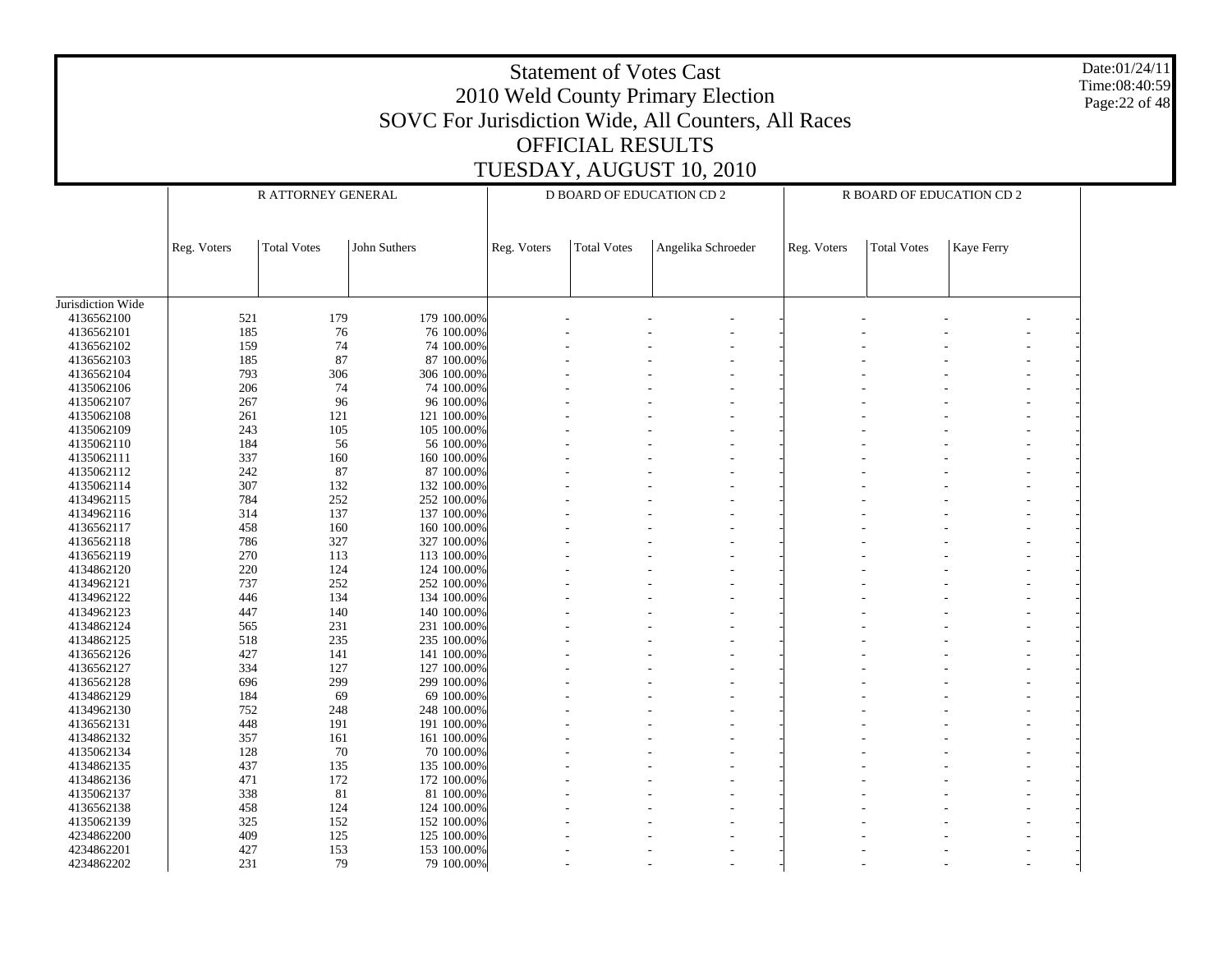|                          |                                                                                                                            |                    |                            |             |                                  |                          |             |                           |             | Date:01/24/11<br>Time:08:40:59 |  |  |
|--------------------------|----------------------------------------------------------------------------------------------------------------------------|--------------------|----------------------------|-------------|----------------------------------|--------------------------|-------------|---------------------------|-------------|--------------------------------|--|--|
|                          | <b>Statement of Votes Cast</b><br>2010 Weld County Primary Election<br>SOVC For Jurisdiction Wide, All Counters, All Races |                    |                            |             |                                  |                          |             |                           |             |                                |  |  |
|                          |                                                                                                                            |                    |                            |             |                                  |                          |             |                           |             | Page: 23 of 48                 |  |  |
|                          |                                                                                                                            |                    |                            |             |                                  |                          |             |                           |             |                                |  |  |
|                          |                                                                                                                            |                    |                            |             | <b>OFFICIAL RESULTS</b>          |                          |             |                           |             |                                |  |  |
|                          |                                                                                                                            |                    |                            |             |                                  | TUESDAY, AUGUST 10, 2010 |             |                           |             |                                |  |  |
|                          |                                                                                                                            |                    |                            |             |                                  |                          |             |                           |             |                                |  |  |
|                          |                                                                                                                            | R ATTORNEY GENERAL |                            |             | <b>D BOARD OF EDUCATION CD 2</b> |                          |             | R BOARD OF EDUCATION CD 2 |             |                                |  |  |
|                          |                                                                                                                            |                    |                            |             |                                  |                          |             |                           |             |                                |  |  |
|                          |                                                                                                                            |                    |                            |             |                                  |                          |             |                           |             |                                |  |  |
|                          | Reg. Voters                                                                                                                | <b>Total Votes</b> | John Suthers               | Reg. Voters | <b>Total Votes</b>               | Angelika Schroeder       | Reg. Voters | <b>Total Votes</b>        | Kaye Ferry  |                                |  |  |
|                          |                                                                                                                            |                    |                            |             |                                  |                          |             |                           |             |                                |  |  |
|                          |                                                                                                                            |                    |                            |             |                                  |                          |             |                           |             |                                |  |  |
| 2234862203               | 502                                                                                                                        | 131                | 131 100.00%                | 479         | 128                              | 128 100.00%              | 502         | 124                       | 124 100.00% |                                |  |  |
| 2234862204               | 426                                                                                                                        | 103                | 103 100.00%                | 228         | 56                               | 56 100.00%               | 426         | 100                       | 100 100.00% |                                |  |  |
| 2234862205               | 330                                                                                                                        | 110                | 110 100.00%                | 452         | 146                              | 146 100.00%              | 330         | 109                       | 109 100.00% |                                |  |  |
| 2234862207<br>4234862208 | 620<br>381                                                                                                                 | 158<br>124         | 158 100.00%<br>124 100.00% | 376         | 83                               | 83 100.00%               | 620         | 150                       | 150 100.00% |                                |  |  |
| 4134862211               | 351                                                                                                                        | 136                | 136 100.00%                |             |                                  |                          |             |                           |             |                                |  |  |
| 4134862212               | 473                                                                                                                        | 231                | 231 100.00%                |             |                                  |                          |             |                           |             |                                |  |  |
| 4134862213               | 222                                                                                                                        | 57                 | 57 100.00%                 |             |                                  |                          |             |                           |             |                                |  |  |
| 4134862214               | 676                                                                                                                        | 383                | 383 100.00%                |             |                                  |                          |             |                           |             |                                |  |  |
| 4134862215               | 593                                                                                                                        | 307                | 307 100.00%                |             |                                  |                          |             |                           |             |                                |  |  |
| 4135062217               | 301                                                                                                                        | 132                | 132 100.00%                |             |                                  |                          |             |                           |             |                                |  |  |
| 4135062219               | 152                                                                                                                        | 55                 | 55 100.00%                 |             |                                  |                          |             |                           |             |                                |  |  |
| 4135062220               | 206                                                                                                                        | 79                 | 79 100.00%                 |             |                                  |                          |             |                           |             |                                |  |  |
| 4135062221               | 396                                                                                                                        | 194                | 194 100.00%                |             |                                  |                          |             |                           |             |                                |  |  |
| 4134862222               | 547                                                                                                                        | 246                | 246 100.00%                |             |                                  |                          |             |                           |             |                                |  |  |
| 4134862223               | 531                                                                                                                        | 266                | 266 100.00%                |             |                                  |                          |             |                           |             |                                |  |  |
| 4234862224<br>4134862226 | 235                                                                                                                        | 103                | 103 100.00%                |             |                                  |                          |             |                           |             |                                |  |  |
| 4234862228               | 611<br>357                                                                                                                 | 197<br>102         | 197 100.00%<br>102 100.00% |             |                                  |                          |             |                           |             |                                |  |  |
| 4234862229               | 657                                                                                                                        | 178                | 178 100.00%                |             |                                  |                          |             |                           |             |                                |  |  |
| 4234862230               | 537                                                                                                                        | 208                | 208 100.00%                |             |                                  |                          |             |                           |             |                                |  |  |
| 4234862231               | 450                                                                                                                        | 180                | 180 100.00%                |             |                                  |                          |             |                           |             |                                |  |  |
| 4234862232               | 425                                                                                                                        | 139                | 139 100.00%                |             |                                  |                          |             |                           |             |                                |  |  |
| 4134862235               | 612                                                                                                                        | 272                | 272 100.00%                |             |                                  |                          |             |                           |             |                                |  |  |
| 4235062236               | 217                                                                                                                        | 98                 | 98 100.00%                 |             |                                  |                          |             |                           |             |                                |  |  |
| 4234862237               | 708                                                                                                                        | 247                | 247 100.00%                |             |                                  |                          |             |                           |             |                                |  |  |
| 4134862238               | 402                                                                                                                        | 181                | 181 100.00%                |             |                                  |                          |             |                           |             |                                |  |  |
| 2234862239               | 604                                                                                                                        | 164                | 164 100.00%                | 338         | 69                               | 69 100.00%               | 604         | 159                       | 159 100.00% |                                |  |  |
| 2234862240               | 685                                                                                                                        | 213                | 213 100.00%                | 441         | 124                              | 124 100.00%              | 685         | 208                       | 208 100.00% |                                |  |  |
| 4134862241               | 273                                                                                                                        | 104                | 104 100.00%                | 339         | $\overline{a}$                   |                          | 340         | 97                        |             |                                |  |  |
| 2234862242<br>4134862243 | 340<br>743                                                                                                                 | 101<br>335         | 101 100.00%<br>335 100.00% |             | 105                              | 105 100.00%              |             |                           | 97 100.00%  |                                |  |  |
| 4234862244               | 423                                                                                                                        | 145                | 145 100.00%                |             |                                  |                          |             |                           |             |                                |  |  |
| 4234862245               | 389                                                                                                                        | 104                | 104 100.00%                |             |                                  |                          |             |                           |             |                                |  |  |
| 4234862246               | 260                                                                                                                        | 73                 | 73 100.00%                 |             |                                  |                          |             |                           |             |                                |  |  |
| 4234862247               | 470                                                                                                                        | 141                | 141 100.00%                |             |                                  |                          |             |                           |             |                                |  |  |
| 4234862300               | 391                                                                                                                        | 147                | 147 100.00%                |             |                                  |                          |             |                           |             |                                |  |  |
| 4236562301               | 242                                                                                                                        | 80                 | 80 100.00%                 |             |                                  |                          |             |                           |             |                                |  |  |
| 4236562302               | 242                                                                                                                        | 74                 | 74 100.00%                 |             |                                  |                          |             |                           |             |                                |  |  |
| 4236562303               | 222                                                                                                                        | 92                 | 92 100.00%                 |             |                                  |                          |             |                           |             |                                |  |  |

- - - - - - - -

4236562304

371

129 129 100.00%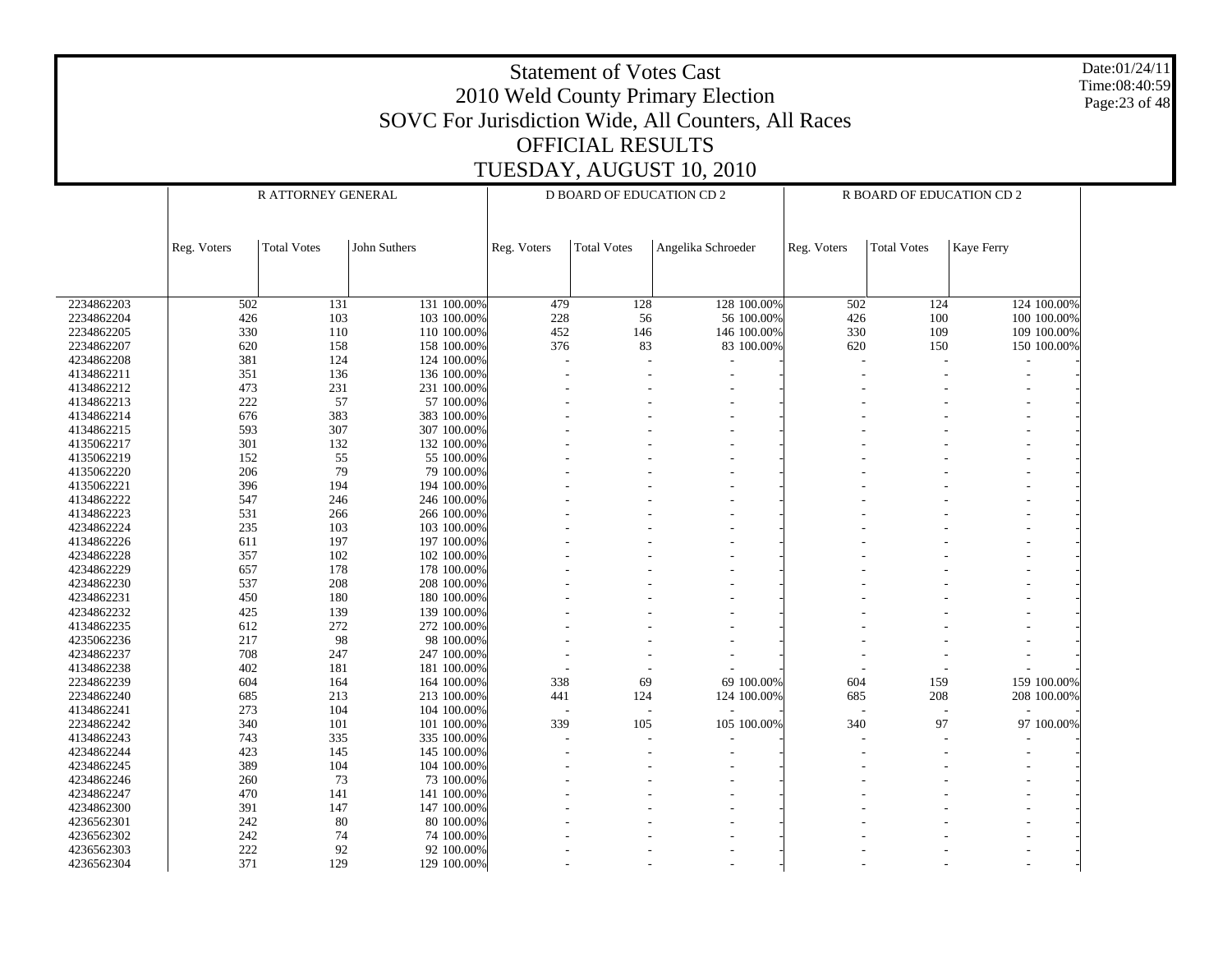Date:01/24/11 Time:08:40:59 Page:24 of 48

|             |             | R ATTORNEY GENERAL |               |             | <b>D BOARD OF EDUCATION CD 2</b> |                    |                | R BOARD OF EDUCATION CD 2 |              |
|-------------|-------------|--------------------|---------------|-------------|----------------------------------|--------------------|----------------|---------------------------|--------------|
|             |             |                    |               |             |                                  |                    |                |                           |              |
|             | Reg. Voters | <b>Total Votes</b> | John Suthers  | Reg. Voters | <b>Total Votes</b>               | Angelika Schroeder | Reg. Voters    | <b>Total Votes</b>        | Kaye Ferry   |
|             |             |                    |               |             |                                  |                    |                |                           |              |
|             |             |                    |               |             |                                  |                    |                |                           |              |
| 2234862305  | 403         | 133                | 133 100.00%   | 384         | 94                               | 94 100.00%         | 403            | 130                       | 130 100.00%  |
| 2234862306  | 211         | 71                 | 71 100.00%    | 300         | 74                               | 74 100.00%         | 211            | 70                        | 70 100.00%   |
| 2234862307  | 330         | 65                 | 65 100.00%    | 362         | 81                               | 81 100.00%         | 330            | 65                        | 65 100.00%   |
| 4136562308  | 546         | 213                | 213 100.00%   |             |                                  |                    |                |                           |              |
| 4236562309  | 265         | 91                 | 91 100.00%    |             |                                  |                    |                |                           |              |
| 4236562310  | 368         | 137                | 137 100.00%   |             |                                  |                    |                |                           |              |
| 4136562311  | 595         | 233                | 233 100.00%   |             |                                  |                    |                |                           |              |
| 4136562312  | 175         | 74                 | 74 100.00%    |             |                                  |                    |                |                           |              |
| 4236562313  | 231         | 93                 | 93 100.00%    |             |                                  |                    |                |                           |              |
| 4236562314  | 607         | 159                | 159 100,00%   |             |                                  |                    |                |                           |              |
| 4135062315  | 123         | 13                 | 13 100.00%    |             |                                  |                    |                |                           |              |
| 4135062317  | 249         | 122                | 122 100.00%   |             |                                  |                    |                |                           |              |
| 4135062318  | 254         | 103                | 103 100.00%   |             |                                  |                    |                |                           |              |
| 4135062319  | 137         | 53                 | 53 100,00%    |             |                                  |                    |                |                           |              |
| 4135062320  | 135         | 73                 | 73 100.00%    |             |                                  |                    |                |                           |              |
| 4135062321  | 204         | 62                 | 62 100.00%    |             |                                  |                    |                |                           |              |
| 4135062322  | 303         | 127                | 127 100.00%   |             |                                  |                    |                |                           |              |
| 4135062323  | 305         | 105                | 105 100.00%   |             |                                  |                    |                |                           |              |
| 4135062324  | 626         | 183                | 183 100.00%   |             |                                  |                    |                |                           |              |
| 4135062325  | 205         | 70                 | 70 100.00%    |             |                                  |                    |                |                           |              |
| 4134862326  | 369         | 155                | 155 100.00%   |             |                                  |                    |                |                           |              |
| 2233362327  | 12          | $\overline{4}$     | 4 100.00%     | 10          |                                  | 1 100.00%          | 12             |                           | 4 100.00%    |
| 2234862328  | 589         | 130                | 130 100.00%   | 428         | 98                               | 98 100.00%         | 589            | 123                       | 123 100.00%  |
| 4135062329  | 69          | 12                 | 12 100.00%    |             |                                  |                    |                |                           |              |
| 4135062330  | 499         | 158                | 158 100.00%   |             |                                  |                    |                |                           |              |
| 4234862331  | 489         | 204                | 204 100.00%   |             |                                  |                    |                |                           |              |
| 4136562332  | 185         | 81                 | 81 100.00%    |             |                                  |                    |                |                           |              |
| 4134862333  | 288         | 106                | 106 100.00%   |             |                                  |                    |                |                           |              |
| 2234862334  | 587         | 167                | 167 100.00%   | 398         | 104                              | 104 100.00%        | 587            | 161                       | 161 100.00%  |
| 2234862335  | 404         | 142                | 142 100.00%   | 230         | 87                               | 87 100.00%         | 404            | 140                       | 140 100.00%  |
| 4135062336  | 251         | 84                 | 84 100.00%    |             |                                  |                    |                |                           |              |
| 2234862337  | 496         | 135                | 135 100.00%   | 321         | 75                               | 75 100.00%         | 496            | 128                       | 128 100.00%  |
| 2999962999  |             |                    |               |             |                                  |                    |                |                           |              |
| 4999962999  |             |                    |               |             |                                  |                    |                |                           |              |
| Provisional | $\theta$    | 73                 | 73 100.00%    | $\theta$    |                                  | 7 100.00%          | $\overline{0}$ | 8                         | 8 100.00%    |
| Total       | 43940       | 16135              | 16135 100.00% | 5086        | 1332                             | 1332 100.00%       | 6539           | 1776                      | 1776 100.00% |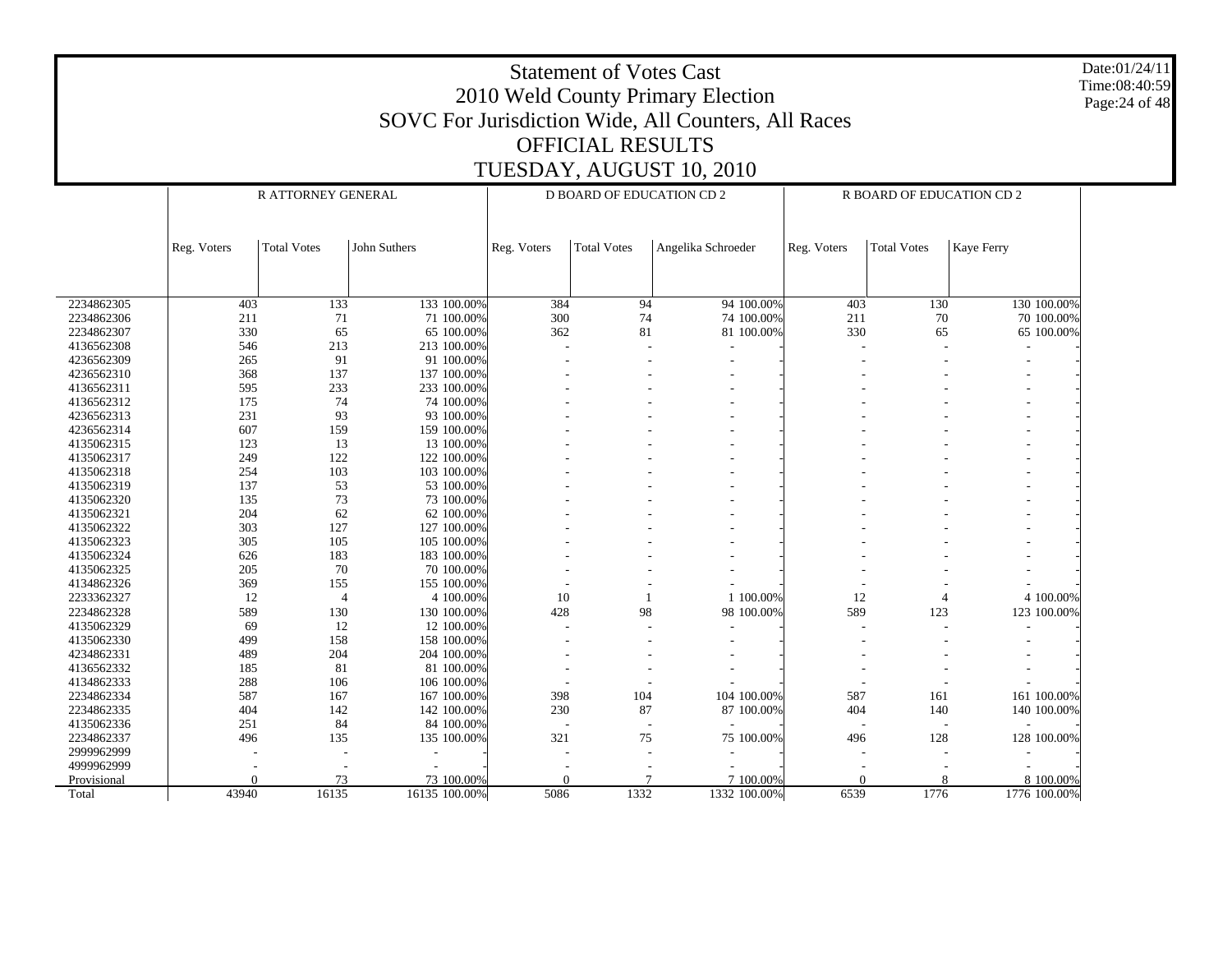Statement of Votes Cast2010 Weld County Primary Election SOVC For Jurisdiction Wide, All Counters, All Races OFFICIAL RESULTSTUESDAY, AUGUST 10, 2010 Date:01/24/11Time:08:40:59Page:25 of 48 Jurisdiction Wide 4136562100 4136562101 4136562102 4136562103 4136562104 4135062106 4135062107 4135062108 4135062109 4135062110 4135062111 4135062112 4135062114 4134962115 4134962116 4136562117 4136562118 4136562119 4134862120 4134962121 4134962122 4134962123 4134862124 4134862125 4136562126 4136562127 4136562128 4134862129 4134962130 4136562131 4134862132 4135062134 4134862135 4134862136 4135062137 4136562138 4135062139 4234862200 4234862201 4234862202Reg. Voters | Total Votes | Melissa Hart D REGENT AT LARGEReg. Voters | Total Votes | Steve Bosley R REGENT AT LARGEReg. Voters | Total Votes | Robert Bishop-Cotner D REGENT CONGRESS DIST 4180 60 60 100.00% $\%$  521 171 100.00% 180 61 61 100.00% 50 19 19 100.00% $\%$  185 76 76 100.00% 50 19 19 100.00% 3111 100.00%  $\%$  159 72 72 100.00% 31 11 11 100.00% 52 7 7 100.00% $\%$  185 86 86 100.00% 52 8 8100.00% 214 74 74 100.00% 793 299 299 100.00% 214 71 71 100.00% 312 57 57 100.00% $\%$  206 74 74 100.00% 312 56 56 100.00% 621 133 133 100.00% $\%$  267 96 96 100.00% 621 132 132 100.00% 306 77 77 100.00% $\%$  261 120 120 100.00% 306 77 7100.00% 262 70 70 100.00% $\%$  243 105 100.00% 262 70 70 100.00% 314 68 68 100.00% $\%$  184 53 53 100.00% 314 63 63 100.00% 324 118 118 100.00%337 155 100.00% 324 119 119 100.00% 353 106 106 100.00% $\%$  242 80 80 100.00% 353 103 103 100.00% 322 145 145 100.00% 307 129 129 100.00% 322 141 141 100.00% 367 97 97 100.00% 784 246 246 100.00% 367 101 101 100.00% 214 79 79 100.00% $\%$  314 132 132 100.00% 214 78 78 100.00% 159 39 39 100.00% $\%$  458 160 160 100.00% 159 39 39 100.00% 287 74 74 100.00% 786 315 315 100.00% 287 72 72 100.00% 98 25 25 100.00% $\%$  270 110 110 100.00% 98 27 27 100.00% 47 21 21 100.00%220 122 100.00% 47 21 21 100.00% 308 81 81 100.00% $\%$  737 243 243 100.00% 308 80 80 100.00% 266 75 75 100.00% $\%$  446 136 136 100.00% 266 73 73 100.00% 274 64 64 100.00% 447 137 137 100.00% 274 61 61 100.00% 329 101 101 100.00% $\%$  565 224 224 100.00% 329 101 101 100.00% 222 98 98 100.00% $\%$  518 238 238 238 100.00% 222 98 98 100.00% 182 57 57 100.00% $\%$  427 145 145 100.00% 182 54 54 100.00% 172 40 40 100.00% 334 128 128 100.00% 172 39 39 100.00% 187 48 48 100.00% $\%$  696 295 295 100.00% 187 45 45 100.00% 47 17 17 100.00% $\%$  184 69 69 100.00% 47 16 16 100.00% 281 85 85 100.00% $\%$  752 243 243 100.00% 281 85 85 100.00% 137 38 38 100.00%% 448 187 187 100.00% 137 37 37 100.00% 236 67 67 100.00% 357 160 160 100.00% 236 64 64 100.00% 113 38 38 100.00% $\%$  128 67 67 100.00% 113 39 39 100.00% 177 52 52 100.00% $\%$  437 129 129 100.00% 177 53 53 100.00% 268 81 81 100.00%471 170 170 100.00% 268 80 80 100.00% 486 104 104 100.00% $\%$  338 82 82 100.00% 486 104 104 100.00% 173 33 33 100.00%458 124 124 100.00% 173 33 33 100.00% 183 59 59 100.00% $\%$  325 151 151 100.00% 183 57 57 100.00% 213 50 50 100.00% $\%$  409 118 118 100.00% 213 51 51 100.00% 251 56 56 100.00% 427 149 149 100.00% 251 58 58 100.00% 15643 43 100.00%

 $\%$  231 74 74 100.00% 156 42 42 100.00%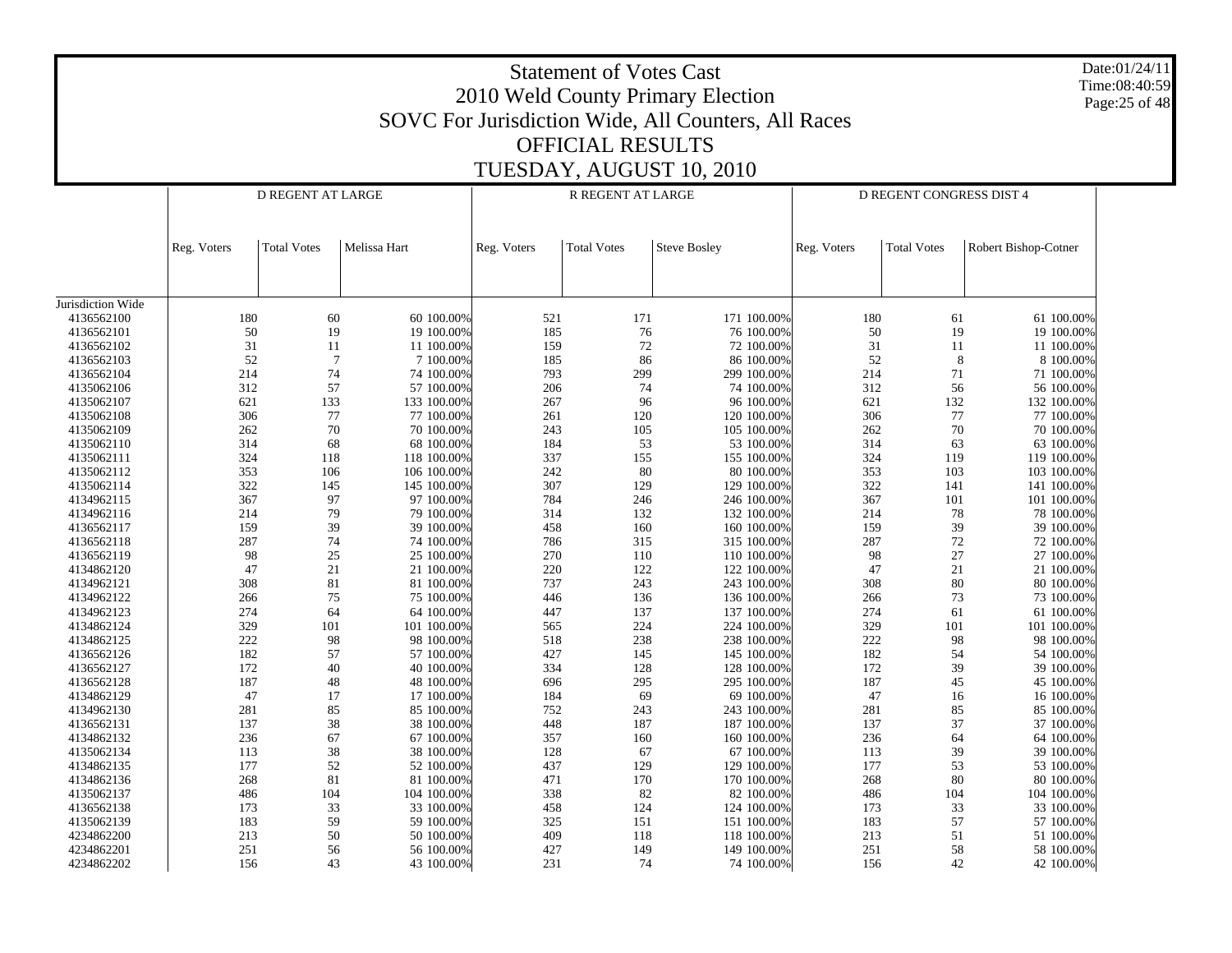Date:01/24/11 Time:08:40:59Page:26 of 48

|            |             | D REGENT AT LARGE  |              | R REGENT AT LARGE<br>D REGENT CONGRESS DIST 4 |                    |                     |                          |                    |                      |
|------------|-------------|--------------------|--------------|-----------------------------------------------|--------------------|---------------------|--------------------------|--------------------|----------------------|
|            | Reg. Voters | <b>Total Votes</b> | Melissa Hart | Reg. Voters                                   | <b>Total Votes</b> | <b>Steve Bosley</b> | Reg. Voters              | <b>Total Votes</b> | Robert Bishop-Cotner |
|            |             |                    |              |                                               |                    |                     |                          |                    |                      |
| 2234862203 | 479         | 129                | 129 100.00%  | 502                                           | 123                | 123 100.00%         |                          |                    |                      |
| 2234862204 | 228         | 57                 | 57 100.00%   | 426                                           | 101                | 101 100.00%         |                          |                    |                      |
| 2234862205 | 452         | 151                | 151 100.00%  | 330                                           | 107                | 107 100.00%         |                          |                    |                      |
| 2234862207 | 376         | 83                 | 83 100.00%   | 620                                           | 152                | 152 100.00%         |                          |                    |                      |
| 4234862208 | 135         | 27                 | 27 100.00%   | 381                                           | 121                | 121 100.00%         | 135                      | 27                 | 27 100.00%           |
| 4134862211 | 262         | 80                 | 80 100.00%   | 351                                           | 130                | 130 100.00%         | 262                      | 77                 | 77 100.00%           |
| 4134862212 | 274         | 95                 | 95 100.00%   | 473                                           | 231                | 231 100.00%         | 274                      | 93                 | 93 100.00%           |
| 4134862213 | 101         | 20                 | 20 100.00%   | 222                                           | 57                 | 57 100.00%          | 101                      | 20                 | 20 100.00%           |
| 4134862214 | 241         | 113                | 113 100.00%  | 676                                           | 379                | 379 100.00%         | 241                      | 109                | 109 100.00%          |
| 4134862215 | 219         | 90                 | 90 100.00%   | 593                                           | 298                | 298 100.00%         | 219                      | $88\,$             | 88 100.00%           |
| 4135062217 | 241         | 75                 | 75 100.00%   | 301                                           | 127                | 127 100.00%         | 241                      | 70                 | 70 100.00%           |
| 4135062219 | 128         | 48                 | 48 100.00%   | 152                                           | 54                 | 54 100.00%          | 128                      | 46                 | 46 100.00%           |
| 4135062220 | 208         | 62                 | 62 100.00%   | 206                                           | 76                 | 76 100.00%          | 208                      | 59                 | 59 100.00%           |
| 4135062221 | 276         | 106                | 106 100.00%  | 396                                           | 192                | 192 100.00%         | 276                      | 102                | 102 100.00%          |
| 4134862222 | 282         | 118                | 118 100.00%  | 547                                           | 244                | 244 100.00%         | 282                      | 116                | 116 100.00%          |
| 4134862223 | 251         | 101                | 101 100.00%  | 531                                           | 255                | 255 100.00%         | 251                      | 96                 | 96 100.00%           |
| 4234862224 | 138         | 44                 | 44 100.00%   | 235                                           | 98                 | 98 100.00%          | 138                      | 41                 | 41 100.00%           |
| 4134862226 | 383         | 93                 | 93 100.00%   | 611                                           | 196                | 196 100.00%         | 383                      | 89                 | 89 100.00%           |
| 4234862228 | 240         | 38                 | 38 100.00%   | 357                                           | 104                | 104 100.00%         | 240                      | 40                 | 40 100.00%           |
| 4234862229 | 254         | 64                 | 64 100.00%   | 657                                           | 171                | 171 100.00%         | 254                      | 63                 | 63 100.00%           |
| 4234862230 | 266         | 75                 | 75 100.00%   | 537                                           | 208                | 208 100.00%         | 266                      | 76                 | 76 100.00%           |
| 4234862231 | 320         | 99                 | 99 100.00%   | 450                                           | 178                | 178 100.00%         | 320                      | 96                 | 96 100.00%           |
| 4234862232 | 263         | 67                 | 67 100.00%   | 425                                           | 135                | 135 100.00%         | 263                      | 66                 | 66 100.00%           |
| 4134862235 | 252         | 65                 | 65 100.00%   | 612                                           | 266                | 266 100.00%         | 252                      | 63                 | 63 100.00%           |
| 4235062236 | 111         | 33                 | 33 100.00%   | 217                                           | 98                 | 98 100.00%          | 111                      | 34                 | 34 100.00%           |
| 4234862237 | 389         | 109                | 109 100.00%  | 708                                           | 245                | 245 100.00%         | 389                      | 103                | 103 100.00%          |
| 4134862238 | 219         | 75                 | 75 100.00%   | 402                                           | 178                | 178 100.00%         | 219                      | 77                 | 77 100.00%           |
| 2234862239 | 338         | 70                 | 70 100.00%   | 604                                           | 160                | 160 100.00%         | $\overline{\phantom{a}}$ |                    |                      |
| 2234862240 | 441         | 124                | 124 100.00%  | 685                                           | 211                | 211 100.00%         | $\sim$                   |                    |                      |
| 4134862241 | 153         | 46                 | 46 100.00%   | 273                                           | 102                | 102 100.00%         | 153                      | 44                 | 44 100.00%           |
| 2234862242 | 339         | 106                | 106 100.00%  | 340                                           | 97                 | 97 100.00%          |                          |                    |                      |
| 4134862243 | 395         | 126                | 126 100.00%  | 743                                           | 338                | 338 100.00%         | 395                      | 128                | 128 100.00%          |
| 4234862244 | 200         | 51                 | 51 100.00%   | 423                                           | 146                | 146 100.00%         | 200                      | 52                 | 52 100.00%           |
| 4234862245 | 188         | 43                 | 43 100.00%   | 389                                           | 101                | 101 100.00%         | 188                      | 41                 | 41 100.00%           |
| 4234862246 | 180         | 28                 | 28 100.00%   | 260                                           | 73                 | 73 100.00%          | 180                      | 28                 | 28 100.00%           |
| 4234862247 | 172         | 41                 | 41 100.00%   | 470                                           | 131                | 131 100.00%         | 172                      | 39                 | 39 100.00%           |
| 4234862300 | 300         | 89                 | 89 100.00%   | 391                                           | 148                | 148 100.00%         | 300                      | 84                 | 84 100.00%           |
| 4236562301 | 357         | 87                 | 87 100.00%   | 242                                           | 79                 | 79 100.00%          | 357                      | 84                 | 84 100.00%           |
| 4236562302 | 411         | 106                | 106 100.00%  | $242\,$                                       | 74                 | 74 100.00%          | 411                      | 100                | 100 100.00%          |
| 4236562303 | 247         | 76                 | 76 100.00%   | 222                                           | 92                 | 92 100.00%          | 247                      | 73                 | 73 100.00%           |
| 4236562304 | 313         | 93                 | 93 100.00%   | 371                                           | 125                | 125 100.00%         | 313                      | 91                 | 91 100.00%           |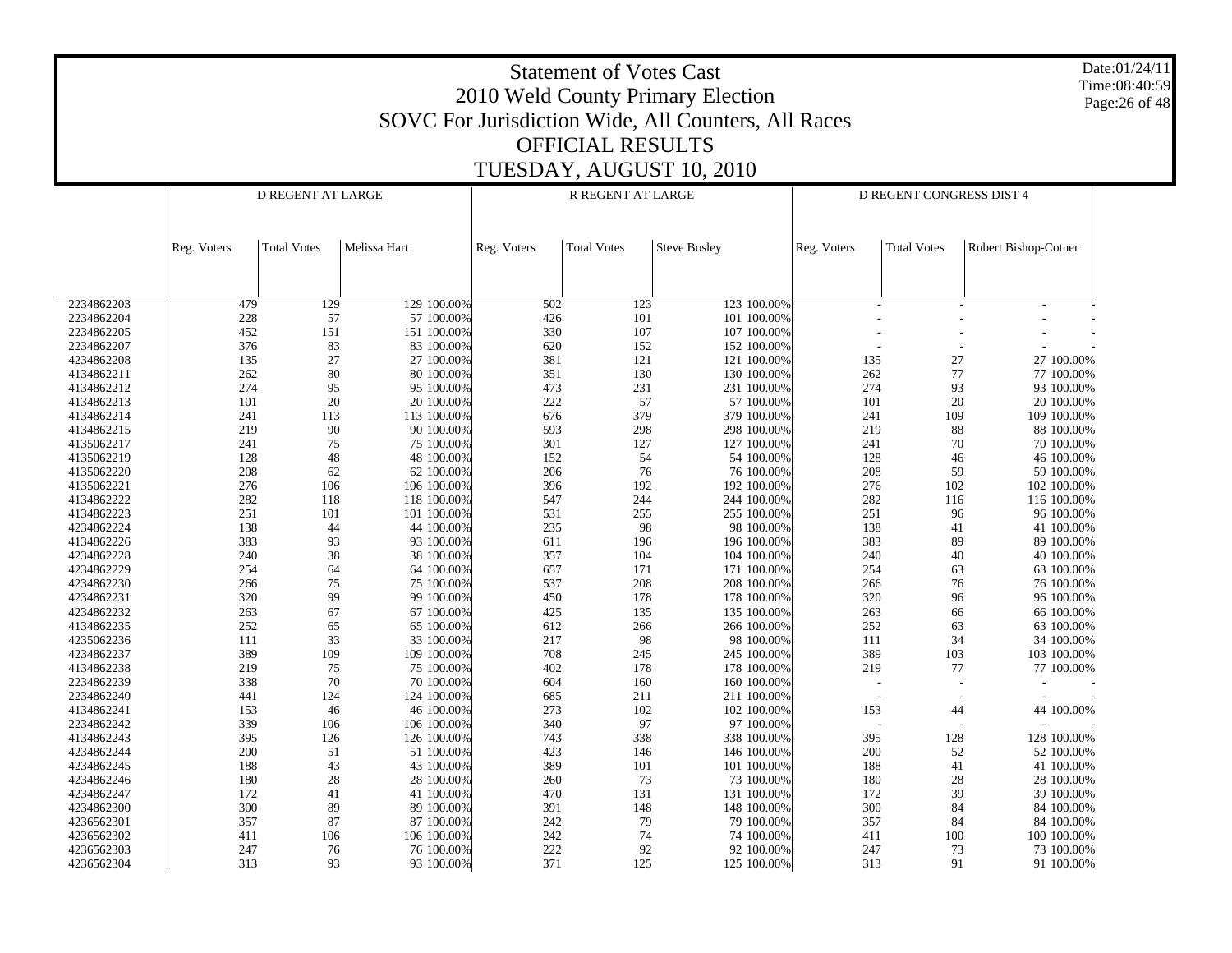Date:01/24/11 Time:08:40:59 Page:27 of 48

|             |             | <b>D REGENT AT LARGE</b> |              |             | R REGENT AT LARGE  |                     | D REGENT CONGRESS DIST 4 |                    |                      |
|-------------|-------------|--------------------------|--------------|-------------|--------------------|---------------------|--------------------------|--------------------|----------------------|
|             |             |                          |              |             |                    |                     |                          |                    |                      |
|             |             |                          |              |             |                    |                     |                          |                    |                      |
|             | Reg. Voters | <b>Total Votes</b>       | Melissa Hart | Reg. Voters | <b>Total Votes</b> | <b>Steve Bosley</b> | Reg. Voters              | <b>Total Votes</b> | Robert Bishop-Cotner |
|             |             |                          |              |             |                    |                     |                          |                    |                      |
|             |             |                          |              |             |                    |                     |                          |                    |                      |
| 2234862305  | 384         | 95                       | 95 100.00%   | 403         | 130                | 130 100.00%         |                          |                    |                      |
| 2234862306  | 300         | 74                       | 74 100.00%   | 211         | $70\,$             | 70 100.00%          |                          |                    |                      |
| 2234862307  | 362         | 76                       | 76 100.00%   | 330         | 69                 | 69 100,00%          |                          |                    |                      |
| 4136562308  | 199         | 49                       | 49 100.00%   | 546         | 207                | 207 100.00%         | 199                      | 47                 | 47 100.00%           |
| 4236562309  | 99          | 27                       | 27 100.00%   | 265         | 92                 | 92 100.00%          | 99                       | 26                 | 26 100.00%           |
| 4236562310  | 220         | 55                       | 55 100.00%   | 368         | 129                | 129 100.00%         | 220                      | 55                 | 55 100.00%           |
| 4136562311  | 283         | 80                       | 80 100.00%   | 595         | 227                | 227 100.00%         | 283                      | 78                 | 78 100.00%           |
| 4136562312  | 61          | 17                       | 17 100.00%   | 175         | 71                 | 71 100.00%          | 61                       | 16                 | 16 100.00%           |
| 4236562313  | 163         | 59                       | 59 100.00%   | 231         | 90                 | 90 100,00%          | 163                      | 56                 | 56 100.00%           |
| 4236562314  | 527         | 125                      | 125 100.00%  | 607         | 157                | 157 100.00%         | 527                      | 120                | 120 100.00%          |
| 4135062315  | 174         | 13                       | 13 100.00%   | 123         | 13                 | 13 100.00%          | 174                      | 14                 | 14 100.00%           |
| 4135062317  | 175         | 71                       | 71 100.00%   | 249         | 123                | 123 100.00%         | 175                      | 67                 | 67 100.00%           |
| 4135062318  | 206         | 77                       | 77 100.00%   | 254         | 103                | 103 100.00%         | 206                      | 78                 | 78 100.00%           |
| 4135062319  | 154         | $50\,$                   | 50 100.00%   | 137         | 50                 | 50 100,00%          | 154                      | 49                 | 49 100.00%           |
| 4135062320  | 121         | 37                       | 37 100.00%   | 135         | 73                 | 73 100.00%          | 121                      | 37                 | 37 100.00%           |
| 4135062321  | 251         | 57                       | 57 100.00%   | 204         | 62                 | 62 100.00%          | 251                      | 53                 | 53 100.00%           |
| 4135062322  | 348         | 97                       | 97 100,00%   | 303         | 128                | 128 100.00%         | 348                      | 98                 | 98 100.00%           |
| 4135062323  | 318         | 73                       | 73 100.00%   | 305         | 107                | 107 100.00%         | 318                      | 70                 | 70 100.00%           |
| 4135062324  | 436         | 100                      | 100 100.00%  | 626         | 182                | 182 100.00%         | 436                      | 99                 | 99 100.00%           |
| 4135062325  | 242         | 46                       | 46 100.00%   | 205         | 71                 | 71 100,00%          | 242                      | 43                 | 43 100.00%           |
| 4134862326  | 261         | 82                       | 82 100.00%   | 369         | 148                | 148 100.00%         | 261                      | 83                 | 83 100.00%           |
| 2233362327  | 10          | $\mathbf{1}$             | 1 100.00%    | 12          | $\overline{4}$     | 4 100.00%           |                          |                    |                      |
| 2234862328  | 428         | 100                      | 100 100 00%  | 589         | 125                | 125 100.00%         |                          |                    |                      |
| 4135062329  | 78          | 14                       | 14 100.00%   | 69          | 10                 | 10 100.00%          | 78                       | 14                 | 14 100.00%           |
| 4135062330  | 341         | 76                       | 76 100.00%   | 499         | 154                | 154 100.00%         | 341                      | 77                 | 77 100.00%           |
| 4234862331  | 320         | 83                       | 83 100.00%   | 489         | 202                | 202 100.00%         | 320                      | 80                 | 80 100.00%           |
| 4136562332  | 34          | 10                       | 10 100.00%   | 185         | 79                 | 79 100.00%          | 34                       | 10                 | 10 100.00%           |
| 4134862333  | 209         | 62                       | 62 100.00%   | 288         | 102                | 102 100.00%         | 209                      | 64                 | 64 100.00%           |
| 2234862334  | 398         | 102                      | 102 100.00%  | 587         | 165                | 165 100.00%         |                          |                    |                      |
| 2234862335  | 230         | 85                       | 85 100.00%   | 404         | 137                | 137 100.00%         |                          |                    |                      |
| 4135062336  | 144         | 28                       | 28 100.00%   | 251         | 84                 | 84 100.00%          | 144                      | 27                 | 27 100.00%           |
| 2234862337  | 321         | 72                       | 72 100.00%   | 496         | 133                | 133 100.00%         |                          |                    |                      |
| 2999962999  |             |                          |              |             |                    |                     |                          |                    |                      |
| 4999962999  |             |                          |              |             |                    |                     |                          |                    |                      |
| Provisional | $\Omega$    | 43                       | 43 100.00%   | $\Omega$    | 75                 | 75 100.00%          | $\Omega$                 | 33                 | 33 100.00%           |
| Total       | 27993       | 7806                     | 7806 100.00% | 43940       | 15843              | 15843 100.00%       | 22907                    | 6348               | 6348 100.00%         |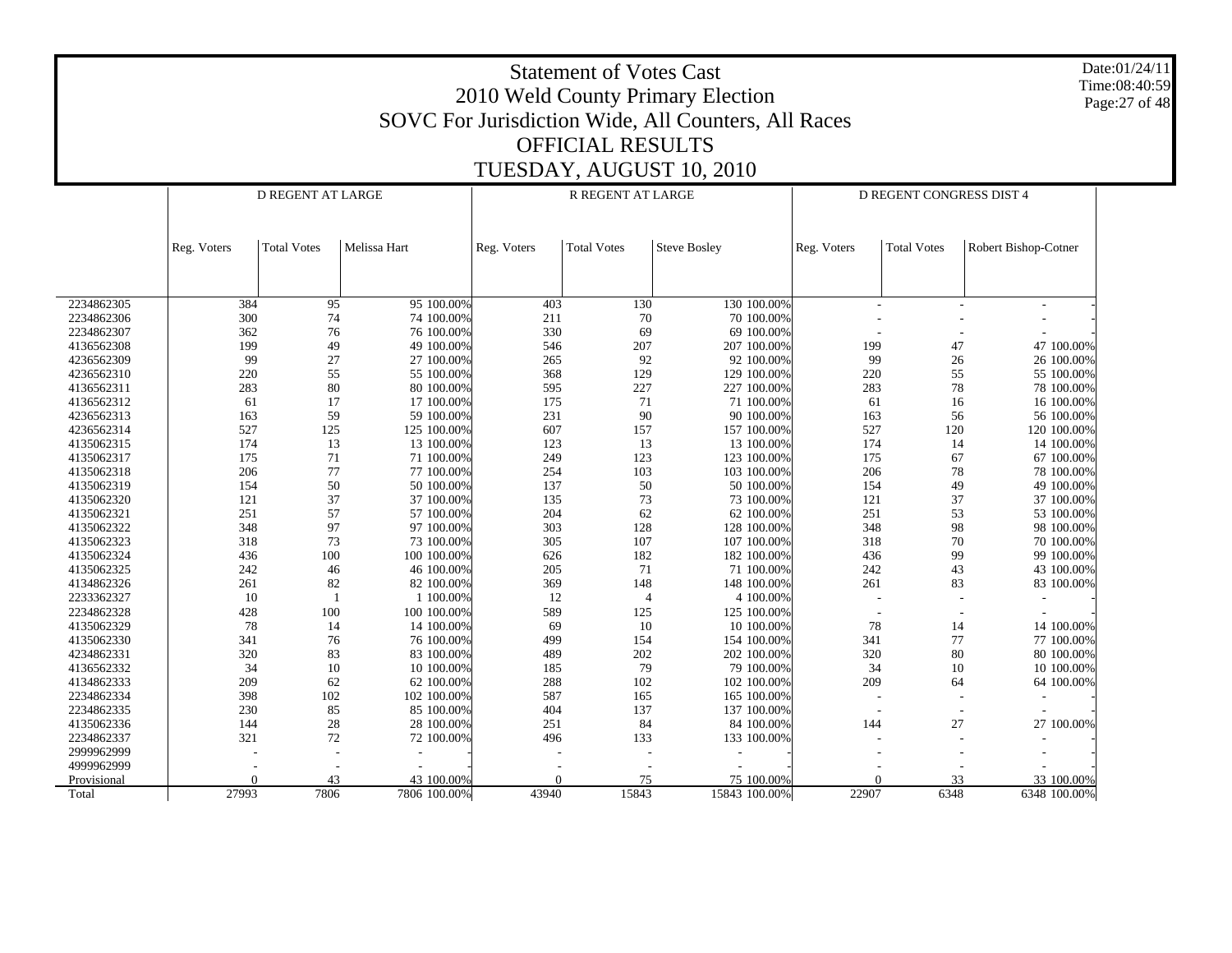|                                 |             |                          |                            |             | <b>Statement of Votes Cast</b><br><b>OFFICIAL RESULTS</b> | 2010 Weld County Primary Election<br>SOVC For Jurisdiction Wide, All Counters, All Races |             |                        | Date:01/24/11<br>Time:08:40:59<br>Page: 28 of 48 |
|---------------------------------|-------------|--------------------------|----------------------------|-------------|-----------------------------------------------------------|------------------------------------------------------------------------------------------|-------------|------------------------|--------------------------------------------------|
|                                 |             |                          |                            |             |                                                           | TUESDAY, AUGUST 10, 2010                                                                 |             |                        |                                                  |
|                                 |             | R REGENT CONGRESS DIST 4 |                            |             | <b>D STATE SENATE DIST 13</b>                             |                                                                                          |             | R STATE SENATE DIST 13 |                                                  |
|                                 |             |                          |                            |             |                                                           |                                                                                          |             |                        |                                                  |
|                                 | Reg. Voters | <b>Total Votes</b>       | Sue Sharkey                | Reg. Voters | <b>Total Votes</b>                                        | Ken Storck                                                                               | Reg. Voters | <b>Total Votes</b>     | Scott W. Renfroe                                 |
|                                 |             |                          |                            |             |                                                           |                                                                                          |             |                        |                                                  |
| Jurisdiction Wide<br>4136562100 | 521         | 172                      | 172 100.00%                | 180         | 63                                                        | 63 100.00%                                                                               | 521         | 182                    | 182 100.00%                                      |
| 4136562101                      | 185         | 78                       | 78 100.00%                 | 50          | 19                                                        | 19 100.00%                                                                               | 185         | 79                     | 79 100.00%                                       |
| 4136562102                      | 159         | 74                       | 74 100.00%                 | 31          | 11                                                        | 11 100.00%                                                                               | 159         | 73                     | 73 100.00%                                       |
| 4136562103                      | 185         | 84                       | 84 100.00%                 | 52          | 10                                                        | 10 100.00%                                                                               | 185         | 88                     | 88 100.00%                                       |
| 4136562104                      | 793         | 299                      | 299 100.00%                | 214         | 71                                                        | 71 100.00%                                                                               | 793         | 321                    | 321 100.00%                                      |
| 4135062106                      | 206         | 75                       | 75 100.00%                 | 312         | 57                                                        | 57 100.00%                                                                               | 206         | 79                     | 79 100.00%                                       |
| 4135062107                      | 267         | 94                       | 94 100.00%                 | 621         | 131                                                       | 131 100.00%                                                                              | 267         | 101                    | 101 100.00%                                      |
| 4135062108                      | 261         | 120                      | 120 100.00%                | 306         | 73                                                        | 73 100.00%                                                                               | 261         | 123                    | 123 100.00%                                      |
| 4135062109                      | 243         | 100                      | 100 100.00%                | 262         | 69                                                        | 69 100.00%                                                                               | 243         | 105                    | 105 100.00%                                      |
| 4135062110                      | 184         | 52                       | 52 100.00%                 | 314         | 66                                                        | 66 100.00%                                                                               | 184         | 55                     | 55 100.00%                                       |
| 4135062111                      | 337         | 150                      | 150 100.00%                | 324         | 124                                                       | 124 100.00%                                                                              | 337         | 159                    | 159 100.00%                                      |
| 4135062112                      | 242         | 84                       | 84 100.00%                 | 353         | 105                                                       | 105 100.00%                                                                              | 242         | 90                     | 90 100.00%                                       |
| 4135062114                      | 307         | 125                      | 125 100.00%                | 322         | 146                                                       | 146 100.00%                                                                              | 307         | 130                    | 130 100.00%                                      |
| 4134962115                      | 784         | 246                      | 246 100.00%                | 367         | 102                                                       | 102 100.00%                                                                              | 784         | 256                    | 256 100.00%                                      |
| 4134962116                      | 314         | 132                      | 132 100.00%                | 214         | 78                                                        | 78 100.00%                                                                               | 314         | 135                    | 135 100.00%                                      |
| 4136562117                      | 458         | 161                      | 161 100.00%                | 159         | 40                                                        | 40 100.00%                                                                               | 458         | 161                    | 161 100.00%                                      |
| 4136562118                      | 786         | 314                      | 314 100.00%                | 287         | 75                                                        | 75 100.00%                                                                               | 786         | 336                    | 336 100.00%                                      |
| 4136562119                      | 270         | 108                      | 108 100.00%                | 98          | 27                                                        | 27 100.00%                                                                               | 270         | 122                    | 122 100.00%                                      |
| 4134862120<br>4134962121        | 220<br>737  | 123<br>246               | 123 100.00%                | 47<br>308   | 19<br>79                                                  | 19 100.00%                                                                               | 220<br>737  | 126<br>249             | 126 100.00%                                      |
| 4134962122                      | 446         | 136                      | 246 100.00%<br>136 100.00% | 266         | 74                                                        | 79 100.00%<br>74 100.00%                                                                 | 446         | 141                    | 249 100.00%<br>141 100.00%                       |
| 4134962123                      | 447         | 138                      | 138 100.00%                | 274         | 62                                                        | 62 100.00%                                                                               | 447         | 143                    | 143 100.00%                                      |
| 4134862124                      | 565         | 224                      | 224 100.00%                | 329         | 113                                                       | 113 100.00%                                                                              | 565         | 240                    | 240 100.00%                                      |
| 4134862125                      | 518         | 228                      | 228 100.00%                | 222         | 102                                                       | 102 100.00%                                                                              | 518         | 237                    | 237 100.00%                                      |
| 4136562126                      | 427         | 137                      | 137 100.00%                | 182         | 56                                                        | 56 100,00%                                                                               | 427         | 145                    | 145 100.00%                                      |
| 4136562127                      | 334         | 124                      | 124 100.00%                | 172         | 41                                                        | 41 100.00%                                                                               | 334         | 127                    | 127 100.00%                                      |
| 4136562128                      | 696         | 297                      | 297 100.00%                | 187         | 45                                                        | 45 100.00%                                                                               | 696         | 318                    | 318 100.00%                                      |
| 4134862129                      | 184         | 67                       | 67 100.00%                 | 47          | 16                                                        | 16 100.00%                                                                               | 184         | 70                     | 70 100.00%                                       |
| 4134962130                      | 752         | 244                      | 244 100.00%                | 281         | 88                                                        | 88 100,00%                                                                               | 752         | 248                    | 248 100.00%                                      |
| 4136562131                      | 448         | 192                      | 192 100.00%                | 137         | 38                                                        | 38 100.00%                                                                               | 448         | 195                    | 195 100.00%                                      |
| 4134862132                      | 357         | 155                      | 155 100.00%                | 236         | 67                                                        | 67 100.00%                                                                               | 357         | 164                    | 164 100.00%                                      |
| 4135062134                      | 128         | 67                       | 67 100.00%                 | 113         | 41                                                        | 41 100.00%                                                                               | 128         | 71                     | 71 100.00%                                       |
| 4134862135                      | 437         | 127                      | 127 100.00%                | 177         | 54                                                        | 54 100.00%                                                                               | 437         | 138                    | 138 100.00%                                      |
| 4134862136                      | 471         | 170                      | 170 100.00%                | 268         | 81                                                        | 81 100.00%                                                                               | 471         | 179                    | 179 100.00%                                      |
| 4135062137                      | 338         | 80                       | 80 100.00%                 | 486         | 105                                                       | 105 100.00%                                                                              | 338         | 82                     | 82 100.00%                                       |
| 4136562138                      | 458         | 123                      | 123 100.00%                | 173         | 33                                                        | 33 100.00%                                                                               | 458         | 125                    | 125 100.00%                                      |
| 4135062139                      | 325         | 145                      | 145 100.00%                | 183         | 57                                                        | 57 100.00%                                                                               | 325         | 155                    | 155 100.00%                                      |
| 4234862200                      | 409         | 118                      | 118 100.00%                |             |                                                           | $\overline{a}$                                                                           |             |                        | $\overline{\phantom{a}}$                         |
| 4234862201<br>4234862202        | 427<br>231  | 150<br>74                | 150 100.00%<br>74 100.00%  |             |                                                           |                                                                                          |             |                        | $\overline{\phantom{a}}$                         |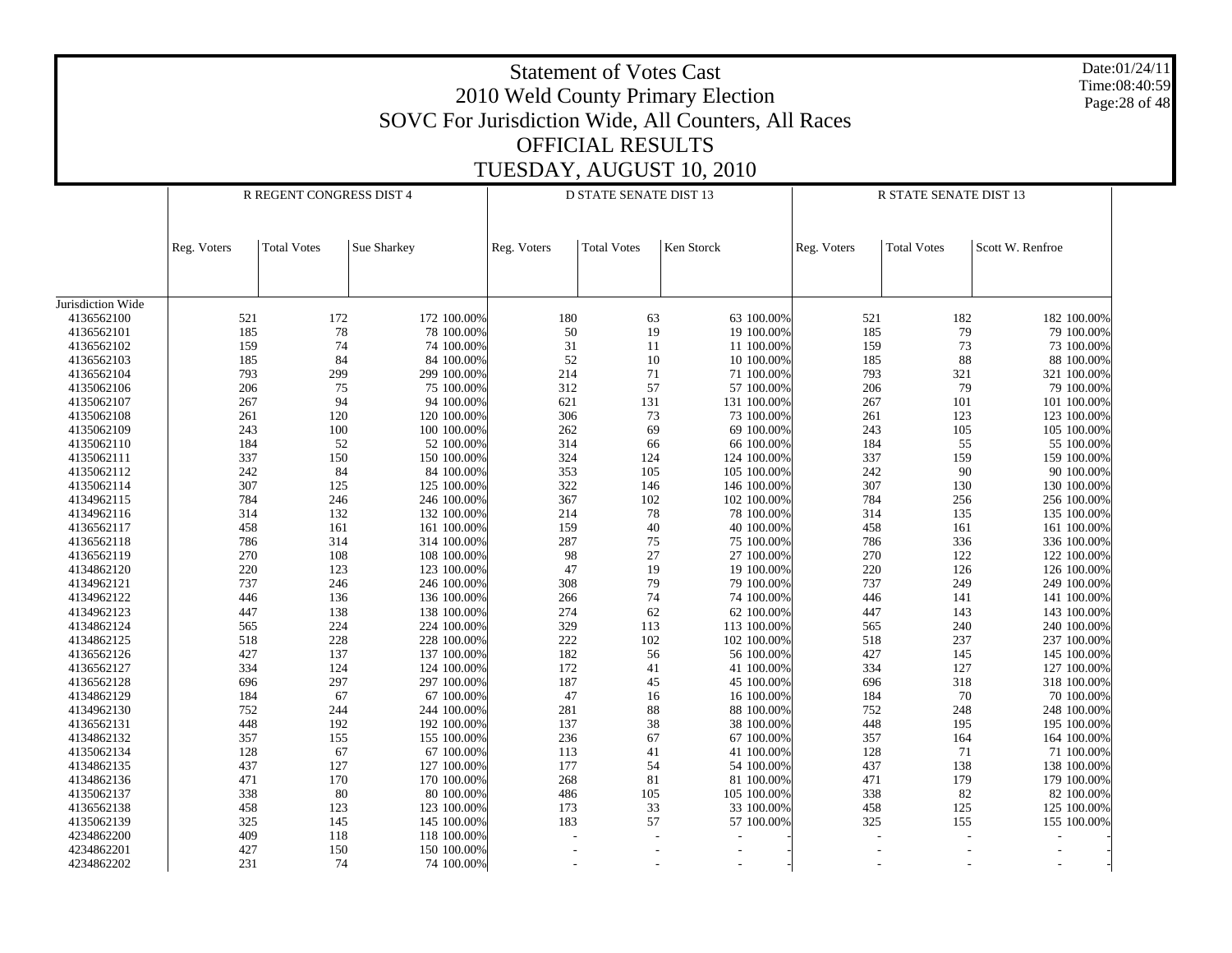|            |             |                          |                  |             | <b>Statement of Votes Cast</b><br><b>OFFICIAL RESULTS</b> | 2010 Weld County Primary Election<br>SOVC For Jurisdiction Wide, All Counters, All Races |             |                        | Date:01/24/11<br>Time:08:40:59<br>Page: 29 of 48 |
|------------|-------------|--------------------------|------------------|-------------|-----------------------------------------------------------|------------------------------------------------------------------------------------------|-------------|------------------------|--------------------------------------------------|
|            |             |                          |                  |             |                                                           | TUESDAY, AUGUST 10, 2010                                                                 |             |                        |                                                  |
|            |             | R REGENT CONGRESS DIST 4 |                  |             | <b>D STATE SENATE DIST 13</b>                             |                                                                                          |             | R STATE SENATE DIST 13 |                                                  |
|            | Reg. Voters | <b>Total Votes</b>       | Sue Sharkey      | Reg. Voters | <b>Total Votes</b>                                        | Ken Storck                                                                               | Reg. Voters | <b>Total Votes</b>     | Scott W. Renfroe                                 |
|            |             |                          |                  |             |                                                           |                                                                                          |             |                        |                                                  |
| 2234862203 |             |                          |                  |             |                                                           |                                                                                          |             |                        |                                                  |
| 2234862204 |             |                          |                  |             |                                                           |                                                                                          |             |                        |                                                  |
| 2234862205 |             |                          |                  |             |                                                           |                                                                                          |             |                        |                                                  |
| 2234862207 |             |                          |                  |             |                                                           |                                                                                          |             |                        |                                                  |
| 4234862208 | 381         | 118                      | 118 100.00%      |             |                                                           |                                                                                          |             |                        |                                                  |
| 4134862211 | 351         | 128                      | 128 100.00%      | 262         | 79                                                        | 79 100.00%                                                                               | 351         | 137                    | 137 100.00%                                      |
| 4134862212 | 473         | 231                      | 231 100.00%      | 274         | 94                                                        | 94 100.00%                                                                               | 473         | 229                    | 229 100.00%                                      |
| 4134862213 | 222         | 53                       | 53 100.00%       | 101         | 19                                                        | 19 100.00%                                                                               | 222         | 57                     | 57 100.00%                                       |
| 4134862214 | 676         | 368                      | 368 100.00%      | 241         | 116                                                       | 116 100.00%                                                                              | 676         | 381                    | 381 100.00%                                      |
| 4134862215 | 593         | 292                      | 292 100.00%      | 219         | 93                                                        | 93 100.00%                                                                               | 593         | 313                    | 313 100.00%                                      |
| 4135062217 | 301         | 126                      | 126 100.00%      | 241         | 76                                                        | 76 100.00%                                                                               | 301         | 131                    | 131 100.00%                                      |
| 4135062219 | 152         |                          | 54<br>54 100.00% | 128         | 49                                                        | 49 100.00%                                                                               | 152         | 58                     | 58 100.00%                                       |
| 4135062220 | 206         |                          | 73<br>73 100.00% | 208         | 64                                                        | 64 100.00%                                                                               | 206         | 78                     | 78 100.00%                                       |
| 4135062221 | 396         | 190                      | 190 100.00%      | 276         | 103                                                       | 103 100.00%                                                                              | 396         | 201                    | 201 100.00%                                      |
| 4134862222 | 547         | 242                      | 242 100.00%      | 282         | 124                                                       | 124 100.00%                                                                              | 547         | 255                    | 255 100.00%                                      |
| 4134862223 | 531         | 253                      | 253 100.00%      | 251         | 100                                                       | 100 100.00%                                                                              | 531         | 268                    | 268 100.00%                                      |
| 4234862224 | 235         | 100                      | 100 100.00%      |             | $\overline{\phantom{a}}$                                  |                                                                                          |             |                        |                                                  |
| 4134862226 | 611         | 194                      | 194 100.00%      | 383         | 91                                                        | 91 100.00%                                                                               | 611         | 202                    | 202 100.00%                                      |
| 4234862228 | 357         |                          | 99<br>99 100.00% |             |                                                           |                                                                                          |             |                        |                                                  |
| 4234862229 | 657         | 172                      | 172 100.00%      |             |                                                           |                                                                                          |             |                        |                                                  |
| 4234862230 | 537         | 203                      | 203 100.00%      |             |                                                           |                                                                                          |             |                        |                                                  |
| 4234862231 | 450         | 179                      | 179 100.00%      |             |                                                           |                                                                                          |             |                        |                                                  |
| 4234862232 | 425         | 135                      | 135 100.00%      |             |                                                           |                                                                                          |             |                        |                                                  |
| 4134862235 | 612         | 270                      | 270 100.00%      | 252         | 65                                                        | 65 100.00%                                                                               | 612         | 271                    | 271 100.00%                                      |
| 4235062236 | 217         |                          | 95<br>95 100.00% |             |                                                           |                                                                                          |             |                        |                                                  |
| 4234862237 | 708         | 240                      | 240 100.00%      |             |                                                           |                                                                                          |             |                        |                                                  |
| 4134862238 | 402         | 176                      | 176 100.00%      | 219         | 76                                                        | 76 100.00%                                                                               | 402         | 181                    | 181 100.00%                                      |
| 2234862239 |             |                          |                  |             |                                                           |                                                                                          |             |                        |                                                  |
| 2234862240 |             |                          |                  |             |                                                           |                                                                                          |             |                        |                                                  |
| 4134862241 | 273         | 100                      | 100 100.00%      | 153         | 49                                                        | 49 100.00%                                                                               | 273         | 107                    | 107 100.00%                                      |
| 2234862242 |             |                          |                  |             |                                                           |                                                                                          |             |                        |                                                  |
| 4134862243 | 743         | 335                      | 335 100.00%      | 395         | 136                                                       | 136 100.00%                                                                              | 743         | 348                    | 348 100.00%                                      |
| 4234862244 | 423         | 149                      | 149 100.00%      |             |                                                           |                                                                                          |             |                        |                                                  |
| 4234862245 | 389         |                          | 98<br>98 100.00% |             |                                                           |                                                                                          |             |                        |                                                  |
| 4234862246 | 260         | 71                       | 71 100.00%       |             |                                                           |                                                                                          |             |                        |                                                  |
| 4234862247 | 470         | 134                      | 134 100.00%      |             |                                                           |                                                                                          |             |                        |                                                  |
| 4234862300 | 391         | 143                      | 143 100.00%      |             |                                                           |                                                                                          |             |                        |                                                  |
| 4236562301 | 242         | 77                       | 77 100.00%       |             |                                                           |                                                                                          |             |                        |                                                  |
| 4236562302 | 242         |                          | 75<br>75 100.00% |             |                                                           |                                                                                          |             |                        |                                                  |
| 4236562303 | 222         |                          | 93<br>93 100.00% |             |                                                           |                                                                                          |             |                        |                                                  |
| 4236562304 | 371         | 124                      | 124 100.00%      |             |                                                           |                                                                                          |             |                        |                                                  |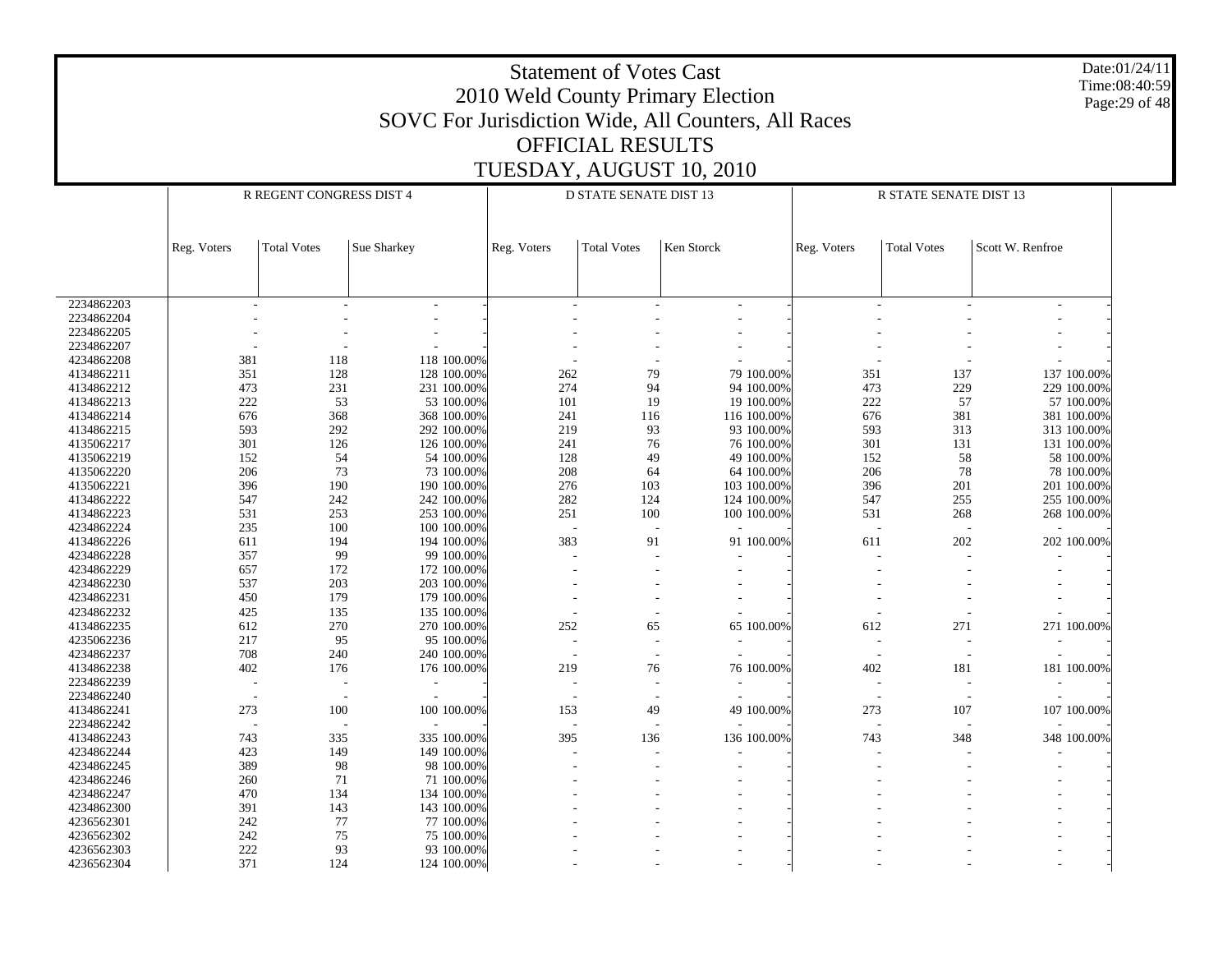|                          |                                                                                                                                                              |                          |                            |            | <b>Statement of Votes Cast</b> | 2010 Weld County Primary Election<br>SOVC For Jurisdiction Wide, All Counters, All Races |            |                        |                            | Date:01/24/11<br>Time:08:40:59<br>Page: 30 of 48 |  |  |  |  |  |
|--------------------------|--------------------------------------------------------------------------------------------------------------------------------------------------------------|--------------------------|----------------------------|------------|--------------------------------|------------------------------------------------------------------------------------------|------------|------------------------|----------------------------|--------------------------------------------------|--|--|--|--|--|
|                          |                                                                                                                                                              |                          |                            |            | <b>OFFICIAL RESULTS</b>        |                                                                                          |            |                        |                            |                                                  |  |  |  |  |  |
|                          |                                                                                                                                                              |                          |                            |            |                                | TUESDAY, AUGUST 10, 2010                                                                 |            |                        |                            |                                                  |  |  |  |  |  |
|                          |                                                                                                                                                              |                          |                            |            |                                |                                                                                          |            |                        |                            |                                                  |  |  |  |  |  |
|                          |                                                                                                                                                              | R REGENT CONGRESS DIST 4 |                            |            | <b>D STATE SENATE DIST 13</b>  |                                                                                          |            | R STATE SENATE DIST 13 |                            |                                                  |  |  |  |  |  |
|                          |                                                                                                                                                              |                          |                            |            |                                |                                                                                          |            |                        |                            |                                                  |  |  |  |  |  |
|                          | Scott W. Renfroe<br><b>Total Votes</b><br>Sue Sharkey<br><b>Total Votes</b><br>Ken Storck<br><b>Total Votes</b><br>Reg. Voters<br>Reg. Voters<br>Reg. Voters |                          |                            |            |                                |                                                                                          |            |                        |                            |                                                  |  |  |  |  |  |
|                          |                                                                                                                                                              |                          |                            |            |                                |                                                                                          |            |                        |                            |                                                  |  |  |  |  |  |
|                          |                                                                                                                                                              |                          |                            |            |                                |                                                                                          |            |                        |                            |                                                  |  |  |  |  |  |
|                          |                                                                                                                                                              |                          |                            |            |                                |                                                                                          |            |                        |                            |                                                  |  |  |  |  |  |
| 2234862305               |                                                                                                                                                              |                          |                            |            |                                |                                                                                          |            |                        |                            |                                                  |  |  |  |  |  |
| 2234862306               |                                                                                                                                                              |                          |                            |            |                                |                                                                                          |            |                        |                            |                                                  |  |  |  |  |  |
| 2234862307               |                                                                                                                                                              |                          |                            |            |                                |                                                                                          |            |                        |                            |                                                  |  |  |  |  |  |
| 4136562308               | 209<br>209 100.00%<br>199<br>47<br>47 100.00%<br>220 100.00%<br>546<br>220<br>546                                                                            |                          |                            |            |                                |                                                                                          |            |                        |                            |                                                  |  |  |  |  |  |
| 4236562309               | 93<br>93 100.00%<br>265                                                                                                                                      |                          |                            |            |                                |                                                                                          |            |                        |                            |                                                  |  |  |  |  |  |
| 4236562310               | 132<br>368<br>132 100.00%                                                                                                                                    |                          |                            |            |                                |                                                                                          |            |                        |                            |                                                  |  |  |  |  |  |
| 4136562311               | 225<br>283<br>232<br>232 100.00%<br>595<br>225 100.00%<br>78<br>78 100.00%<br>595                                                                            |                          |                            |            |                                |                                                                                          |            |                        |                            |                                                  |  |  |  |  |  |
| 4136562312               | 70<br>73<br>175<br>70 100.00%<br>61<br>16<br>16 100.00%<br>175<br>73 100.00%                                                                                 |                          |                            |            |                                |                                                                                          |            |                        |                            |                                                  |  |  |  |  |  |
| 4236562313               | 231<br>91<br>91 100.00%                                                                                                                                      |                          |                            |            |                                |                                                                                          |            |                        |                            |                                                  |  |  |  |  |  |
| 4236562314               | 607                                                                                                                                                          | 157                      | 157 100.00%                |            |                                |                                                                                          |            |                        |                            |                                                  |  |  |  |  |  |
| 4135062315               | 123                                                                                                                                                          | 13                       | 13 100.00%                 | 174        | 16                             | 16 100.00%                                                                               | 123        | 12                     | 12 100.00%                 |                                                  |  |  |  |  |  |
| 4135062317<br>4135062318 | 249<br>254                                                                                                                                                   | 118<br>102               | 118 100.00%<br>102 100.00% | 175<br>206 | 72<br>80                       | 72 100.00%<br>80 100.00%                                                                 | 249<br>254 | 122<br>108             | 122 100.00%<br>108 100.00% |                                                  |  |  |  |  |  |
| 4135062319               | 137                                                                                                                                                          | 51                       | 51 100.00%                 | 154        | 51                             | 51 100.00%                                                                               | 137        | 48                     | 48 100.00%                 |                                                  |  |  |  |  |  |
| 4135062320               | 135                                                                                                                                                          | 74                       | 74 100.00%                 | 121        | 39                             | 39 100.00%                                                                               | 135        | 74                     | 74 100.00%                 |                                                  |  |  |  |  |  |
| 4135062321               | 204                                                                                                                                                          | 64                       | 64 100.00%                 | 251        | 54                             | 54 100.00%                                                                               | 204        | 67                     | 67 100.00%                 |                                                  |  |  |  |  |  |
| 4135062322               | 303                                                                                                                                                          | 129                      | 129 100.00%                | 348        | 99                             | 99 100.00%                                                                               | 303        | 137                    | 137 100.00%                |                                                  |  |  |  |  |  |
| 4135062323               | 305                                                                                                                                                          | 103                      | 103 100.00%                | 318        | 71                             | 71 100.00%                                                                               | 305        | 107                    | 107 100.00%                |                                                  |  |  |  |  |  |
| 4135062324               | 626                                                                                                                                                          | 182                      | 182 100.00%                | 436        | 97                             | 97 100.00%                                                                               | 626        | 193                    | 193 100.00%                |                                                  |  |  |  |  |  |
| 4135062325               | 205                                                                                                                                                          | 71                       | 71 100.00%                 | 242        | 46                             | 46 100.00%                                                                               | 205        | 71                     | 71 100.00%                 |                                                  |  |  |  |  |  |
| 4134862326               | 369                                                                                                                                                          | 146                      | 146 100.00%                | 261        | 79                             | 79 100.00%                                                                               | 369        | 161                    | 161 100.00%                |                                                  |  |  |  |  |  |
| 2233362327               |                                                                                                                                                              |                          |                            |            |                                |                                                                                          |            |                        |                            |                                                  |  |  |  |  |  |
| 2234862328               |                                                                                                                                                              |                          |                            |            |                                |                                                                                          |            |                        |                            |                                                  |  |  |  |  |  |
| 4135062329               | 69                                                                                                                                                           | 10                       | 10 100.00%                 | 78         | 14                             | 14 100.00%                                                                               | 69         | 11                     | 11 100.00%                 |                                                  |  |  |  |  |  |
| 4135062330<br>4234862331 | 499<br>489                                                                                                                                                   | 150<br>204               | 150 100.00%                | 341        | 76<br>$\sim$                   | 76 100.00%                                                                               | 499        | 160                    | 160 100.00%                |                                                  |  |  |  |  |  |
| 4136562332               | 185                                                                                                                                                          | 79                       | 204 100.00%<br>79 100.00%  | 34         | 11                             | 11 100.00%                                                                               | 185        | 81                     | 81 100.00%                 |                                                  |  |  |  |  |  |
| 4134862333               | 288                                                                                                                                                          | 102                      | 102 100.00%                | 209        | 62                             | 62 100.00%                                                                               | 288        | 107                    | 107 100.00%                |                                                  |  |  |  |  |  |
| 2234862334               |                                                                                                                                                              |                          |                            |            |                                |                                                                                          |            |                        |                            |                                                  |  |  |  |  |  |
| 2234862335               |                                                                                                                                                              |                          |                            |            |                                |                                                                                          |            |                        |                            |                                                  |  |  |  |  |  |
| 4135062336               | 251                                                                                                                                                          | 84                       | 84 100.00%                 | 144        | 25                             | 25 100.00%                                                                               | 251        | 87                     | 87 100.00%                 |                                                  |  |  |  |  |  |
| 2234862337               |                                                                                                                                                              |                          |                            |            |                                |                                                                                          |            |                        |                            |                                                  |  |  |  |  |  |
| 2999962999               |                                                                                                                                                              |                          |                            |            |                                |                                                                                          |            |                        |                            |                                                  |  |  |  |  |  |
| 4999962999               |                                                                                                                                                              |                          |                            |            |                                |                                                                                          |            |                        |                            |                                                  |  |  |  |  |  |
| Provisional              | $\Omega$                                                                                                                                                     | 67                       | 67 100.00%                 | $\Omega$   | 23                             | 23 100.00%                                                                               | $\Omega$   | 53                     | 53 100.00%                 |                                                  |  |  |  |  |  |
| Total                    | 37401                                                                                                                                                        | 13949                    | 13949 100.00%              | 16474      | 4828                           | 4828 100.00%                                                                             | 27397      | 11089                  | 11089 100.00%              |                                                  |  |  |  |  |  |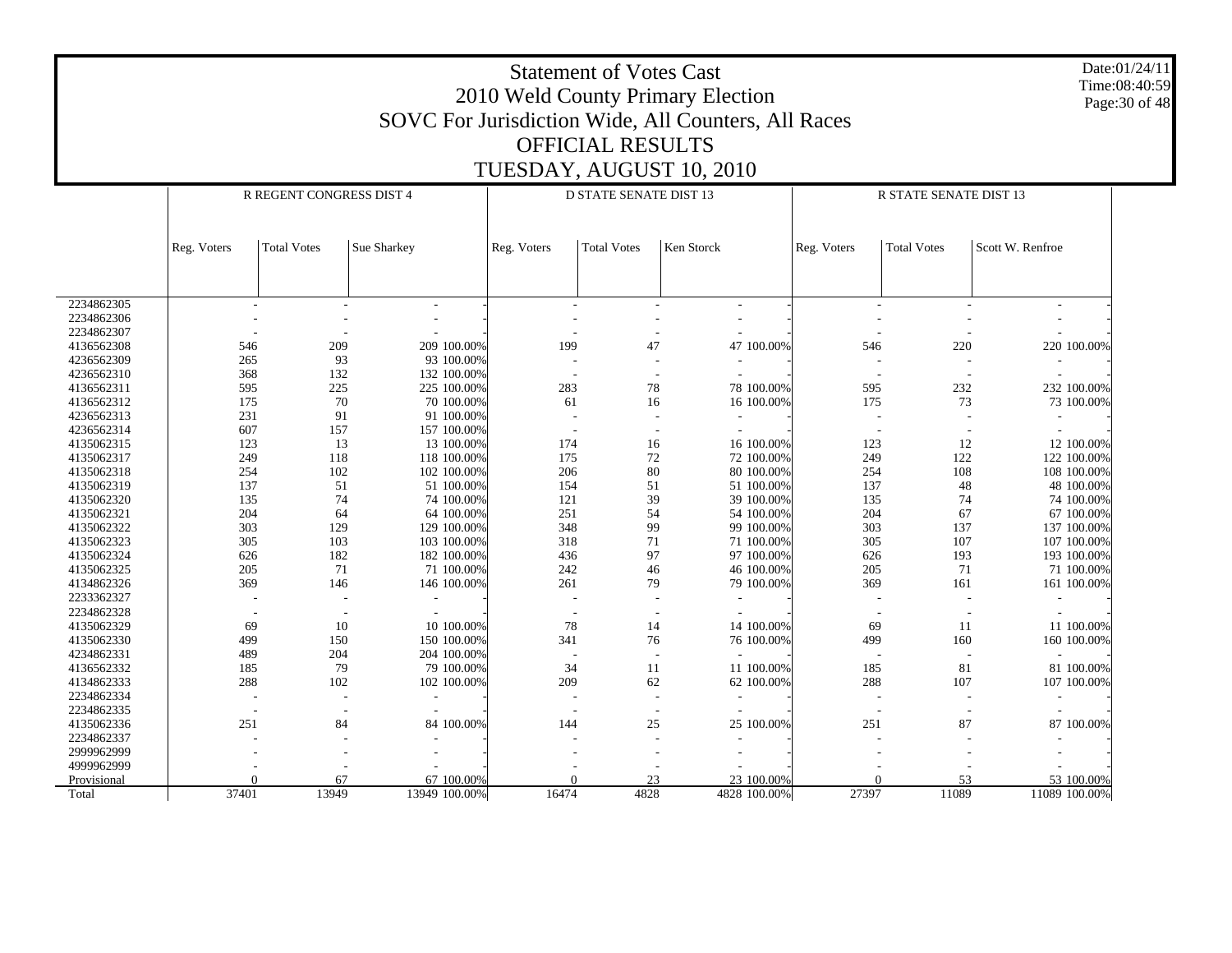Date:01/24/11 Time:08:40:59 Page:31 of 48

|                   |                |                | D STATE REP DIST 33 |                |                | R STATE REP DIST 33 |                          | <b>D STATE REP DIST 48</b> |                |             |
|-------------------|----------------|----------------|---------------------|----------------|----------------|---------------------|--------------------------|----------------------------|----------------|-------------|
|                   | Reg.<br>Voters | Total<br>Votes | Dianne Primavera    | Reg.<br>Voters | Total<br>Votes | Donald Beezley      | Reg. Voters              | <b>Total Votes</b>         | Connie Coffman |             |
| Jurisdiction Wide |                |                |                     |                |                |                     |                          |                            |                |             |
| 4136562100        |                |                |                     |                |                |                     |                          |                            |                |             |
| 4136562101        |                |                |                     |                |                |                     |                          |                            |                |             |
| 4136562102        |                |                |                     |                |                |                     |                          |                            |                |             |
| 4136562103        |                |                |                     |                |                |                     |                          |                            |                |             |
| 4136562104        |                |                |                     |                |                |                     |                          |                            |                |             |
| 4135062106        |                |                |                     |                |                |                     |                          |                            |                |             |
| 4135062107        |                |                |                     |                |                |                     |                          |                            |                |             |
| 4135062108        |                |                |                     |                |                |                     |                          |                            |                |             |
| 4135062109        |                |                |                     |                |                |                     |                          |                            |                |             |
| 4135062110        |                |                |                     |                |                |                     |                          |                            |                |             |
| 4135062111        |                |                |                     |                |                |                     |                          |                            |                |             |
| 4135062112        |                |                |                     |                |                |                     |                          |                            |                |             |
| 4135062114        |                |                |                     |                |                |                     |                          |                            |                |             |
| 4134962115        |                |                |                     |                |                |                     |                          |                            |                |             |
| 4134962116        |                |                |                     |                |                |                     |                          |                            |                |             |
| 4136562117        |                |                |                     |                |                |                     |                          |                            |                |             |
| 4136562118        |                |                |                     |                |                |                     |                          |                            |                |             |
| 4136562119        |                |                |                     |                |                |                     |                          |                            |                |             |
| 4134862120        |                |                |                     |                |                |                     | 47                       | 19                         |                | 19 100.00%  |
| 4134962121        |                |                |                     |                |                |                     |                          |                            |                |             |
| 4134962122        |                |                |                     |                |                |                     |                          |                            |                |             |
| 4134962123        |                |                |                     |                |                |                     |                          |                            |                |             |
| 4134862124        |                |                |                     |                |                |                     | 329                      | 102                        |                | 102 100.00% |
| 4134862125        |                |                |                     |                |                |                     | 222                      | 97                         |                | 97 100.00%  |
| 4136562126        |                |                |                     |                |                |                     |                          |                            |                |             |
| 4136562127        |                |                |                     |                |                |                     |                          |                            |                |             |
| 4136562128        |                |                |                     |                |                |                     |                          | $\overline{\phantom{a}}$   |                |             |
| 4134862129        |                |                |                     |                |                |                     | 47                       | 15                         |                | 15 100.00%  |
| 4134962130        |                |                |                     |                |                |                     | J.                       | ÷                          |                |             |
| 4136562131        |                |                |                     |                |                |                     | ٠                        | $\overline{\phantom{a}}$   |                |             |
| 4134862132        |                |                |                     |                |                |                     | 236                      | 65                         |                | 65 100.00%  |
| 4135062134        |                |                |                     |                |                |                     | $\overline{\phantom{a}}$ | ÷,                         |                |             |
| 4134862135        |                |                |                     |                |                |                     | 177                      | 52                         |                | 52 100.00%  |
| 4134862136        |                |                |                     |                |                |                     | 268                      | 80                         |                | 80 100.00%  |
| 4135062137        |                |                |                     |                |                |                     |                          |                            |                |             |
| 4136562138        |                |                |                     |                |                |                     |                          |                            |                |             |
| 4135062139        |                |                |                     |                |                |                     |                          |                            |                |             |
| 4234862200        |                |                |                     |                |                |                     | 213                      | 49                         |                | 49 100.00%  |
| 4234862201        |                |                |                     |                |                |                     | 251                      | 58                         |                | 58 100.00%  |
| 4234862202        |                |                |                     |                |                |                     | 156                      | 41                         |                | 41 100.00%  |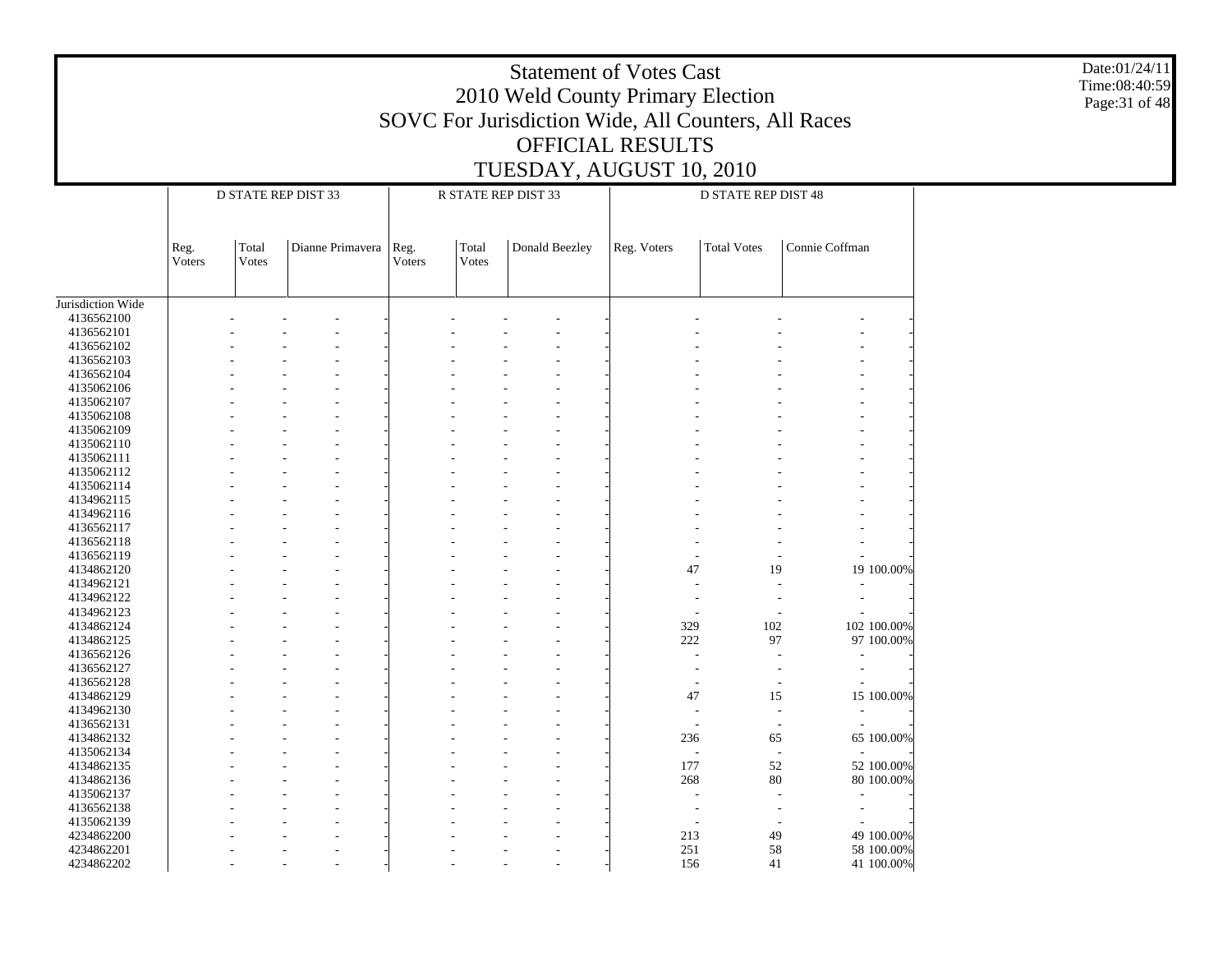Date:01/24/11 Time:08:40:59 Page:32 of 48

|            |                |                | D STATE REP DIST 33 |                |                | R STATE REP DIST 33 |             | D STATE REP DIST 48 |                |
|------------|----------------|----------------|---------------------|----------------|----------------|---------------------|-------------|---------------------|----------------|
|            |                |                |                     |                |                |                     |             |                     |                |
|            | Reg.<br>Voters | Total<br>Votes | Dianne Primavera    | Reg.<br>Voters | Total<br>Votes | Donald Beezley      | Reg. Voters | <b>Total Votes</b>  | Connie Coffman |
| 2234862203 | ÷              |                | $\overline{a}$      |                | $\overline{a}$ | $\sim$              | 479         | 130                 | 130 100.00%    |
| 2234862204 |                |                |                     |                |                |                     | 228         | 57                  | 57 100.00%     |
| 2234862205 |                |                |                     |                |                |                     | 452         | 144                 | 144 100.00%    |
| 2234862207 |                |                |                     |                |                |                     | 376         | 84                  | 84 100.00%     |
| 4234862208 |                |                |                     |                |                |                     | 135         | 28                  | 28 100.00%     |
| 4134862211 |                |                |                     |                |                |                     | 262         | 77                  | 77 100.00%     |
| 4134862212 |                |                |                     |                |                |                     | 274         | 91                  | 91 100.00%     |
| 4134862213 |                |                |                     |                |                |                     | 101         | 19                  | 19 100.00%     |
|            |                |                |                     |                |                |                     | 241         | 109                 | 109 100.00%    |
| 4134862214 |                |                |                     |                |                |                     |             |                     |                |
| 4134862215 |                |                |                     |                |                |                     | 219         | 88                  | 88 100.00%     |
| 4135062217 |                |                |                     |                |                |                     | ÷           |                     |                |
| 4135062219 |                |                |                     |                |                |                     |             |                     |                |
| 4135062220 |                |                |                     |                |                |                     |             |                     |                |
| 4135062221 |                |                |                     |                |                |                     |             |                     |                |
| 4134862222 |                |                |                     |                |                |                     | 282         | 119                 | 119 100.00%    |
| 4134862223 |                |                |                     |                |                |                     | 251         | 98                  | 98 100.00%     |
| 4234862224 |                |                |                     |                |                |                     | 138         | 44                  | 44 100.00%     |
| 4134862226 |                |                |                     |                |                |                     | 383         | 84                  | 84 100.00%     |
| 4234862228 |                |                |                     |                |                |                     | 240         | 39                  | 39 100.00%     |
| 4234862229 |                |                |                     |                |                |                     | 254         | 61                  | 61 100.00%     |
| 4234862230 |                |                |                     |                |                |                     | 266         | 77                  | 77 100.00%     |
| 4234862231 |                |                |                     |                |                |                     | 320         | 102                 | 102 100.00%    |
| 4234862232 |                |                |                     |                |                |                     | 263         | 66                  | 66 100.00%     |
| 4134862235 |                |                |                     |                |                |                     | 252         | 64                  | 64 100.00%     |
| 4235062236 |                |                |                     |                |                |                     |             |                     |                |
| 4234862237 |                |                |                     |                |                |                     | 389         | 104                 | 104 100.00%    |
| 4134862238 |                |                |                     |                |                |                     | 219         | 74                  | 74 100.00%     |
| 2234862239 |                |                |                     |                |                |                     | 338         | 70                  | 70 100.00%     |
| 2234862240 |                |                |                     |                |                |                     | 441         | 119                 | 119 100.00%    |
| 4134862241 |                |                |                     |                |                |                     | 153         | 46                  | 46 100.00%     |
| 2234862242 |                |                |                     |                |                |                     | 339         | 105                 | 105 100.00%    |
| 4134862243 |                |                |                     |                |                |                     | 395         | 126                 | 126 100.00%    |
|            |                |                |                     |                |                |                     | 200         | 52                  |                |
| 4234862244 |                |                |                     |                |                |                     |             |                     | 52 100.00%     |
| 4234862245 |                |                |                     |                |                |                     | 188         | 41                  | 41 100.00%     |
| 4234862246 |                |                |                     |                |                |                     | 180         | 29                  | 29 100.00%     |
| 4234862247 |                |                |                     |                |                |                     | 172         | 41                  | 41 100.00%     |
| 4234862300 |                |                |                     |                |                |                     | 300         | 90                  | 90 100.00%     |
| 4236562301 |                |                |                     |                |                |                     |             |                     |                |
| 4236562302 |                |                |                     |                |                |                     |             |                     |                |
| 4236562303 |                |                |                     |                |                |                     |             |                     |                |
| 4236562304 |                |                |                     |                |                |                     |             |                     |                |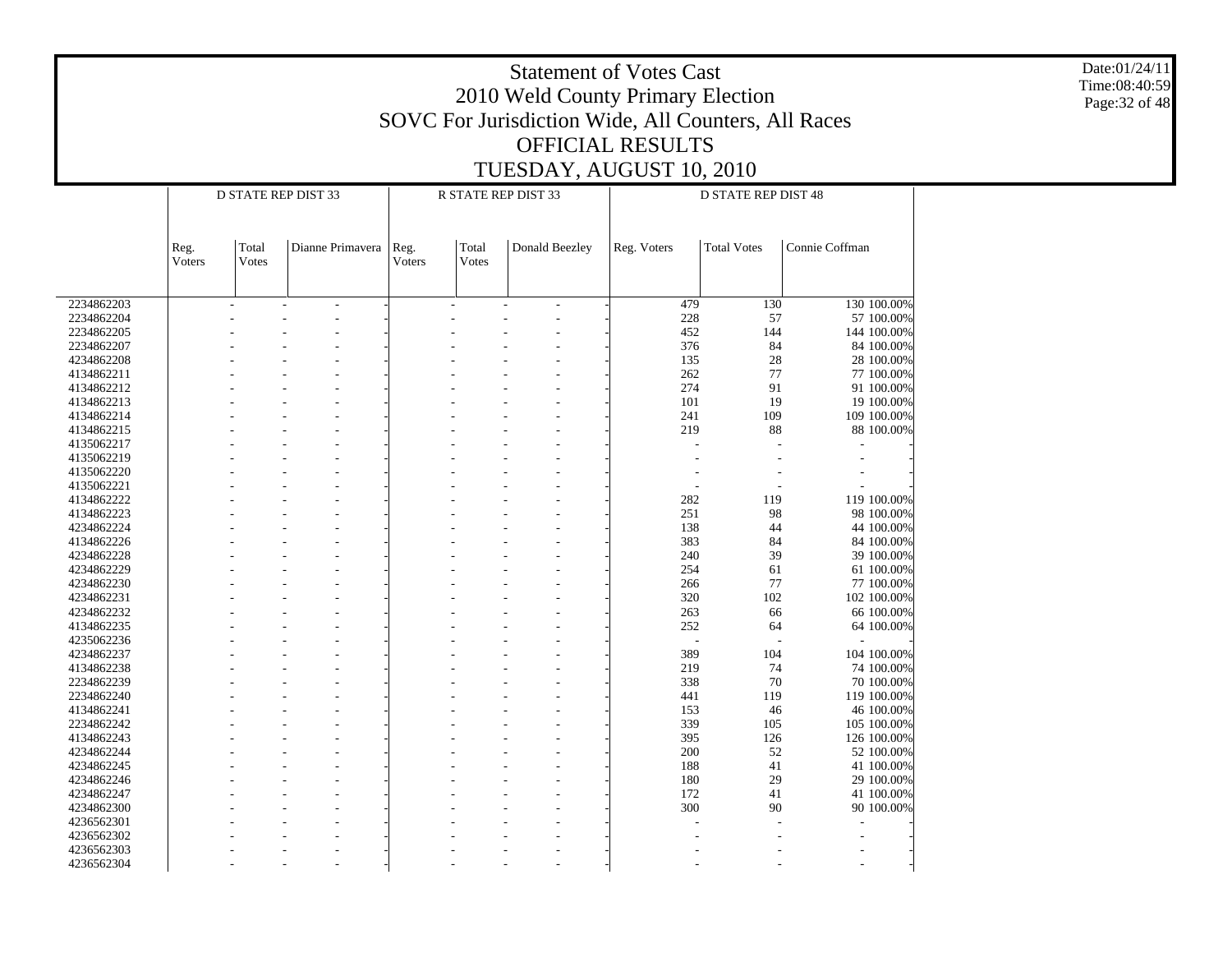Date:01/24/11 Time:08:40:59 Page:33 of 48

|             |                |          | <b>D STATE REP DIST 33</b> |                |       | R STATE REP DIST 33      |           |             | <b>D STATE REP DIST 48</b> |                |              |
|-------------|----------------|----------|----------------------------|----------------|-------|--------------------------|-----------|-------------|----------------------------|----------------|--------------|
|             |                | Total    | Dianne Primavera           |                | Total |                          |           |             | <b>Total Votes</b>         | Connie Coffman |              |
|             | Reg.<br>Voters | Votes    |                            | Reg.<br>Voters | Votes | Donald Beezley           |           | Reg. Voters |                            |                |              |
|             |                |          |                            |                |       |                          |           |             |                            |                |              |
| 2234862305  | ÷,             | ÷,       | $\overline{\phantom{a}}$   |                |       | $\overline{\phantom{a}}$ |           | 384         | 96                         |                | 96 100.00%   |
| 2234862306  |                |          |                            |                |       |                          |           | 300         | 73                         |                | 73 100.00%   |
| 2234862307  |                |          |                            |                |       |                          |           | 362         | 82                         |                | 82 100.00%   |
| 4136562308  |                |          |                            |                |       |                          |           |             |                            |                |              |
| 4236562309  |                |          |                            |                |       |                          |           |             |                            |                |              |
| 4236562310  |                |          |                            |                |       |                          |           |             |                            |                |              |
| 4136562311  |                |          |                            |                |       |                          |           |             |                            |                |              |
| 4136562312  |                |          |                            |                |       |                          |           |             |                            |                |              |
| 4236562313  |                |          |                            |                |       |                          |           |             |                            |                |              |
| 4236562314  |                |          |                            |                |       |                          |           |             |                            |                |              |
| 4135062315  |                |          |                            |                |       |                          |           |             |                            |                |              |
| 4135062317  |                |          |                            |                |       |                          |           |             |                            |                |              |
| 4135062318  |                |          |                            |                |       |                          |           |             |                            |                |              |
| 4135062319  |                |          |                            |                |       |                          |           |             |                            |                |              |
| 4135062320  |                |          |                            |                |       |                          |           |             |                            |                |              |
| 4135062321  |                |          |                            |                |       |                          |           |             |                            |                |              |
| 4135062322  |                |          |                            |                |       |                          |           |             |                            |                |              |
| 4135062323  |                |          |                            |                |       |                          |           |             |                            |                |              |
| 4135062324  |                |          |                            |                |       |                          |           |             |                            |                |              |
| 4135062325  |                |          |                            |                |       |                          |           |             |                            |                |              |
| 4134862326  |                |          | $\overline{a}$             |                |       | $\overline{a}$           |           | 261         | 81                         |                | 81 100.00%   |
| 2233362327  | 10             | 1        | 1 100.00%                  | 12             |       | 4                        | 4 100.00% |             |                            |                |              |
| 2234862328  |                |          | $\overline{\phantom{a}}$   |                |       |                          |           | 428         | 97                         |                | 97 100.00%   |
| 4135062329  |                |          |                            |                |       |                          |           |             |                            |                |              |
| 4135062330  |                |          |                            |                |       |                          |           |             |                            |                |              |
| 4234862331  |                |          |                            |                |       |                          |           | 320         | 86                         |                | 86 100.00%   |
| 4136562332  |                |          |                            |                |       |                          |           |             | $\overline{a}$             |                |              |
| 4134862333  |                |          |                            |                |       |                          |           | 209         | 61                         |                | 61 100.00%   |
| 2234862334  |                |          |                            |                |       |                          |           | 398         | 103                        |                | 103 100.00%  |
| 2234862335  |                |          |                            |                |       |                          |           | 230         | 84                         |                | 84 100.00%   |
| 4135062336  |                |          |                            |                |       |                          |           |             |                            |                |              |
| 2234862337  |                |          |                            |                |       |                          |           | 321         | 71                         |                | 71 100.00%   |
| 2999962999  |                |          |                            |                |       |                          |           |             |                            |                |              |
| 4999962999  |                |          |                            |                |       |                          |           |             |                            |                |              |
| Provisional | $\theta$       | $\Omega$ | $\mathbf{0}$               | $\Omega$       |       | 3                        | 3 100,00% | $\theta$    | 22                         |                | 22 100.00%   |
| Total       | 10             | 1        | 1 100.00%                  | 12             |       | $\tau$                   | 7 100.00% | 13889       | 3912                       |                | 3912 100.00% |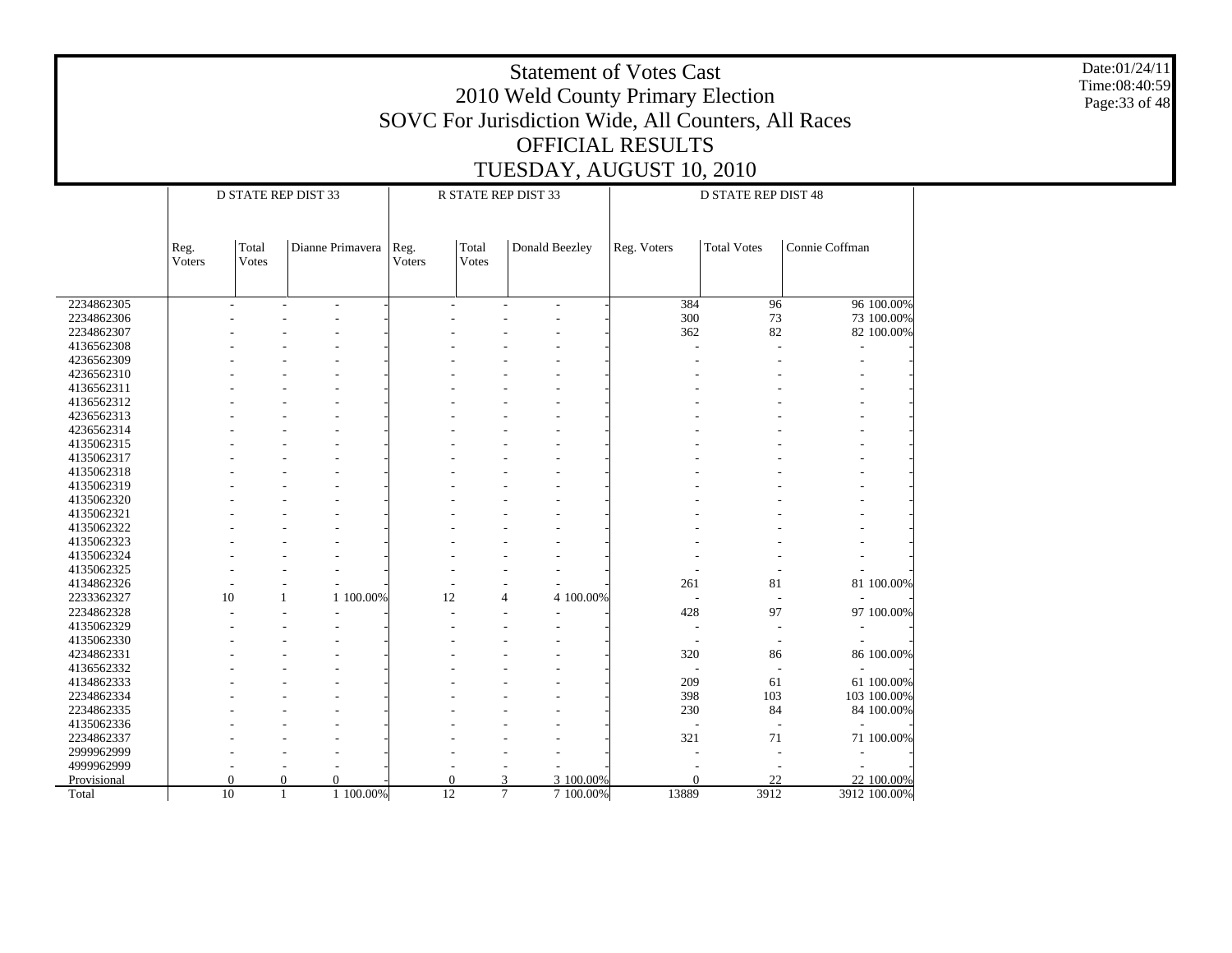|                   |                                                                                                                                                             |                                                                   |                                                      |     |     | <b>Statement of Votes Cast</b><br>2010 Weld County Primary Election<br>SOVC For Jurisdiction Wide, All Counters, All Races |  |     |     |             | Date:01/24/11<br>Time:08:41:00<br>Page: 34 of 48 |  |  |  |  |
|-------------------|-------------------------------------------------------------------------------------------------------------------------------------------------------------|-------------------------------------------------------------------|------------------------------------------------------|-----|-----|----------------------------------------------------------------------------------------------------------------------------|--|-----|-----|-------------|--------------------------------------------------|--|--|--|--|
|                   |                                                                                                                                                             |                                                                   |                                                      |     |     | <b>OFFICIAL RESULTS</b>                                                                                                    |  |     |     |             |                                                  |  |  |  |  |
|                   |                                                                                                                                                             |                                                                   |                                                      |     |     | TUESDAY, AUGUST 10, 2010                                                                                                   |  |     |     |             |                                                  |  |  |  |  |
|                   |                                                                                                                                                             | R STATE REP DIST 48<br>D STATE REP DIST 49<br>R STATE REP DIST 49 |                                                      |     |     |                                                                                                                            |  |     |     |             |                                                  |  |  |  |  |
|                   |                                                                                                                                                             |                                                                   |                                                      |     |     |                                                                                                                            |  |     |     |             |                                                  |  |  |  |  |
|                   |                                                                                                                                                             |                                                                   |                                                      |     |     |                                                                                                                            |  |     |     |             |                                                  |  |  |  |  |
|                   | Glenn Vaad<br>Karen Stockley<br>B. J. Nikkel<br><b>Total Votes</b><br><b>Total Votes</b><br>Reg. Voters<br><b>Total Votes</b><br>Reg. Voters<br>Reg. Voters |                                                                   |                                                      |     |     |                                                                                                                            |  |     |     |             |                                                  |  |  |  |  |
|                   |                                                                                                                                                             |                                                                   |                                                      |     |     |                                                                                                                            |  |     |     |             |                                                  |  |  |  |  |
|                   |                                                                                                                                                             |                                                                   |                                                      |     |     |                                                                                                                            |  |     |     |             |                                                  |  |  |  |  |
| Jurisdiction Wide |                                                                                                                                                             |                                                                   |                                                      |     |     |                                                                                                                            |  |     |     |             |                                                  |  |  |  |  |
| 4136562100        |                                                                                                                                                             |                                                                   |                                                      |     |     |                                                                                                                            |  |     |     |             |                                                  |  |  |  |  |
| 4136562101        |                                                                                                                                                             |                                                                   |                                                      |     |     |                                                                                                                            |  |     |     |             |                                                  |  |  |  |  |
| 4136562102        |                                                                                                                                                             |                                                                   |                                                      |     |     |                                                                                                                            |  |     |     |             |                                                  |  |  |  |  |
| 4136562103        |                                                                                                                                                             |                                                                   |                                                      |     |     |                                                                                                                            |  |     |     |             |                                                  |  |  |  |  |
| 4136562104        |                                                                                                                                                             |                                                                   |                                                      |     |     |                                                                                                                            |  |     |     |             |                                                  |  |  |  |  |
| 4135062106        |                                                                                                                                                             |                                                                   |                                                      |     |     |                                                                                                                            |  |     |     |             |                                                  |  |  |  |  |
| 4135062107        |                                                                                                                                                             |                                                                   |                                                      |     |     |                                                                                                                            |  |     |     |             |                                                  |  |  |  |  |
| 4135062108        |                                                                                                                                                             |                                                                   |                                                      |     |     |                                                                                                                            |  |     |     |             |                                                  |  |  |  |  |
| 4135062109        |                                                                                                                                                             |                                                                   |                                                      |     |     |                                                                                                                            |  |     |     |             |                                                  |  |  |  |  |
| 4135062110        |                                                                                                                                                             |                                                                   |                                                      |     |     |                                                                                                                            |  |     |     |             |                                                  |  |  |  |  |
| 4135062111        |                                                                                                                                                             |                                                                   |                                                      |     |     |                                                                                                                            |  |     |     |             |                                                  |  |  |  |  |
| 4135062112        |                                                                                                                                                             |                                                                   |                                                      |     |     |                                                                                                                            |  |     |     |             |                                                  |  |  |  |  |
| 4135062114        |                                                                                                                                                             |                                                                   |                                                      |     |     |                                                                                                                            |  |     |     |             |                                                  |  |  |  |  |
| 4134962115        |                                                                                                                                                             |                                                                   |                                                      | 367 | 101 | 101 100.00%                                                                                                                |  | 784 | 250 | 250 100.00% |                                                  |  |  |  |  |
| 4134962116        |                                                                                                                                                             |                                                                   |                                                      | 214 | 78  | 78 100.00%                                                                                                                 |  | 314 | 132 | 132 100.00% |                                                  |  |  |  |  |
| 4136562117        |                                                                                                                                                             |                                                                   |                                                      |     |     |                                                                                                                            |  |     |     |             |                                                  |  |  |  |  |
| 4136562118        |                                                                                                                                                             |                                                                   |                                                      |     |     |                                                                                                                            |  |     |     |             |                                                  |  |  |  |  |
| 4136562119        |                                                                                                                                                             |                                                                   |                                                      |     |     |                                                                                                                            |  |     |     |             |                                                  |  |  |  |  |
| 4134862120        | 220                                                                                                                                                         | 122                                                               | 122 100.00%                                          |     |     |                                                                                                                            |  |     |     |             |                                                  |  |  |  |  |
| 4134962121        |                                                                                                                                                             |                                                                   |                                                      | 308 | 80  | 80 100.00%                                                                                                                 |  | 737 | 245 | 245 100.00% |                                                  |  |  |  |  |
| 4134962122        |                                                                                                                                                             |                                                                   |                                                      | 266 | 74  | 74 100.00%                                                                                                                 |  | 446 | 135 | 135 100.00% |                                                  |  |  |  |  |
| 4134962123        |                                                                                                                                                             |                                                                   |                                                      | 274 | 64  | 64 100.00%                                                                                                                 |  | 447 | 141 | 141 100.00% |                                                  |  |  |  |  |
| 4134862124        | 565                                                                                                                                                         | 225                                                               | 225 100.00%                                          |     |     |                                                                                                                            |  |     |     |             |                                                  |  |  |  |  |
| 4134862125        | 518                                                                                                                                                         | 235                                                               | 235 100.00%                                          |     |     |                                                                                                                            |  |     |     |             |                                                  |  |  |  |  |
| 4136562126        |                                                                                                                                                             |                                                                   |                                                      |     |     |                                                                                                                            |  |     |     |             |                                                  |  |  |  |  |
| 4136562127        |                                                                                                                                                             |                                                                   | $\overline{\phantom{a}}$                             |     |     |                                                                                                                            |  |     |     |             |                                                  |  |  |  |  |
| 4136562128        |                                                                                                                                                             |                                                                   |                                                      |     |     |                                                                                                                            |  |     |     |             |                                                  |  |  |  |  |
| 4134862129        | 184                                                                                                                                                         | 72                                                                | 72 100.00%                                           |     |     |                                                                                                                            |  |     |     |             |                                                  |  |  |  |  |
| 4134962130        |                                                                                                                                                             |                                                                   |                                                      | 281 | 88  | 88 100.00%                                                                                                                 |  | 752 | 250 | 250 100.00% |                                                  |  |  |  |  |
| 4136562131        |                                                                                                                                                             |                                                                   |                                                      |     |     |                                                                                                                            |  |     |     |             |                                                  |  |  |  |  |
| 4134862132        | 357                                                                                                                                                         | 164                                                               | 164 100.00%                                          |     |     |                                                                                                                            |  |     |     |             |                                                  |  |  |  |  |
| 4135062134        |                                                                                                                                                             | $\sim$                                                            | $\overline{\phantom{a}}$                             |     |     |                                                                                                                            |  |     |     |             |                                                  |  |  |  |  |
| 4134862135        | 437                                                                                                                                                         | 136                                                               | 136 100.00%                                          |     |     |                                                                                                                            |  |     |     |             |                                                  |  |  |  |  |
| 4134862136        | 471<br>174<br>174 100.00%                                                                                                                                   |                                                                   |                                                      |     |     |                                                                                                                            |  |     |     |             |                                                  |  |  |  |  |
| 4135062137        |                                                                                                                                                             |                                                                   |                                                      |     |     |                                                                                                                            |  |     |     |             |                                                  |  |  |  |  |
| 4136562138        |                                                                                                                                                             |                                                                   | $\overline{\phantom{a}}$<br>$\overline{\phantom{a}}$ |     |     |                                                                                                                            |  |     |     |             |                                                  |  |  |  |  |
| 4135062139        |                                                                                                                                                             |                                                                   | $\overline{\phantom{a}}$                             |     |     |                                                                                                                            |  |     |     |             |                                                  |  |  |  |  |
| 4234862200        | 409                                                                                                                                                         | 125                                                               | 125 100.00%                                          |     |     |                                                                                                                            |  |     |     |             |                                                  |  |  |  |  |
| 4234862201        | 427                                                                                                                                                         | 151                                                               | 151 100.00%                                          |     |     |                                                                                                                            |  |     |     |             |                                                  |  |  |  |  |
| 4234862202        | 231                                                                                                                                                         | 76                                                                | 76 100.00%                                           |     |     |                                                                                                                            |  |     |     |             |                                                  |  |  |  |  |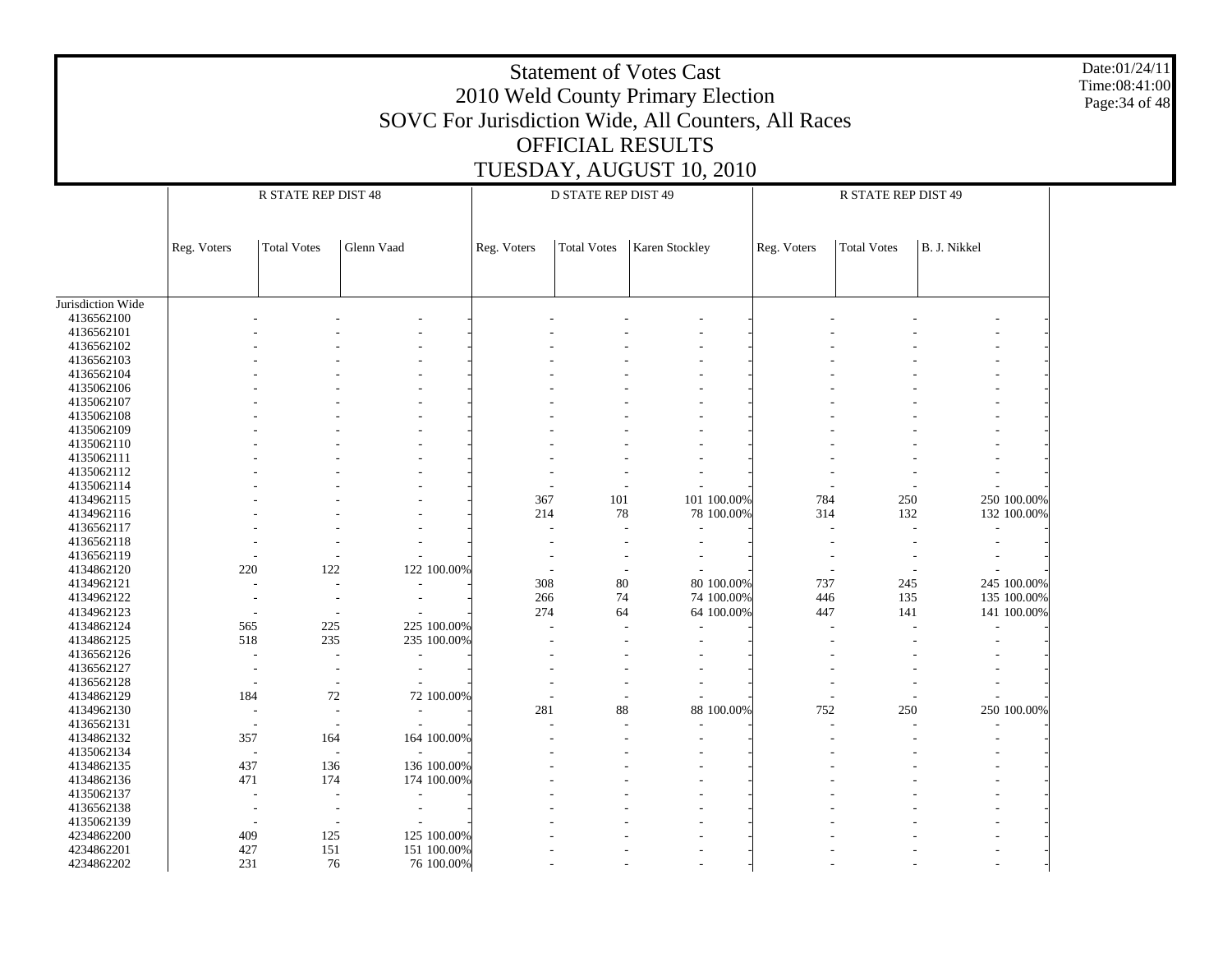|                          | <b>Statement of Votes Cast</b><br>2010 Weld County Primary Election<br>SOVC For Jurisdiction Wide, All Counters, All Races<br><b>OFFICIAL RESULTS</b><br>TUESDAY, AUGUST 10, 2010 |                                                                   |                          |             |                    |                |             |                    |              |  |  |  |  |  |
|--------------------------|-----------------------------------------------------------------------------------------------------------------------------------------------------------------------------------|-------------------------------------------------------------------|--------------------------|-------------|--------------------|----------------|-------------|--------------------|--------------|--|--|--|--|--|
|                          |                                                                                                                                                                                   | R STATE REP DIST 48<br>D STATE REP DIST 49<br>R STATE REP DIST 49 |                          |             |                    |                |             |                    |              |  |  |  |  |  |
|                          |                                                                                                                                                                                   |                                                                   |                          |             |                    |                |             |                    |              |  |  |  |  |  |
|                          | Reg. Voters                                                                                                                                                                       | <b>Total Votes</b>                                                | Glenn Vaad               | Reg. Voters | <b>Total Votes</b> | Karen Stockley | Reg. Voters | <b>Total Votes</b> | B. J. Nikkel |  |  |  |  |  |
|                          |                                                                                                                                                                                   |                                                                   |                          |             |                    |                |             |                    |              |  |  |  |  |  |
| 2234862203               | 126 100.00%<br>502<br>126                                                                                                                                                         |                                                                   |                          |             |                    |                |             |                    |              |  |  |  |  |  |
| 2234862204               | 104 100.00%<br>426<br>104                                                                                                                                                         |                                                                   |                          |             |                    |                |             |                    |              |  |  |  |  |  |
| 2234862205               | 330                                                                                                                                                                               | 107                                                               | 107 100.00%              |             |                    |                |             |                    |              |  |  |  |  |  |
| 2234862207               | 620                                                                                                                                                                               | 155                                                               | 155 100.00%              |             |                    |                |             |                    |              |  |  |  |  |  |
| 4234862208               | 381                                                                                                                                                                               | 128                                                               | 128 100.00%              |             |                    |                |             |                    |              |  |  |  |  |  |
| 4134862211               | 351                                                                                                                                                                               | 134                                                               | 134 100.00%              |             |                    |                |             |                    |              |  |  |  |  |  |
| 4134862212               | 473                                                                                                                                                                               | 238                                                               | 238 100.00%              |             |                    |                |             |                    |              |  |  |  |  |  |
| 4134862213               | 222                                                                                                                                                                               | 56                                                                | 56 100.00%               |             |                    |                |             |                    |              |  |  |  |  |  |
| 4134862214               | 676                                                                                                                                                                               | 391                                                               | 391 100.00%              |             |                    |                |             |                    |              |  |  |  |  |  |
| 4134862215<br>4135062217 | 310<br>593<br>310 100.00%                                                                                                                                                         |                                                                   |                          |             |                    |                |             |                    |              |  |  |  |  |  |
| 4135062219               |                                                                                                                                                                                   |                                                                   |                          |             |                    |                |             |                    |              |  |  |  |  |  |
| 4135062220               |                                                                                                                                                                                   |                                                                   |                          |             |                    |                |             |                    |              |  |  |  |  |  |
| 4135062221               |                                                                                                                                                                                   |                                                                   |                          |             |                    |                |             |                    |              |  |  |  |  |  |
| 4134862222               | 547                                                                                                                                                                               | 255                                                               | 255 100.00%              |             |                    |                |             |                    |              |  |  |  |  |  |
| 4134862223               | 531                                                                                                                                                                               | 269                                                               | 269 100.00%              |             |                    |                |             |                    |              |  |  |  |  |  |
| 4234862224               | 235                                                                                                                                                                               | 106                                                               | 106 100.00%              |             |                    |                |             |                    |              |  |  |  |  |  |
| 4134862226               | 611                                                                                                                                                                               | 196                                                               | 196 100.00%              |             |                    |                |             |                    |              |  |  |  |  |  |
| 4234862228               | 357                                                                                                                                                                               | 105                                                               | 105 100.00%              |             |                    |                |             |                    |              |  |  |  |  |  |
| 4234862229               | 657                                                                                                                                                                               | 176                                                               | 176 100.00%              |             |                    |                |             |                    |              |  |  |  |  |  |
| 4234862230               | 537                                                                                                                                                                               | 219                                                               | 219 100.00%              |             |                    |                |             |                    |              |  |  |  |  |  |
| 4234862231               | 450                                                                                                                                                                               | 184                                                               | 184 100.00%              |             |                    |                |             |                    |              |  |  |  |  |  |
| 4234862232               | 425                                                                                                                                                                               | 146                                                               | 146 100.00%              |             |                    |                |             |                    |              |  |  |  |  |  |
| 4134862235               | 612                                                                                                                                                                               | 269                                                               | 269 100.00%              |             |                    |                |             |                    |              |  |  |  |  |  |
| 4235062236               |                                                                                                                                                                                   |                                                                   |                          |             |                    |                |             |                    |              |  |  |  |  |  |
| 4234862237               | 708                                                                                                                                                                               | 245                                                               | 245 100.00%              |             |                    |                |             |                    |              |  |  |  |  |  |
| 4134862238               | 402                                                                                                                                                                               | 181                                                               | 181 100.00%              |             |                    |                |             |                    |              |  |  |  |  |  |
| 2234862239               | 604                                                                                                                                                                               | 163                                                               | 163 100.00%              |             |                    |                |             |                    |              |  |  |  |  |  |
| 2234862240               | 685                                                                                                                                                                               | 213                                                               | 213 100.00%              |             |                    |                |             |                    |              |  |  |  |  |  |
| 4134862241               | 273                                                                                                                                                                               | 106                                                               | 106 100.00%              |             |                    |                |             |                    |              |  |  |  |  |  |
| 2234862242               | 340                                                                                                                                                                               | 97                                                                | 97 100.00%               |             |                    |                |             |                    |              |  |  |  |  |  |
| 4134862243               | 743                                                                                                                                                                               | 337                                                               | 337 100.00%              |             |                    |                |             |                    |              |  |  |  |  |  |
| 4234862244               | 423                                                                                                                                                                               | 153                                                               | 153 100.00%              |             |                    |                |             |                    |              |  |  |  |  |  |
| 4234862245               | 389                                                                                                                                                                               | 108                                                               | 108 100.00%              |             |                    |                |             |                    |              |  |  |  |  |  |
| 4234862246               | 260                                                                                                                                                                               | 71                                                                | 71 100.00%               |             |                    |                |             |                    |              |  |  |  |  |  |
| 4234862247               | 470                                                                                                                                                                               | 132                                                               | 132 100.00%              |             |                    |                |             |                    |              |  |  |  |  |  |
| 4234862300               | 391                                                                                                                                                                               | 151                                                               | 151 100.00%              |             |                    |                |             |                    |              |  |  |  |  |  |
| 4236562301<br>4236562302 |                                                                                                                                                                                   |                                                                   |                          |             |                    |                |             |                    |              |  |  |  |  |  |
| 4236562303               |                                                                                                                                                                                   |                                                                   | $\overline{\phantom{a}}$ |             |                    |                |             |                    |              |  |  |  |  |  |
|                          |                                                                                                                                                                                   |                                                                   |                          |             |                    |                |             |                    |              |  |  |  |  |  |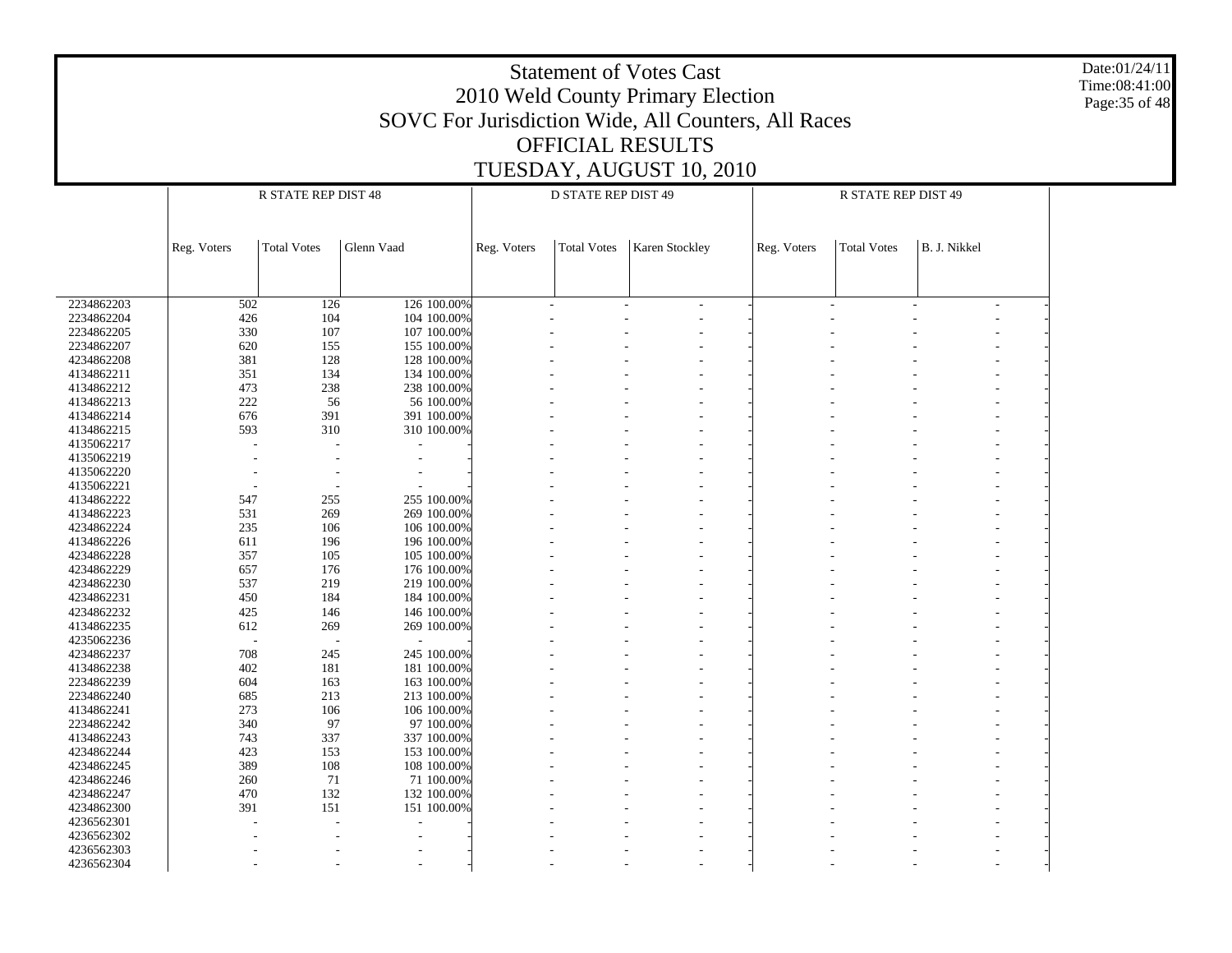|                          |                                                                                                                                                             | <b>Statement of Votes Cast</b><br>2010 Weld County Primary Election<br>SOVC For Jurisdiction Wide, All Counters, All Races<br>OFFICIAL RESULTS<br>TUESDAY, AUGUST 10, 2010 |              |      |     |  |             |      |          |   |              |  |  |  |  |
|--------------------------|-------------------------------------------------------------------------------------------------------------------------------------------------------------|----------------------------------------------------------------------------------------------------------------------------------------------------------------------------|--------------|------|-----|--|-------------|------|----------|---|--------------|--|--|--|--|
|                          |                                                                                                                                                             | R STATE REP DIST 48<br><b>D STATE REP DIST 49</b><br>R STATE REP DIST 49                                                                                                   |              |      |     |  |             |      |          |   |              |  |  |  |  |
|                          |                                                                                                                                                             |                                                                                                                                                                            |              |      |     |  |             |      |          |   |              |  |  |  |  |
|                          | Glenn Vaad<br>Karen Stockley<br>B. J. Nikkel<br>Reg. Voters<br><b>Total Votes</b><br>Reg. Voters<br><b>Total Votes</b><br>Reg. Voters<br><b>Total Votes</b> |                                                                                                                                                                            |              |      |     |  |             |      |          |   |              |  |  |  |  |
|                          |                                                                                                                                                             |                                                                                                                                                                            |              |      |     |  |             |      |          |   |              |  |  |  |  |
| 2234862305               | 403<br>131<br>131 100.00%                                                                                                                                   |                                                                                                                                                                            |              |      |     |  |             |      |          |   |              |  |  |  |  |
| 2234862306               | 211                                                                                                                                                         | 71                                                                                                                                                                         | 71 100.00%   |      |     |  |             |      |          |   |              |  |  |  |  |
| 2234862307               | 330                                                                                                                                                         | 70                                                                                                                                                                         | 70 100.00%   |      |     |  |             |      |          |   |              |  |  |  |  |
| 4136562308               |                                                                                                                                                             |                                                                                                                                                                            |              |      |     |  |             |      |          |   |              |  |  |  |  |
| 4236562309               |                                                                                                                                                             |                                                                                                                                                                            |              |      |     |  |             |      |          |   |              |  |  |  |  |
| 4236562310               |                                                                                                                                                             |                                                                                                                                                                            |              |      |     |  |             |      |          |   |              |  |  |  |  |
| 4136562311               |                                                                                                                                                             |                                                                                                                                                                            |              |      |     |  |             |      |          |   |              |  |  |  |  |
| 4136562312               |                                                                                                                                                             |                                                                                                                                                                            |              |      |     |  |             |      |          |   |              |  |  |  |  |
| 4236562313               |                                                                                                                                                             |                                                                                                                                                                            |              |      |     |  |             |      |          |   |              |  |  |  |  |
| 4236562314               |                                                                                                                                                             |                                                                                                                                                                            |              |      |     |  |             |      |          |   |              |  |  |  |  |
| 4135062315               |                                                                                                                                                             |                                                                                                                                                                            |              |      |     |  |             |      |          |   |              |  |  |  |  |
| 4135062317<br>4135062318 |                                                                                                                                                             |                                                                                                                                                                            |              |      |     |  |             |      |          |   |              |  |  |  |  |
| 4135062319               |                                                                                                                                                             |                                                                                                                                                                            |              |      |     |  |             |      |          |   |              |  |  |  |  |
| 4135062320               |                                                                                                                                                             |                                                                                                                                                                            |              |      |     |  |             |      |          |   |              |  |  |  |  |
| 4135062321               |                                                                                                                                                             |                                                                                                                                                                            |              |      |     |  |             |      |          |   |              |  |  |  |  |
| 4135062322               |                                                                                                                                                             |                                                                                                                                                                            |              |      |     |  |             |      |          |   |              |  |  |  |  |
| 4135062323               |                                                                                                                                                             |                                                                                                                                                                            |              |      |     |  |             |      |          |   |              |  |  |  |  |
| 4135062324               |                                                                                                                                                             |                                                                                                                                                                            |              |      |     |  |             |      |          |   |              |  |  |  |  |
| 4135062325               |                                                                                                                                                             |                                                                                                                                                                            |              |      |     |  |             |      |          |   |              |  |  |  |  |
| 4134862326               | 369                                                                                                                                                         | 154                                                                                                                                                                        | 154 100.00%  |      |     |  |             |      |          |   |              |  |  |  |  |
| 2233362327               |                                                                                                                                                             |                                                                                                                                                                            |              |      |     |  |             |      |          |   |              |  |  |  |  |
| 2234862328               | 589                                                                                                                                                         | 125                                                                                                                                                                        | 125 100.00%  |      |     |  |             |      |          |   |              |  |  |  |  |
| 4135062329               |                                                                                                                                                             |                                                                                                                                                                            |              |      |     |  |             |      |          |   |              |  |  |  |  |
| 4135062330               |                                                                                                                                                             |                                                                                                                                                                            |              |      |     |  |             |      |          |   |              |  |  |  |  |
| 4234862331               | 489                                                                                                                                                         | 204                                                                                                                                                                        | 204 100.00%  |      |     |  |             |      |          |   |              |  |  |  |  |
| 4136562332               |                                                                                                                                                             |                                                                                                                                                                            |              |      |     |  |             |      |          |   |              |  |  |  |  |
| 4134862333               | 288<br>101<br>101 100.00%                                                                                                                                   |                                                                                                                                                                            |              |      |     |  |             |      |          |   |              |  |  |  |  |
| 2234862334               | 587<br>161<br>161 100.00%                                                                                                                                   |                                                                                                                                                                            |              |      |     |  |             |      |          |   |              |  |  |  |  |
| 2234862335               | 404<br>140<br>140 100.00%                                                                                                                                   |                                                                                                                                                                            |              |      |     |  |             |      |          |   |              |  |  |  |  |
| 4135062336               | 496<br>136                                                                                                                                                  |                                                                                                                                                                            |              |      |     |  |             |      |          |   |              |  |  |  |  |
| 2234862337<br>2999962999 |                                                                                                                                                             |                                                                                                                                                                            | 136 100.00%  |      |     |  |             |      |          |   |              |  |  |  |  |
| 4999962999               |                                                                                                                                                             |                                                                                                                                                                            |              |      |     |  |             |      |          |   |              |  |  |  |  |
| Provisional              | $\Omega$                                                                                                                                                    | 41                                                                                                                                                                         | 41 100.00%   |      |     |  | 2 100.00%   |      | $\Omega$ | 8 | 8 100.00%    |  |  |  |  |
| Total                    | 23209                                                                                                                                                       | 8445                                                                                                                                                                       | 8445 100.00% | 1710 | 487 |  | 487 100.00% | 3480 | 1161     |   | 1161 100.00% |  |  |  |  |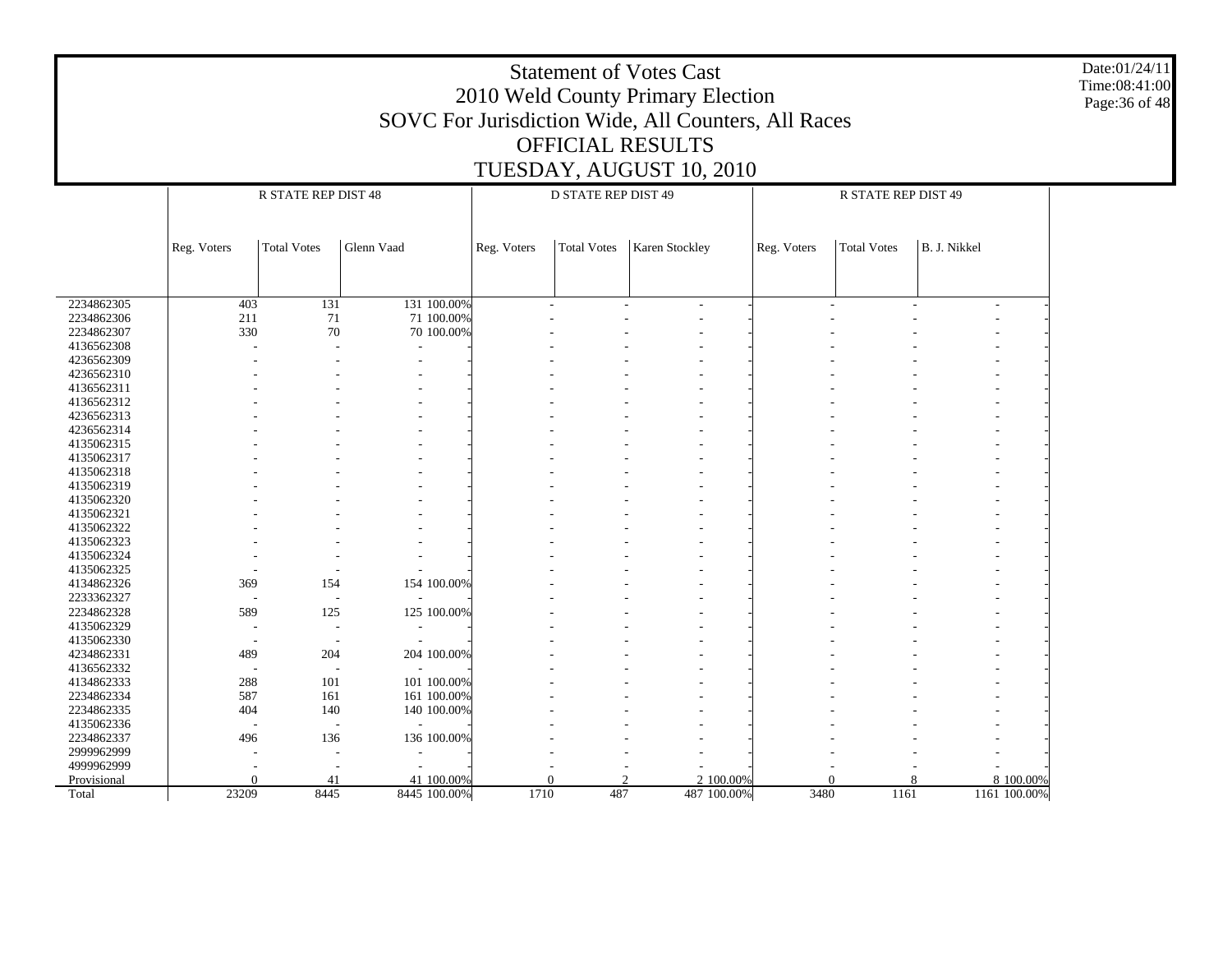|                          |                                                                                                                                                                       |                                                                   |                          |                          |     | <b>Statement of Votes Cast</b><br>2010 Weld County Primary Election |                          |             |            |                          |                          | Date:01/24/11<br>Time:08:41:00<br>Page: 37 of 48 |  |  |  |
|--------------------------|-----------------------------------------------------------------------------------------------------------------------------------------------------------------------|-------------------------------------------------------------------|--------------------------|--------------------------|-----|---------------------------------------------------------------------|--------------------------|-------------|------------|--------------------------|--------------------------|--------------------------------------------------|--|--|--|
|                          |                                                                                                                                                                       |                                                                   |                          |                          |     | SOVC For Jurisdiction Wide, All Counters, All Races                 |                          |             |            |                          |                          |                                                  |  |  |  |
|                          |                                                                                                                                                                       |                                                                   |                          |                          |     |                                                                     |                          |             |            |                          |                          |                                                  |  |  |  |
|                          |                                                                                                                                                                       |                                                                   |                          |                          |     | OFFICIAL RESULTS                                                    |                          |             |            |                          |                          |                                                  |  |  |  |
|                          |                                                                                                                                                                       |                                                                   |                          |                          |     |                                                                     |                          |             |            |                          |                          |                                                  |  |  |  |
|                          |                                                                                                                                                                       | TUESDAY, AUGUST 10, 2010                                          |                          |                          |     |                                                                     |                          |             |            |                          |                          |                                                  |  |  |  |
|                          |                                                                                                                                                                       | D STATE REP DIST 50<br>R STATE REP DIST 50<br>R STATE REP DIST 65 |                          |                          |     |                                                                     |                          |             |            |                          |                          |                                                  |  |  |  |
|                          |                                                                                                                                                                       |                                                                   |                          |                          |     |                                                                     |                          |             |            |                          |                          |                                                  |  |  |  |
|                          |                                                                                                                                                                       |                                                                   |                          |                          |     |                                                                     |                          |             |            |                          |                          |                                                  |  |  |  |
|                          | <b>Total Votes</b><br>Jim Riesberg<br><b>Total Votes</b><br><b>Bob Boswell</b><br><b>Total Votes</b><br>Jerry Sonnenberg<br>Reg. Voters<br>Reg. Voters<br>Reg. Voters |                                                                   |                          |                          |     |                                                                     |                          |             |            |                          |                          |                                                  |  |  |  |
|                          |                                                                                                                                                                       |                                                                   |                          |                          |     |                                                                     |                          |             |            |                          |                          |                                                  |  |  |  |
|                          |                                                                                                                                                                       |                                                                   |                          |                          |     |                                                                     |                          |             |            |                          |                          |                                                  |  |  |  |
|                          |                                                                                                                                                                       |                                                                   |                          |                          |     |                                                                     |                          |             |            |                          |                          |                                                  |  |  |  |
| Jurisdiction Wide        |                                                                                                                                                                       |                                                                   |                          |                          |     |                                                                     |                          |             |            |                          |                          |                                                  |  |  |  |
| 4136562100               |                                                                                                                                                                       |                                                                   |                          |                          |     |                                                                     |                          |             | 521        | 175                      | 175 100.00%              |                                                  |  |  |  |
| 4136562101               |                                                                                                                                                                       |                                                                   |                          |                          |     |                                                                     |                          |             | 185        | 79                       | 79 100.00%               |                                                  |  |  |  |
| 4136562102<br>4136562103 |                                                                                                                                                                       |                                                                   |                          |                          |     |                                                                     |                          |             | 159<br>185 | 79<br>84                 | 79 100.00%<br>84 100.00% |                                                  |  |  |  |
| 4136562104               |                                                                                                                                                                       |                                                                   |                          |                          |     |                                                                     |                          |             | 793        | 305                      | 305 100.00%              |                                                  |  |  |  |
| 4135062106               | 312                                                                                                                                                                   |                                                                   | 63                       | 63 100.00%               | 206 | 79                                                                  |                          | 79 100.00%  |            |                          |                          |                                                  |  |  |  |
| 4135062107               | 621                                                                                                                                                                   |                                                                   | 144                      | 144 100.00%              | 267 | 100                                                                 |                          | 100 100 00% |            |                          |                          |                                                  |  |  |  |
| 4135062108               | 306                                                                                                                                                                   |                                                                   | 82                       | 82 100.00%               | 261 | 127                                                                 |                          | 127 100.00% |            |                          |                          |                                                  |  |  |  |
| 4135062109               | 262                                                                                                                                                                   |                                                                   | 73                       | 73 100.00%               | 243 | 113                                                                 |                          | 113 100.00% |            |                          |                          |                                                  |  |  |  |
| 4135062110               | 314                                                                                                                                                                   |                                                                   | 73                       | 73 100.00%               | 184 | 58                                                                  |                          | 58 100.00%  |            |                          |                          |                                                  |  |  |  |
| 4135062111               | 324                                                                                                                                                                   | 128                                                               |                          | 128 100.00%              | 337 | 158                                                                 |                          | 158 100.00% |            |                          |                          |                                                  |  |  |  |
| 4135062112               | 353                                                                                                                                                                   | 118                                                               |                          | 118 100.00%              | 242 | 92                                                                  |                          | 92 100.00%  |            |                          |                          |                                                  |  |  |  |
| 4135062114               | 322                                                                                                                                                                   | 161                                                               |                          | 161 100.00%              | 307 | 135                                                                 |                          | 135 100.00% |            |                          |                          |                                                  |  |  |  |
| 4134962115               |                                                                                                                                                                       |                                                                   |                          |                          |     |                                                                     |                          |             |            |                          |                          |                                                  |  |  |  |
| 4134962116               |                                                                                                                                                                       |                                                                   |                          |                          |     |                                                                     |                          |             |            |                          |                          |                                                  |  |  |  |
| 4136562117               |                                                                                                                                                                       |                                                                   |                          |                          |     |                                                                     |                          |             | 458        | 160                      | 160 100.00%              |                                                  |  |  |  |
| 4136562118               |                                                                                                                                                                       |                                                                   |                          |                          |     |                                                                     |                          |             | 786        | 323                      | 323 100.00%              |                                                  |  |  |  |
| 4136562119               |                                                                                                                                                                       |                                                                   |                          |                          |     |                                                                     |                          |             | 270        | 112                      | 112 100.00%              |                                                  |  |  |  |
| 4134862120               |                                                                                                                                                                       |                                                                   |                          |                          |     |                                                                     |                          |             |            |                          |                          |                                                  |  |  |  |
| 4134962121               |                                                                                                                                                                       |                                                                   |                          |                          |     |                                                                     |                          |             |            |                          |                          |                                                  |  |  |  |
| 4134962122               |                                                                                                                                                                       |                                                                   |                          |                          |     |                                                                     |                          |             |            |                          |                          |                                                  |  |  |  |
| 4134962123               |                                                                                                                                                                       |                                                                   |                          |                          |     |                                                                     |                          |             |            |                          |                          |                                                  |  |  |  |
| 4134862124               |                                                                                                                                                                       |                                                                   |                          |                          |     |                                                                     |                          |             |            |                          |                          |                                                  |  |  |  |
| 4134862125<br>4136562126 |                                                                                                                                                                       |                                                                   |                          |                          |     |                                                                     |                          |             | 427        | 143                      | 143 100.00%              |                                                  |  |  |  |
| 4136562127               |                                                                                                                                                                       |                                                                   |                          |                          |     |                                                                     |                          |             | 334        | 127                      | 127 100.00%              |                                                  |  |  |  |
| 4136562128               |                                                                                                                                                                       |                                                                   |                          |                          |     |                                                                     |                          |             | 696        | 297                      | 297 100.00%              |                                                  |  |  |  |
| 4134862129               |                                                                                                                                                                       |                                                                   |                          |                          |     |                                                                     |                          |             |            |                          |                          |                                                  |  |  |  |
| 4134962130               |                                                                                                                                                                       |                                                                   |                          |                          |     |                                                                     |                          |             |            | $\overline{a}$           |                          |                                                  |  |  |  |
| 4136562131               |                                                                                                                                                                       |                                                                   |                          |                          |     |                                                                     |                          |             | 448        | 191                      | 191 100.00%              |                                                  |  |  |  |
| 4134862132               |                                                                                                                                                                       |                                                                   |                          |                          |     |                                                                     |                          |             |            |                          |                          |                                                  |  |  |  |
| 4135062134               | 113                                                                                                                                                                   |                                                                   | 45                       | 45 100.00%               | 128 | 70                                                                  |                          | 70 100.00%  |            | $\overline{\phantom{a}}$ | $\overline{\phantom{a}}$ |                                                  |  |  |  |
| 4134862135               |                                                                                                                                                                       | $\overline{\phantom{a}}$                                          | $\overline{\phantom{a}}$ | $\sim$                   |     | $\sim$<br>$\sim$                                                    |                          | $\sim$      |            |                          | $\overline{\phantom{a}}$ |                                                  |  |  |  |
| 4134862136               |                                                                                                                                                                       | $\overline{\phantom{a}}$                                          | $\overline{\phantom{a}}$ | $\sim$                   |     | $\sim$<br>$\overline{\phantom{a}}$                                  | $\overline{\phantom{a}}$ |             |            | $\overline{\phantom{a}}$ |                          |                                                  |  |  |  |
| 4135062137               | 486                                                                                                                                                                   | 105                                                               |                          | 105 100.00%              | 338 | 87                                                                  |                          | 87 100.00%  |            | $\overline{\phantom{a}}$ |                          |                                                  |  |  |  |
| 4136562138               |                                                                                                                                                                       | $\overline{\phantom{a}}$                                          | $\overline{\phantom{a}}$ | $\overline{\phantom{a}}$ |     | $\overline{\phantom{a}}$<br>$\overline{\phantom{a}}$                | $\overline{\phantom{a}}$ |             | 458        | 122                      | 122 100.00%              |                                                  |  |  |  |
| 4135062139               | 183                                                                                                                                                                   |                                                                   | 65                       | 65 100.00%               | 325 | 155                                                                 |                          | 155 100.00% |            | $\overline{\phantom{a}}$ |                          |                                                  |  |  |  |
| 4234862200               |                                                                                                                                                                       |                                                                   |                          |                          |     | $\overline{\phantom{a}}$                                            |                          |             |            | $\overline{\phantom{a}}$ | $\overline{\phantom{a}}$ |                                                  |  |  |  |
| 4234862201               |                                                                                                                                                                       |                                                                   | $\sim$                   |                          |     | $\overline{\phantom{a}}$<br>$\sim$                                  | $\sim$                   |             |            | $\overline{\phantom{a}}$ |                          |                                                  |  |  |  |
| 4234862202               |                                                                                                                                                                       |                                                                   | $\sim$                   |                          |     | $\sim$                                                              |                          |             |            | $\overline{\phantom{a}}$ |                          |                                                  |  |  |  |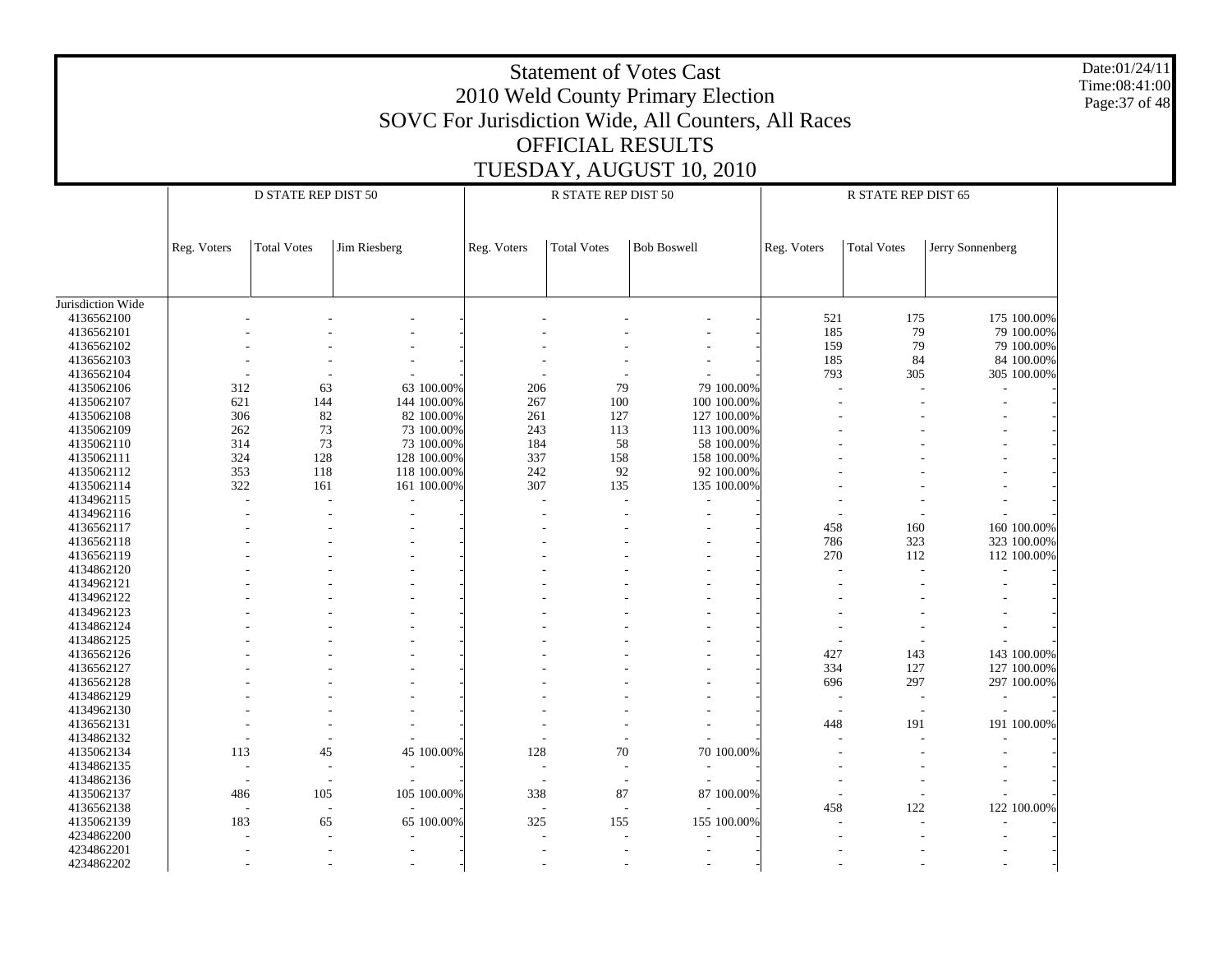|                          | <b>Statement of Votes Cast</b><br>2010 Weld County Primary Election<br>SOVC For Jurisdiction Wide, All Counters, All Races<br>OFFICIAL RESULTS<br>TUESDAY, AUGUST 10, 2010 |                     |              |             |                     |                    |  |                |                     |                                        | Date:01/24/11<br>Time:08:41:00<br>Page: 38 of 48 |
|--------------------------|----------------------------------------------------------------------------------------------------------------------------------------------------------------------------|---------------------|--------------|-------------|---------------------|--------------------|--|----------------|---------------------|----------------------------------------|--------------------------------------------------|
|                          |                                                                                                                                                                            | D STATE REP DIST 50 |              |             | R STATE REP DIST 50 |                    |  |                | R STATE REP DIST 65 |                                        |                                                  |
|                          |                                                                                                                                                                            |                     |              |             |                     |                    |  |                |                     |                                        |                                                  |
|                          | Reg. Voters                                                                                                                                                                | <b>Total Votes</b>  | Jim Riesberg | Reg. Voters | <b>Total Votes</b>  | <b>Bob Boswell</b> |  | Reg. Voters    | <b>Total Votes</b>  | Jerry Sonnenberg                       |                                                  |
|                          |                                                                                                                                                                            |                     |              |             |                     |                    |  |                |                     |                                        |                                                  |
| 2234862203               |                                                                                                                                                                            |                     |              |             |                     |                    |  |                |                     |                                        |                                                  |
| 2234862204               |                                                                                                                                                                            |                     |              |             |                     |                    |  |                |                     |                                        |                                                  |
| 2234862205               |                                                                                                                                                                            |                     |              |             |                     |                    |  |                |                     |                                        |                                                  |
| 2234862207               |                                                                                                                                                                            |                     |              |             |                     |                    |  |                |                     |                                        |                                                  |
| 4234862208               |                                                                                                                                                                            |                     |              |             |                     |                    |  |                |                     |                                        |                                                  |
| 4134862211               |                                                                                                                                                                            |                     |              |             |                     |                    |  |                |                     |                                        |                                                  |
| 4134862212               |                                                                                                                                                                            |                     |              |             |                     |                    |  |                |                     |                                        |                                                  |
| 4134862213               |                                                                                                                                                                            |                     |              |             |                     |                    |  |                |                     |                                        |                                                  |
| 4134862214<br>4134862215 |                                                                                                                                                                            |                     |              |             |                     |                    |  |                |                     |                                        |                                                  |
| 4135062217               | 241                                                                                                                                                                        | 87                  | 87 100.00%   | 301         | 132                 | 132 100.00%        |  |                |                     |                                        |                                                  |
| 4135062219               | 128                                                                                                                                                                        | 52                  | 52 100.00%   | 152         | 54                  | 54 100.00%         |  |                |                     |                                        |                                                  |
| 4135062220               | 208                                                                                                                                                                        | 65                  | 65 100.00%   | 206         | 83                  | 83 100.00%         |  |                |                     |                                        |                                                  |
| 4135062221               | 276                                                                                                                                                                        | 110                 | 110 100.00%  | 396         | 202                 | 202 100.00%        |  |                |                     |                                        |                                                  |
| 4134862222               |                                                                                                                                                                            |                     |              |             |                     |                    |  |                |                     |                                        |                                                  |
| 4134862223               |                                                                                                                                                                            |                     |              |             |                     |                    |  |                |                     |                                        |                                                  |
| 4234862224               |                                                                                                                                                                            |                     |              |             |                     |                    |  |                |                     |                                        |                                                  |
| 4134862226               |                                                                                                                                                                            |                     |              |             |                     |                    |  |                |                     |                                        |                                                  |
| 4234862228               |                                                                                                                                                                            |                     |              |             |                     |                    |  |                |                     |                                        |                                                  |
| 4234862229               |                                                                                                                                                                            |                     |              |             |                     |                    |  |                |                     |                                        |                                                  |
| 4234862230               |                                                                                                                                                                            |                     |              |             |                     |                    |  |                |                     |                                        |                                                  |
| 4234862231               |                                                                                                                                                                            |                     |              |             |                     |                    |  |                |                     |                                        |                                                  |
| 4234862232               |                                                                                                                                                                            |                     |              |             |                     |                    |  |                |                     |                                        |                                                  |
| 4134862235               |                                                                                                                                                                            |                     |              |             |                     |                    |  |                |                     |                                        |                                                  |
| 4235062236               | 111                                                                                                                                                                        | 34                  | 34 100.00%   | 217         | 103                 | 103 100.00%        |  |                |                     |                                        |                                                  |
| 4234862237               |                                                                                                                                                                            |                     |              |             |                     |                    |  |                |                     |                                        |                                                  |
| 4134862238               |                                                                                                                                                                            |                     |              |             |                     |                    |  |                |                     |                                        |                                                  |
| 2234862239               |                                                                                                                                                                            |                     |              |             |                     |                    |  |                |                     |                                        |                                                  |
| 2234862240               |                                                                                                                                                                            |                     |              |             |                     |                    |  |                |                     |                                        |                                                  |
| 4134862241               |                                                                                                                                                                            |                     |              |             |                     |                    |  |                |                     |                                        |                                                  |
| 2234862242               |                                                                                                                                                                            |                     |              |             |                     |                    |  |                |                     |                                        |                                                  |
| 4134862243               |                                                                                                                                                                            |                     |              |             |                     |                    |  |                |                     |                                        |                                                  |
| 4234862244               |                                                                                                                                                                            |                     |              |             |                     |                    |  |                |                     |                                        |                                                  |
| 4234862245               |                                                                                                                                                                            |                     |              |             |                     |                    |  |                |                     |                                        |                                                  |
| 4234862246               |                                                                                                                                                                            |                     |              |             |                     |                    |  |                |                     |                                        |                                                  |
| 4234862247               |                                                                                                                                                                            |                     |              |             |                     |                    |  |                |                     |                                        |                                                  |
| 4234862300               |                                                                                                                                                                            |                     |              |             |                     |                    |  |                |                     |                                        |                                                  |
| 4236562301               |                                                                                                                                                                            |                     |              |             |                     |                    |  | 242            |                     | 83<br>83 100.00%                       |                                                  |
| 4236562302               |                                                                                                                                                                            |                     |              |             |                     |                    |  | 242            |                     | $73\,$<br>73 100.00%                   |                                                  |
| 4236562303<br>4236562304 |                                                                                                                                                                            |                     |              |             |                     |                    |  | $222\,$<br>371 |                     | 96<br>96 100.00%<br>133<br>133 100.00% |                                                  |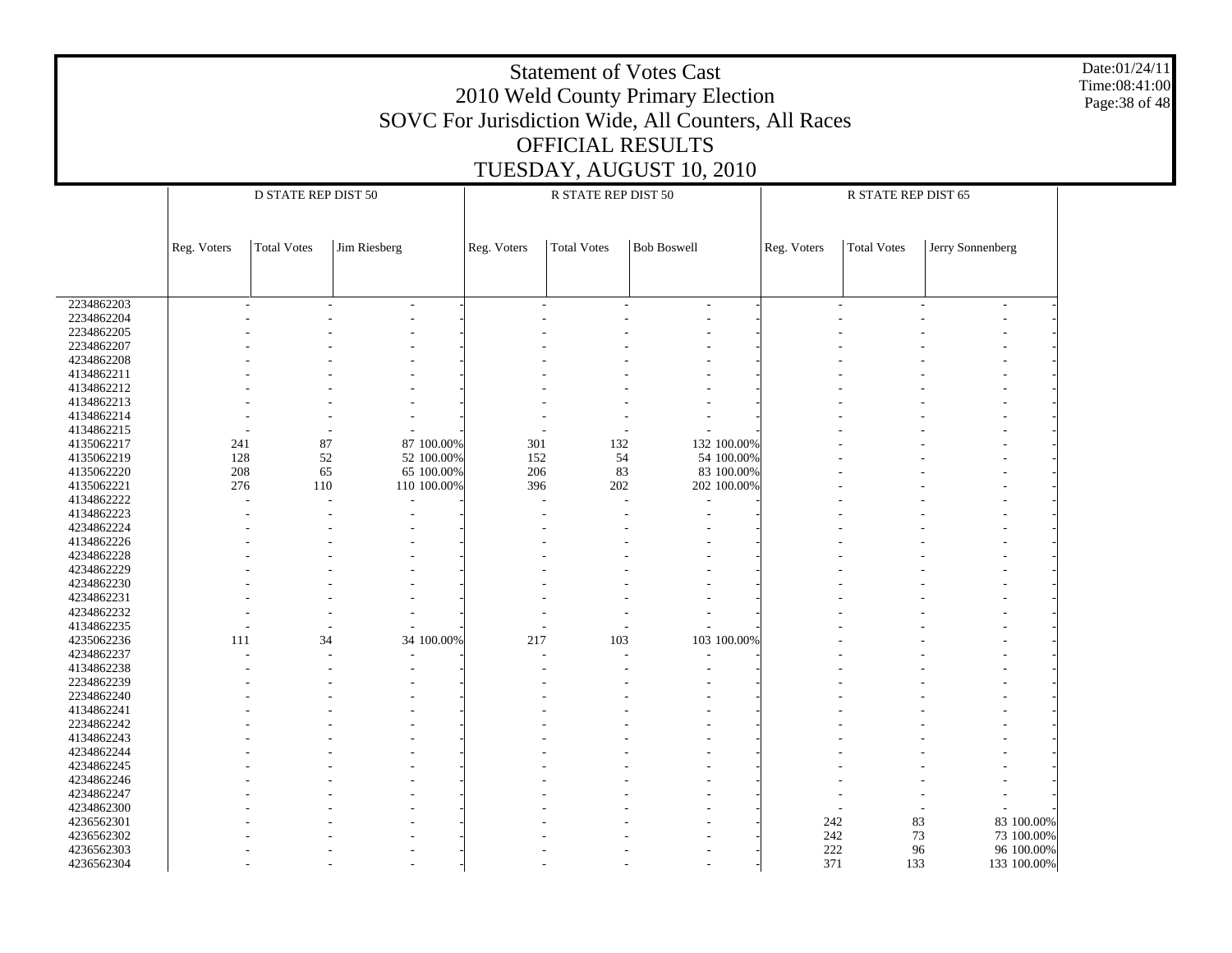|                           | <b>Statement of Votes Cast</b><br>2010 Weld County Primary Election<br>SOVC For Jurisdiction Wide, All Counters, All Races<br><b>OFFICIAL RESULTS</b><br>TUESDAY, AUGUST 10, 2010 |                     |                          |             |                     |                    |                           |             |                     |                  |  |  |
|---------------------------|-----------------------------------------------------------------------------------------------------------------------------------------------------------------------------------|---------------------|--------------------------|-------------|---------------------|--------------------|---------------------------|-------------|---------------------|------------------|--|--|
|                           |                                                                                                                                                                                   | D STATE REP DIST 50 |                          |             | R STATE REP DIST 50 |                    |                           |             | R STATE REP DIST 65 |                  |  |  |
|                           |                                                                                                                                                                                   |                     |                          |             |                     |                    |                           |             |                     |                  |  |  |
|                           | Reg. Voters                                                                                                                                                                       | <b>Total Votes</b>  | Jim Riesberg             | Reg. Voters | <b>Total Votes</b>  | <b>Bob Boswell</b> |                           | Reg. Voters | <b>Total Votes</b>  | Jerry Sonnenberg |  |  |
|                           |                                                                                                                                                                                   |                     |                          |             |                     |                    |                           |             |                     |                  |  |  |
| 2234862305                |                                                                                                                                                                                   |                     |                          |             |                     |                    |                           |             |                     |                  |  |  |
| 2234862306                |                                                                                                                                                                                   |                     |                          |             |                     |                    |                           |             |                     |                  |  |  |
| 2234862307<br>4136562308  |                                                                                                                                                                                   |                     |                          |             |                     |                    |                           | 546         | 218                 | 218 100.00%      |  |  |
| 4236562309                |                                                                                                                                                                                   |                     |                          |             |                     |                    |                           | 265         | 93                  | 93 100.00%       |  |  |
| 4236562310                |                                                                                                                                                                                   |                     |                          |             |                     |                    |                           | 368         | 138                 | 138 100.00%      |  |  |
| 4136562311                |                                                                                                                                                                                   |                     |                          |             |                     |                    |                           | 595         | 234                 | 234 100.00%      |  |  |
| 4136562312                |                                                                                                                                                                                   |                     |                          |             |                     |                    |                           | 175         | 73                  | 73 100.00%       |  |  |
| 4236562313                |                                                                                                                                                                                   |                     |                          |             |                     |                    |                           | 231         | 90                  | 90 100.00%       |  |  |
| 4236562314                |                                                                                                                                                                                   |                     |                          |             |                     |                    |                           | 607         | 160                 | 160 100.00%      |  |  |
| 4135062315<br>4135062317  | 174<br>175                                                                                                                                                                        | 17<br>80            | 17 100.00%<br>80 100.00% | 123<br>249  | 13<br>128           |                    | 13 100.00%<br>128 100.00% |             |                     |                  |  |  |
| 4135062318                | 206                                                                                                                                                                               | 82                  | 82 100.00%               | 254         | 105                 |                    | 105 100.00%               |             |                     |                  |  |  |
| 4135062319                | 154                                                                                                                                                                               | 52                  | 52 100.00%               | 137         | 57                  |                    | 57 100.00%                |             |                     |                  |  |  |
| 4135062320                | 121                                                                                                                                                                               | 40                  | 40 100.00%               | 135         | 72                  |                    | 72 100.00%                |             |                     |                  |  |  |
| 4135062321                | 251                                                                                                                                                                               | 59                  | 59 100.00%               | 204         | 67                  |                    | 67 100.00%                |             |                     |                  |  |  |
| 4135062322                | 348                                                                                                                                                                               | 101                 | 101 100.00%              | 303         | 133                 |                    | 133 100.00%               |             |                     |                  |  |  |
| 4135062323                | 318                                                                                                                                                                               | 79                  | 79 100.00%               | 305         | 106                 |                    | 106 100,00%               |             |                     |                  |  |  |
| 4135062324                | 436                                                                                                                                                                               | 102                 | 102 100.00%              | 626         | 189                 |                    | 189 100.00%               |             |                     |                  |  |  |
| 4135062325                | 242                                                                                                                                                                               | 49                  | 49 100.00%               | 205         | 79                  |                    | 79 100.00%                |             |                     |                  |  |  |
| 4134862326<br>2233362327  |                                                                                                                                                                                   |                     |                          |             |                     |                    |                           |             |                     |                  |  |  |
| 2234862328                |                                                                                                                                                                                   |                     |                          |             |                     |                    |                           |             |                     |                  |  |  |
| 4135062329                | 78                                                                                                                                                                                | 15                  | 15 100.00%               | 69          | 12                  |                    | 12 100.00%                |             |                     |                  |  |  |
| 4135062330                | 341                                                                                                                                                                               | 82                  | 82 100.00%               | 499         | 154                 |                    | 154 100.00%               |             |                     |                  |  |  |
| 4234862331                |                                                                                                                                                                                   |                     |                          |             |                     |                    |                           |             |                     |                  |  |  |
| 4136562332                |                                                                                                                                                                                   |                     |                          |             |                     |                    |                           | 185         | 80                  | 80 100.00%       |  |  |
| 4134862333                |                                                                                                                                                                                   |                     |                          |             |                     |                    |                           |             |                     |                  |  |  |
| 2234862334                |                                                                                                                                                                                   |                     |                          |             |                     |                    |                           |             |                     |                  |  |  |
| 2234862335                |                                                                                                                                                                                   |                     |                          |             |                     |                    |                           |             |                     |                  |  |  |
|                           |                                                                                                                                                                                   |                     |                          |             | 86                  |                    | 86 100.00%                |             |                     |                  |  |  |
| 4135062336                | 144                                                                                                                                                                               | 28                  | 28 100.00%               | 251         |                     |                    |                           |             |                     |                  |  |  |
| 2234862337                |                                                                                                                                                                                   |                     |                          |             |                     |                    |                           |             |                     |                  |  |  |
| 2999962999                |                                                                                                                                                                                   |                     |                          |             |                     |                    |                           |             |                     |                  |  |  |
| 4999962999<br>Provisional | $\Omega$                                                                                                                                                                          | 15                  | 15 100.00%               | $\Omega$    | 16                  |                    | 16 100.00%                | $\Omega$    | 11                  | 11 100.00%       |  |  |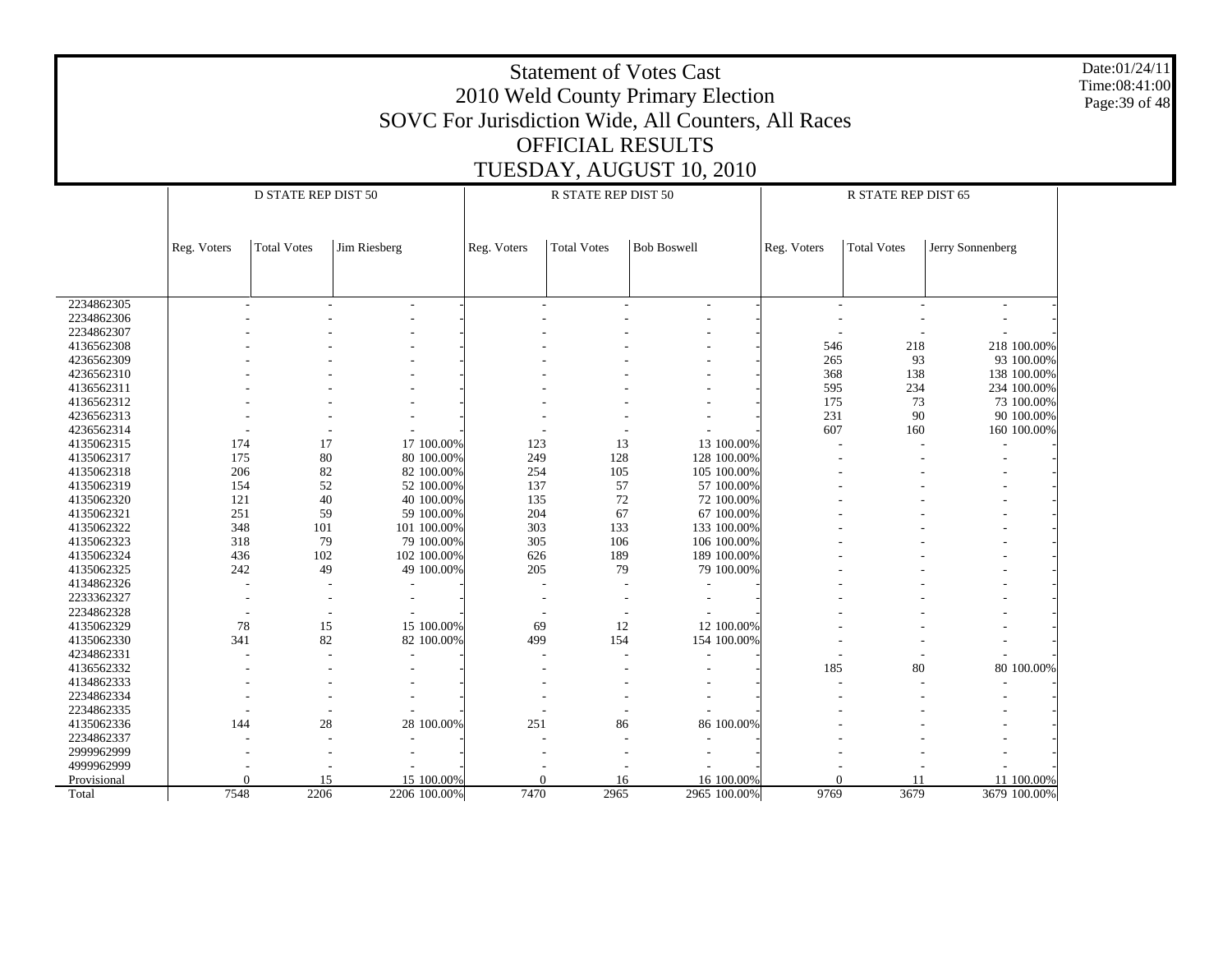|                          |             |                         |                          |             | <b>Statement of Votes Cast</b><br><b>OFFICIAL RESULTS</b> | 2010 Weld County Primary Election<br>SOVC For Jurisdiction Wide, All Counters, All Races |             |                           |                      | Date:01/24/11<br>Time:08:41:00<br>Page: 40 of 48 |
|--------------------------|-------------|-------------------------|--------------------------|-------------|-----------------------------------------------------------|------------------------------------------------------------------------------------------|-------------|---------------------------|----------------------|--------------------------------------------------|
|                          |             |                         |                          |             |                                                           | TUESDAY, AUGUST 10, 2010                                                                 |             |                           |                      |                                                  |
|                          |             | D COMMISSIONER AT-LARGE |                          |             | R COMMISSIONER AT LARGE                                   |                                                                                          |             | R COMMISSIONER DISTRICT 2 |                      |                                                  |
|                          | Reg. Voters | <b>Total Votes</b>      | Tom Pettit               | Reg. Voters | <b>Total Votes</b>                                        | <b>Bill Garcia</b>                                                                       | Reg. Voters | <b>Total Votes</b>        | Douglas J Rademacher |                                                  |
|                          |             |                         |                          |             |                                                           |                                                                                          |             |                           |                      |                                                  |
| Jurisdiction Wide        |             |                         |                          |             |                                                           |                                                                                          |             |                           |                      |                                                  |
| 4136562100               | 180         | 67                      | 67 100.00%               | 521         | 170                                                       | 170 100.00%                                                                              |             |                           |                      |                                                  |
| 4136562101               | 50          | 18                      | 18 100.00%               | 185         | 78                                                        | 78 100.00%                                                                               |             |                           |                      |                                                  |
| 4136562102               | 31          | 11                      | 11 100.00%               | 159         | 73                                                        | 73 100.00%                                                                               |             |                           |                      |                                                  |
| 4136562103               | 52          | 11                      | 11 100.00%               | 185         | 84                                                        | 84 100.00%                                                                               |             |                           |                      |                                                  |
| 4136562104               | 214         | 75                      | 75 100.00%               | 793         | 301                                                       | 301 100.00%                                                                              |             |                           |                      |                                                  |
| 4135062106               | 312         | 59                      | 59 100.00%               | 206         | 76                                                        | 76 100.00%                                                                               |             |                           |                      |                                                  |
| 4135062107               | 621         | 134                     | 134 100.00%              | 267         | 96                                                        | 96 100.00%                                                                               |             |                           |                      |                                                  |
| 4135062108               | 306         | 80                      | 80 100.00%               | 261         | 115                                                       | 115 100.00%                                                                              |             |                           |                      |                                                  |
| 4135062109               | 262         | 69                      | 69 100.00%               | 243         | 105                                                       | 105 100,00%                                                                              |             |                           |                      |                                                  |
| 4135062110               | 314         | 67                      | 67 100.00%               | 184         | 56                                                        | 56 100.00%                                                                               |             |                           |                      |                                                  |
| 4135062111               | 324         | 122                     | 122 100.00%              | 337         | 151                                                       | 151 100.00%                                                                              |             |                           |                      |                                                  |
| 4135062112               | 353<br>322  | 110                     | 110 100.00%              | 242         | 82                                                        | 82 100.00%                                                                               |             |                           |                      |                                                  |
| 4135062114               |             | 145                     | 145 100.00%              | 307         | 127                                                       | 127 100.00%                                                                              |             |                           |                      |                                                  |
| 4134962115               | 367         | 99                      | 99 100.00%               | 784         | 243                                                       | 243 100.00%                                                                              |             |                           |                      |                                                  |
| 4134962116<br>4136562117 | 214<br>159  | 80                      | 80 100.00%               | 314<br>458  | 128                                                       | 128 100.00%<br>160 100.00%                                                               |             |                           |                      |                                                  |
| 4136562118               | 287         | 42<br>74                | 42 100.00%<br>74 100.00% | 786         | 160<br>312                                                | 312 100.00%                                                                              |             |                           |                      |                                                  |
|                          | 98          | 29                      |                          | 270         |                                                           |                                                                                          |             |                           |                      |                                                  |
| 4136562119<br>4134862120 | 47          | 19                      | 29 100.00%<br>19 100.00% | 220         | 111<br>123                                                | 111 100.00%<br>123 100.00%                                                               |             |                           |                      |                                                  |
| 4134962121               | 308         | 79                      | 79 100.00%               | 737         | 243                                                       | 243 100.00%                                                                              |             |                           |                      |                                                  |
| 4134962122               | 266         | 74                      | 74 100.00%               | 446         | 132                                                       | 132 100.00%                                                                              |             |                           |                      |                                                  |
| 4134962123               | 274         | 64                      | 64 100.00%               | 447         | 139                                                       | 139 100.00%                                                                              |             |                           |                      |                                                  |
| 4134862124               | 329         | 108                     | 108 100.00%              | 565         | 225                                                       | 225 100.00%                                                                              |             |                           |                      |                                                  |
| 4134862125               | 222         | 100                     | 100 100.00%              | 518         | 228                                                       | 228 100.00%                                                                              |             |                           |                      |                                                  |
| 4136562126               | 182         | 55                      | 55 100.00%               | 427         | 136                                                       | 136 100.00%                                                                              |             |                           |                      |                                                  |
| 4136562127               | 172         | 44                      | 44 100.00%               | 334         | 119                                                       | 119 100.00%                                                                              |             |                           |                      |                                                  |
| 4136562128               | 187         | 48                      | 48 100.00%               | 696         | 287                                                       | 287 100,00%                                                                              |             |                           |                      |                                                  |
| 4134862129               | 47          | 16                      | 16 100.00%               | 184         | 64                                                        | 64 100.00%                                                                               |             |                           |                      |                                                  |
| 4134962130               | 281         | 91                      | 91 100.00%               | 752         | 251                                                       | 251 100.00%                                                                              |             |                           |                      |                                                  |
| 4136562131               | 137         | 38                      | 38 100.00%               | 448         | 185                                                       | 185 100.00%                                                                              |             |                           |                      |                                                  |
| 4134862132               | 236         | 67                      | 67 100.00%               | 357         | 157                                                       | 157 100.00%                                                                              |             |                           |                      |                                                  |
| 4135062134               | 113         | 40                      | 40 100.00%               | 128         | 67                                                        | 67 100.00%                                                                               |             |                           |                      |                                                  |
| 4134862135               | 177         | 55                      | 55 100.00%               | 437         | 131                                                       | 131 100.00%                                                                              |             |                           |                      |                                                  |
| 4134862136               | 268         | 83                      | 83 100.00%               | 471         | 168                                                       | 168 100.00%                                                                              |             |                           |                      |                                                  |
| 4135062137               | 486         | 107                     | 107 100.00%              | 338         | 82                                                        | 82 100.00%                                                                               |             |                           |                      |                                                  |
| 4136562138               | 173         | 34                      | 34 100.00%               | 458         | 124                                                       | 124 100.00%                                                                              |             |                           |                      |                                                  |
| 4135062139               | 183         | 62                      | 62 100.00%               | 325         | 153                                                       | 153 100.00%                                                                              |             |                           |                      |                                                  |
| 4234862200               | 213         | 55                      | 55 100.00%               | 409         | 121                                                       | 121 100.00%                                                                              |             | 409                       | 125<br>125 100.00%   |                                                  |
| 4234862201               | 251         | 58                      | 58 100.00%               | 427         | 150                                                       | 150 100.00%                                                                              |             | 427                       | 151<br>151 100.00%   |                                                  |
| 4234862202               | 156         | 42                      | 42 100.00%               | 231         | 75                                                        | 75 100.00%                                                                               |             | 231                       | 74<br>74 100.00%     |                                                  |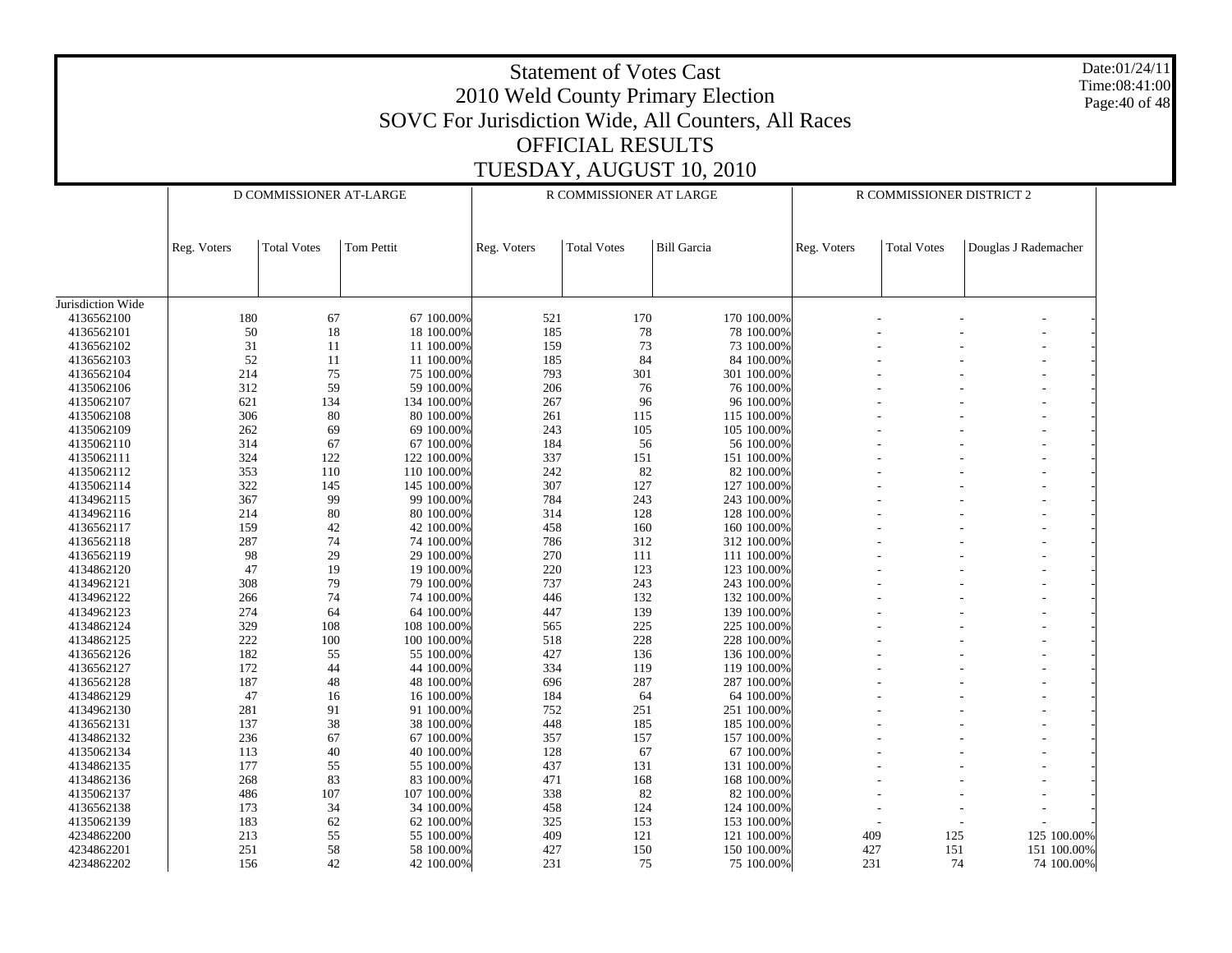Date:01/24/11 Time:08:41:00 Page:41 of 48

| <b>Bill Garcia</b><br><b>Total Votes</b><br>Tom Pettit<br><b>Total Votes</b><br><b>Total Votes</b><br>Douglas J Rademacher<br>Reg. Voters<br>Reg. Voters<br>Reg. Voters<br>2234862203<br>129 100.00%<br>502<br>124 100.00%<br>125 100.00%<br>479<br>129<br>124<br>502<br>125<br>99<br>228<br>54<br>426<br>100<br>2234862204<br>54 100.00%<br>99 100.00%<br>426<br>100 100.00%<br>2234862205<br>452<br>150<br>150 100.00%<br>330<br>106<br>330<br>108<br>108 100.00%<br>106 100.00%<br>84<br>2234862207<br>376<br>84 100.00%<br>620<br>150<br>150 100.00%<br>620<br>154<br>154 100.00%<br>28<br>4234862208<br>135<br>28 100.00%<br>381<br>115 100.00%<br>381<br>125<br>125 100.00%<br>115<br>$78\,$<br>351<br>351<br>4134862211<br>262<br>78 100.00%<br>131<br>131 100.00%<br>139<br>139 100.00%<br>274<br>95<br>473<br>4134862212<br>95 100.00%<br>226<br>226 100.00%<br>473<br>232<br>232 100.00%<br>222<br>19<br>55<br>222<br>4134862213<br>101<br>19 100.00%<br>55 100.00%<br>56<br>56 100.00%<br>4134862214<br>241<br>116<br>116 100.00%<br>676<br>378<br>378 100.00%<br>676<br>384<br>384 100.00%<br>219<br>91<br>593<br>293 100.00%<br>290 100.00%<br>4134862215<br>91 100.00%<br>293<br>593<br>290<br>78<br>301<br>125<br>301<br>4135062217<br>241<br>78 100.00%<br>125 100.00%<br>128<br>128 100.00%<br>50<br>4135062219<br>128<br>50 100.00%<br>152<br>54<br>54 100.00%<br>152<br>54<br>54 100.00%<br>63<br>206<br>208<br>74<br>206<br>$75\,$<br>4135062220<br>63 100.00%<br>74 100.00%<br>75 100.00%<br>396<br>4135062221<br>276<br>106<br>194<br>194 100.00%<br>396<br>196<br>196 100.00%<br>106 100.00%<br>282<br>547<br>238<br>4134862222<br>118<br>238 100.00%<br>547<br>247<br>118 100.00%<br>247 100.00%<br>251<br>101<br>531<br>254<br>253<br>4134862223<br>101 100.00%<br>254 100.00%<br>531<br>253 100.00%<br>43<br>4234862224<br>138<br>235<br>106<br>106 100.00%<br>235<br>105 100.00%<br>43 100.00%<br>105<br>93<br>383<br>4134862226<br>93 100.00%<br>611<br>194<br>194 100.00%<br>611<br>197<br>197 100.00%<br>38<br>357<br>4234862228<br>240<br>38 100.00%<br>96 100.00%<br>357<br>102<br>102 100.00%<br>96<br>4234862229<br>254<br>65<br>65 100.00%<br>657<br>167<br>167 100.00%<br>657<br>171<br>171 100.00%<br>77<br>4234862230<br>266<br>77 100.00%<br>537<br>201<br>201 100.00%<br>537<br>205<br>205 100.00%<br>4234862231<br>320<br>103<br>450<br>179<br>179 100.00%<br>103 100.00%<br>450<br>177<br>177 100.00%<br>4234862232<br>263<br>68<br>68 100.00%<br>425<br>139<br>139 100.00%<br>139 100.00%<br>425<br>139<br>62<br>273<br>4134862235<br>252<br>62 100.00%<br>612<br>273 100.00%<br>612<br>273<br>273 100.00%<br>217<br>33<br>100<br>100 100.00%<br>101 100.00%<br>4235062236<br>111<br>33 100.00%<br>217<br>101<br>389<br>708<br>4234862237<br>105<br>237<br>237 100.00%<br>708<br>246<br>246 100.00%<br>105 100.00%<br>4134862238<br>219<br>75<br>402<br>181<br>181 100.00%<br>402<br>75 100.00%<br>181<br>181 100.00%<br>70<br>604<br>2234862239<br>338<br>159<br>604<br>70 100.00%<br>159 100.00%<br>161<br>161 100.00%<br>123<br>685<br>214<br>2234862240<br>441<br>123 100,00%<br>214 100.00%<br>685<br>213<br>213 100.00%<br>50<br>153<br>273<br>100<br>273<br>99<br>4134862241<br>50 100.00%<br>100 100.00%<br>99 100.00%<br>339<br>97<br>2234862242<br>106<br>106 100.00%<br>340<br>97<br>97 100.00%<br>340<br>97 100.00%<br>395<br>132<br>743<br>332<br>4134862243<br>132 100.00%<br>332 100.00%<br>743<br>338<br>338 100.00%<br>4234862244<br>200<br>51<br>51 100.00%<br>423<br>144<br>144 100.00%<br>423<br>145<br>145 100.00%<br>188<br>42<br>389<br>389<br>4234862245<br>42 100.00%<br>96<br>96 100.00%<br>105<br>105 100.00%<br>30<br>4234862246<br>180<br>30 100.00%<br>260<br>72<br>72 100.00%<br>260<br>71<br>71 100.00%<br>40<br>470<br>132 100.00%<br>470<br>130<br>4234862247<br>172<br>40 100.00%<br>132<br>130 100.00%<br>89<br>300<br>391<br>148<br>148 100.00%<br>4234862300<br>89 100.00%<br>$\overline{\phantom{a}}$<br>$\overline{\phantom{a}}$<br>4236562301<br>357<br>86<br>86 100.00%<br>242<br>79<br>79 100.00%<br>$242\,$<br>71<br>4236562302<br>411<br>103<br>103 100.00%<br>71 100.00%<br>222<br>247<br>78<br>93<br>93 100.00%<br>4236562303<br>78 100.00%<br>371<br>4236562304<br>313<br>91<br>91 100.00%<br>126<br>126 100.00% | D COMMISSIONER AT-LARGE |  |  | R COMMISSIONER AT LARGE | R COMMISSIONER DISTRICT 2 |  |  |
|-------------------------------------------------------------------------------------------------------------------------------------------------------------------------------------------------------------------------------------------------------------------------------------------------------------------------------------------------------------------------------------------------------------------------------------------------------------------------------------------------------------------------------------------------------------------------------------------------------------------------------------------------------------------------------------------------------------------------------------------------------------------------------------------------------------------------------------------------------------------------------------------------------------------------------------------------------------------------------------------------------------------------------------------------------------------------------------------------------------------------------------------------------------------------------------------------------------------------------------------------------------------------------------------------------------------------------------------------------------------------------------------------------------------------------------------------------------------------------------------------------------------------------------------------------------------------------------------------------------------------------------------------------------------------------------------------------------------------------------------------------------------------------------------------------------------------------------------------------------------------------------------------------------------------------------------------------------------------------------------------------------------------------------------------------------------------------------------------------------------------------------------------------------------------------------------------------------------------------------------------------------------------------------------------------------------------------------------------------------------------------------------------------------------------------------------------------------------------------------------------------------------------------------------------------------------------------------------------------------------------------------------------------------------------------------------------------------------------------------------------------------------------------------------------------------------------------------------------------------------------------------------------------------------------------------------------------------------------------------------------------------------------------------------------------------------------------------------------------------------------------------------------------------------------------------------------------------------------------------------------------------------------------------------------------------------------------------------------------------------------------------------------------------------------------------------------------------------------------------------------------------------------------------------------------------------------------------------------------------------------------------------------------------------------------------------------------------------------------------------------------------------------------------------------------------------------------------------------------------------------------------------------------------------------------------------------------------------------------------------------------------------------------------------------------------------------------------------------------------------------------------------------------------------------------------------------------------------------------------------------------------------------------------------------------------|-------------------------|--|--|-------------------------|---------------------------|--|--|
|                                                                                                                                                                                                                                                                                                                                                                                                                                                                                                                                                                                                                                                                                                                                                                                                                                                                                                                                                                                                                                                                                                                                                                                                                                                                                                                                                                                                                                                                                                                                                                                                                                                                                                                                                                                                                                                                                                                                                                                                                                                                                                                                                                                                                                                                                                                                                                                                                                                                                                                                                                                                                                                                                                                                                                                                                                                                                                                                                                                                                                                                                                                                                                                                                                                                                                                                                                                                                                                                                                                                                                                                                                                                                                                                                                                                                                                                                                                                                                                                                                                                                                                                                                                                                                                                                                             |                         |  |  |                         |                           |  |  |
|                                                                                                                                                                                                                                                                                                                                                                                                                                                                                                                                                                                                                                                                                                                                                                                                                                                                                                                                                                                                                                                                                                                                                                                                                                                                                                                                                                                                                                                                                                                                                                                                                                                                                                                                                                                                                                                                                                                                                                                                                                                                                                                                                                                                                                                                                                                                                                                                                                                                                                                                                                                                                                                                                                                                                                                                                                                                                                                                                                                                                                                                                                                                                                                                                                                                                                                                                                                                                                                                                                                                                                                                                                                                                                                                                                                                                                                                                                                                                                                                                                                                                                                                                                                                                                                                                                             |                         |  |  |                         |                           |  |  |
|                                                                                                                                                                                                                                                                                                                                                                                                                                                                                                                                                                                                                                                                                                                                                                                                                                                                                                                                                                                                                                                                                                                                                                                                                                                                                                                                                                                                                                                                                                                                                                                                                                                                                                                                                                                                                                                                                                                                                                                                                                                                                                                                                                                                                                                                                                                                                                                                                                                                                                                                                                                                                                                                                                                                                                                                                                                                                                                                                                                                                                                                                                                                                                                                                                                                                                                                                                                                                                                                                                                                                                                                                                                                                                                                                                                                                                                                                                                                                                                                                                                                                                                                                                                                                                                                                                             |                         |  |  |                         |                           |  |  |
|                                                                                                                                                                                                                                                                                                                                                                                                                                                                                                                                                                                                                                                                                                                                                                                                                                                                                                                                                                                                                                                                                                                                                                                                                                                                                                                                                                                                                                                                                                                                                                                                                                                                                                                                                                                                                                                                                                                                                                                                                                                                                                                                                                                                                                                                                                                                                                                                                                                                                                                                                                                                                                                                                                                                                                                                                                                                                                                                                                                                                                                                                                                                                                                                                                                                                                                                                                                                                                                                                                                                                                                                                                                                                                                                                                                                                                                                                                                                                                                                                                                                                                                                                                                                                                                                                                             |                         |  |  |                         |                           |  |  |
|                                                                                                                                                                                                                                                                                                                                                                                                                                                                                                                                                                                                                                                                                                                                                                                                                                                                                                                                                                                                                                                                                                                                                                                                                                                                                                                                                                                                                                                                                                                                                                                                                                                                                                                                                                                                                                                                                                                                                                                                                                                                                                                                                                                                                                                                                                                                                                                                                                                                                                                                                                                                                                                                                                                                                                                                                                                                                                                                                                                                                                                                                                                                                                                                                                                                                                                                                                                                                                                                                                                                                                                                                                                                                                                                                                                                                                                                                                                                                                                                                                                                                                                                                                                                                                                                                                             |                         |  |  |                         |                           |  |  |
|                                                                                                                                                                                                                                                                                                                                                                                                                                                                                                                                                                                                                                                                                                                                                                                                                                                                                                                                                                                                                                                                                                                                                                                                                                                                                                                                                                                                                                                                                                                                                                                                                                                                                                                                                                                                                                                                                                                                                                                                                                                                                                                                                                                                                                                                                                                                                                                                                                                                                                                                                                                                                                                                                                                                                                                                                                                                                                                                                                                                                                                                                                                                                                                                                                                                                                                                                                                                                                                                                                                                                                                                                                                                                                                                                                                                                                                                                                                                                                                                                                                                                                                                                                                                                                                                                                             |                         |  |  |                         |                           |  |  |
|                                                                                                                                                                                                                                                                                                                                                                                                                                                                                                                                                                                                                                                                                                                                                                                                                                                                                                                                                                                                                                                                                                                                                                                                                                                                                                                                                                                                                                                                                                                                                                                                                                                                                                                                                                                                                                                                                                                                                                                                                                                                                                                                                                                                                                                                                                                                                                                                                                                                                                                                                                                                                                                                                                                                                                                                                                                                                                                                                                                                                                                                                                                                                                                                                                                                                                                                                                                                                                                                                                                                                                                                                                                                                                                                                                                                                                                                                                                                                                                                                                                                                                                                                                                                                                                                                                             |                         |  |  |                         |                           |  |  |
|                                                                                                                                                                                                                                                                                                                                                                                                                                                                                                                                                                                                                                                                                                                                                                                                                                                                                                                                                                                                                                                                                                                                                                                                                                                                                                                                                                                                                                                                                                                                                                                                                                                                                                                                                                                                                                                                                                                                                                                                                                                                                                                                                                                                                                                                                                                                                                                                                                                                                                                                                                                                                                                                                                                                                                                                                                                                                                                                                                                                                                                                                                                                                                                                                                                                                                                                                                                                                                                                                                                                                                                                                                                                                                                                                                                                                                                                                                                                                                                                                                                                                                                                                                                                                                                                                                             |                         |  |  |                         |                           |  |  |
|                                                                                                                                                                                                                                                                                                                                                                                                                                                                                                                                                                                                                                                                                                                                                                                                                                                                                                                                                                                                                                                                                                                                                                                                                                                                                                                                                                                                                                                                                                                                                                                                                                                                                                                                                                                                                                                                                                                                                                                                                                                                                                                                                                                                                                                                                                                                                                                                                                                                                                                                                                                                                                                                                                                                                                                                                                                                                                                                                                                                                                                                                                                                                                                                                                                                                                                                                                                                                                                                                                                                                                                                                                                                                                                                                                                                                                                                                                                                                                                                                                                                                                                                                                                                                                                                                                             |                         |  |  |                         |                           |  |  |
|                                                                                                                                                                                                                                                                                                                                                                                                                                                                                                                                                                                                                                                                                                                                                                                                                                                                                                                                                                                                                                                                                                                                                                                                                                                                                                                                                                                                                                                                                                                                                                                                                                                                                                                                                                                                                                                                                                                                                                                                                                                                                                                                                                                                                                                                                                                                                                                                                                                                                                                                                                                                                                                                                                                                                                                                                                                                                                                                                                                                                                                                                                                                                                                                                                                                                                                                                                                                                                                                                                                                                                                                                                                                                                                                                                                                                                                                                                                                                                                                                                                                                                                                                                                                                                                                                                             |                         |  |  |                         |                           |  |  |
|                                                                                                                                                                                                                                                                                                                                                                                                                                                                                                                                                                                                                                                                                                                                                                                                                                                                                                                                                                                                                                                                                                                                                                                                                                                                                                                                                                                                                                                                                                                                                                                                                                                                                                                                                                                                                                                                                                                                                                                                                                                                                                                                                                                                                                                                                                                                                                                                                                                                                                                                                                                                                                                                                                                                                                                                                                                                                                                                                                                                                                                                                                                                                                                                                                                                                                                                                                                                                                                                                                                                                                                                                                                                                                                                                                                                                                                                                                                                                                                                                                                                                                                                                                                                                                                                                                             |                         |  |  |                         |                           |  |  |
|                                                                                                                                                                                                                                                                                                                                                                                                                                                                                                                                                                                                                                                                                                                                                                                                                                                                                                                                                                                                                                                                                                                                                                                                                                                                                                                                                                                                                                                                                                                                                                                                                                                                                                                                                                                                                                                                                                                                                                                                                                                                                                                                                                                                                                                                                                                                                                                                                                                                                                                                                                                                                                                                                                                                                                                                                                                                                                                                                                                                                                                                                                                                                                                                                                                                                                                                                                                                                                                                                                                                                                                                                                                                                                                                                                                                                                                                                                                                                                                                                                                                                                                                                                                                                                                                                                             |                         |  |  |                         |                           |  |  |
|                                                                                                                                                                                                                                                                                                                                                                                                                                                                                                                                                                                                                                                                                                                                                                                                                                                                                                                                                                                                                                                                                                                                                                                                                                                                                                                                                                                                                                                                                                                                                                                                                                                                                                                                                                                                                                                                                                                                                                                                                                                                                                                                                                                                                                                                                                                                                                                                                                                                                                                                                                                                                                                                                                                                                                                                                                                                                                                                                                                                                                                                                                                                                                                                                                                                                                                                                                                                                                                                                                                                                                                                                                                                                                                                                                                                                                                                                                                                                                                                                                                                                                                                                                                                                                                                                                             |                         |  |  |                         |                           |  |  |
|                                                                                                                                                                                                                                                                                                                                                                                                                                                                                                                                                                                                                                                                                                                                                                                                                                                                                                                                                                                                                                                                                                                                                                                                                                                                                                                                                                                                                                                                                                                                                                                                                                                                                                                                                                                                                                                                                                                                                                                                                                                                                                                                                                                                                                                                                                                                                                                                                                                                                                                                                                                                                                                                                                                                                                                                                                                                                                                                                                                                                                                                                                                                                                                                                                                                                                                                                                                                                                                                                                                                                                                                                                                                                                                                                                                                                                                                                                                                                                                                                                                                                                                                                                                                                                                                                                             |                         |  |  |                         |                           |  |  |
|                                                                                                                                                                                                                                                                                                                                                                                                                                                                                                                                                                                                                                                                                                                                                                                                                                                                                                                                                                                                                                                                                                                                                                                                                                                                                                                                                                                                                                                                                                                                                                                                                                                                                                                                                                                                                                                                                                                                                                                                                                                                                                                                                                                                                                                                                                                                                                                                                                                                                                                                                                                                                                                                                                                                                                                                                                                                                                                                                                                                                                                                                                                                                                                                                                                                                                                                                                                                                                                                                                                                                                                                                                                                                                                                                                                                                                                                                                                                                                                                                                                                                                                                                                                                                                                                                                             |                         |  |  |                         |                           |  |  |
|                                                                                                                                                                                                                                                                                                                                                                                                                                                                                                                                                                                                                                                                                                                                                                                                                                                                                                                                                                                                                                                                                                                                                                                                                                                                                                                                                                                                                                                                                                                                                                                                                                                                                                                                                                                                                                                                                                                                                                                                                                                                                                                                                                                                                                                                                                                                                                                                                                                                                                                                                                                                                                                                                                                                                                                                                                                                                                                                                                                                                                                                                                                                                                                                                                                                                                                                                                                                                                                                                                                                                                                                                                                                                                                                                                                                                                                                                                                                                                                                                                                                                                                                                                                                                                                                                                             |                         |  |  |                         |                           |  |  |
|                                                                                                                                                                                                                                                                                                                                                                                                                                                                                                                                                                                                                                                                                                                                                                                                                                                                                                                                                                                                                                                                                                                                                                                                                                                                                                                                                                                                                                                                                                                                                                                                                                                                                                                                                                                                                                                                                                                                                                                                                                                                                                                                                                                                                                                                                                                                                                                                                                                                                                                                                                                                                                                                                                                                                                                                                                                                                                                                                                                                                                                                                                                                                                                                                                                                                                                                                                                                                                                                                                                                                                                                                                                                                                                                                                                                                                                                                                                                                                                                                                                                                                                                                                                                                                                                                                             |                         |  |  |                         |                           |  |  |
|                                                                                                                                                                                                                                                                                                                                                                                                                                                                                                                                                                                                                                                                                                                                                                                                                                                                                                                                                                                                                                                                                                                                                                                                                                                                                                                                                                                                                                                                                                                                                                                                                                                                                                                                                                                                                                                                                                                                                                                                                                                                                                                                                                                                                                                                                                                                                                                                                                                                                                                                                                                                                                                                                                                                                                                                                                                                                                                                                                                                                                                                                                                                                                                                                                                                                                                                                                                                                                                                                                                                                                                                                                                                                                                                                                                                                                                                                                                                                                                                                                                                                                                                                                                                                                                                                                             |                         |  |  |                         |                           |  |  |
|                                                                                                                                                                                                                                                                                                                                                                                                                                                                                                                                                                                                                                                                                                                                                                                                                                                                                                                                                                                                                                                                                                                                                                                                                                                                                                                                                                                                                                                                                                                                                                                                                                                                                                                                                                                                                                                                                                                                                                                                                                                                                                                                                                                                                                                                                                                                                                                                                                                                                                                                                                                                                                                                                                                                                                                                                                                                                                                                                                                                                                                                                                                                                                                                                                                                                                                                                                                                                                                                                                                                                                                                                                                                                                                                                                                                                                                                                                                                                                                                                                                                                                                                                                                                                                                                                                             |                         |  |  |                         |                           |  |  |
|                                                                                                                                                                                                                                                                                                                                                                                                                                                                                                                                                                                                                                                                                                                                                                                                                                                                                                                                                                                                                                                                                                                                                                                                                                                                                                                                                                                                                                                                                                                                                                                                                                                                                                                                                                                                                                                                                                                                                                                                                                                                                                                                                                                                                                                                                                                                                                                                                                                                                                                                                                                                                                                                                                                                                                                                                                                                                                                                                                                                                                                                                                                                                                                                                                                                                                                                                                                                                                                                                                                                                                                                                                                                                                                                                                                                                                                                                                                                                                                                                                                                                                                                                                                                                                                                                                             |                         |  |  |                         |                           |  |  |
|                                                                                                                                                                                                                                                                                                                                                                                                                                                                                                                                                                                                                                                                                                                                                                                                                                                                                                                                                                                                                                                                                                                                                                                                                                                                                                                                                                                                                                                                                                                                                                                                                                                                                                                                                                                                                                                                                                                                                                                                                                                                                                                                                                                                                                                                                                                                                                                                                                                                                                                                                                                                                                                                                                                                                                                                                                                                                                                                                                                                                                                                                                                                                                                                                                                                                                                                                                                                                                                                                                                                                                                                                                                                                                                                                                                                                                                                                                                                                                                                                                                                                                                                                                                                                                                                                                             |                         |  |  |                         |                           |  |  |
|                                                                                                                                                                                                                                                                                                                                                                                                                                                                                                                                                                                                                                                                                                                                                                                                                                                                                                                                                                                                                                                                                                                                                                                                                                                                                                                                                                                                                                                                                                                                                                                                                                                                                                                                                                                                                                                                                                                                                                                                                                                                                                                                                                                                                                                                                                                                                                                                                                                                                                                                                                                                                                                                                                                                                                                                                                                                                                                                                                                                                                                                                                                                                                                                                                                                                                                                                                                                                                                                                                                                                                                                                                                                                                                                                                                                                                                                                                                                                                                                                                                                                                                                                                                                                                                                                                             |                         |  |  |                         |                           |  |  |
|                                                                                                                                                                                                                                                                                                                                                                                                                                                                                                                                                                                                                                                                                                                                                                                                                                                                                                                                                                                                                                                                                                                                                                                                                                                                                                                                                                                                                                                                                                                                                                                                                                                                                                                                                                                                                                                                                                                                                                                                                                                                                                                                                                                                                                                                                                                                                                                                                                                                                                                                                                                                                                                                                                                                                                                                                                                                                                                                                                                                                                                                                                                                                                                                                                                                                                                                                                                                                                                                                                                                                                                                                                                                                                                                                                                                                                                                                                                                                                                                                                                                                                                                                                                                                                                                                                             |                         |  |  |                         |                           |  |  |
|                                                                                                                                                                                                                                                                                                                                                                                                                                                                                                                                                                                                                                                                                                                                                                                                                                                                                                                                                                                                                                                                                                                                                                                                                                                                                                                                                                                                                                                                                                                                                                                                                                                                                                                                                                                                                                                                                                                                                                                                                                                                                                                                                                                                                                                                                                                                                                                                                                                                                                                                                                                                                                                                                                                                                                                                                                                                                                                                                                                                                                                                                                                                                                                                                                                                                                                                                                                                                                                                                                                                                                                                                                                                                                                                                                                                                                                                                                                                                                                                                                                                                                                                                                                                                                                                                                             |                         |  |  |                         |                           |  |  |
|                                                                                                                                                                                                                                                                                                                                                                                                                                                                                                                                                                                                                                                                                                                                                                                                                                                                                                                                                                                                                                                                                                                                                                                                                                                                                                                                                                                                                                                                                                                                                                                                                                                                                                                                                                                                                                                                                                                                                                                                                                                                                                                                                                                                                                                                                                                                                                                                                                                                                                                                                                                                                                                                                                                                                                                                                                                                                                                                                                                                                                                                                                                                                                                                                                                                                                                                                                                                                                                                                                                                                                                                                                                                                                                                                                                                                                                                                                                                                                                                                                                                                                                                                                                                                                                                                                             |                         |  |  |                         |                           |  |  |
|                                                                                                                                                                                                                                                                                                                                                                                                                                                                                                                                                                                                                                                                                                                                                                                                                                                                                                                                                                                                                                                                                                                                                                                                                                                                                                                                                                                                                                                                                                                                                                                                                                                                                                                                                                                                                                                                                                                                                                                                                                                                                                                                                                                                                                                                                                                                                                                                                                                                                                                                                                                                                                                                                                                                                                                                                                                                                                                                                                                                                                                                                                                                                                                                                                                                                                                                                                                                                                                                                                                                                                                                                                                                                                                                                                                                                                                                                                                                                                                                                                                                                                                                                                                                                                                                                                             |                         |  |  |                         |                           |  |  |
|                                                                                                                                                                                                                                                                                                                                                                                                                                                                                                                                                                                                                                                                                                                                                                                                                                                                                                                                                                                                                                                                                                                                                                                                                                                                                                                                                                                                                                                                                                                                                                                                                                                                                                                                                                                                                                                                                                                                                                                                                                                                                                                                                                                                                                                                                                                                                                                                                                                                                                                                                                                                                                                                                                                                                                                                                                                                                                                                                                                                                                                                                                                                                                                                                                                                                                                                                                                                                                                                                                                                                                                                                                                                                                                                                                                                                                                                                                                                                                                                                                                                                                                                                                                                                                                                                                             |                         |  |  |                         |                           |  |  |
|                                                                                                                                                                                                                                                                                                                                                                                                                                                                                                                                                                                                                                                                                                                                                                                                                                                                                                                                                                                                                                                                                                                                                                                                                                                                                                                                                                                                                                                                                                                                                                                                                                                                                                                                                                                                                                                                                                                                                                                                                                                                                                                                                                                                                                                                                                                                                                                                                                                                                                                                                                                                                                                                                                                                                                                                                                                                                                                                                                                                                                                                                                                                                                                                                                                                                                                                                                                                                                                                                                                                                                                                                                                                                                                                                                                                                                                                                                                                                                                                                                                                                                                                                                                                                                                                                                             |                         |  |  |                         |                           |  |  |
|                                                                                                                                                                                                                                                                                                                                                                                                                                                                                                                                                                                                                                                                                                                                                                                                                                                                                                                                                                                                                                                                                                                                                                                                                                                                                                                                                                                                                                                                                                                                                                                                                                                                                                                                                                                                                                                                                                                                                                                                                                                                                                                                                                                                                                                                                                                                                                                                                                                                                                                                                                                                                                                                                                                                                                                                                                                                                                                                                                                                                                                                                                                                                                                                                                                                                                                                                                                                                                                                                                                                                                                                                                                                                                                                                                                                                                                                                                                                                                                                                                                                                                                                                                                                                                                                                                             |                         |  |  |                         |                           |  |  |
|                                                                                                                                                                                                                                                                                                                                                                                                                                                                                                                                                                                                                                                                                                                                                                                                                                                                                                                                                                                                                                                                                                                                                                                                                                                                                                                                                                                                                                                                                                                                                                                                                                                                                                                                                                                                                                                                                                                                                                                                                                                                                                                                                                                                                                                                                                                                                                                                                                                                                                                                                                                                                                                                                                                                                                                                                                                                                                                                                                                                                                                                                                                                                                                                                                                                                                                                                                                                                                                                                                                                                                                                                                                                                                                                                                                                                                                                                                                                                                                                                                                                                                                                                                                                                                                                                                             |                         |  |  |                         |                           |  |  |
|                                                                                                                                                                                                                                                                                                                                                                                                                                                                                                                                                                                                                                                                                                                                                                                                                                                                                                                                                                                                                                                                                                                                                                                                                                                                                                                                                                                                                                                                                                                                                                                                                                                                                                                                                                                                                                                                                                                                                                                                                                                                                                                                                                                                                                                                                                                                                                                                                                                                                                                                                                                                                                                                                                                                                                                                                                                                                                                                                                                                                                                                                                                                                                                                                                                                                                                                                                                                                                                                                                                                                                                                                                                                                                                                                                                                                                                                                                                                                                                                                                                                                                                                                                                                                                                                                                             |                         |  |  |                         |                           |  |  |
|                                                                                                                                                                                                                                                                                                                                                                                                                                                                                                                                                                                                                                                                                                                                                                                                                                                                                                                                                                                                                                                                                                                                                                                                                                                                                                                                                                                                                                                                                                                                                                                                                                                                                                                                                                                                                                                                                                                                                                                                                                                                                                                                                                                                                                                                                                                                                                                                                                                                                                                                                                                                                                                                                                                                                                                                                                                                                                                                                                                                                                                                                                                                                                                                                                                                                                                                                                                                                                                                                                                                                                                                                                                                                                                                                                                                                                                                                                                                                                                                                                                                                                                                                                                                                                                                                                             |                         |  |  |                         |                           |  |  |
|                                                                                                                                                                                                                                                                                                                                                                                                                                                                                                                                                                                                                                                                                                                                                                                                                                                                                                                                                                                                                                                                                                                                                                                                                                                                                                                                                                                                                                                                                                                                                                                                                                                                                                                                                                                                                                                                                                                                                                                                                                                                                                                                                                                                                                                                                                                                                                                                                                                                                                                                                                                                                                                                                                                                                                                                                                                                                                                                                                                                                                                                                                                                                                                                                                                                                                                                                                                                                                                                                                                                                                                                                                                                                                                                                                                                                                                                                                                                                                                                                                                                                                                                                                                                                                                                                                             |                         |  |  |                         |                           |  |  |
|                                                                                                                                                                                                                                                                                                                                                                                                                                                                                                                                                                                                                                                                                                                                                                                                                                                                                                                                                                                                                                                                                                                                                                                                                                                                                                                                                                                                                                                                                                                                                                                                                                                                                                                                                                                                                                                                                                                                                                                                                                                                                                                                                                                                                                                                                                                                                                                                                                                                                                                                                                                                                                                                                                                                                                                                                                                                                                                                                                                                                                                                                                                                                                                                                                                                                                                                                                                                                                                                                                                                                                                                                                                                                                                                                                                                                                                                                                                                                                                                                                                                                                                                                                                                                                                                                                             |                         |  |  |                         |                           |  |  |
|                                                                                                                                                                                                                                                                                                                                                                                                                                                                                                                                                                                                                                                                                                                                                                                                                                                                                                                                                                                                                                                                                                                                                                                                                                                                                                                                                                                                                                                                                                                                                                                                                                                                                                                                                                                                                                                                                                                                                                                                                                                                                                                                                                                                                                                                                                                                                                                                                                                                                                                                                                                                                                                                                                                                                                                                                                                                                                                                                                                                                                                                                                                                                                                                                                                                                                                                                                                                                                                                                                                                                                                                                                                                                                                                                                                                                                                                                                                                                                                                                                                                                                                                                                                                                                                                                                             |                         |  |  |                         |                           |  |  |
|                                                                                                                                                                                                                                                                                                                                                                                                                                                                                                                                                                                                                                                                                                                                                                                                                                                                                                                                                                                                                                                                                                                                                                                                                                                                                                                                                                                                                                                                                                                                                                                                                                                                                                                                                                                                                                                                                                                                                                                                                                                                                                                                                                                                                                                                                                                                                                                                                                                                                                                                                                                                                                                                                                                                                                                                                                                                                                                                                                                                                                                                                                                                                                                                                                                                                                                                                                                                                                                                                                                                                                                                                                                                                                                                                                                                                                                                                                                                                                                                                                                                                                                                                                                                                                                                                                             |                         |  |  |                         |                           |  |  |
|                                                                                                                                                                                                                                                                                                                                                                                                                                                                                                                                                                                                                                                                                                                                                                                                                                                                                                                                                                                                                                                                                                                                                                                                                                                                                                                                                                                                                                                                                                                                                                                                                                                                                                                                                                                                                                                                                                                                                                                                                                                                                                                                                                                                                                                                                                                                                                                                                                                                                                                                                                                                                                                                                                                                                                                                                                                                                                                                                                                                                                                                                                                                                                                                                                                                                                                                                                                                                                                                                                                                                                                                                                                                                                                                                                                                                                                                                                                                                                                                                                                                                                                                                                                                                                                                                                             |                         |  |  |                         |                           |  |  |
|                                                                                                                                                                                                                                                                                                                                                                                                                                                                                                                                                                                                                                                                                                                                                                                                                                                                                                                                                                                                                                                                                                                                                                                                                                                                                                                                                                                                                                                                                                                                                                                                                                                                                                                                                                                                                                                                                                                                                                                                                                                                                                                                                                                                                                                                                                                                                                                                                                                                                                                                                                                                                                                                                                                                                                                                                                                                                                                                                                                                                                                                                                                                                                                                                                                                                                                                                                                                                                                                                                                                                                                                                                                                                                                                                                                                                                                                                                                                                                                                                                                                                                                                                                                                                                                                                                             |                         |  |  |                         |                           |  |  |
|                                                                                                                                                                                                                                                                                                                                                                                                                                                                                                                                                                                                                                                                                                                                                                                                                                                                                                                                                                                                                                                                                                                                                                                                                                                                                                                                                                                                                                                                                                                                                                                                                                                                                                                                                                                                                                                                                                                                                                                                                                                                                                                                                                                                                                                                                                                                                                                                                                                                                                                                                                                                                                                                                                                                                                                                                                                                                                                                                                                                                                                                                                                                                                                                                                                                                                                                                                                                                                                                                                                                                                                                                                                                                                                                                                                                                                                                                                                                                                                                                                                                                                                                                                                                                                                                                                             |                         |  |  |                         |                           |  |  |
|                                                                                                                                                                                                                                                                                                                                                                                                                                                                                                                                                                                                                                                                                                                                                                                                                                                                                                                                                                                                                                                                                                                                                                                                                                                                                                                                                                                                                                                                                                                                                                                                                                                                                                                                                                                                                                                                                                                                                                                                                                                                                                                                                                                                                                                                                                                                                                                                                                                                                                                                                                                                                                                                                                                                                                                                                                                                                                                                                                                                                                                                                                                                                                                                                                                                                                                                                                                                                                                                                                                                                                                                                                                                                                                                                                                                                                                                                                                                                                                                                                                                                                                                                                                                                                                                                                             |                         |  |  |                         |                           |  |  |
|                                                                                                                                                                                                                                                                                                                                                                                                                                                                                                                                                                                                                                                                                                                                                                                                                                                                                                                                                                                                                                                                                                                                                                                                                                                                                                                                                                                                                                                                                                                                                                                                                                                                                                                                                                                                                                                                                                                                                                                                                                                                                                                                                                                                                                                                                                                                                                                                                                                                                                                                                                                                                                                                                                                                                                                                                                                                                                                                                                                                                                                                                                                                                                                                                                                                                                                                                                                                                                                                                                                                                                                                                                                                                                                                                                                                                                                                                                                                                                                                                                                                                                                                                                                                                                                                                                             |                         |  |  |                         |                           |  |  |
|                                                                                                                                                                                                                                                                                                                                                                                                                                                                                                                                                                                                                                                                                                                                                                                                                                                                                                                                                                                                                                                                                                                                                                                                                                                                                                                                                                                                                                                                                                                                                                                                                                                                                                                                                                                                                                                                                                                                                                                                                                                                                                                                                                                                                                                                                                                                                                                                                                                                                                                                                                                                                                                                                                                                                                                                                                                                                                                                                                                                                                                                                                                                                                                                                                                                                                                                                                                                                                                                                                                                                                                                                                                                                                                                                                                                                                                                                                                                                                                                                                                                                                                                                                                                                                                                                                             |                         |  |  |                         |                           |  |  |
|                                                                                                                                                                                                                                                                                                                                                                                                                                                                                                                                                                                                                                                                                                                                                                                                                                                                                                                                                                                                                                                                                                                                                                                                                                                                                                                                                                                                                                                                                                                                                                                                                                                                                                                                                                                                                                                                                                                                                                                                                                                                                                                                                                                                                                                                                                                                                                                                                                                                                                                                                                                                                                                                                                                                                                                                                                                                                                                                                                                                                                                                                                                                                                                                                                                                                                                                                                                                                                                                                                                                                                                                                                                                                                                                                                                                                                                                                                                                                                                                                                                                                                                                                                                                                                                                                                             |                         |  |  |                         |                           |  |  |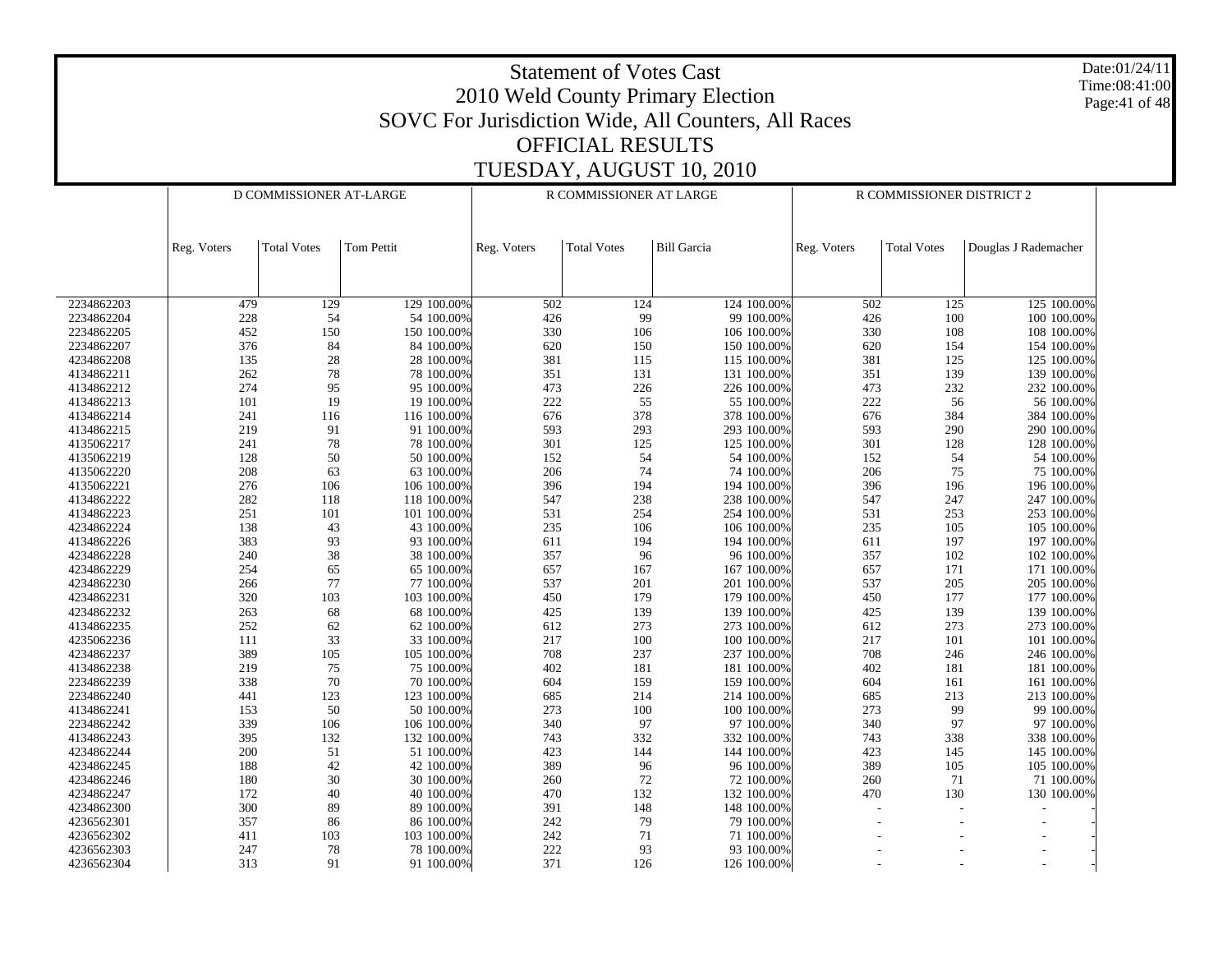Date:01/24/11 Time:08:41:00 Page:42 of 48

|             | D COMMISSIONER AT-LARGE |                    |              | R COMMISSIONER AT LARGE |                    | R COMMISSIONER DISTRICT 2 |             |                    |                      |  |
|-------------|-------------------------|--------------------|--------------|-------------------------|--------------------|---------------------------|-------------|--------------------|----------------------|--|
|             |                         |                    |              |                         |                    |                           |             |                    |                      |  |
|             |                         |                    |              |                         |                    |                           |             |                    |                      |  |
|             | Reg. Voters             | <b>Total Votes</b> | Tom Pettit   | Reg. Voters             | <b>Total Votes</b> | <b>Bill Garcia</b>        | Reg. Voters | <b>Total Votes</b> | Douglas J Rademacher |  |
|             |                         |                    |              |                         |                    |                           |             |                    |                      |  |
|             |                         |                    |              |                         |                    |                           |             |                    |                      |  |
| 2234862305  | 384                     | 96                 | 96 100.00%   | 403                     | 129                | 129 100.00%               | ÷,          |                    | ٠                    |  |
| 2234862306  | 300                     | 73                 | 73 100.00%   | 211                     | 70                 | 70 100.00%                |             |                    |                      |  |
| 2234862307  | 362                     | 80                 | 80 100,00%   | 330                     | 68                 | 68 100,00%                |             |                    |                      |  |
| 4136562308  | 199                     | 53                 | 53 100.00%   | 546                     | 212                | 212 100.00%               |             |                    |                      |  |
| 4236562309  | 99                      | 29                 | 29 100.00%   | 265                     | 90                 | 90 100.00%                |             |                    |                      |  |
| 4236562310  | 220                     | 56                 | 56 100.00%   | 368                     | 131                | 131 100.00%               |             |                    |                      |  |
| 4136562311  | 283                     | 83                 | 83 100.00%   | 595                     | 222                | 222 100.00%               |             |                    |                      |  |
| 4136562312  | 61                      | 16                 | 16 100.00%   | 175                     | 67                 | 67 100.00%                |             |                    |                      |  |
| 4236562313  | 163                     | 58                 | 58 100.00%   | 231                     | 91                 | 91 100.00%                |             |                    |                      |  |
| 4236562314  | 527                     | 126                | 126 100.00%  | 607                     | 155                | 155 100.00%               |             |                    |                      |  |
| 4135062315  | 174                     | 15                 | 15 100,00%   | 123                     | 13                 | 13 100,00%                |             |                    |                      |  |
| 4135062317  | 175                     | 74                 | 74 100.00%   | 249                     | 119                | 119 100.00%               |             |                    |                      |  |
| 4135062318  | 206                     | 85                 | 85 100.00%   | 254                     | 104                | 104 100.00%               |             |                    |                      |  |
| 4135062319  | 154                     | 53                 | 53 100.00%   | 137                     | 50                 | 50 100.00%                |             |                    |                      |  |
| 4135062320  | 121                     | 36                 | 36 100.00%   | 135                     | 71                 | 71 100.00%                |             |                    |                      |  |
| 4135062321  | 251                     | 57                 | 57 100.00%   | 204                     | 65                 | 65 100.00%                |             |                    |                      |  |
| 4135062322  | 348                     | 102                | 102 100.00%  | 303                     | 134                | 134 100.00%               |             |                    |                      |  |
| 4135062323  | 318                     | 74                 | 74 100.00%   | 305                     | 108                | 108 100.00%               |             |                    |                      |  |
| 4135062324  | 436                     | 99                 | 99 100.00%   | 626                     | 188                | 188 100.00%               |             |                    |                      |  |
| 4135062325  | 242                     | 46                 | 46 100.00%   | 205                     | 71                 | 71 100.00%                |             |                    |                      |  |
| 4134862326  | 261                     | 87                 | 87 100.00%   | 369                     | 147                | 147 100.00%               |             |                    |                      |  |
| 2233362327  | 10                      | $\theta$           | $\theta$     | 12                      | $\overline{4}$     | 4 100.00%                 |             |                    |                      |  |
| 2234862328  | 428                     | 99                 | 99 100.00%   | 589                     | 122                | 122 100,00%               |             |                    |                      |  |
| 4135062329  | 78                      | 14                 | 14 100.00%   | 69                      | 10                 | 10 100.00%                |             |                    |                      |  |
| 4135062330  | 341                     | 76                 | 76 100.00%   | 499                     | 148                | 148 100.00%               |             |                    |                      |  |
| 4234862331  | 320                     | 87                 | 87 100.00%   | 489                     | 202                | 202 100.00%               |             |                    |                      |  |
| 4136562332  | 34                      | 12                 | 12 100.00%   | 185                     | 80                 | 80 100,00%                |             |                    |                      |  |
| 4134862333  | 209                     | 67                 | 67 100.00%   | 288                     | 103                | 103 100.00%               |             |                    |                      |  |
| 2234862334  | 398                     | 104                | 104 100.00%  | 587                     | 160                | 160 100.00%               |             |                    |                      |  |
| 2234862335  | 230                     | 86                 | 86 100.00%   | 404                     | 140                | 140 100.00%               |             |                    |                      |  |
| 4135062336  | 144                     | 26                 | 26 100.00%   | 251                     | 85                 | 85 100.00%                |             |                    |                      |  |
| 2234862337  | 321                     | 74                 | 74 100.00%   | 496                     | 132                | 132 100.00%               |             |                    |                      |  |
| 2999962999  |                         |                    |              |                         |                    |                           |             |                    |                      |  |
| 4999962999  |                         |                    |              |                         |                    |                           |             |                    |                      |  |
| Provisional | 0                       | 43                 | 43 100.00%   | $\Omega$                | 76                 | 76 100.00%                | $\Omega$    |                    | 28<br>28 100.00%     |  |
| Total       | 27993                   | 7930               | 7930 100.00% | 43940                   | 15747              | 15747 100.00%             | 17172       | 6300               | 6300 100.00%         |  |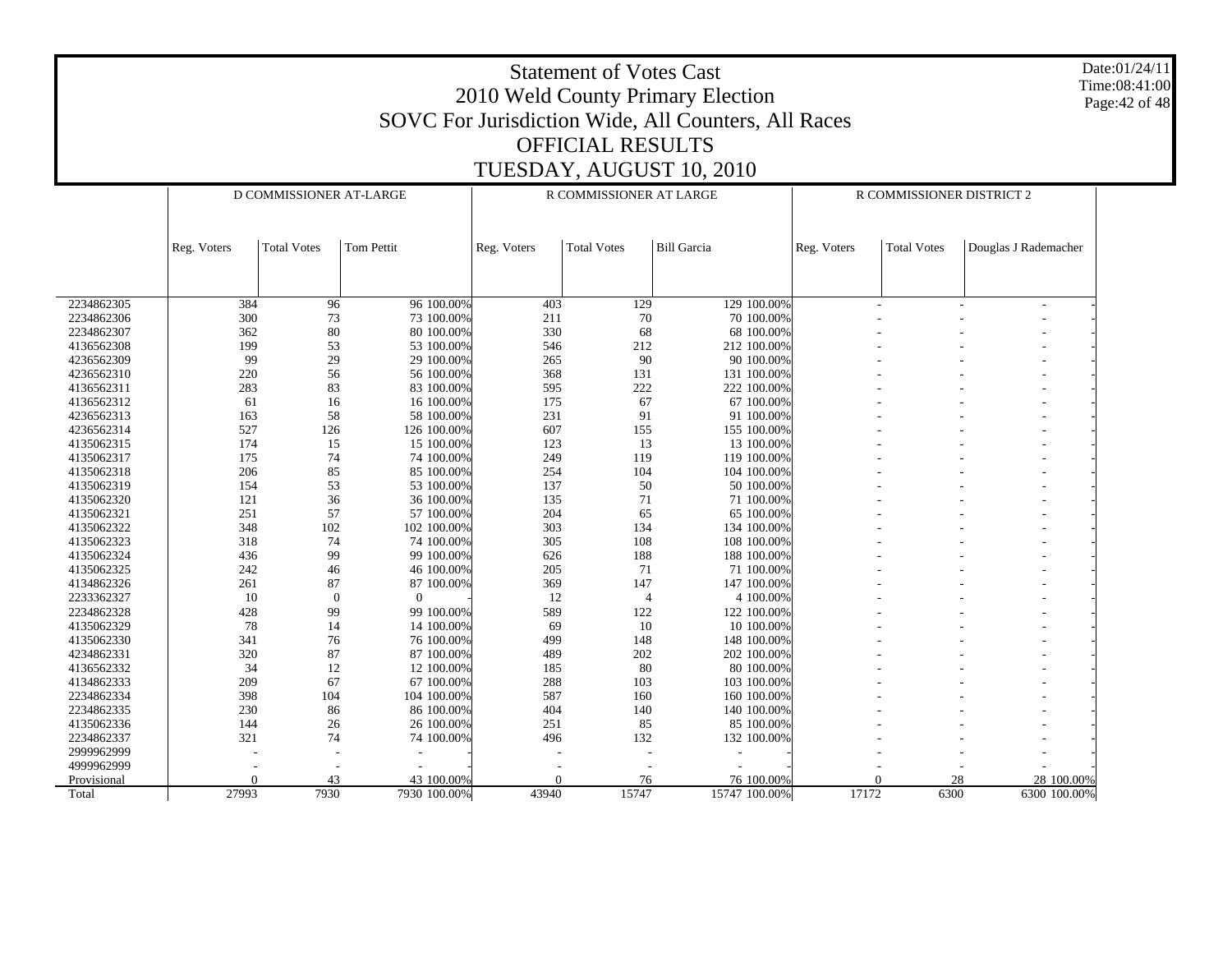Statement of Votes Cast2010 Weld County Primary Election SOVC For Jurisdiction Wide, All Counters, All Races OFFICIAL RESULTSTUESDAY, AUGUST 10, 2010 Date:01/24/11Time:08:41:00Page:43 of 48 Jurisdiction Wide 4136562100 4136562101 4136562102 4136562103 4136562104 4135062106 4135062107 4135062108 4135062109 4135062110 4135062111 4135062112 4135062114 4134962115 4134962116 4136562117 4136562118 4136562119 4134862120 4134962121 4134962122 4134962123 4134862124 4134862125 4136562126 4136562127 4136562128 4134862129 4134962130 4136562131 4134862132 4135062134 4134862135 4134862136 4135062137 4136562138 4135062139 4234862200 4234862201 4234862202Reg. Voters | Total Votes | Steve Moreno R CLERK AND RECORDERReg. Voters | Total Votes | Christopher Woodruff R ASSESSORReg. Voters | Total Votes | Joseph R. Padilla D SHERIFF521 183 183 100.00% $\%$  521 177 100.00% 180 65 65 100.00% 185 82 82 100.00% $\%$  185 79 79 100.00% 50 18 18 100.00% 159 78 78 100.00% $\%$  159 75 75 100.00% 31 11 11 100.00% 185 87 87 100.00%% 185 85 85 100.00% 52 10 10 100.00% 793 321 321 100.00% 793 308 308 100.00% 214 65 65 100.00% 206 80 80 100.00% $\%$  206 73 73 100.00% 312 58 58 100.00% 267 100 100 100.00% $\%$  267 98 98 100.00% 621 141 141 100.00% 261 126 126 100.00% $\%$  261 118 118 118 00.00% 306 79 79 100.00% 243 110 110 100.00% $\%$  243 102 102 100.00% 262 67 67 100.00% 184 59 59 100.00% $\%$  184 58 58 100.00% 314 67 67 100.00% 337 166 166 100.00% 337 158 158 100.00% 324 112 112 100.00% 242 89 89 100.00% $\%$  242 82 82 100.00% 353 105 105 100.00% 307 137 137 100.00% 307 130 130 100.00% 322 139 139 100.00% 784 265 265 100.00% 784 248 248 100.00% 367 97 97 100.00% 314 137 137 100.00% $\%$  314 128 128 100.00% 214 80 80 100.00% 458 164 164 100.00% $\%$  458 159 100.00% 159 41 41 100.00% 786 336 336 100.00% 786 321 321 100.00% 287 72 72 100.00% 270 120 120 100.00% $\%$  270 114 114 100.00% 98 27 27 100.00% 220 124 124 100.00%220 122 122 100.00% 47 20 20 100.00% 737 255 255 100.00% $\%$  737 245 245 100.00% 308 77 7100.00% 446 143 143 100.00% $\%$  446 135 100.00% 266 73 73 100.00% 447 153 153 100.00%447 141 100.00% 274 66 66 100.00% 565 237 237 100.00% 565 229 229 100.00% 329 101 101 100.00% 518 245 245 100.00% $\%$  518 234 234 234 100.00% 222 92 92 100.00% 427 148 148 100.00%427 142 142 100.00% 182 57 57 100.00% 334 134 134 100.00% $\%$  334 128 128 100.00% 172 40 40 100.00% 696 314 314 100.00% $\%$  696 292 292 100.00% 187 43 43 100.00% 184 71 71 100.00% $\%$  184 66 66 100.00% 47 16 16 100.00% 752 265 265 100.00% $\%$  752 249 249 100.00% 281 88 88 100.00% 448 194 194 100.00% $\%$  448 189 100.00% 137 36 36 100.00% 357 170 170 100.00% $\%$  357 163 163 100.00% 236 64 64 100.00% 128 74 74 100.00% $\%$  128 67 67 100.00% 113 39 39 100.00% 437 138 138 100.00% $\%$  437 135 135 100.00% 177 54 54 100.00% 471 186 186 100.00%471 166 100.00% 268 80 80 100.009 338 86 86 100.00% $\%$  338 81 81 81 100.00% 486 114 114 100.00% 458 125 125 100.00%458 124 124 100.00% 173 33 33 100.00% 325 164 164 100.00% $\%$  325 157 100.00% 183 54 54 100.00% 409 128 128 100.00% $\%$  409 122 122 100.00% 213 53 53 100.00% 427 161 161 100.00%427 151 100.00% 251 54 54 100.00% 231 84 84 100.00%231 73 73 100.00% 156 44 44 100.00%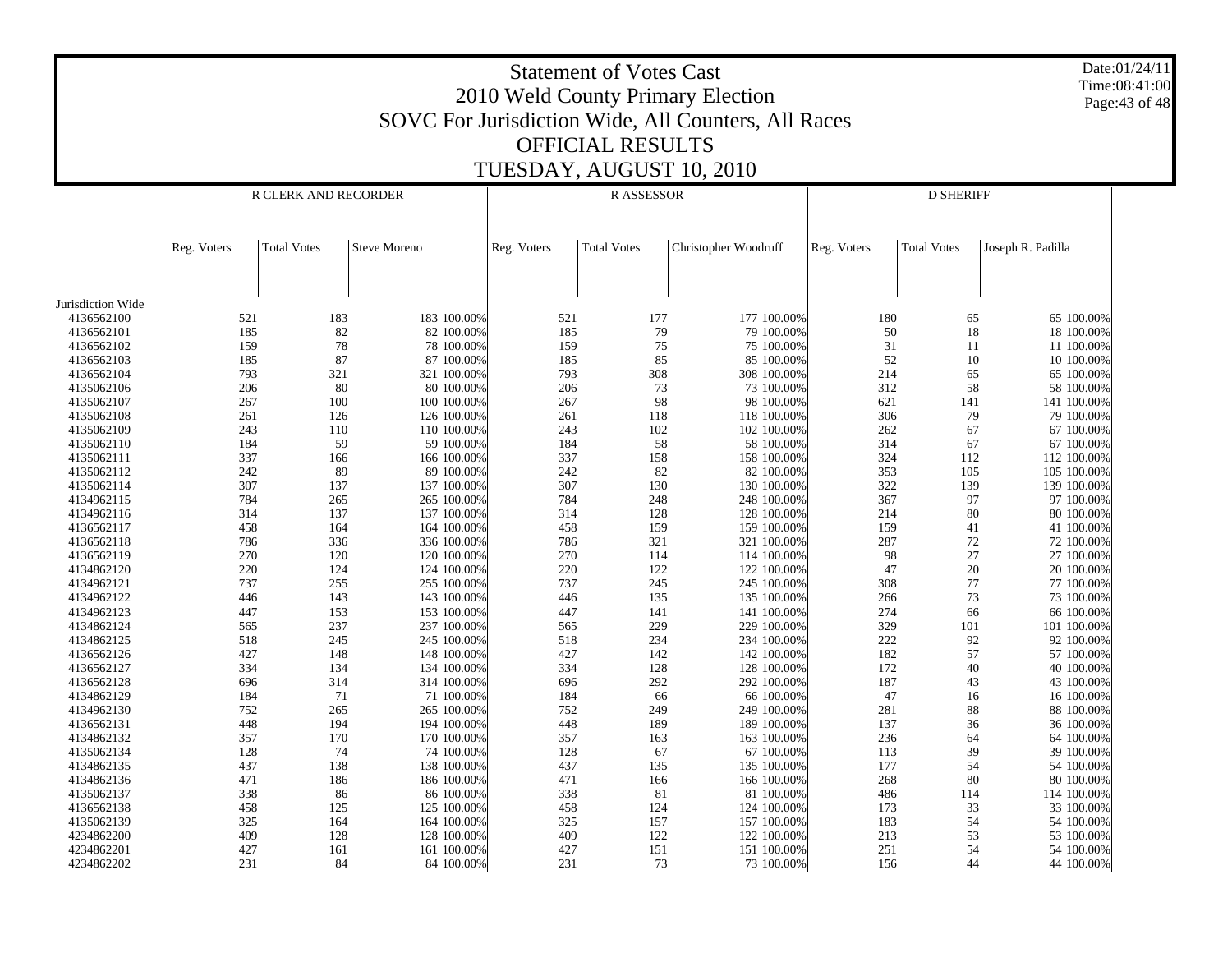Date:01/24/11 Time:08:41:00 Page:44 of 48

|            | R CLERK AND RECORDER |                    |              | <b>RASSESSOR</b> |                    | <b>D SHERIFF</b>     |             |                    |                   |
|------------|----------------------|--------------------|--------------|------------------|--------------------|----------------------|-------------|--------------------|-------------------|
|            | Reg. Voters          | <b>Total Votes</b> | Steve Moreno | Reg. Voters      | <b>Total Votes</b> | Christopher Woodruff | Reg. Voters | <b>Total Votes</b> | Joseph R. Padilla |
|            |                      |                    |              |                  |                    |                      |             |                    |                   |
|            |                      |                    |              |                  |                    |                      |             |                    |                   |
| 2234862203 | 502                  | 130                | 130 100.00%  | 502              | 126                | 126 100.00%          | 479         | 129                | 129 100.00%       |
| 2234862204 | 426                  | 109                | 109 100.00%  | 426              | 103                | 103 100.00%          | 228         | 56                 | 56 100.00%        |
| 2234862205 | 330                  | 115                | 115 100.00%  | 330              | 110                | 110 100.00%          | 452         | 146                | 146 100.00%       |
| 2234862207 | 620                  | 157                | 157 100.00%  | 620              | 152                | 152 100.00%          | 376         | 83                 | 83 100.00%        |
| 4234862208 | 381                  | 127                | 127 100.00%  | 381              | 116                | 116 100.00%          | 135         | 30                 | 30 100.00%        |
| 4134862211 | 351                  | 148                | 148 100.00%  | 351              | 138                | 138 100.00%          | 262         | 77                 | 77 100.00%        |
| 4134862212 | 473                  | 244                | 244 100.00%  | 473              | 231                | 231 100.00%          | 274         | 92                 | 92 100.00%        |
| 4134862213 | 222                  | 60                 | 60 100.00%   | 222              | 56                 | 56 100.00%           | 101         | 18                 | 18 100.00%        |
| 4134862214 | 676                  | 411                | 411 100.00%  | 676              | 389                | 389 100.00%          | 241         | 103                | 103 100.00%       |
| 4134862215 | 593                  | 326                | 326 100.00%  | 593              | 303                | 303 100.00%          | 219         | 88                 | 88 100.00%        |
| 4135062217 | 301                  | 135                | 135 100.00%  | 301              | 128                | 128 100.00%          | 241         | 75                 | 75 100.00%        |
| 4135062219 | 152                  | 58                 | 58 100.00%   | 152              | 53                 | 53 100.00%           | 128         | 44                 | 44 100.00%        |
| 4135062220 | 206                  | 82                 | 82 100.00%   | 206              | 75                 | 75 100.00%           | 208         | 59                 | 59 100.00%        |
| 4135062221 | 396                  | 215                | 215 100.00%  | 396              | 196                | 196 100.00%          | 276         | 105                | 105 100.00%       |
| 4134862222 | 547                  | 273                | 273 100.00%  | 547              | 252                | 252 100.00%          | 282         | 111                | 111 100.00%       |
| 4134862223 | 531                  | 278                | 278 100.00%  | 531              | 262                | 262 100.00%          | 251         | 92                 | 92 100.00%        |
| 4234862224 | 235                  | 114                | 114 100.00%  | 235              | 106                | 106 100.00%          | 138         | 47                 | 47 100.00%        |
| 4134862226 | 611                  | 206                | 206 100.00%  | 611              | 200                | 200 100.00%          | 383         | 87                 | 87 100.00%        |
| 4234862228 | 357                  | 106                | 106 100.00%  | 357              | 104                | 104 100.00%          | 240         | 38                 | 38 100.00%        |
| 4234862229 | 657                  | 180                | 180 100.00%  | 657              | 171                | 171 100.00%          | 254         | 66                 | 66 100.00%        |
| 4234862230 | 537                  | 217                | 217 100.00%  | 537              | 210                | 210 100.00%          | 266         | 77                 | 77 100.00%        |
| 4234862231 | 450                  | 194                | 194 100.00%  | 450              | 183                | 183 100.00%          | 320         | 100                | 100 100.00%       |
| 4234862232 | 425                  | 146                | 146 100.00%  | 425              | 137                | 137 100.00%          | 263         | 60                 | 60 100.00%        |
| 4134862235 | 612                  | 283                | 283 100.00%  | 612              | 275                | 275 100.00%          | 252         | 65                 | 65 100.00%        |
| 4235062236 | 217                  | 106                | 106 100.00%  | 217              | 99                 | 99 100,00%           | 111         | 31                 | 31 100.00%        |
| 4234862237 | 708                  | 248                | 248 100.00%  | 708              | 239                | 239 100.00%          | 389         | 102                | 102 100.00%       |
| 4134862238 | 402                  | 190                | 190 100.00%  | 402              | 181                | 181 100.00%          | 219         | 74                 | 74 100.00%        |
| 2234862239 | 604                  | 167                | 167 100.00%  | 604              | 160                | 160 100.00%          | 338         | 71                 | 71 100.00%        |
| 2234862240 | 685                  | 220                | 220 100.00%  | 685              | 212                | 212 100.00%          | 441         | 119                | 119 100.00%       |
| 4134862241 | 273                  | 110                | 110 100.00%  | 273              | 102                | 102 100.00%          | 153         | 47                 | 47 100.00%        |
| 2234862242 | 340                  | 100                | 100 100.00%  | 340              | 99                 | 99 100.00%           | 339         | 106                | 106 100.00%       |
| 4134862243 | 743                  | 363                | 363 100.00%  | 743              | 337                | 337 100.00%          | 395         | 125                | 125 100.00%       |
| 4234862244 | 423                  | 153                | 153 100.00%  | 423              | 144                | 144 100.00%          | 200         | 51                 | 51 100.00%        |
| 4234862245 | 389                  | 105                | 105 100.00%  | 389              | 100                | 100 100.00%          | 188         | 44                 | 44 100.00%        |
| 4234862246 | 260                  | 71                 | 71 100.00%   | 260              | 71                 | 71 100.00%           | 180         | $28\,$             | 28 100.00%        |
| 4234862247 | 470                  | 137                | 137 100.00%  | 470              | 134                | 134 100.00%          | 172         | 37                 | 37 100.00%        |
| 4234862300 | 391                  | 159                | 159 100.00%  | 391              | 149                | 149 100.00%          | 300         | 88                 | 88 100.00%        |
| 4236562301 | 242                  | 82                 | 82 100.00%   | 242              | 77                 | 77 100.00%           | 357         | 91                 | 91 100.00%        |
| 4236562302 | 242                  | 75                 | 75 100.00%   | 242              | 74                 | 74 100.00%           | 411         | 105                | 105 100.00%       |
| 4236562303 | 222                  | 96                 | 96 100.00%   | 222              | 94                 | 94 100.00%           | 247         | 78                 | 78 100.00%        |
|            | 371                  |                    |              | 371              | 129                |                      |             | 94                 |                   |
| 4236562304 |                      | 133                | 133 100.00%  |                  |                    | 129 100.00%          | 313         |                    | 94 100.00%        |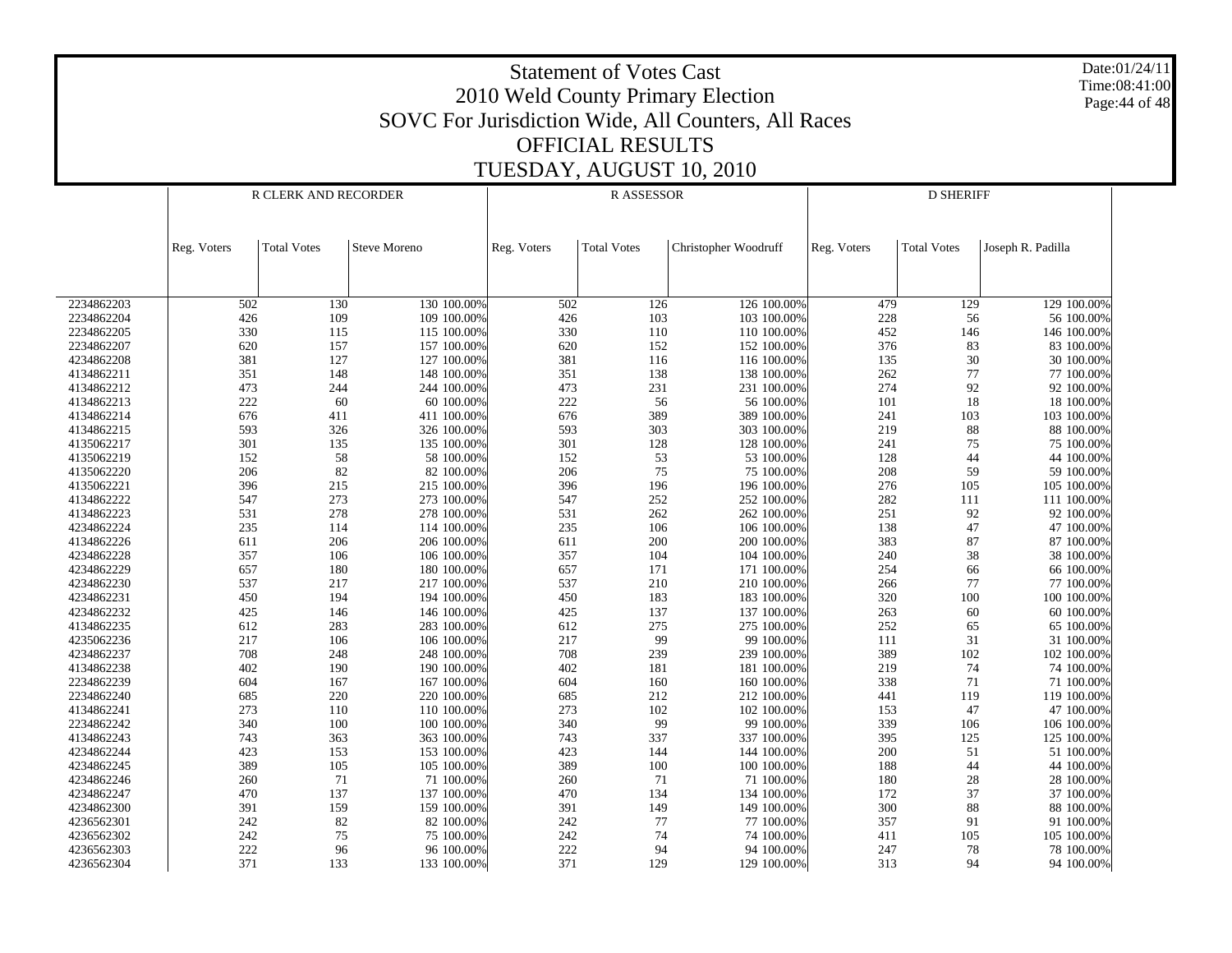Date:01/24/11 Time:08:41:00 Page:45 of 48

|             | R CLERK AND RECORDER |                    |                     | <b>RASSESSOR</b> |                    | <b>D SHERIFF</b>     |             |                    |                   |  |
|-------------|----------------------|--------------------|---------------------|------------------|--------------------|----------------------|-------------|--------------------|-------------------|--|
|             |                      |                    |                     |                  |                    |                      |             |                    |                   |  |
|             |                      |                    |                     |                  |                    |                      |             |                    |                   |  |
|             |                      | <b>Total Votes</b> | <b>Steve Moreno</b> |                  | <b>Total Votes</b> | Christopher Woodruff |             | <b>Total Votes</b> | Joseph R. Padilla |  |
|             | Reg. Voters          |                    |                     | Reg. Voters      |                    |                      | Reg. Voters |                    |                   |  |
|             |                      |                    |                     |                  |                    |                      |             |                    |                   |  |
|             |                      |                    |                     |                  |                    |                      |             |                    |                   |  |
| 2234862305  | 403                  | 136                | 136 100.00%         | 403              | 132                | 132 100.00%          | 384         | 91                 | 91 100.00%        |  |
| 2234862306  | 211                  | 72                 | 72 100.00%          | 211              | $72\,$             | 72 100.00%           | 300         | 73                 | 73 100.00%        |  |
| 2234862307  | 330                  | 72                 | 72 100.00%          | 330              | 68                 | 68 100.00%           | 362         | 83                 | 83 100.00%        |  |
| 4136562308  | 546                  | 227                | 227 100.00%         | 546              | 220                | 220 100.00%          | 199         | 50                 | 50 100.00%        |  |
| 4236562309  | 265                  | 94                 | 94 100.00%          | 265              | 91                 | 91 100.00%           | 99          | 27                 | 27 100.00%        |  |
| 4236562310  | 368                  | 139                | 139 100.00%         | 368              | 134                | 134 100.00%          | 220         | 53                 | 53 100.00%        |  |
| 4136562311  | 595                  | 239                | 239 100,00%         | 595              | 230                | 230 100,00%          | 283         | 79                 | 79 100.00%        |  |
| 4136562312  | 175                  | 71                 | 71 100.00%          | 175              | 70                 | 70 100,00%           | 61          | 14                 | 14 100.00%        |  |
| 4236562313  | 231                  | 94                 | 94 100,00%          | 231              | 91                 | 91 100,00%           | 163         | 56                 | 56 100.00%        |  |
| 4236562314  | 607                  | 161                | 161 100.00%         | 607              | 159                | 159 100.00%          | 527         | 125                | 125 100.00%       |  |
| 4135062315  | 123                  | 12                 | 12 100.00%          | 123              | 13                 | 13 100.00%           | 174         | 15                 | 15 100.00%        |  |
| 4135062317  | 249                  | 136                | 136 100.00%         | 249              | 124                | 124 100.00%          | 175         | $70\,$             | 70 100.00%        |  |
| 4135062318  | 254                  | 113                | 113 100.00%         | 254              | 110                | 110 100.00%          | 206         | 77                 | 77 100.00%        |  |
| 4135062319  | 137                  | 55                 | 55 100.00%          | 137              | 51                 | 51 100.00%           | 154         | 48                 | 48 100.00%        |  |
| 4135062320  | 135                  | 74                 | 74 100.00%          | 135              | 71                 | 71 100.00%           | 121         | 39                 | 39 100.00%        |  |
| 4135062321  | 204                  | 71                 | 71 100.00%          | 204              | 68                 | 68 100.00%           | 251         | 57                 | 57 100.00%        |  |
| 4135062322  | 303                  | 136                | 136 100.00%         | 303              | 132                | 132 100.00%          | 348         | 102                | 102 100.00%       |  |
| 4135062323  | 305                  | 112                | 112 100.00%         | 305              | 106                | 106 100.00%          | 318         | 73                 | 73 100.00%        |  |
| 4135062324  | 626                  | 191                | 191 100.00%         | 626              | 187                | 187 100,00%          | 436         | 105                | 105 100,00%       |  |
| 4135062325  | 205                  | 75                 | 75 100,00%          | 205              | 72                 | 72 100,00%           | 242         | 46                 | 46 100.00%        |  |
| 4134862326  | 369                  | 159                | 159 100.00%         | 369              | 152                | 152 100.00%          | 261         | 86                 | 86 100.00%        |  |
| 2233362327  | 12                   | $\overline{4}$     | 4 100.00%           | 12               | $\overline{4}$     | 4 100.00%            | 10          | $\theta$           | $\Omega$          |  |
| 2234862328  | 589                  | 127                | 127 100.00%         | 589              | 122                | 122 100.00%          | 428         | 96                 | 96 100.00%        |  |
| 4135062329  | 69                   | 10                 | 10 100.00%          | 69               | 9                  | 9 100.00%            | 78          | 13                 | 13 100.00%        |  |
| 4135062330  | 499                  | 158                | 158 100.00%         | 499              | 152                | 152 100.00%          | 341         | $75\,$             | 75 100.00%        |  |
| 4234862331  | 489                  | 208                | 208 100.00%         | 489              | 204                | 204 100.00%          | 320         | 85                 | 85 100.00%        |  |
| 4136562332  | 185                  | 83                 | 83 100.00%          | 185              | 81                 | 81 100.00%           | 34          | 11                 | 11 100.00%        |  |
| 4134862333  | 288                  | 109                | 109 100.00%         | 288              | 105                | 105 100.00%          | 209         | 54                 | 54 100.00%        |  |
| 2234862334  | 587                  | 164                | 164 100,00%         | 587              | 160                | 160 100,00%          | 398         | 103                | 103 100,00%       |  |
| 2234862335  | 404                  | 148                | 148 100.00%         | 404              | 141                | 141 100,00%          | 230         | 84                 | 84 100.00%        |  |
| 4135062336  | 251                  | 86                 | 86 100.00%          | 251              | 85                 | 85 100.00%           | 144         | 25                 | 25 100.00%        |  |
| 2234862337  | 496                  | 142                | 142 100.00%         | 496              | 137                | 137 100.00%          | 321         | 70                 | 70 100.00%        |  |
| 2999962999  |                      |                    |                     |                  |                    |                      |             |                    |                   |  |
| 4999962999  |                      |                    |                     |                  |                    |                      |             |                    |                   |  |
| Provisional | $\Omega$             | 77                 | 77 100,00%          | $\Omega$         | 78                 | 78 100.00%           | $\Omega$    | 43                 | 43 100.00%        |  |
| Total       | 43940                | 16823              | 16823 100.00%       | 43940            | 16032              | 16032 100.00%        | 27993       | 7719               | 7719 100.00%      |  |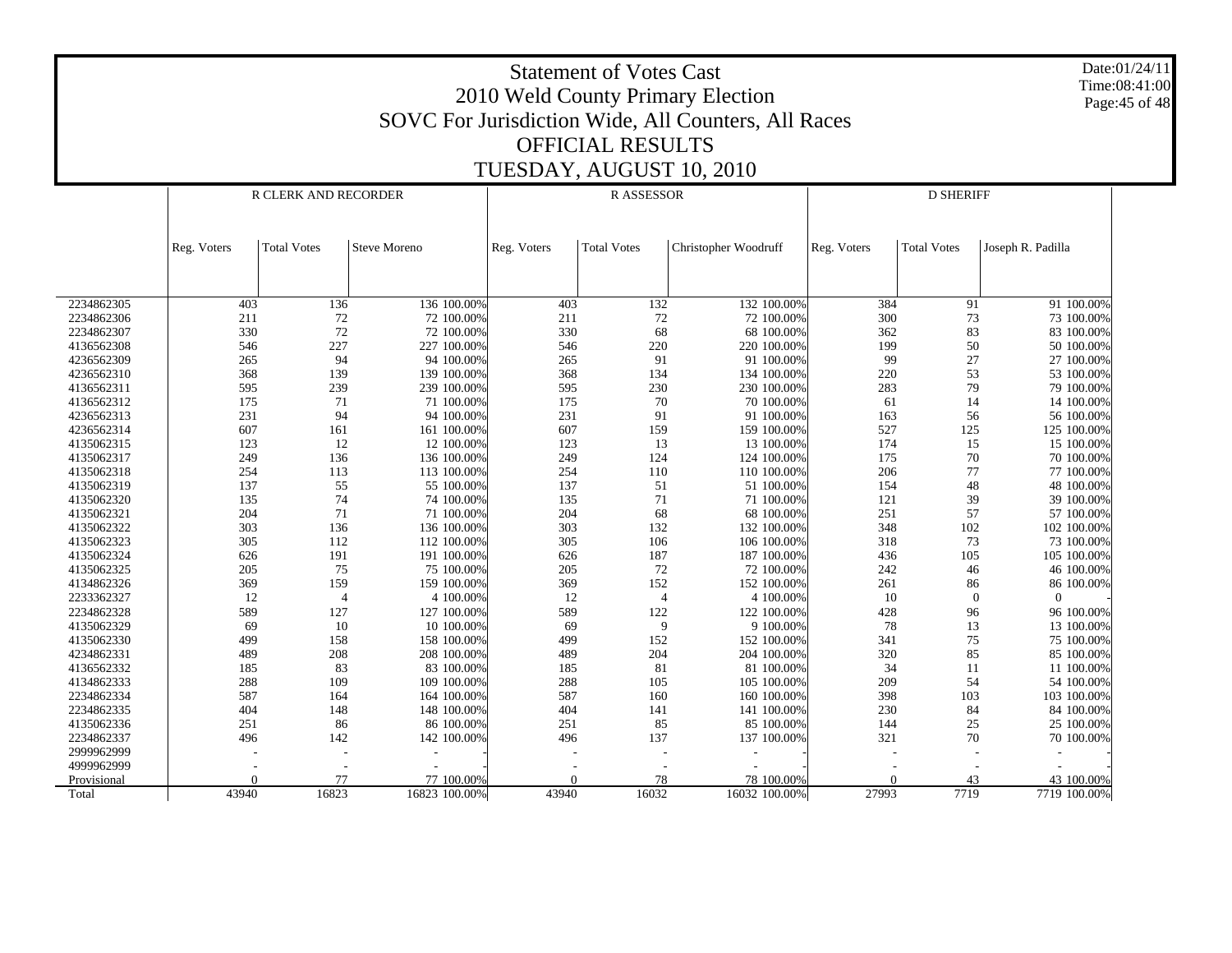Statement of Votes Cast 2010 Weld County Primary Election SOVC For Jurisdiction Wide, All Counters, All Races OFFICIAL RESULTS TUESDAY, AUGUST 10, 2010

Date:01/24/11 Time:08:41:00Page:46 of 48

|                   |             | <b>R SHERIFF</b>   |               |             |
|-------------------|-------------|--------------------|---------------|-------------|
|                   | Reg. Voters | <b>Total Votes</b> | John B. Cooke |             |
|                   |             |                    |               |             |
| Jurisdiction Wide |             |                    |               |             |
| 4136562100        | 521         | 183                |               | 183 100.00% |
| 4136562101        | 185         | 79                 |               | 79 100.00%  |
| 4136562102        | 159         | 73                 |               | 73 100.00%  |
| 4136562103        | 185         | 90                 |               | 90 100.00%  |
| 4136562104        | 793         | 321                |               | 321 100.00% |
| 4135062106        | 206         | 82                 |               | 82 100.00%  |
| 4135062107        | 267         | 105                |               | 105 100.00% |
| 4135062108        | 261         | 129                |               | 129 100.00% |
| 4135062109        | 243         | 113                |               | 113 100.00% |
| 4135062110        | 184         | 59                 |               | 59 100.00%  |
| 4135062111        | 337         | 162                |               | 162 100.00% |
| 4135062112        | 242         | 89                 |               | 89 100.00%  |
| 4135062114        | 307         | 138                |               | 138 100.00% |
| 4134962115        | 784         | 260                |               | 260 100.00% |
| 4134962116        | 314         | 138                |               | 138 100.00% |
| 4136562117        | 458         | 169                |               | 169 100.00% |
| 4136562118        | 786         | 337                |               | 337 100.00% |
| 4136562119        | 270         | 119                |               | 119 100.00% |
| 4134862120        | 220         | 127                |               | 127 100.00% |
| 4134962121        | 737         | 258                |               | 258 100.00% |
| 4134962122        | 446         | 140                |               | 140 100.00% |
| 4134962123        | 447         | 146                |               | 146 100.00% |
| 4134862124        | 565         | 239                |               | 239 100.00% |
| 4134862125        | 518         | 252                |               | 252 100.00% |
| 4136562126        | 427         | 147                |               | 147 100.00% |
| 4136562127        | 334         | 131                |               | 131 100.00% |
| 4136562128        | 696         | 314                |               | 314 100.00% |
| 4134862129        | 184         | 68                 |               | 68 100.00%  |
| 4134962130        | 752         | 257                |               | 257 100.00% |
| 4136562131        | 448         | 198                |               | 198 100.00% |
| 4134862132        | 357         | 171                |               | 171 100.00% |
| 4135062134        | 128         | 69                 |               | 69 100.00%  |
| 4134862135        | 437         | 140                |               | 140 100.00% |
| 4134862136        | 471         | 180                |               | 180 100.00% |
| 4135062137        | 338         | 87                 |               | 87 100.00%  |
| 4136562138        | 458         | 126                |               | 126 100.00% |
| 4135062139        | 325         | 156                |               | 156 100.00% |
| 4234862200        | 409         | 125                |               | 125 100.00% |
| 4234862201        | 427         | 160                |               | 160 100.00% |
| 4234862202        | 231         | 77                 |               | 77 100,00%  |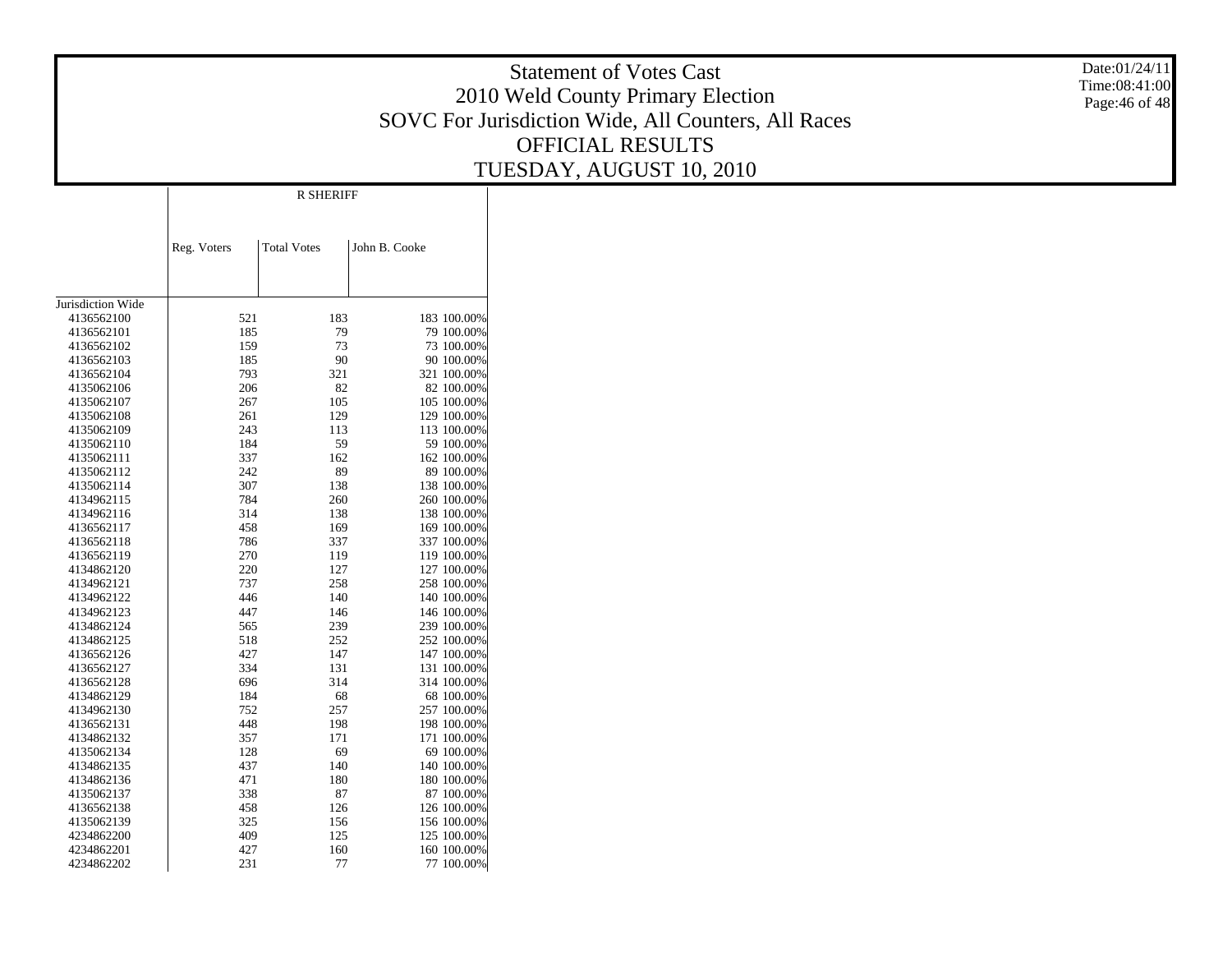Statement of Votes Cast 2010 Weld County Primary Election SOVC For Jurisdiction Wide, All Counters, All Races OFFICIAL RESULTS TUESDAY, AUGUST 10, 2010

Date:01/24/11 Time:08:41:00Page:47 of 48

|            | Reg. Voters | <b>Total Votes</b> | John B. Cooke |             |
|------------|-------------|--------------------|---------------|-------------|
|            |             |                    |               |             |
| 2234862203 | 502         | 130                |               | 130 100.00% |
| 2234862204 | 426         | 107                |               | 107 100.00% |
| 2234862205 | 330         | 112                |               | 112 100.00% |
| 2234862207 | 620         | 157                |               | 157 100.00% |
| 4234862208 | 381         | 127                |               | 127 100.00% |
| 4134862211 | 351         | 145                |               | 145 100.00% |
| 4134862212 | 473         | 240                |               | 240 100.00% |
| 4134862213 | 222         | 56                 |               | 56 100.00%  |
| 4134862214 | 676         | 411                |               | 411 100.00% |
| 4134862215 | 593         | 321                |               | 321 100.00% |
| 4135062217 | 301         | 135                |               | 135 100.00% |
| 4135062219 | 152         | 59                 |               | 59 100.00%  |
| 4135062220 | 206         | 81                 |               | 81 100.00%  |
| 4135062221 | 396         | 212                |               | 212 100.00% |
| 4134862222 | 547         | 268                |               | 268 100.00% |
| 4134862223 | 531         | 276                |               | 276 100.00% |
| 4234862224 | 235         | 111                |               | 111 100.00% |
| 4134862226 | 611         | 202                |               | 202 100.00% |
| 4234862228 | 357         | 108                |               | 108 100.00% |
| 4234862229 | 657         | 177                |               | 177 100.00% |
| 4234862230 | 537         | 215                |               | 215 100.00% |
| 4234862231 | 450         | 192                |               | 192 100.00% |
| 4234862232 | 425         | 146                |               | 146 100.00% |
| 4134862235 | 612         | 292                |               | 292 100.00% |
| 4235062236 | 217         | 103                |               | 103 100.00% |
| 4234862237 | 708         | 255                |               | 255 100.00% |
| 4134862238 | 402         | 193                |               | 193 100.00% |
| 2234862239 | 604         | 164                |               | 164 100.00% |
| 2234862240 | 685         | 221                |               | 221 100.00% |
| 4134862241 | 273         | 108                |               | 108 100.00% |
| 2234862242 | 340         | 101                |               | 101 100.00% |
| 4134862243 | 743         | 362                |               | 362 100.00% |
| 4234862244 | 423         | 153                |               | 153 100.00% |
| 4234862245 | 389         | 102                |               | 102 100.00% |
| 4234862246 | 260         | 71                 |               | 71 100.00%  |
| 4234862247 | 470         | 139                |               | 139 100.00% |
| 4234862300 | 391         | 154                |               | 154 100.00% |
| 4236562301 | 242         | 81                 |               | 81 100.00%  |
| 4236562302 | 242         | 75                 |               | 75 100.00%  |
| 4236562303 | 222         | 93                 |               | 93 100.00%  |
| 4236562304 | 371         | 130                |               | 130 100.00% |

R SHERIFF